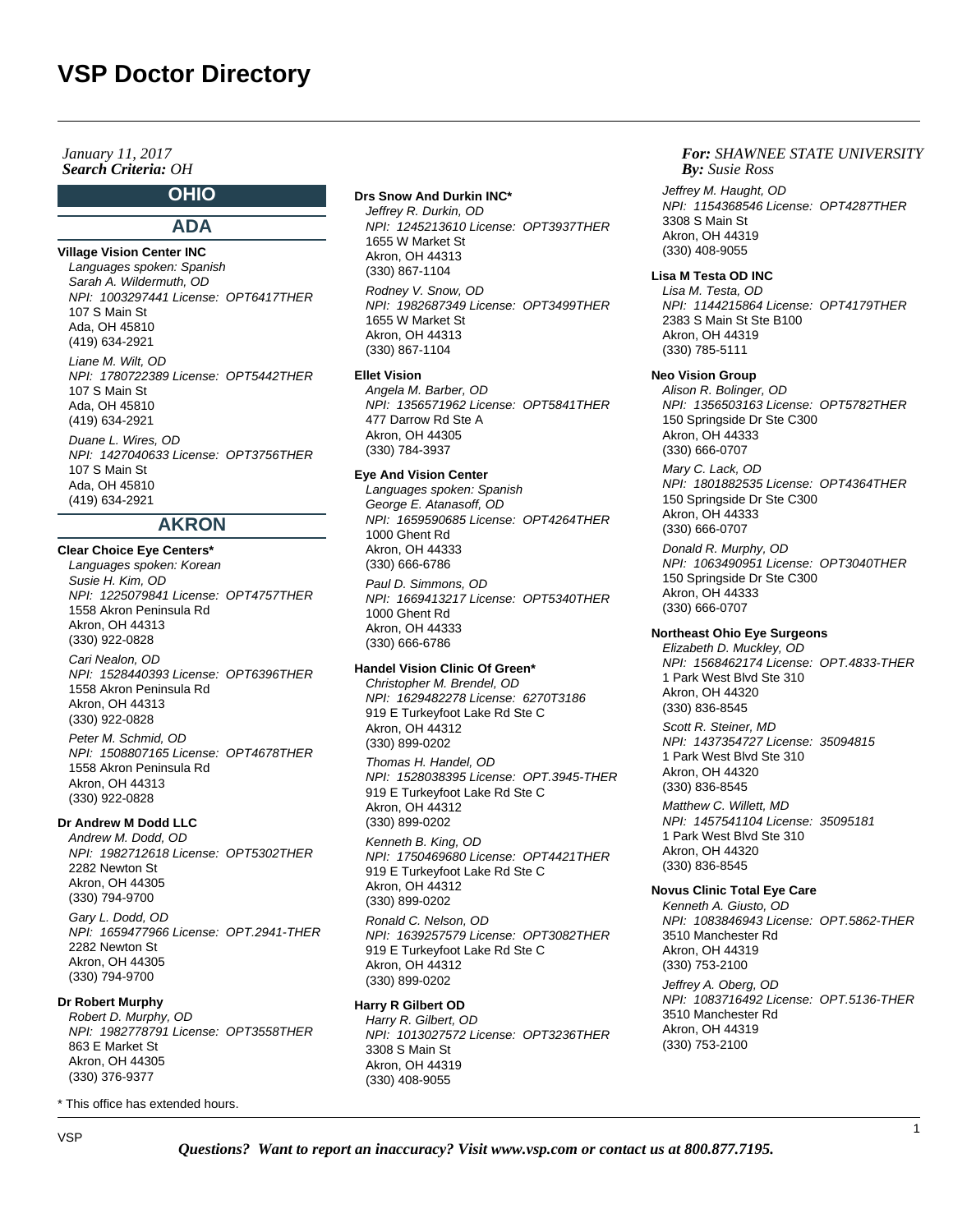David P. Yaniglos, OD NPI: 1972520450 License: OPT3319THER 3510 Manchester Rd Akron, OH 44319 (330) 753-2100

## **Pearle Vision**

Gretchen J. Brewer, OD NPI: 1235226671 License: OPT6316THER 3893 Medina Rd Akron, OH 44333 (330) 666-0191 Harmin Chima, OD

NPI: 1538542444 License: 6362 3893 Medina Rd Akron, OH 44333 (330) 666-0191

Kirk N. Mahan, OD NPI: 1093868606 License: OPT3839THER 3893 Medina Rd Akron, OH 44333 (330) 666-0191

Jonathan J. Pflueger, OD NPI: 1376641662 License: OPT4042THER 3893 Medina Rd Akron, OH 44333 (330) 666-0191

Shannon L. Schug, OD NPI: 1144420142 License: 6347 3893 Medina Rd Akron, OH 44333 (330) 666-0191

# **Pearle Vision**

Pearle Vision NPI: 1770972283 3893 Medina Rd Akron, OH 44333 (330) 666-0191

#### **Union Eye Care\***

Mark W. Denman, OD NPI: 1073606711 License: OPT3340THER 1948 Buchholzer Blvd Akron, OH 44310 (330) 633-9701

## **Visioncare Associates\***

Robert C. Bevington, OD NPI: 1881725323 License: OPT3459THER 3235 Manchester Rd Akron, OH 44319 (330) 644-7138

R Timothy Miller, OD NPI: 1932176955 License: OPT4218THER 3235 Manchester Rd Akron, OH 44319 (330) 644-7138

Sheri Miller, OD NPI: 1205803574 License: OPT4302THER 3235 Manchester Rd Akron, OH 44319 (330) 644-7138

# **ALLIANCE**

# **Bert J Pederzol OD\***

Bert J. Pederzol, OD NPI: 1649338112 License: OPT.3261-THER 1406 W Main St Alliance, OH 44601 (330) 821-3045

#### **Dr Steins Optical Clinic**

Steve Manello, OD NPI: 1386613453 License: OPT.3036-THER 1650 S Union Ave Alliance, OH 44601 (330) 821-2020 Samuel L. Reiss, OD NPI: 1801865936 License: OPT3306THER 1650 S Union Ave Alliance, OH 44601 (330) 821-2020

## **Family Vision Care Of Alliance INC\***

Heidi A. Loy, OD NPI: 1821080912 License: OPT.4975-THER 1370 S Sawburg Ave Ste B Alliance, OH 44601 (330) 821-5367 Rick Robenstine, OD NPI: 1134197288 License: OPT.3508-THER 1370 S Sawburg Ave Ste B Alliance, OH 44601 (330) 821-5367

### **Warner Eye Care And Optical**

Dirk J. Warner, OD NPI: 1558341768 License: 4886 760 S Sawburg Ave Alliance, OH 44601 (330) 821-4362

# **AMHERST**

### **Amherst Vision Center\***

Languages spoken: Hungarian Stephen Koos, OD NPI: 1881653673 License: 3250 1927 Cooper Foster Park Rd Amherst, OH 44001 (440) 282-6100

*For: SHAWNEE STATE UNIVERSITY Susie Ross*

#### **North Coast Eye Care Amherst\***

Languages spoken: Spanish David A. Delprincipe, OD NPI: 1679514756 License: OPT4513THER 1541 Cooper Foster Park Rd Amherst, OH 44001 (440) 282-2020

Andrea L. Fisher, OD NPI: 1407085681 License: OPT5861THER 1541 Cooper Foster Park Rd Amherst, OH 44001 (440) 282-2020

#### **Professional Eye Care**

Languages spoken: Spanish Eric C. Martin, OD NPI: 1366415929 License: OPT.4768-THER 2268 Kresge Dr Amherst, OH 44001 (440) 282-4418

John R. Smith, OD NPI: 1225244106 License: OPT4146THER 2268 Kresge Dr Amherst, OH 44001 (440) 282-4418

#### **Stanley N Lutz OD INC\***

Languages spoken: Spanish Eric G. Stocker, OD NPI: 1881683589 License: OPT3638THER 182 Park Ave Amherst, OH 44001 (440) 988-4419

# **ANDOVER**

### **Dr Albert J Hoffman INC**

Languages spoken: Spanish Albert J. Hoffman, OD NPI: 1346422417 License: 3540 163 W Main St Andover, OH 44003 (440) 293-4110

# **ANNA**

**Anna Family Eye Care** Chad A. Otte, OD NPI: 1336437417 License: OPT6060THER 515 E Main St Ste B Anna, OH 45302 (937) 639-2909 Megan Rutledge, OD

NPI: 1174918734 License: OPT6404THER 515 E Main St Ste B Anna, OH 45302 (937) 639-2909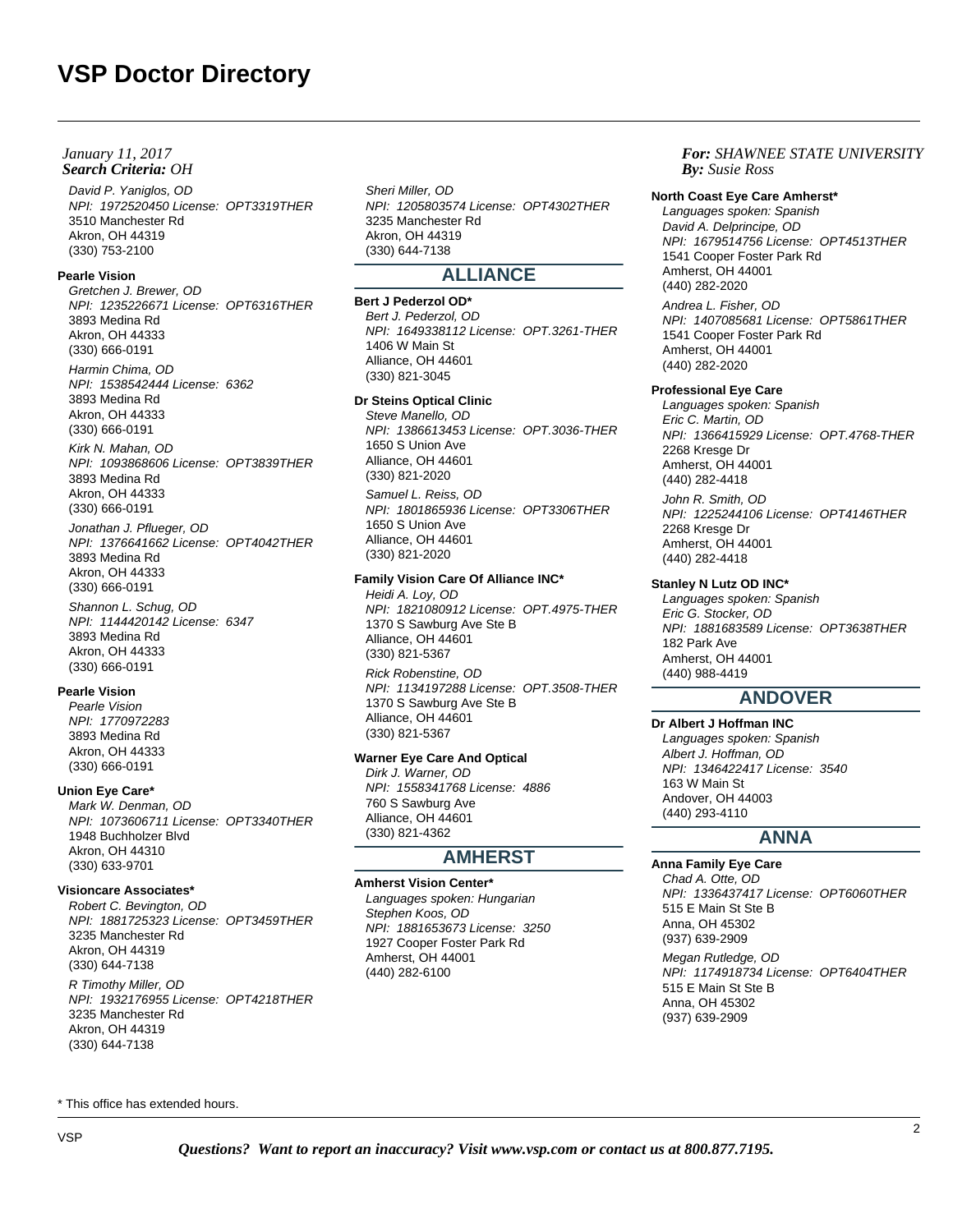Frank D. Tangeman, OD NPI: 1942279690 License: OPT.3047-THER 515 E Main St Ste B Anna, OH 45302 (937) 639-2909 Joshua J. Werling, OD NPI: 1962816199 License: OPT6327THER 515 E Main St Ste B Anna, OH 45302 (937) 639-2909

# **ARCHBOLD**

#### **Archbold Eye Care LLC\***

Languages spoken: Spanish Andrew J. Emch, OD NPI: 1629224738 License: OPT5789THER 700 Stryker St Archbold, OH 43502 (419) 445-0436 Laura A. Emch, OD NPI: 1922396340 License: 6054T2969 700 Stryker St Archbold, OH 43502

(419) 445-0436

# **Christian King OD**

Christian King, OD NPI: 1215955570 License: OPT.4116.THER 1001 S Defiance St Archbold, OH 43502 (419) 445-5436

# **ASHLAND**

#### **Ashland Eyecare INC\***

Daniel P. Denbow, OD NPI: 1104804590 License: OPT.4447-THER 2212 Mifflin Ave Ste 110 Ashland, OH 44805 (419) 289-0808 James R. Patterson, OD

NPI: 1699753178 License: OPT.3562-THER 2212 Mifflin Ave Ste 110 Ashland, OH 44805 (419) 289-0808

## **Robert Gregg OD\***

Robert E. Gregg, OD NPI: 1265548283 License: OPT2828THER 1060 Claremont Ave Ste 5 Ashland, OH 44805 (419) 281-2952

# **ASHTABULA**

# **Jean A Wrightnour OD INC**

Jean Wrightnour, OD NPI: 1932184553 License: 4064/T709 517 W Prospect Rd Ste B Ashtabula, OH 44004 (440) 992-9416

\* This office has extended hours.

#### **T Matthew Mak MD**

Languages spoken: Chinese Tai Hung Matthew M. Mak, MD NPI: 1679599450 License: 35044839 2728 Lake Ave Ashtabula, OH 44004 (440) 992-7788

# **ASHVILLE**

#### **Julie M Heidish OD INC**

Julie M. Heidish, OD NPI: 1669509428 License: OPT.4661-THER 3384 State Route 752 Ashville, OH 43103 (740) 983-6171 Michael S. Heidish, OD NPI: 1306843727 License: OPT4562THER 3384 State Route 752 Ashville, OH 43103 (740) 983-6171

# **ATHENS**

**Drs Lagraff And Biddinger** Kathy G. Biddinger, OD NPI: 1669434130 License: OPT4820THER 199 Columbus Rd Athens, OH 45701 (740) 593-3191

Arnold P. Lagraff, OD NPI: 1477514560 License: OPT2869THER 199 Columbus Rd Athens, OH 45701 (740) 593-3191

Kelly M. Moser, OD NPI: 1962632737 License: OPT5884THER 199 Columbus Rd Athens, OH 45701 (740) 593-3191

Whitney Territo, OD NPI: 1447608849 License: OPT6499THER 199 Columbus Rd Athens, OH 45701 (740) 593-3191

#### **Drs Quinn Foster And Associates\***

Languages spoken: Spanish Shane A. Foster, OD NPI: 1538322508 License: OPT5792THER 416 W Union St Athens, OH 45701 (740) 594-2271 Laura A. Kahn, OD NPI: 1790166767 License: OPT6383THER 416 W Union St Athens, OH 45701 (740) 594-2271

## *For: SHAWNEE STATE UNIVERSITY Susie Ross*

Rachel Lefebvre, OD NPI: 1114204195 License: OPT6095THER 416 W Union St Athens, OH 45701 (740) 594-2271

Robyn S. Pape, OD NPI: 1952362451 License: OPT.5076-THER 416 W Union St Athens, OH 45701 (740) 594-2271

Susan G. Quinn, OD NPI: 1720048770 License: OPT.3628-THER 416 W Union St Athens, OH 45701 (740) 594-2271

Thomas G. Quinn, OD NPI: 1851351811 License: OPT.3437-THER 416 W Union St Athens, OH 45701 (740) 594-2271

## **Ohio State Optical**

Jennifer Annon, OD NPI: 1306244926 License: OPT6344THER 444 W Union St Athens, OH 45701 (740) 592-4439

Lynn A. Fox, OD NPI: 1053484790 License: OPT5779THER 444 W Union St Athens, OH 45701 (740) 592-4439

Angela L. Greenslait, OD NPI: 1891862272 License: OPT4720THER 444 W Union St Athens, OH 45701 (740) 592-4439

Laura A. Kahn, OD NPI: 1790166767 License: OPT6383THER 444 W Union St Athens, OH 45701 (740) 592-4439

#### **Thomas Littler OD**

Thomas Littler, OD NPI: 1457320848 License: OPT.2666-THER 213 N Columbus Rd Ste 102 Athens, OH 45701 (740) 592-3055

# **AURORA**

# **Aurora Eye Care**

Craig Smargiasso, OD NPI: 1336378686 License: OPT5897 220 S Chillicothe Rd Aurora, OH 44202 (330) 348-0269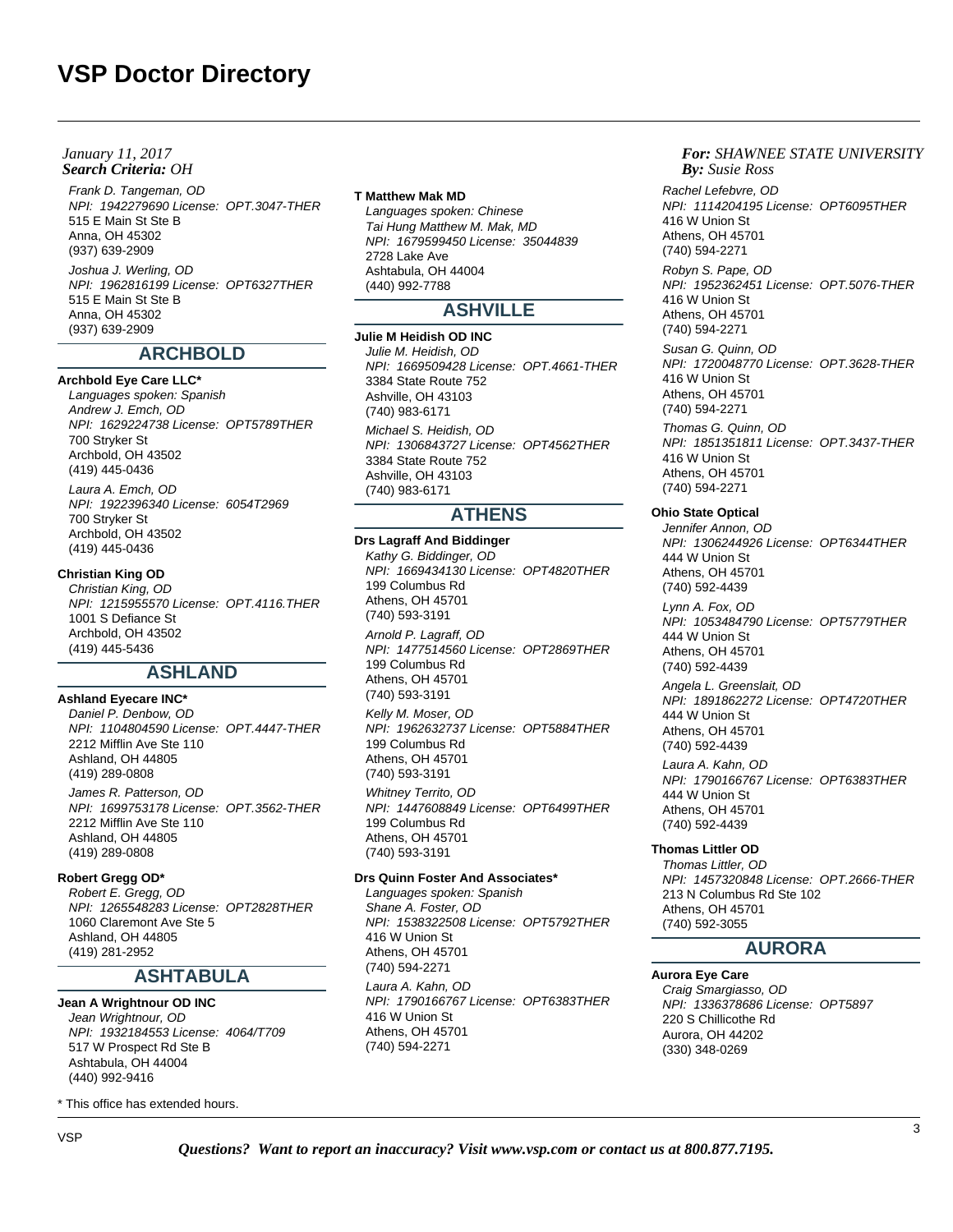# *Search Criteria: By: OHJanuary 11, 2017*

# **James Tomko OD**

James W. Tomko, OD NPI: 1376682625 License: OPT3900THER 215 W Garfield Rd Ste 130 Aurora, OH 44202 (330) 562-2020

# **AUSTINTOWN**

#### **Dr Pattersons Family Eyecare**

Languages spoken: German Jeffrey R. Patterson, OD NPI: 1477606630 License: OPT4134THER 1300 S Canfield Niles Rd Austintown, OH 44515 (330) 792-9900

# **AVON**

**Avon Eye Design: Dr John Novak And Dr Brooke Bader** Languages spoken: Spanish Brooke A. Bader, OD NPI: 1548307465 License: OPT5538THER 36840 Detroit Rd Avon, OH 44011 (440) 934-1144 Brad Kaster, OD NPI: 1003887928 License: OPT5557THER 36840 Detroit Rd

(440) 934-1144 John J. Novak, OD NPI: 1891868543 License: OPT5565THER 36840 Detroit Rd Avon, OH 44011 (440) 934-1144

#### **Avon Family Eyecare LLC**

Avon, OH 44011

Languages spoken: Vietnamese Huan V. Pham, OD NPI: 1306957535 License: OPT5142THER 36941 Detroit Rd Avon, OH 44011 (440) 934-3770

# **Avon Vision Centre LLC\***

Jeffrey A. Oberg, OD NPI: 1083716492 License: OPT.5136-THER 37500 Harvest Dr Avon, OH 44011 (440) 934-2710

### **Cleveland Clinic\***

Languages spoken: Spanish Wes Immler, OD NPI: 1841555000 License: OPT6130THER 33100 Cleveland Clinic Blvd Avon, OH 44011 (440) 695-4010

\* This office has extended hours.

Randall S. Loudenslager, OD NPI: 1104853522 License: OPT4796THER 33100 Cleveland Clinic Blvd Avon, OH 44011 (440) 695-4010 John C. Mullins, OD NPI: 1043276223 License: OPT4219THER 33100 Cleveland Clinic Blvd

Avon, OH 44011 (440) 695-4010 Corrie D. Weitzel, OD NPI: 1063602928 License: OPT5754THER 33100 Cleveland Clinic Blvd Avon, OH 44011 (440) 695-4010

### **Cleveland Eye Clinic\***

Languages spoken: Chinese Jeffrey M. Augustine, OD NPI: 1538343561 License: OPT4170THER 36505 Detroit Rd Avon, OH 44011 (440) 934-5816 Shamik Bafna, MD

NPI: 1740259829 License: 35090378 36505 Detroit Rd Avon, OH 44011 (440) 934-5816 Troy D. Bornhorst, OD NPI: 1316950876 License: OPT5460THER 36505 Detroit Rd Avon, OH 44011 (440) 934-5816 Thomas M. Chester, OD NPI: 1598778052 License: OPT4731THER 36505 Detroit Rd Avon, OH 44011

(440) 934-5816 Douglas R. Cox, OD NPI: 1497712004 License: OPT3336THER 36505 Detroit Rd Avon, OH 44011 (440) 934-5816

Jeffrey J. Genos, OD NPI: 1679784292 License: OPT4195THER 36505 Detroit Rd Avon, OH 44011 (440) 934-5816 Jennifer D. Killian, OD NPI: 1508846072 License: OPT5584THER 36505 Detroit Rd Avon, OH 44011 (440) 934-5816 Tai Hung Matthew M. Mak, MD NPI: 1679599450 License: 35044839 36505 Detroit Rd Avon, OH 44011

# *For: SHAWNEE STATE UNIVERSITY Susie Ross*

Ryan O. Mckinnis, OD NPI: 1134432230 License: 5960 36505 Detroit Rd Avon, OH 44011 (440) 934-5816

Daniel J. Pierre, MD NPI: 1659545051 License: 35098592 36505 Detroit Rd Avon, OH 44011 (440) 934-5816

Stanley Warn, OD NPI: 1912004391 License: OPT.3577-THER 36505 Detroit Rd Avon, OH 44011 (440) 934-5816

William F. Wiley, MD NPI: 1689687147 License: 35081257 36505 Detroit Rd Avon, OH 44011 (440) 934-5816

## **North Coast Eye Care Avon LLC**

Languages spoken: Spanish David A. Delprincipe, OD NPI: 1679514756 License: OPT4513THER 38530 Chester Rd Ste 300 Avon, OH 44011 (440) 934-0055

Andrea L. Fisher, OD NPI: 1407085681 License: OPT5861THER 38530 Chester Rd Ste 300 Avon, OH 44011 (440) 934-0055

# **AVON LAKE**

**Avon Lake Eye Care** Michael P. Good, OD NPI: 1497886402 License: OPT4281THER 33398 Walker Rd Ste B Avon Lake, OH 44012 (440) 933-3214

### **Cleveland Clinic\***

Languages spoken: Spanish Barbara A. Bingham, OD NPI: 1750642815 License: OPT4281THER 450 Avon Belden Rd Avon Lake, OH 44012 (440) 933-8300

Jennifer M. Mcnamara, OD NPI: 1386876191 License: OPT.5881-THER 450 Avon Belden Rd Avon Lake, OH 44012 (440) 933-8300

Charles A. Roseman, OD NPI: 1659668937 License: OPT6066THER 450 Avon Belden Rd Avon Lake, OH 44012 (440) 933-8300

(440) 934-5816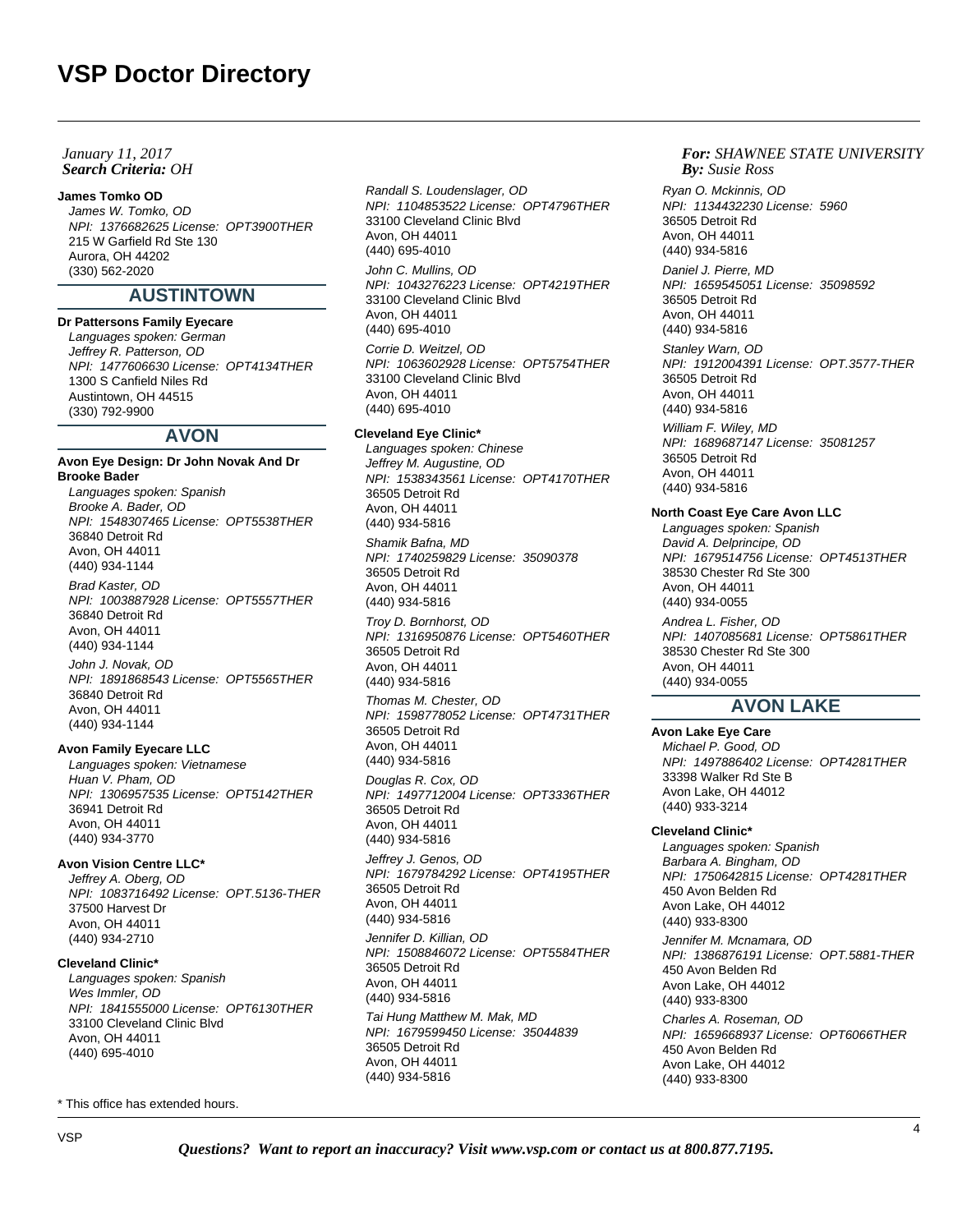Scott H. Seipel, OD NPI: 1780641985 License: OPT3752THER 450 Avon Belden Rd Avon Lake, OH 44012 (440) 933-8300

Corrie D. Weitzel, OD NPI: 1063602928 License: OPT5754THER 450 Avon Belden Rd Avon Lake, OH 44012 (440) 933-8300 Adam W. Zurkey, OD

NPI: 1801201256 License: OPT.6331 450 Avon Belden Rd Avon Lake, OH 44012 (440) 933-8300

# **BARBERTON**

# **Eye Care Services**

Languages spoken: French Edmond R. Hakim, OD NPI: 1609975846 License: OPT3802THER 254 Norton Ave Barberton, OH 44203 (330) 753-2004

### **Neo Vision Group\***

Languages spoken: American Sign Language Alison R. Bolinger, OD NPI: 1356503163 License: OPT5782THER 31 Conservatory Dr Barberton, OH 44203 (330) 745-4404 Chris A. Calaway, OD NPI: 1639165640 License: OPT.3522-THER

31 Conservatory Dr Barberton, OH 44203 (330) 745-4404

Phillip A. Kades, OD NPI: 1649258500 License: OPT2969THER 31 Conservatory Dr Barberton, OH 44203 (330) 745-4404

Mary C. Lack, OD NPI: 1801882535 License: OPT4364THER 31 Conservatory Dr Barberton, OH 44203 (330) 745-4404

# **BARNESVILLE**

# **Barnesville Vision Center\***

Melissa S. Leach, OD NPI: 1033183645 License: OPT.4471-THER 177 E Main St Barnesville, OH 43713 (740) 425-7000

\* This office has extended hours.

#### **Douglas A Huff OD\***

Languages spoken: Spanish, German Douglas A. Huff, OD NPI: 1730184656 License: OPT3352THER 210 N Chestnut St Barnesville, OH 43713 (740) 425-2605

# **BAY VILLAGE**

#### **Madison Eye Care Associates** Languages spoken: Lebanese, Spanish, **Hungarian** Gregory J. Kovats, OD NPI: 1538127550 License: OPT5485THER 27311 Wolf Rd Bay Village, OH 44140 (440) 871-0036

Peter V. Mogyordy, OD NPI: 1043203078 License: OPT4481THER 27311 Wolf Rd Bay Village, OH 44140 (440) 871-0036 Sarah Munther, OD NPI: 1235512849 License: OPT6394THER 27311 Wolf Rd Bay Village, OH 44140

(440) 871-0036 Leah N. Steele, OD NPI: 1518254572 License: OPT6259 27311 Wolf Rd Bay Village, OH 44140 (440) 871-0036

# **Thomas M Kelly OD INC\***

Thomas M. Kelly, OD NPI: 1285730986 License: OPT3675THER 570 Dover Center Rd Bay Village, OH 44140 (440) 871-1139 Carrie J. Trigilio, OD NPI: 1700224508 License: OPT6238THER 570 Dover Center Rd Bay Village, OH 44140 (440) 871-1139

# **BEACHWOOD**

**Cleveland Eye Clinic\***

Languages spoken: Chinese Jeffrey M. Augustine, OD NPI: 1538343561 License: OPT4170THER 25101 Chagrin Blvd Ste 150 Beachwood, OH 44122 (216) 359-1734 Shamik Bafna, MD NPI: 1740259829 License: 35090378 25101 Chagrin Blvd Ste 150 Beachwood, OH 44122 (216) 359-1734

# *For: SHAWNEE STATE UNIVERSITY Susie Ross*

Troy D. Bornhorst, OD NPI: 1316950876 License: OPT5460THER 25101 Chagrin Blvd Ste 150 Beachwood, OH 44122 (216) 359-1734

Thomas M. Chester, OD NPI: 1598778052 License: OPT4731THER 25101 Chagrin Blvd Ste 150 Beachwood, OH 44122 (216) 359-1734

Douglas R. Cox, OD NPI: 1497712004 License: OPT3336THER 25101 Chagrin Blvd Ste 150 Beachwood, OH 44122 (216) 359-1734

Jeffrey J. Genos, OD NPI: 1679784292 License: OPT4195THER 25101 Chagrin Blvd Ste 150 Beachwood, OH 44122 (216) 359-1734

Jennifer D. Killian, OD NPI: 1508846072 License: OPT5584THER 25101 Chagrin Blvd Ste 150 Beachwood, OH 44122 (216) 359-1734

Tai Hung Matthew M. Mak, MD NPI: 1679599450 License: 35044839 25101 Chagrin Blvd Ste 150 Beachwood, OH 44122 (216) 359-1734

Ryan O. Mckinnis, OD NPI: 1134432230 License: 5960 25101 Chagrin Blvd Ste 150 Beachwood, OH 44122 (216) 359-1734

Daniel J. Pierre, MD NPI: 1659545051 License: 35098592 25101 Chagrin Blvd Ste 150 Beachwood, OH 44122 (216) 359-1734

Stanley Warn, OD NPI: 1912004391 License: OPT.3577-THER 25101 Chagrin Blvd Ste 150 Beachwood, OH 44122 (216) 359-1734

William F. Wiley, MD NPI: 1689687147 License: 35081257 25101 Chagrin Blvd Ste 150 Beachwood, OH 44122 (216) 359-1734

## **Western Reserve Ophthalmology Associates\***

Carrie B. Davis, MD NPI: 1447220199 License: 35.055662 23250 Chagrin Blvd Ste 440 Beachwood, OH 44122 (216) 514-1864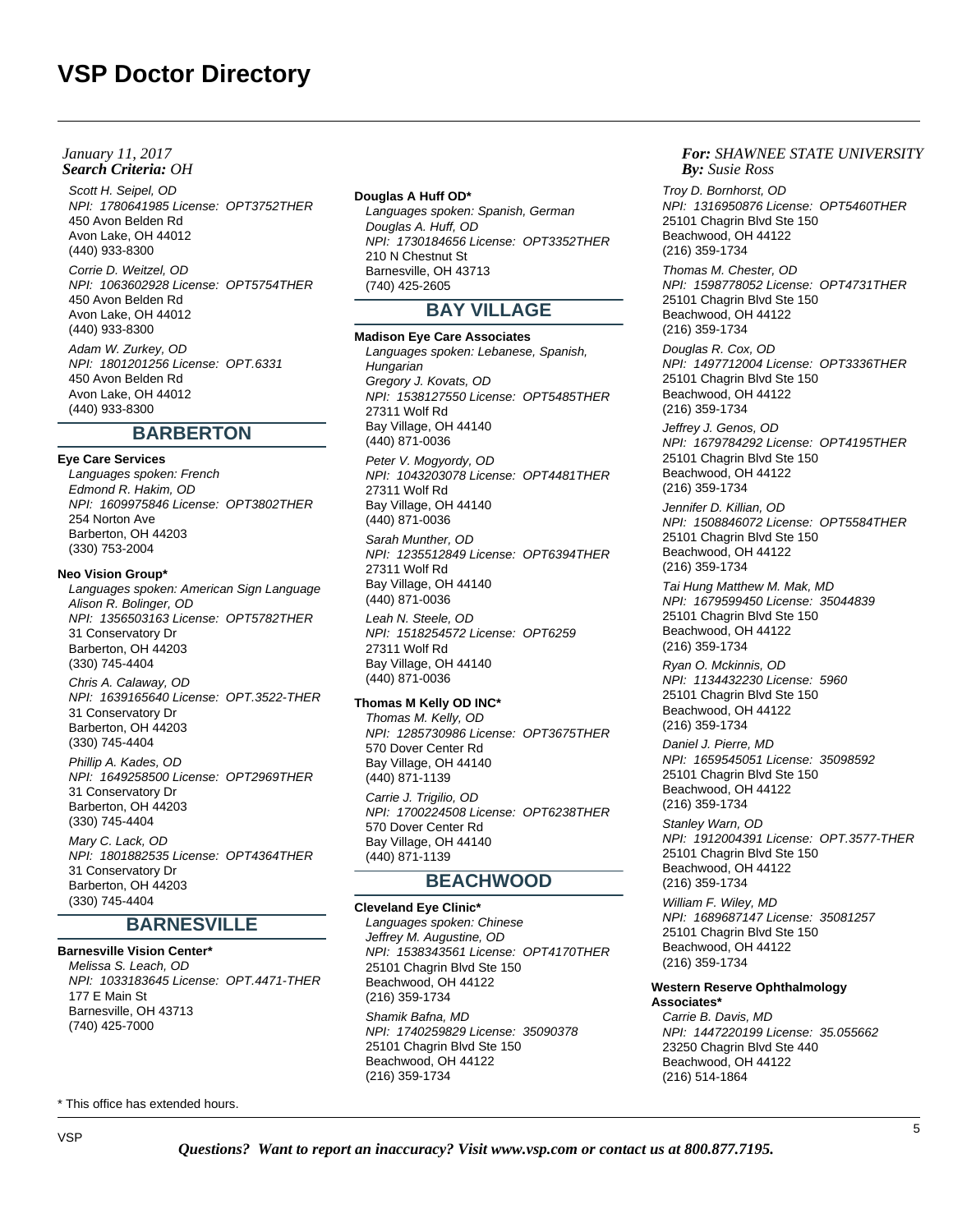## *Search Criteria: By: OHJanuary 11, 2017*

Susan A. Kurland, OD NPI: 1235190612 License: 3745/T529 23250 Chagrin Blvd Ste 440 Beachwood, OH 44122 (216) 514-1864

# **Western Reserve Vision Care INC\***

Edwin Grant, OD NPI: 1679922058 License: OPT6457THER 3733 Park East Dr Ste 104 Beachwood, OH 44122 (216) 839-0200

Alecia R. Palmer, OD NPI: 1275535825 License: OPT4934THER 3733 Park East Dr Ste 104 Beachwood, OH 44122 (216) 839-0200

Chelsea C. Schmidt, OD NPI: 1093059842 License: OPT6158THER 3733 Park East Dr Ste 104 Beachwood, OH 44122 (216) 839-0200

Mary Jo Stiegemeier, OD NPI: 1598767337 License: OPT3694THER 3733 Park East Dr Ste 104 Beachwood, OH 44122 (216) 839-0200

Jennifer S. Vincent, OD NPI: 1326483546 License: OPT6240THER 3733 Park East Dr Ste 104 Beachwood, OH 44122 (216) 839-0200

Samantha R. Zaczyk, OD NPI: 1609257070 License: OPT6420THER 3733 Park East Dr Ste 104 Beachwood, OH 44122 (216) 839-0200

# **BEAVERCREEK**

# **Beavercreek Vision Center\***

Kerri L. Jones, OD NPI: 1710149174 License: OPT5262THER 1370 N Fairfield Rd Ste A Beavercreek, OH 45432 (937) 426-2212

Iain M. Kelly, OD NPI: 1366475014 License: OPT4207THER 1370 N Fairfield Rd Ste A Beavercreek, OH 45432 (937) 426-2212

Richard A. Slamer, OD NPI: 1477588515 License: OPT.3270-THER 1370 N Fairfield Rd Ste A Beavercreek, OH 45432 (937) 426-2212

#### **Eye-mart\***

Deirdre E. Holmes, OD NPI: 1699890186 License: OPT4610THER 3464 Pentagon Park Blvd Beavercreek, OH 45431 (937) 429-4060 Rex A. Lutes, OD

NPI: 1629063466 License: OPT.3478-THER 3464 Pentagon Park Blvd Beavercreek, OH 45431 (937) 429-4060

# **Gemini Eye Care Centers**

Steven C. Connett, OD NPI: 1487658076 License: OPT.3335-THER 2418 Esquire Dr Beavercreek, OH 45431 (937) 429-3010 Elizabeth M. Eckhart, OD NPI: 1184975419 License: OPT.6122-THER 2418 Esquire Dr Beavercreek, OH 45431 (937) 429-3010

Douglas E. Egbert, OD NPI: 1073517611 License: OPT4555THER 2418 Esquire Dr Beavercreek, OH 45431 (937) 429-3010 James A. Hackley, OD

NPI: 1740410323 License: OPT.5864-THER 2418 Esquire Dr Beavercreek, OH 45431 (937) 429-3010

# **John P Downer OD INC\***

John P. Downer, OD NPI: 1922062769 License: OPT.5025-THER 2468 Dayton Xenia Rd Beavercreek, OH 45434 (937) 426-7787

Bridget I. Fath, OD NPI: 1245224476 License: OPT6182THER 2468 Dayton Xenia Rd Beavercreek, OH 45434 (937) 426-7787

Molly J. Smith, OD NPI: 1336553940 License: OPT6321THER 2468 Dayton Xenia Rd Beavercreek, OH 45434 (937) 426-7787

# **Zeser And Stewart Eyecare\***

David K. Stewart, OD NPI: 1578566386 License: OPT3094THER 3351 Dayton Xenia Rd Beavercreek, OH 45432 (937) 429-0266

*For: SHAWNEE STATE UNIVERSITY Susie Ross*

Jonathon R. Zeser, OD NPI: 1912252149 License: OPT.6172-THER 3351 Dayton Xenia Rd Beavercreek, OH 45432 (937) 429-0266

# **BEDFORD**

**Cleveland Eye Clinic\*** Languages spoken: Chinese Jeffrey M. Augustine, OD NPI: 1538343561 License: OPT4170THER 88 Center Rd Ste 300 Bedford, OH 44146 (440) 439-2700 Shamik Bafna, MD NPI: 1740259829 License: 35090378 88 Center Rd Ste 300 Bedford, OH 44146 (440) 439-2700 Troy D. Bornhorst, OD NPI: 1316950876 License: OPT5460THER 88 Center Rd Ste 300 Bedford, OH 44146 (440) 439-2700 Thomas M. Chester, OD NPI: 1598778052 License: OPT4731THER 88 Center Rd Ste 300 Bedford, OH 44146 (440) 439-2700 Douglas R. Cox, OD NPI: 1497712004 License: OPT3336THER 88 Center Rd Ste 300 Bedford, OH 44146 (440) 439-2700 Jeffrey J. Genos, OD NPI: 1679784292 License: OPT4195THER 88 Center Rd Ste 300 Bedford, OH 44146 (440) 439-2700

Jennifer D. Killian, OD NPI: 1508846072 License: OPT5584THER 88 Center Rd Ste 300 Bedford, OH 44146 (440) 439-2700

Tai Hung Matthew M. Mak, MD NPI: 1679599450 License: 35044839 88 Center Rd Ste 300 Bedford, OH 44146 (440) 439-2700

Ryan O. Mckinnis, OD NPI: 1134432230 License: 5960 88 Center Rd Ste 300 Bedford, OH 44146 (440) 439-2700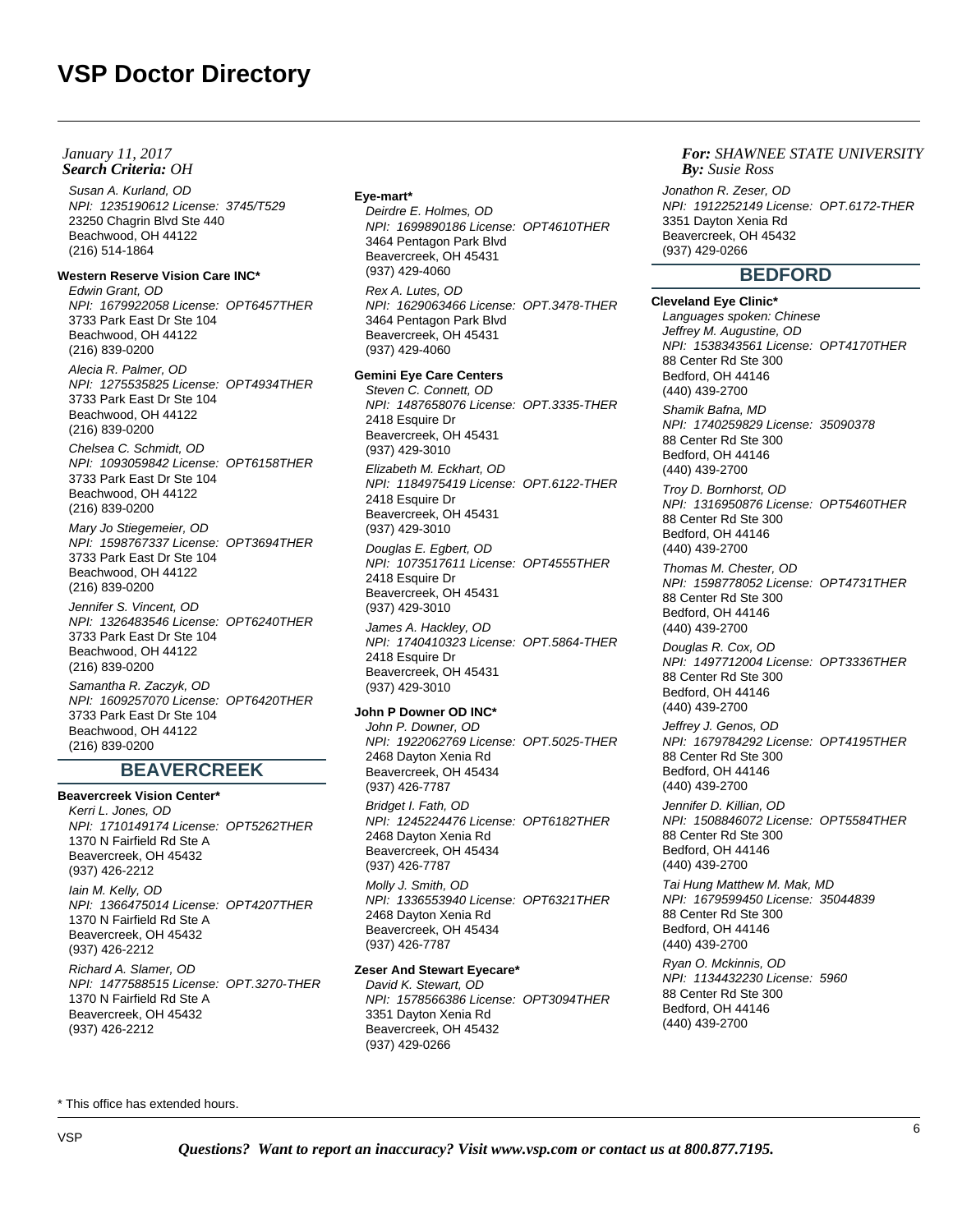## *Search Criteria: By: OHJanuary 11, 2017*

Daniel J. Pierre, MD NPI: 1659545051 License: 35098592 88 Center Rd Ste 300 Bedford, OH 44146 (440) 439-2700 Stanley Warn, OD NPI: 1912004391 License: OPT.3577-THER

88 Center Rd Ste 300 Bedford, OH 44146 (440) 439-2700 William F. Wiley, MD NPI: 1689687147 License: 35081257 88 Center Rd Ste 300 Bedford, OH 44146 (440) 439-2700

#### **Marcela B Vizmuller OD**

Languages spoken: Italian, Czech, German, Slovak, American Sign Language Marcela B. Vizmuller, OD NPI: 1235221037 License: OPT.3443-THER 767 Broadway Ave Bedford, OH 44146 (440) 232-3615

# **BELLAIRE**

# **Joseph M Bannon OD INC**

Joseph M. Bannon, OD NPI: 1821090184 License: OPT3766THER 3372 Belmont St Bellaire, OH 43906 (740) 676-2574

#### **Optique INC**

David M. Melgary, OD NPI: 1912902693 License: OPT.3515-THER 3233 Belmont St Bellaire, OH 43906 (740) 676-4717

# **BELLBROOK**

#### **Bellbrook Vision Center**

Keith A. Huelsman, OD NPI: 1942382098 License: OPT4200THER 4301 State Route 725 Bellbrook, OH 45305 (937) 848-3393

#### **Sugarcreek Eyehealth Center\***

George W. Reed, OD NPI: 1417941378 License: OPT4141THER 3951 W Franklin St Bellbrook, OH 45305 (937) 848-6601

# **BELLEFONTAINE**

**Family Vision And Eye Care** Languages spoken: Spanish, Panjabi Monica R. Chitkara, OD NPI: 1003011040 License: OPT4630THER 315 E Columbus Ave Bellefontaine, OH 43311 (937) 592-9777 Anthony E. Fox, OD NPI: 1770547960 License: 5471

315 E Columbus Ave Bellefontaine, OH 43311 (937) 592-9777 Scott M. Hanes, OD NPI: 1942681176 License: OPT6379THER 315 E Columbus Ave Bellefontaine, OH 43311 (937) 592-9777

# **J Terebuh MD INC\***

Languages spoken: Croatian, Dutch Muhammad I. Azrak, MD NPI: 1134330079 License: 350918535 1107 Rush Ave Bellefontaine, OH 43311 (937) 593-3881 Daniel A. Detwiler, OD NPI: 1548540107 License: OPT.6029-THER 1107 Rush Ave Bellefontaine, OH 43311 (937) 593-3881 James E. Ridge, OD NPI: 1811004690 License: OPT5526THER 1107 Rush Ave Bellefontaine, OH 43311 (937) 593-3881 Annette K. Terebuh, MD

NPI: 1497774483 License: 35.057256 1107 Rush Ave Bellefontaine, OH 43311 (937) 593-3881

# **North Main Eyecare LLC\***

Gary E. Contner, OD NPI: 1861583981 License: OPT.3526-THER 1008 N Main St Bellefontaine, OH 43311 (937) 599-5315

Christopher M. Gamble, OD NPI: 1356412886 License: OPT4696THER 1008 N Main St Bellefontaine, OH 43311 (937) 599-5315

## *For: SHAWNEE STATE UNIVERSITY Susie Ross*

#### **Professional Vision Services**

Harry B. Davis, OD NPI: 1700855111 License: OPT5021THER 1711 S Main St Bellefontaine, OH 43311 (937) 592-5005

#### **Swartz Family Eyecare LLC\***

Languages spoken: Croatian Brent P. Swartz, OD NPI: 1013070648 License: OPT4596THER 2150 Ewing Crawfis Cir Bellefontaine, OH 43311 (937) 593-1766 Mariana M. Toplek Swartz, OD NPI: 1275696999 License: OPT4598THER 2150 Ewing Crawfis Cir Bellefontaine, OH 43311 (937) 593-1766

# **BELLEVUE**

**Advanced Family Eyecare INC\*** Mark A. Motley, OD NPI: 1750494530 License: OPT3300THER 1355 W Main St Ste A Bellevue, OH 44811 (419) 483-7685 Mark D. Pifer, OD NPI: 1710966817 License: OPT.3486-THER 1355 W Main St Ste A Bellevue, OH 44811 (419) 483-7685

#### **Envision Icare INC**

Languages spoken: American Sign Language Jenneth M. Collins, OD NPI: 1346211687 License: OPT5239THER 111 Progress Dr Bellevue, OH 44811 (419) 484-8181

Darcie L. Jerwers, OD NPI: 1972868271 License: OPT.6131-THER 111 Progress Dr Bellevue, OH 44811 (419) 484-8181 Terence Templeton, OD NPI: 1205841962 License: OPT3390THER 111 Progress Dr Bellevue, OH 44811

(419) 484-8181 **BELPRE**

**River City Eye Care\*** James M. Markley, OD NPI: 1811950066 License: OPT5227THER 1714 Washington Blvd Belpre, OH 45714 (740) 423-9521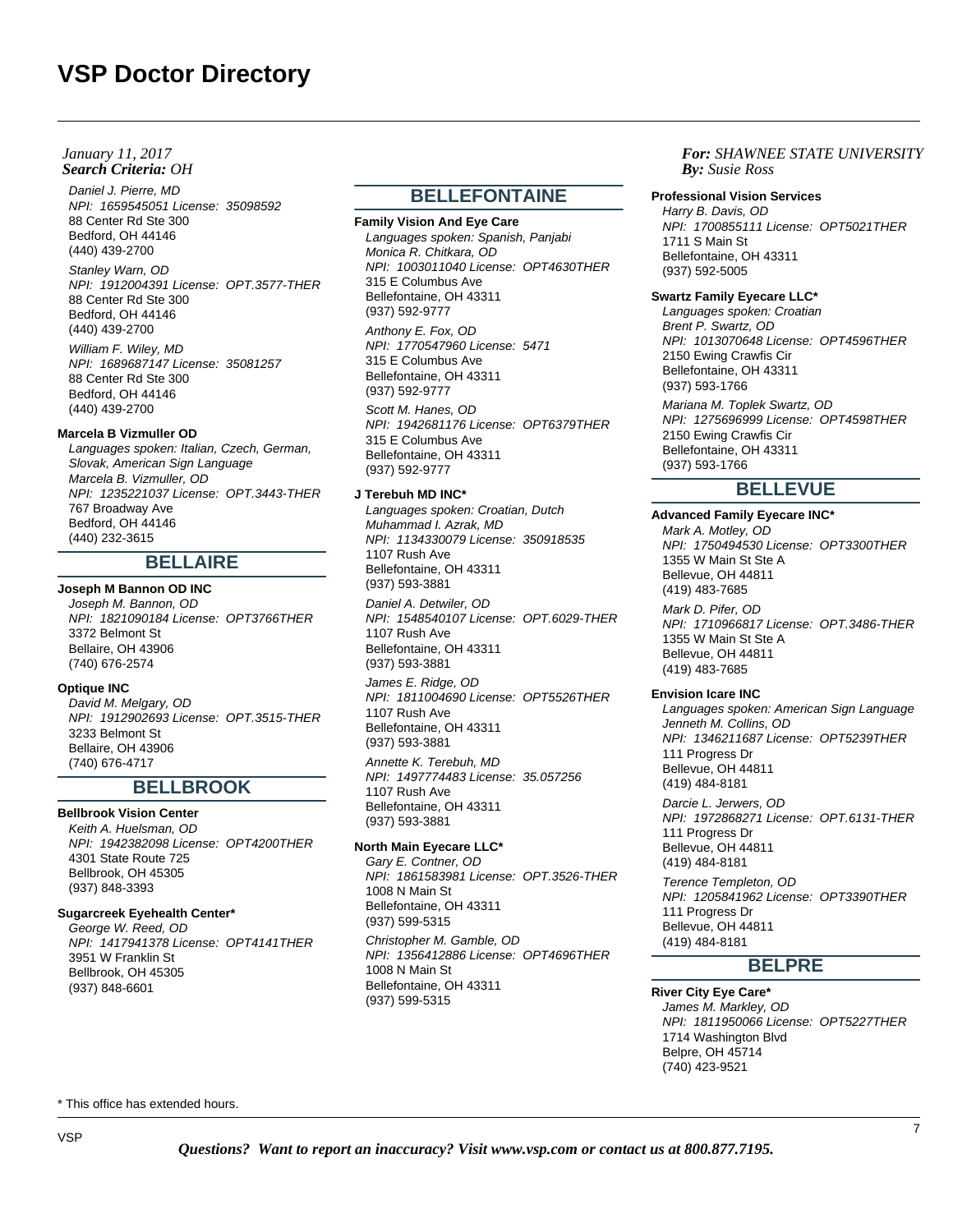## *Search Criteria: By: OHJanuary 11, 2017*

Richard K. Mcfee, OD NPI: 1043289382 License: OPT.5404-THER 1714 Washington Blvd Belpre, OH 45714 (740) 423-9521

# **Union Optical Center\***

Matthew R. Ingram, OD NPI: 1801832225 License: OPT5556THER 2201 Washington Blvd Belpre, OH 45714 (740) 423-6533 Christopher Stanwick, OD NPI: 1174558761 License: OPT.3969-THER 2201 Washington Blvd Belpre, OH 45714 (740) 423-6533

# **BEREA**

# **Alessio Eye MD**

Reno Alessio, MD NPI: 1255390712 License: 35085164 50 Front St Berea, OH 44017 (440) 891-8338 Chelsey L. Clemans, OD NPI: 1154561082 License: OPT.5852-THER 50 Front St Berea, OH 44017

### **Broadview Eye Center\***

(440) 891-8338

Josephine Kosunick, OD NPI: 1477549764 License: OPT5326THER 1318 W Bagley Rd Berea, OH 44017 (440) 526-7070

Nicolette E. Scott, OD NPI: 1770621088 License: OPT5247THER 1318 W Bagley Rd Berea, OH 44017 (440) 526-7070

Douglas S. Wiersma, OD NPI: 1518212539 License: OPT.6168-THER 1318 W Bagley Rd Berea, OH 44017 (440) 526-7070

# **Dr Caitlin S Filips INC**

Caitlin S. Filips, OD NPI: 1437315488 License: OPT5791THER 587 W Bagley Rd Berea, OH 44017 (440) 891-1940

## **S Daniel OD And T Daniel OD INC\***

Terry E. Daniel, OD NPI: 1609815844 License: OPT2940THER 295 High St Berea, OH 44017 (440) 234-3800 Jennifer H. Engle, OD NPI: 1902845662 License: OPT.5543-THER 295 High St Berea, OH 44017 (440) 234-3800 Jon G. Engle, OD NPI: 1043389505 License: OPT5548THER 295 High St Berea, OH 44017 (440) 234-3800

# **BERLIN**

#### **Berlin Family Eyecare\***

Languages spoken: Dutch James M. Miller, OD NPI: 1073521373 License: OPT.5636-THER 4907B Dalby Lane Berlin, OH 44610 (330) 893-2215

Robert L. Miller, OD NPI: 1073682076 License: OPT4371THER 4907B Dalby Lane Berlin, OH 44610 (330) 893-2215

Randy A. Omlor, OD NPI: 1215038898 License: OPT5643THER 4907B Dalby Lane Berlin, OH 44610 (330) 893-2215

# **BETHEL**

# **Bethel Eye Care Center INC**

Lindley Moore, OD NPI: 1104848407 License: OPT4128THER 720 W Plane St Bethel, OH 45106 (513) 734-4291

# **BEVERLY**

# **Eye Care Assoc Of Beverly LLC**

Christopher D. Erwin, OD NPI: 1932580206 License: OPT6372THER 505C 5th St Beverly, OH 45715 (740) 984-4218 Gregory Ingram, OD NPI: 1194750646 License: OPT3244THER 505C 5th St Beverly, OH 45715 (740) 984-4218

*For: SHAWNEE STATE UNIVERSITY Susie Ross*

Mark M. Ruff, OD NPI: 1831120096 License: OPT3964THER 505C 5th St Beverly, OH 45715 (740) 984-4218

# **BEXLEY**

**Breslow Eye Care** Matthew E. Breslow, OD NPI: 1841428489 License: OPT5848THER 2358 E Main St Bexley, OH 43209 (614) 235-9393 Nadine M. Breslow, OD NPI: 1376830463 License: OPT6019THER 2358 E Main St Bexley, OH 43209 (614) 235-9393

# **BLANCHESTER**

**Jeffrey A Ropar OD** Languages spoken: Spanish Jeffrey A. Ropar, OD NPI: 1659466142 License: OPT3583THER 637 W Main St Blanchester, OH 45107 (937) 783-2406

# **BLUE ASH**

### **Foresight**

Debora L. Wright, OD NPI: 1013912401 License: OPT.4394-THER 4854 Hunt Rd Blue Ash, OH 45242 (513) 891-6800

## **Thoma And Sutton**

Rawzi Baik, OD NPI: 1548613391 License: OPT 6441 THER 9525 Kenwood Rd Blue Ash, OH 45242 (513) 891-4121

Julie C. Boyce, OD NPI: 1245616101 License: OPT6357THER 9525 Kenwood Rd Blue Ash, OH 45242 (513) 891-4121

Mark D. Fenton, OD NPI: 1144280934 License: OPT4191THER 9525 Kenwood Rd Blue Ash, OH 45242 (513) 891-4121

Chad E. Mckinney, OD NPI: 1407944812 License: OPT5223THER 9525 Kenwood Rd Blue Ash, OH 45242 (513) 891-4121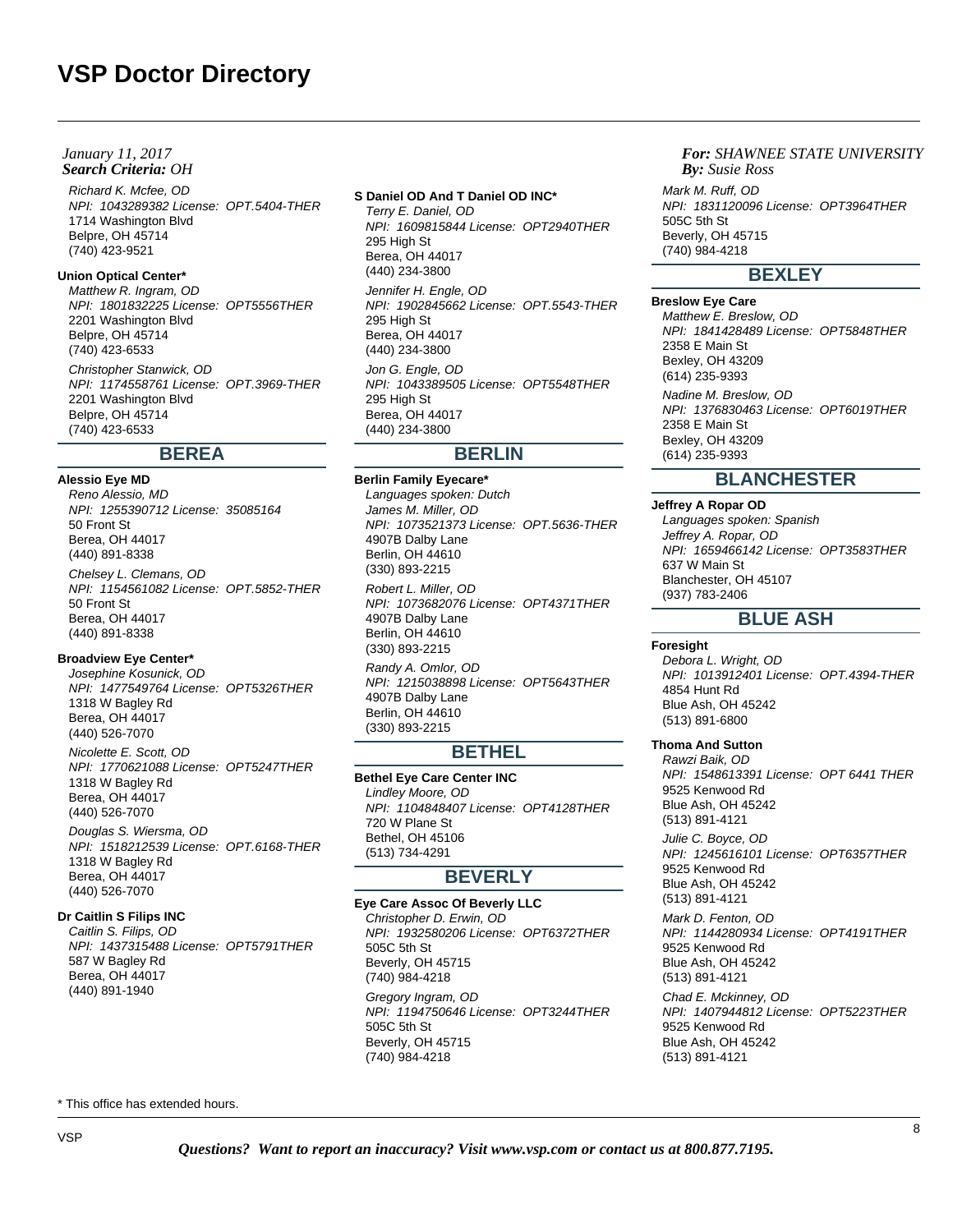## *Search Criteria: By: OHJanuary 11, 2017*

James G. Myers, OD NPI: 1164506333 License: OPT3559THER 9525 Kenwood Rd Blue Ash, OH 45242 (513) 891-4121 Jillian E. Terreri, OD NPI: 1548646524 License: OPT6415THER 9525 Kenwood Rd Blue Ash, OH 45242 (513) 891-4121

# **BLUFFTON**

#### **Family Eye Clinic Of Bluffton\***

Justin M. Kantner, OD NPI: 1144459496 License: OPT.5873-THER 107 N Main St Bluffton, OH 45817 (419) 358-6076 Alan K. Yoder, OD NPI: 1518917467 License: OPT2809THER 107 N Main St Bluffton, OH 45817 (419) 358-6076 Mark Yoder, OD NPI: 1417042201 License: 4155/T979 107 N Main St Bluffton, OH 45817 (419) 358-6076

# **BOARDMAN**

# **Dr Bloombergs Eye Clinic**

Brad E. Bloomberg, OD NPI: 1962596478 License: OPT.4008-THER 34 Boardman Poland Rd Boardman, OH 44512 (330) 758-6671

## **Eyecatchers Optical\***

Randall M. Maceyko, OD NPI: 1679553150 License: OPT3550THER 8004 South Ave Boardman, OH 44512 (330) 726-1616

Robin M. Maceyko, OD NPI: 1356320477 License: OPT3524THER 8004 South Ave Boardman, OH 44512 (330) 726-1616

# **Jeffrey G Hirschl OD INC**

Jeffrey G. Hirschl, OD NPI: 1366462251 License: OPT3863THER 8277 Market St Ste B Boardman, OH 44512 (330) 726-5544

# **BOWLING GREEN**

**Associated Eye Care INC** Languages spoken: Tagalog James A. Knupp, MD NPI: 1548211774 License: 35042466 970 W Wooster St Rm 224 Bowling Green, OH 43402 (419) 352-5500

Richard C N. Tam, MD NPI: 1104853753 License: 35084258 970 W Wooster St Rm 224 Bowling Green, OH 43402 (419) 352-5500

## **David H Scherreik OD**

David H. Scherreik, OD NPI: 1386740314 License: OPT3823THER 128 S Prospect St Bowling Green, OH 43402 (419) 352-3882

## **Drs Shilling And Peiffer INC**

Nicholas A. Peiffer, OD NPI: 1316176423 License: OPT5888THER 111 Clough St Bowling Green, OH 43402 (419) 352-3223 David A. Shilling, OD NPI: 1659355642 License: OPT4313THER

111 Clough St Bowling Green, OH 43402 (419) 352-3223

# **John T Archer And Assoc\***

Cheryl S. Archer, OD NPI: 1447353917 License: OPT3762THER 1222 Ridgewood Dr Bowling Green, OH 43402 (419) 352-2502

John T. Archer, OD NPI: 1568565034 License: OPT3159THER 1222 Ridgewood Dr Bowling Green, OH 43402 (419) 352-2502

Mile Brujic, OD NPI: 1659474120 License: OPT5292THER 1222 Ridgewood Dr Bowling Green, OH 43402 (419) 352-2502

Brian Dietz, OD NPI: 1346552288 License: OPT5938THER 1222 Ridgewood Dr Bowling Green, OH 43402 (419) 352-2502

#### *For: SHAWNEE STATE UNIVERSITY Susie Ross*

Tracey G. Needham, OD NPI: 1245305754 License: OPT5330THER 1222 Ridgewood Dr Bowling Green, OH 43402 (419) 352-2502

## **Vision Associates INC\***

Michael C. Abowd, MD NPI: 1972575371 License: 35.085967 970 W Wooster St Ste 221 Bowling Green, OH 43402 (419) 354-3926

John C. Burchfield, MD NPI: 1144292566 License: 35078778 970 W Wooster St Ste 221 Bowling Green, OH 43402 (419) 354-3926

Matthew S. Currie, MD NPI: 1821309360 License: 35120844 970 W Wooster St Ste 221 Bowling Green, OH 43402 (419) 354-3926

Hooman Harooni, MD NPI: 1609097369 License: 35093493 970 W Wooster St Ste 221 Bowling Green, OH 43402 (419) 354-3926

Melisa Nika, MD NPI: 1932408515 License: 35128939 970 W Wooster St Ste 221 Bowling Green, OH 43402 (419) 354-3926

Scott R. Sadowski, OD NPI: 1750386710 License: OPT.4587-THER 970 W Wooster St Ste 221 Bowling Green, OH 43402 (419) 354-3926

Nahrainn M. Shasteen, OD NPI: 1972732980 License: OPT.5895-THER 970 W Wooster St Ste 221 Bowling Green, OH 43402 (419) 354-3926

# **BRECKSVILLE**

**Cleveland Eye Clinic\*** Languages spoken: Chinese Jeffrey M. Augustine, OD NPI: 1538343561 License: OPT4170THER 7001 S Edgerton Rd Ste B Brecksville, OH 44141 (440) 526-1974 Shamik Bafna, MD NPI: 1740259829 License: 35090378 7001 S Edgerton Rd Ste B Brecksville, OH 44141 (440) 526-1974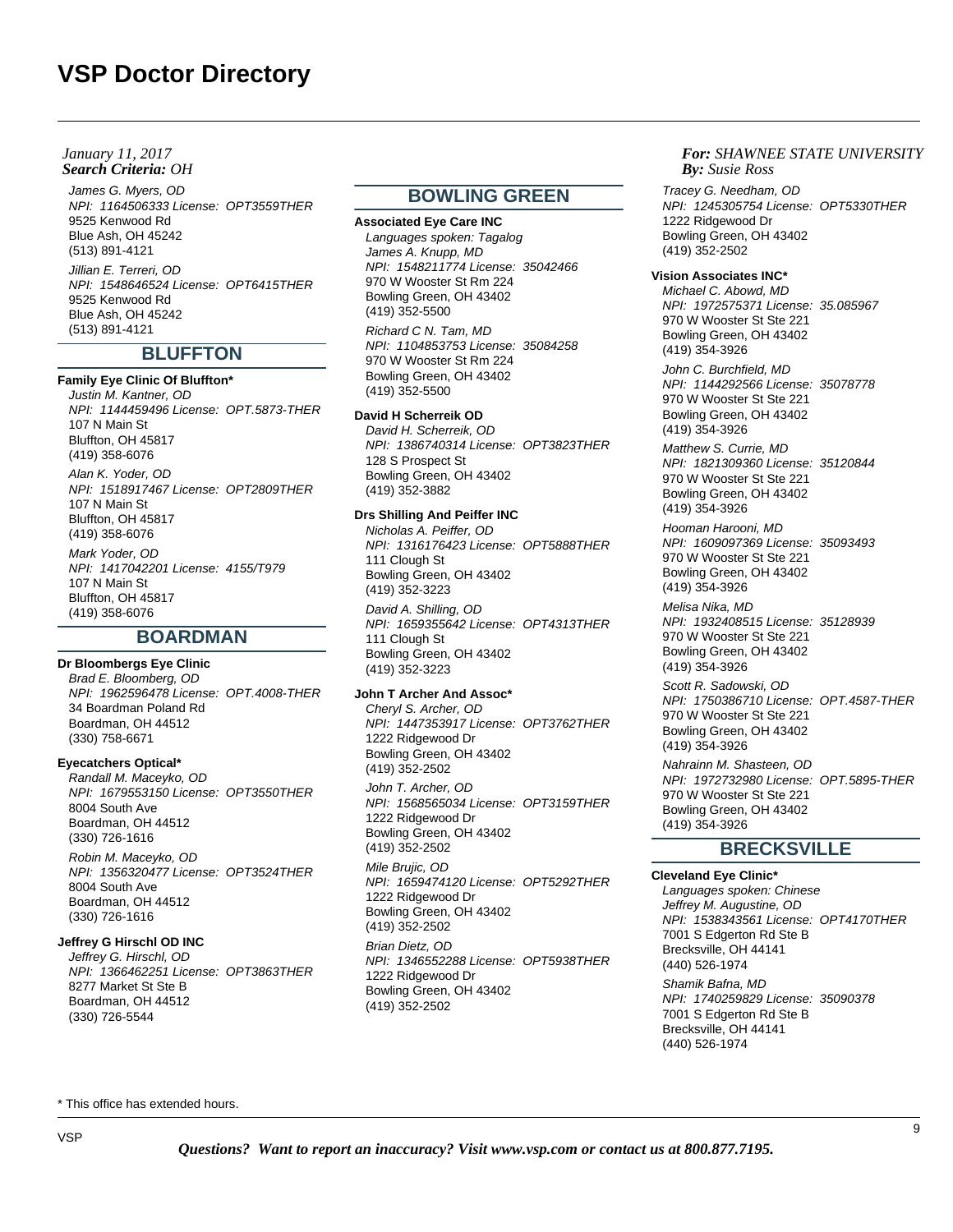Troy D. Bornhorst, OD NPI: 1316950876 License: OPT5460THER 7001 S Edgerton Rd Ste B Brecksville, OH 44141 (440) 526-1974

Thomas M. Chester, OD NPI: 1598778052 License: OPT4731THER 7001 S Edgerton Rd Ste B Brecksville, OH 44141 (440) 526-1974

Douglas R. Cox, OD NPI: 1497712004 License: OPT3336THER 7001 S Edgerton Rd Ste B Brecksville, OH 44141 (440) 526-1974

Jeffrey J. Genos, OD NPI: 1679784292 License: OPT4195THER 7001 S Edgerton Rd Ste B Brecksville, OH 44141 (440) 526-1974

Jennifer D. Killian, OD NPI: 1508846072 License: OPT5584THER 7001 S Edgerton Rd Ste B Brecksville, OH 44141 (440) 526-1974

Tai Hung Matthew M. Mak, MD NPI: 1679599450 License: 35044839 7001 S Edgerton Rd Ste B Brecksville, OH 44141 (440) 526-1974

Ryan O. Mckinnis, OD NPI: 1134432230 License: 5960 7001 S Edgerton Rd Ste B Brecksville, OH 44141 (440) 526-1974

Daniel J. Pierre, MD NPI: 1659545051 License: 35098592 7001 S Edgerton Rd Ste B Brecksville, OH 44141 (440) 526-1974

Stanley Warn, OD NPI: 1912004391 License: OPT.3577-THER 7001 S Edgerton Rd Ste B Brecksville, OH 44141 (440) 526-1974

William F. Wiley, MD NPI: 1689687147 License: 35081257 7001 S Edgerton Rd Ste B Brecksville, OH 44141 (440) 526-1974

## **Stage House Vision Center**

Alicia G. Manenti, OD NPI: 1558430397 License: OPT.4300-THER 8879 Brecksville Rd Brecksville, OH 44141 (440) 526-3160

\* This office has extended hours.

Joseph A. Ravagnani, OD NPI: 1306915178 License: OPT4223THER 8879 Brecksville Rd Brecksville, OH 44141 (440) 526-3160

# **BRIDGEPORT**

**Drs Favede And Associates** Leon M. Favede, OD NPI: 1851485015 License: 4452/T1108 100 3rd St Bridgeport, OH 43912 (740) 635-0814 Leon F. Favede, OD NPI: 1356435481 License: OPT2658THER 100 3rd St Bridgeport, OH 43912 (740) 635-0814

**James E Volk INC** James E. Volk, OD NPI: 1043297963 License: OPT4058THER 873 National Rd Bridgeport, OH 43912 (740) 633-3711

# **BROADVIEW HEIGHTS**

**Broadview Clinic Dr Heidi A Harris** Heidi A. Harris, OD NPI: 1962470690 License: OPT4842THER 7958 Broadview Rd Broadview Heights, OH 44147 (440) 526-5520

### **Broadview Eye Center\***

Josephine Kosunick, OD NPI: 1477549764 License: OPT5326THER 403 E Royalton Rd Ste 118 Broadview Heights, OH 44147 (440) 526-7070 Gwen G. Miller, OD NPI: 1770500274 License: OPT5258THER 403 E Royalton Rd Ste 118 Broadview Heights, OH 44147 (440) 526-7070 Nicolette E. Scott, OD

NPI: 1770621088 License: OPT5247THER 403 E Royalton Rd Ste 118 Broadview Heights, OH 44147 (440) 526-7070

Douglas S. Wiersma, OD NPI: 1518212539 License: OPT.6168-THER 403 E Royalton Rd Ste 118 Broadview Heights, OH 44147 (440) 526-7070

# *For: SHAWNEE STATE UNIVERSITY Susie Ross*

#### **Medical Eye Assoc INC**

Boris Komrovsky, MD NPI: 1336183607 License: 35045106 303 E Royalton Rd Broadview Heights, OH 44147 (440) 888-2333

Kristina Y. Pao, MD NPI: 1205002847 License: 35122405 303 E Royalton Rd Broadview Heights, OH 44147 (440) 888-2333

Ihor G. Zachary, MD NPI: 1073540100 License: 35032239 303 E Royalton Rd Broadview Heights, OH 44147 (440) 888-2333 Michael J. Zgrabik, MD

NPI: 1477589588 License: 35055219 303 E Royalton Rd Broadview Heights, OH 44147 (440) 888-2333

# **BROOKVILLE**

# **James Dickey OD**

James A. Dickey, OD NPI: 1508861006 License: OPT3342THER 430 Arlington Rd Ste B Brookville, OH 45309 (937) 770-1265

## **Mark E Schmidt OD\***

Mark E. Schmidt, OD NPI: 1487640637 License: OPT.4047-THER 460 Rona Pky Brookville, OH 45309 (937) 833-4054

# **BRUNSWICK**

# **Matthew D Grucella OD**

Matthew D. Grucella, OD NPI: 1861596884 License: OPT5309THER 1333 N Carpenter Rd Brunswick, OH 44212 (330) 273-3333

# **Thoma And Sutton**

Scott D. Kammer, OD NPI: 1396732434 License: OPT.3247-THER 946 Pearl Rd Brunswick, OH 44212 (330) 273-1010 Sandy D. Kraft, OD NPI: 1346538386 License: OPT6027THER 946 Pearl Rd Brunswick, OH 44212 (330) 273-1010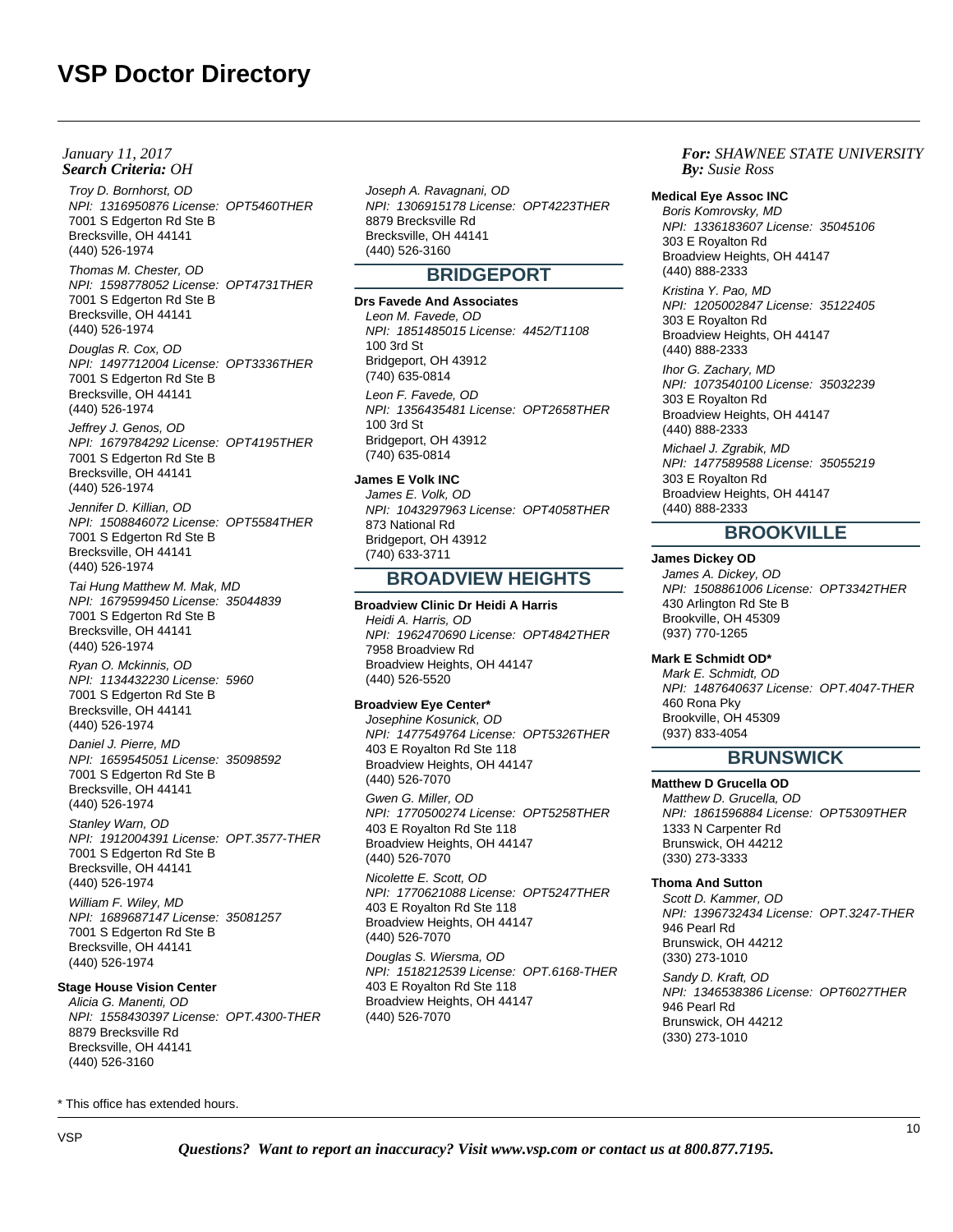# *Search Criteria: By: OHJanuary 11, 2017*

# **BRYAN**

**Bryan Eye Center PC\*** Kyle J. Mccashen, OD NPI: 1720068778 License: OPT4477THER 1525 W High St Bryan, OH 43506 (419) 636-6723

#### **Northwest Ohio Vision Center\***

Robert L. Hill, OD NPI: 1669471306 License: OPT.4358-THER 1313 W High St Bryan, OH 43506 (419) 636-1531 Tara L. Richmond, OD NPI: 1346249083 License: 4963/T1833 1313 W High St Bryan, OH 43506 (419) 636-1531 Keith A. Woodard, OD NPI: 1124027982 License: OPT.3451-THER

1313 W High St Bryan, OH 43506 (419) 636-1531

# **Peters Family Eyecare INC\***

Languages spoken: Spanish Randy L. Peters, OD NPI: 1902866130 License: OPT4624THER 1206 S Main St Bryan, OH 43506 (419) 636-3937

#### **Tri State Vision Center INC\***

Languages spoken: Spanish Jason R. Kunsman, OD NPI: 1730159609 License: OPT5049THER 143 S Main St Bryan, OH 43506 (419) 636-6597

# **BUCYRUS**

# **Club View Vision Center INC\***

Thomas Britton, OD NPI: 1730292046 License: OPT4086THER 1650 E Mansfield St Bucyrus, OH 44820 (419) 562-0744

# **Envision Eyecare LLC\***

Christina M. Fox, OD NPI: 1235153289 License: OPT5307THER 236 S Sandusky Ave Bucyrus, OH 44820 (419) 562-0057

#### **Ohio Eye Optometric LLC\***

Richard F. Marquardt, OD NPI: 1407801699 License: OPT4862THER 129 S Walnut St Bucyrus, OH 44820 (419) 561-4503 Sarah R. Nigh Bruner, OD NPI: 1487667754 License: OPT5642THER 129 S Walnut St Bucyrus, OH 44820 (419) 561-4503 Brian Starr, OD NPI: 1588660567 License: OPT3826THER 129 S Walnut St Bucyrus, OH 44820 (419) 561-4503

#### **Premier Optometry Group LLC\***

Matthew P. Axline, OD NPI: 1811003957 License: OPT5520THER 905 S Poplar St Bucyrus, OH 44820 (419) 562-3822 Wayne Collier, OD

NPI: 1073537023 License: OPT2786THER 905 S Poplar St Bucyrus, OH 44820 (419) 562-3822 Gregory V. Ferrell, OD

NPI: 1255770772 License: OPT6196THER 905 S Poplar St Bucyrus, OH 44820 (419) 562-3822

# **CADIZ**

**Cadiz Vision Center Ltd** Jill M. Barker, OD NPI: 1023071123 License: OPT4771THER 143 W Market St Cadiz, OH 43907 (740) 942-4433

# **CALDWELL**

**Caldwell Vision Centre** James Mershon, OD NPI: 1043390867 License: OPT3554THER 402 Cumberland St Caldwell, OH 43724 (740) 732-4620

#### **Noble County Eyecare INC**

James M. Markley, OD NPI: 1811950066 License: OPT5227THER 602 West St Caldwell, OH 43724 (740) 732-2304

*For: SHAWNEE STATE UNIVERSITY Susie Ross*

Richard K. Mcfee, OD NPI: 1043289382 License: OPT.5404-THER 602 West St Caldwell, OH 43724 (740) 732-2304

# **CAMBRIDGE**

# **Cambridge Family Eyecare INC**

Aaron S. Doudna, OD NPI: 1689604324 License: OPT.4641-THER 1335 Southgate Pky Cambridge, OH 43725 (740) 439-1098

Nicholas M. Taflan, OD NPI: 1851739783 License: 6236 1335 Southgate Pky Cambridge, OH 43725 (740) 439-1098

#### **The Eye Site**

Justin C. Wehr, OD NPI: 1891975975 License: OPT5080THER 1225 Southgate Pkwy Cambridge, OH 43725 (740) 432-3384

# **CANAL FULTON**

## **Advanced Eyecare**

Anna R. Knight, OD NPI: 1609902865 License: 3923 2425 Locust St S Canal Fulton, OH 44614 (330) 854-1393 Gregory J. Knight, OD NPI: 1538295779 License: OPT3947THER 2425 Locust St S Canal Fulton, OH 44614 (330) 854-1393

# **CANAL WINCHESTER**

#### **Richard C Mcclurg OD And William Murray OD LLC**

Languages spoken: Spanish Richard C. Mcclurg, OD NPI: 1972688190 License: OPT.2710-THER 20 S High St Canal Winchester, OH 43110 (614) 837-7725 William D. Murray, OD NPI: 1174616924 License: OPT.4577-THER 20 S High St Canal Winchester, OH 43110 (614) 837-7725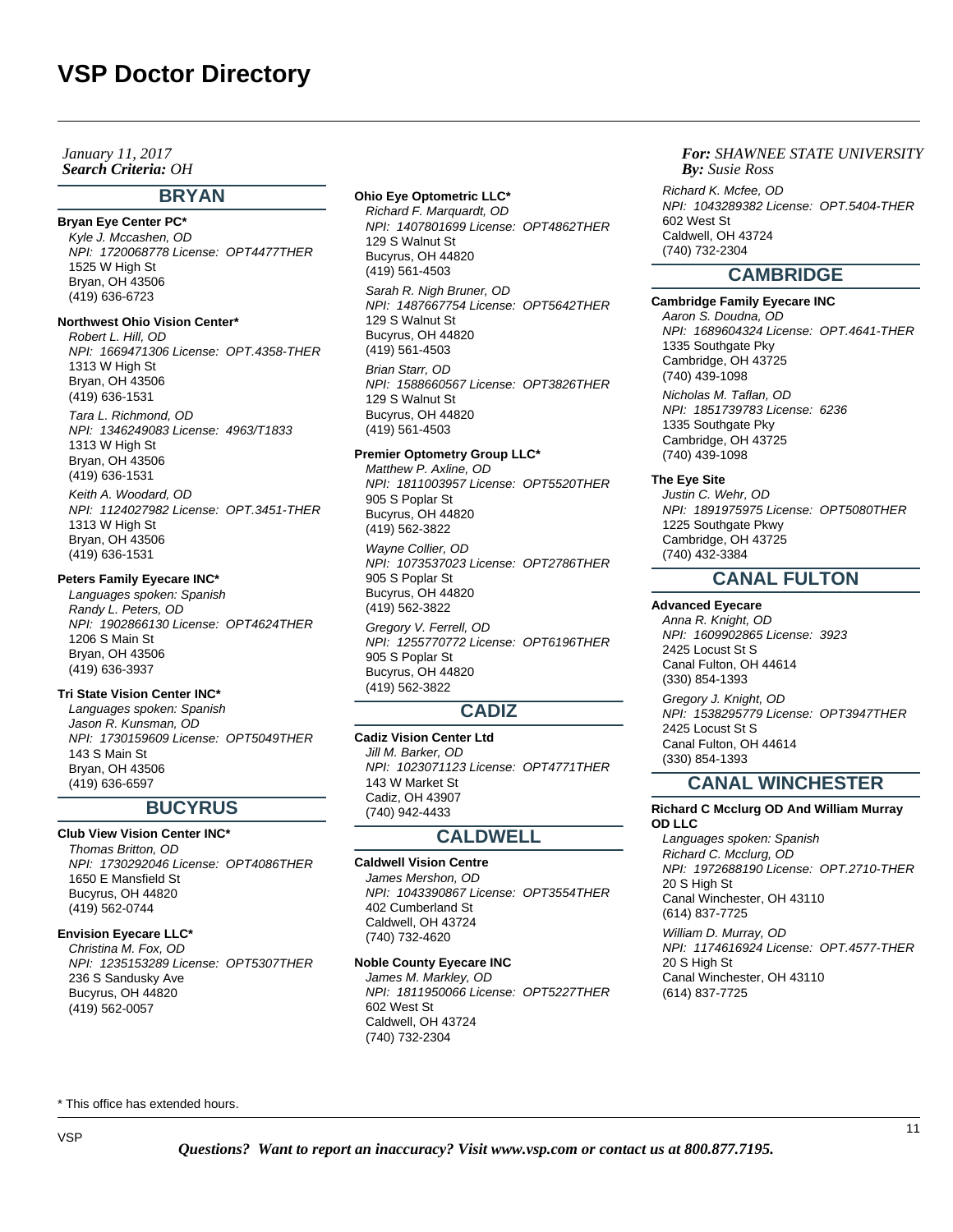# **Winchester Vision Care\***

Kari R. Cardiff, OD NPI: 1982992053 License: 6022 6472 Winchester Blvd Canal Winchester, OH 43110 (614) 837-9595

## Amy R. Keller, OD

NPI: 1861494643 License: OPT5123THER 6472 Winchester Blvd Canal Winchester, OH 43110 (614) 837-9595

Jeffrey A. Myers, OD NPI: 1457355422 License: OPT.3765-THER 6472 Winchester Blvd Canal Winchester, OH 43110 (614) 837-9595

# **CANFIELD**

**Ahlquist Eye Care Professionals LLC** Betsy K. Ahlquist, OD NPI: 1578540092 License: OPT5455THER 45 Manor Hill Dr Ste 100 Canfield, OH 44406 (330) 702-3937

Tiffany Kubis, OD NPI: 1154779692 License: OPT6472THER 45 Manor Hill Dr Ste 100 Canfield, OH 44406 (330) 702-3937

# **Ambrose Family Eye Center LLC**

Michael F. Ambrose, OD NPI: 1922169713 License: OPT.5192-THER 61 Talsman Dr Canfield, OH 44406 (330) 702-0503

### **Belmont Eye Clinic**

Languages spoken: Arabic, Hebrew James M. Kover, OD NPI: 1871504829 License: OPT4851THER 4137 Boardman Canfield Rd #202 Canfield, OH 44406 (330) 533-1097

Frank Siciliano, OD NPI: 1346219623 License: OPT3911THER 4137 Boardman Canfield Rd #202 Canfield, OH 44406 (330) 533-1097

# **G William Richter Jr OD**

G William Richter Jr, OD NPI: 1689732430 License: OPT3887THER 450 E Main St Canfield, OH 44406 (330) 533-5333

# **CANTON**

# **Accent On Eyes LLC**

Jeffrey Mcleod, OD NPI: 1982602132 License: OPT4478THER 3730 Whipple Ave NW Ste 100 Canton, OH 44718 (330) 493-3013

#### **Canton Ophthalmology Associates INC**

Languages spoken: Spanish, French Barbara J. Barchiesi, MD NPI: 1376580126 License: 35-06-6998-B 2600 W Tuscarawas St Ste 200 Canton, OH 44708 (330) 456-0047

Jeffrey L. Congeni, MD NPI: 1730126749 License: 35067351C 2600 W Tuscarawas St Ste 200 Canton, OH 44708 (330) 456-0047

Kristi K. Stalker, OD NPI: 1154335206 License: 4970/T1840 2600 W Tuscarawas St Ste 200 Canton, OH 44708 (330) 456-0047

Jamie L. Zucker, MD NPI: 1467499004 License: 35051055 2600 W Tuscarawas St Ste 200 Canton, OH 44708 (330) 456-0047

# **Canton Optometry Located In Fisher Optical**

William J. Skendelas, OD NPI: 1952370785 License: OPT3374THER 4865 Frank Rd NW Canton, OH 44720 (330) 494-1710

# **Canton South Eyecare**

Nathaniel J. Leggett, OD NPI: 1144222613 License: 0PT5221THER 3017A Cleveland Ave SW Canton, OH 44707 (330) 484-2569

#### **Charles E Belles OD\***

Languages spoken: American Sign Language Charles E. Belles, OD NPI: 1063566420 License: OPT3920THER 4233 Fulton Ave NW Canton, OH 44718 (330) 494-5020

### **Dr James Amundson And Associates**

James L. Amundson, OD NPI: 1881756609 License: 3703T729 4474 Everhard Rd NW Canton, OH 44718 (330) 494-4445

*For: SHAWNEE STATE UNIVERSITY Susie Ross*

#### **Dr John J Devito INC\***

John J. Devito, OD NPI: 1508908211 License: OPT4094THER 3703 Cleveland Ave NW Canton, OH 44709 (330) 493-9803

## **Eyecare Specialists**

Stacey L. Young, OD NPI: 1538262340 License: OPT4648THER 4139 Fulton Dr NW Canton, OH 44718 (330) 966-2400

#### **Eye Centers Of Ohio INC\***

Philip J. Dickey, OD NPI: 1457796310 License: OPT6193THER 800 McKinley Ave NW Canton, OH 44703 (330) 452-8884

Gregory M. Gray, MD NPI: 1962401679 License: 35038696 800 McKinley Ave NW Canton, OH 44703 (330) 452-8884

Laurence J. Karns, MD NPI: 1871592584 License: 35053803 800 McKinley Ave NW Canton, OH 44703 (330) 452-8884

Jerry I. Macher, MD NPI: 1134128861 License: 35041094 800 McKinley Ave NW Canton, OH 44703 (330) 452-8884

Elbert H. Magoon, MD NPI: 1588663223 License: 35047480 800 McKinley Ave NW Canton, OH 44703 (330) 452-8884

Paul W. Turgeon, MD NPI: 1386643104 License: 35058263 800 McKinley Ave NW Canton, OH 44703 (330) 452-8884

## **Glaucoma And Eye Specialist\***

Languages spoken: French, Arabic Manal H. Assaad, MD NPI: 1598729873 License: 35.074361 4360 Fulton Dr NW Ste A Canton, OH 44718 (330) 433-0000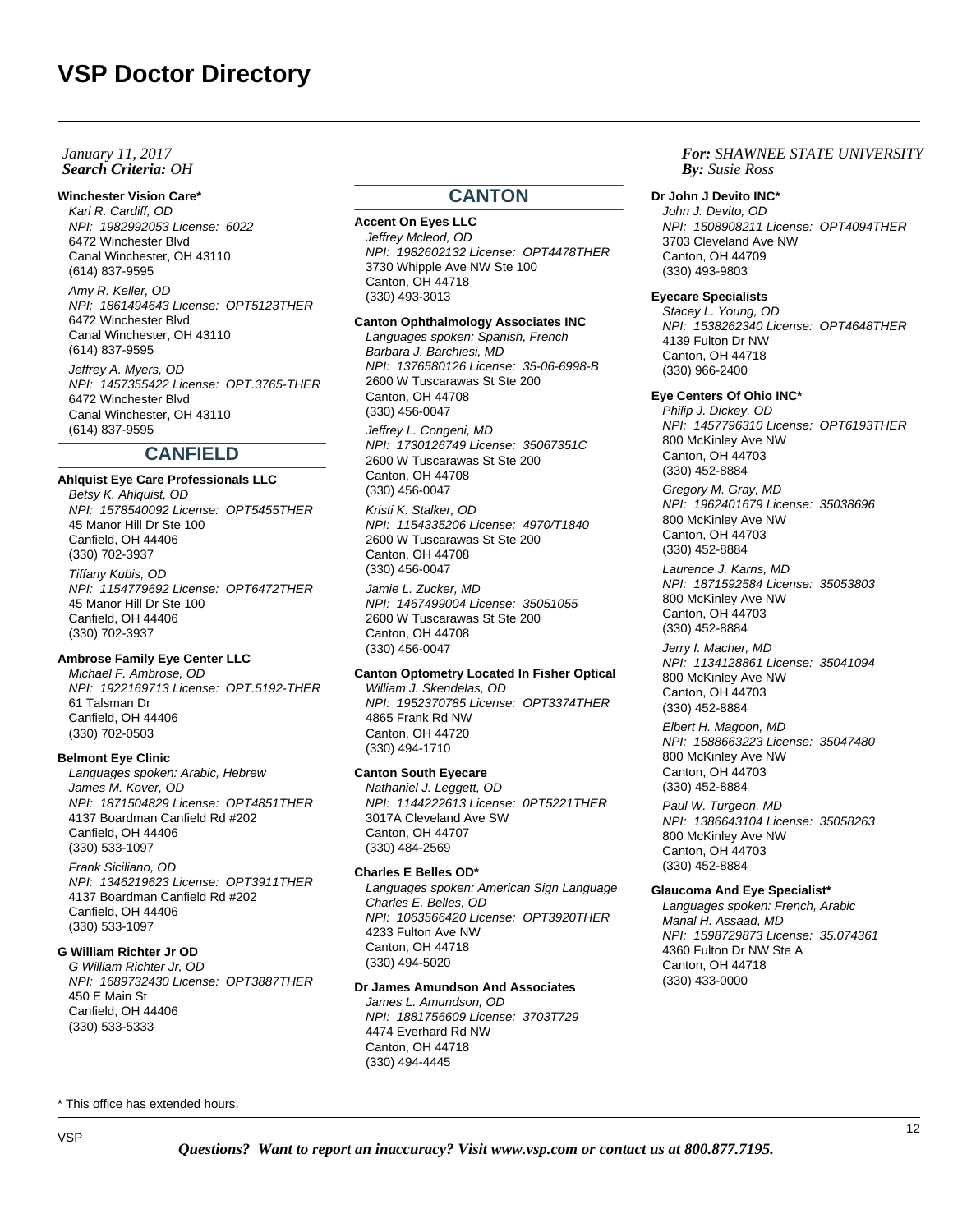#### **Hills And Dales Vision INC\***

Languages spoken: Spanish, American Sign Language Kaleel J. Shaheen, OD NPI: 1215932652 License: OPT.3044-THER 4555 Hills and Dales Rd NW Canton, OH 44708 (330) 478-8996

Michael K. Shaheen, OD NPI: 1659504173 License: OPT2894THER 4555 Hills and Dales Rd NW Canton, OH 44708 (330) 478-8996

Kaleel J. Shaheen II, OD NPI: 1922402130 License: OPT6342THER 4555 Hills and Dales Rd NW Canton, OH 44708 (330) 478-8996

#### **Loni Dickerhoof**

Loni R. Dickerhoof, OD NPI: 1922489079 License: OPT6365THER 4474 Everhard Rd NW Canton, OH 44718 (330) 494-4445

# **Pearle Vision\***

Pearle Vision NPI: 1104264431 4474 Everhard Rd NW Canton, OH 44718 (330) 494-4445

#### **Perry M Lieberman OD**

Perry M. Lieberman, OD NPI: 1225016058 License: OPT3077THER 1340 Market Ave N Canton, OH 44714 (330) 455-1011

#### **Ted A Rath OD**

Languages spoken: Greek Ted A. Rath, OD NPI: 1871647230 License: OPT4308THER 4233 Fulton Ave NW Canton, OH 44718 (330) 494-5020

# **Vision Care Optique**

Nathan D. Borntrager, OD NPI: 1356570691 License: OPT5845THER 2428 Whipple Ave NW Canton, OH 44708 (330) 477-8531

# **CAREY**

# **Thomas J Chambers**

Languages spoken: Spanish Thomas J. Chambers, OD NPI: 1306991997 License: OPT3764THER 109 S Vance St Carey, OH 43316 (419) 396-6812

# **CARROLL**

## **Breslow Eye Care**

Matthew E. Breslow, OD NPI: 1841428489 License: OPT5848THER 3794 Old Columbus Rd NW Carroll, OH 43112 (740) 756-7700

Nadine M. Breslow, OD NPI: 1376830463 License: OPT6019THER 3794 Old Columbus Rd NW Carroll, OH 43112 (740) 756-7700

# **CARROLLTON**

#### **Fair Vision INC**

Gregory A. Fair, OD NPI: 1376657668 License: OPT3728THER 70 N Lisbon St Carrollton, OH 44615 (330) 627-2430

Rebecca L. Gambs, OD NPI: 1245527423 License: 6039 70 N Lisbon St Carrollton, OH 44615 (330) 627-2430

Kelsea Naylor, OD NPI: 1780033217 License: OPT6486THER 70 N Lisbon St Carrollton, OH 44615 (330) 627-2430

# **CEDARVILLE**

**Greene County Eye Care INC\*** Lindsay N. Florkey, OD NPI: 1558365395 License: OPT5469THER 400 N Main St Cedarville, OH 45314 (937) 766-2622

# **CELINA**

**Grand Lake Eyecare LLC\*** Languages spoken: Spanish Lindsay M. Dues, OD NPI: 1861747503 License: OPT.6117-THER 1025 Grand Lake Rd Celina, OH 45822 (419) 586-3151

## *For: SHAWNEE STATE UNIVERSITY Susie Ross*

Brian T. Gerlach, OD NPI: 1093776205 License: OPT.5038-THER 1025 Grand Lake Rd Celina, OH 45822 (419) 586-3151

Christie M. Grieshop, OD NPI: 1821343195 License: OPT.6125-THER 1025 Grand Lake Rd Celina, OH 45822 (419) 586-3151

Kenneth J. Sandker, OD NPI: 1023143419 License: OPT.3308-THER 1025 Grand Lake Rd Celina, OH 45822 (419) 586-3151

# **Lifetime Vision Care**

Paul Wilken, OD NPI: 1376541714 License: OPT.3317-THER 119 Summit St Celina, OH 45822 (419) 586-5149

# **Mercer In Sight LLC\***

Chad A. Otte, OD NPI: 1336437417 License: OPT6060THER 706 E Wayne St Celina, OH 45822 (419) 586-2909

Megan Rutledge, OD NPI: 1174918734 License: OPT6404THER 706 E Wayne St Celina, OH 45822 (419) 586-2909 Frank D. Tangeman, OD NPI: 1942279690 License: OPT.3047-THER

706 E Wayne St Celina, OH 45822 (419) 586-2909 Joshua J. Werling, OD NPI: 1962816199 License: OPT6327THER 706 E Wayne St Celina, OH 45822 (419) 586-2909

# **CENTERVILLE**

**Centerville Family Eye Care\*** Jeff L. Chandler, OD NPI: 1922042944 License: OPT3333THER 125 E Franklin St Centerville, OH 45459 (937) 435-8605 Lisa M. Timmerman, OD NPI: 1881635381 License: OPT5245THER 125 E Franklin St Centerville, OH 45459 (937) 435-8605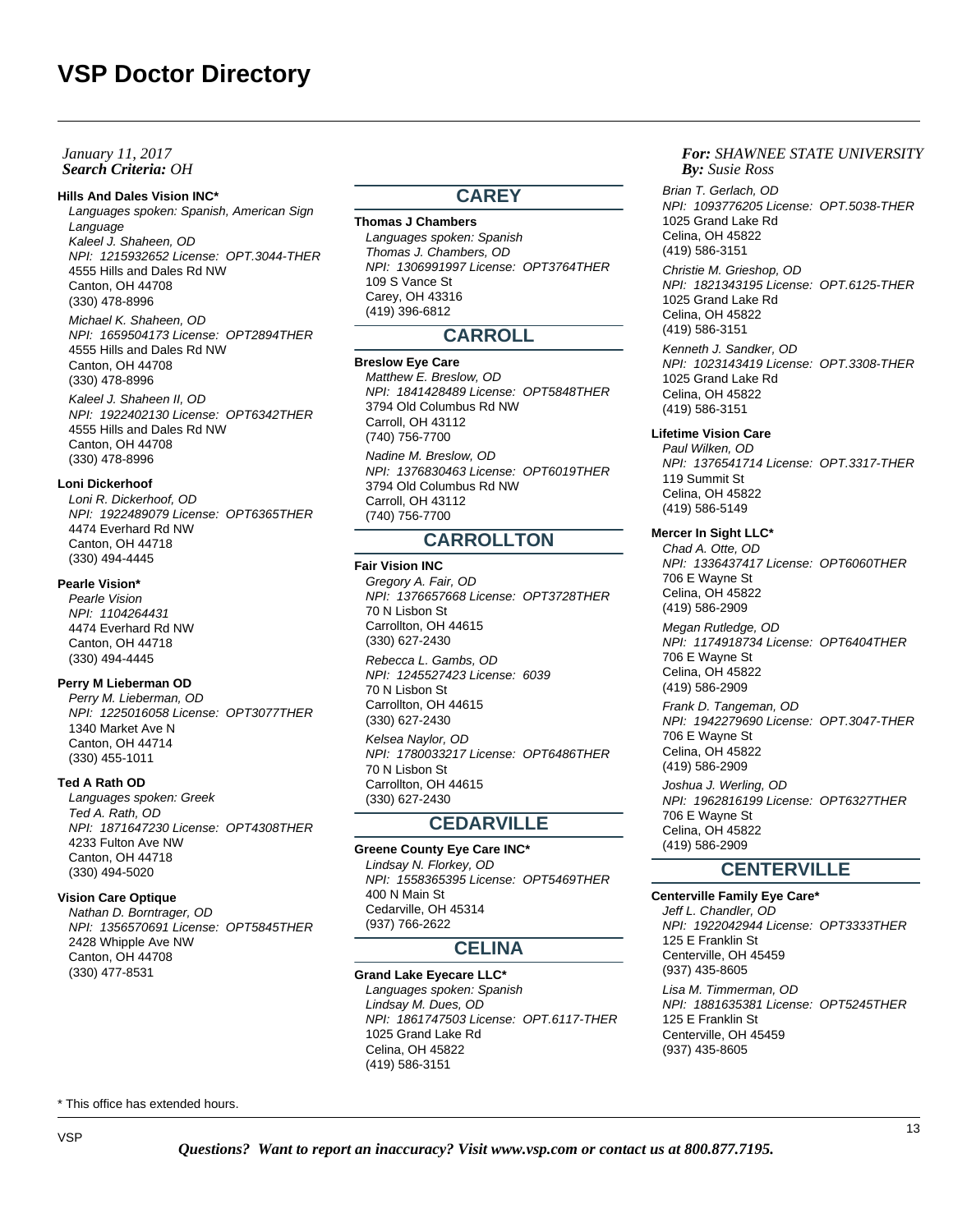#### **Comprehensive Eye Care\***

John P. Downer, OD NPI: 1922062769 License: OPT.5025-THER 7034 Corporate Way Centerville, OH 45459 (937) 433-0950

# Bridget I. Fath, OD

NPI: 1245224476 License: OPT6182THER 7034 Corporate Way Centerville, OH 45459 (937) 433-0950

Molly J. Smith, OD NPI: 1336553940 License: OPT6321THER 7034 Corporate Way Centerville, OH 45459 (937) 433-0950

# **Gemini Eye Care Centers**

Steven C. Connett, OD NPI: 1487658076 License: OPT.3335-THER 101 E Alex Bell Rd Ste 142 Centerville, OH 45459 (937) 433-9868

Elizabeth M. Eckhart, OD NPI: 1184975419 License: OPT.6122-THER 101 E Alex Bell Rd Ste 142 Centerville, OH 45459 (937) 433-9868

Douglas E. Egbert, OD NPI: 1073517611 License: OPT4555THER 101 E Alex Bell Rd Ste 142 Centerville, OH 45459 (937) 433-9868

James A. Hackley, OD NPI: 1740410323 License: OPT.5864-THER 101 E Alex Bell Rd Ste 142 Centerville, OH 45459 (937) 433-9868

# **CHAGRIN FALLS**

# **Chagrin Valley Opt INC**

Ronald Jurcak, OD NPI: 1548398837 License: OPT3865THER 16706 Chillicothe Rd Ste 500 Chagrin Falls, OH 44023 (440) 708-0020

Jenna A. Lewis, OD NPI: 1417943325 License: OPT5504THER 16706 Chillicothe Rd Ste 500 Chagrin Falls, OH 44023 (440) 708-0020

# **Tanglewood Family Eye Care**

Todd M. Dalessandro, OD NPI: 1841490406 License: OPT.5710-THER 8505 Tanglewood Sq Chagrin Falls, OH 44023 (440) 543-5186

\* This office has extended hours.

Michael H. Greenberg, OD NPI: 1366493413 License: OPT3029THER 8505 Tanglewood Sq Chagrin Falls, OH 44023 (440) 543-5186 Brian J. Kane, OD NPI: 1689657702 License: OPT4751THER 8505 Tanglewood Sq Chagrin Falls, OH 44023 (440) 543-5186

# **CHARDON**

# **Chardon Family Eyecare\***

Bianca M. Kostranchuk, OD NPI: 1992060321 License: OPT.6135-THER 373 Center St Chardon, OH 44024 (440) 286-9555 Haley A. Unkefer, OD NPI: 1508867953 License: OPT5513THER

373 Center St Chardon, OH 44024 (440) 286-9555

# **L Douglas Patton OD INC**

Languages spoken: Spanish L Douglas Patton, OD NPI: 1316050198 License: OPT.4039-THER 325 Center St Chardon, OH 44024 (440) 286-7185

#### **Ophthalmology And Oculoplastic Surgery INC\***

Languages spoken: Greek Dawn M. Barkan, OD NPI: 1235238825 License: OPT5012THER 150 7th Ave Ste 100 Chardon, OH 44024 (440) 285-2020 Gene A. Johnson, MD

NPI: 1396950184 License: 35093768 150 7th Ave Ste 100 Chardon, OH 44024 (440) 285-2020

Augustine J. Kellis, MD NPI: 1437193828 License: 35.060480 150 7th Ave Ste 100 Chardon, OH 44024 (440) 285-2020

Julieta Z. Ryder, MD NPI: 1811284748 License: 35125920 150 7th Ave Ste 100 Chardon, OH 44024 (440) 285-2020

# *For: SHAWNEE STATE UNIVERSITY Susie Ross*

#### **Vance And Teknipp Eye Care LLC**

Mimi P. Lai, OD NPI: 1629434618 License: OPT5061THER 602 South St Ste B14 Chardon, OH 44024 (440) 285-5007

Trisha B. Vance, OD NPI: 1922025402 License: OPT.5578-THER 602 South St Ste B14 Chardon, OH 44024 (440) 285-5007

David P. Yaniglos, OD NPI: 1972520450 License: OPT3319THER 602 South St Ste B14 Chardon, OH 44024 (440) 285-5007

# **CHESAPEAKE**

**Deeds Family Vision Care** Languages spoken: Spanish Duane D. Deeds, OD NPI: 1851391007 License: OPT4832THER 11139 County Rd 1 Chesapeake, OH 45619 (740) 867-4411 Michelle Deeds, OD

NPI: 1487654620 License: OPT4890THER 11139 County Rd 1 Chesapeake, OH 45619 (740) 867-4411

# **CHESTERLAND**

# **Biales And Parisi INC\***

Joseph S. Parisi, OD NPI: 1144300450 License: OPT.3194-THER 12690 Opalocka Dr Chesterland, OH 44026 (440) 729-9546

# **Marni Strancar OD INC**

Marni A. Strancar, OD NPI: 1164534483 License: OPT4318THER 12597 Chillicothe Rd Chesterland, OH 44026 (440) 729-7099

# **CHILLICOTHE**

# **Chester Eye Center\***

Brandon M. Chester, OD NPI: 1386844348 License: OPT5707THER 261 N Woodbridge Ave Chillicothe, OH 45601 (740) 773-2020 Michael E. Chester, OD NPI: 1780686774 License: OPT.3403-THER 261 N Woodbridge Ave Chillicothe, OH 45601 (740) 773-2020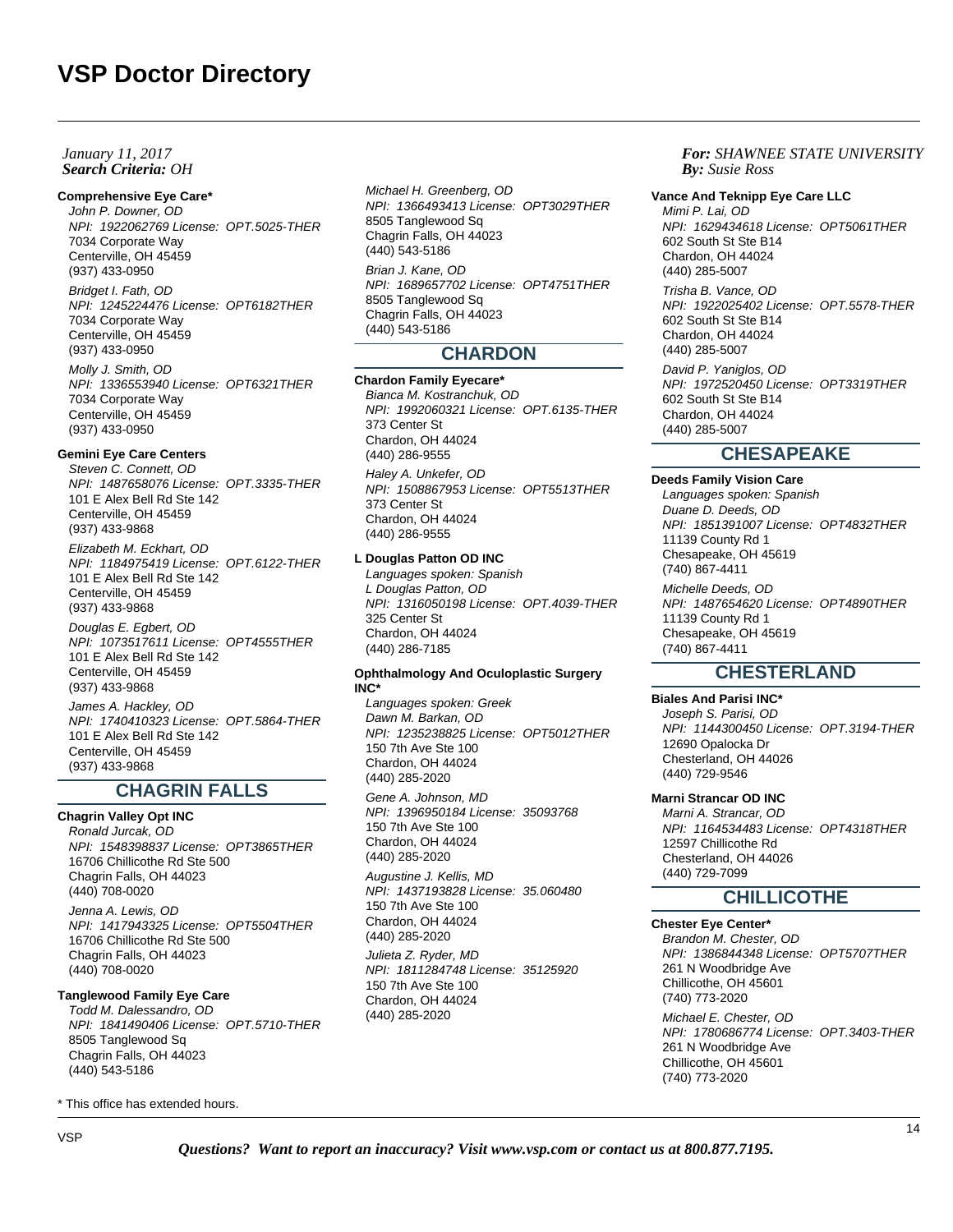## *Search Criteria: By: OHJanuary 11, 2017*

#### **Cindy W Elrich OD LLC**

Cindy W. Elrich, OD NPI: 1407824857 License: OPT3978THER 4 Medical Dr Chillicothe, OH 45601 (740) 774-3934

### **Clearsite Vision\***

Keith Ames, OD NPI: 1730249426 License: OPT3276THER 612 Central Center Chillicothe, OH 45601 (740) 774-2106

Allison A. Henderson, OD NPI: 1922396381 License: OPT6042 612 Central Center Chillicothe, OH 45601 (740) 774-2106

### **Dr Patricia A Haller OD INC\***

Languages spoken: Spanish Kaitlynn T. Bock, OD NPI: 1235544909 License: 6268 64 Executive Center Dr Chillicothe, OH 45601 (740) 774-4616 Patricia A. Haller, OD NPI: 1417946740 License: OPT4841THER

64 Executive Center Dr Chillicothe, OH 45601 (740) 774-4616

# **Family Eye Care Professionals INC**

Helen A. Lewis, OD NPI: 1265662761 License: 5900 77 W Main St Chillicothe, OH 45601 (740) 773-8055 Kelli P. Mulhern, OD NPI: 1659369809 License: OPT5089THER 77 W Main St

Chillicothe, OH 45601 (740) 773-8055 Christian J. Price, OD NPI: 1518955590 License: OPT5335THER 77 W Main St Chillicothe, OH 45601

(740) 773-8055 Jodi Price, OD NPI: 1316935562 License: OPT.3564-THER 77 W Main St Chillicothe, OH 45601 (740) 773-8055

## **James M Schaefer OD**

James Schaefer, OD NPI: 1366502056 License: OPT.3000-THER 217 Delano Ste D Chillicothe, OH 45601 (740) 772-1105

\* This office has extended hours.

#### **Jeffrey K Martin OD\***

Jeffrey K. Martin, OD NPI: 1447238183 License: OPT.3323-THER 176 W Water St Chillicothe, OH 45601 (740) 773-5718

# **CINCINNATI**

**Anderson Hills Eye INC\***

David G. Howard, MD NPI: 1972507838 License: 35045808 7815 Beechmont Ave Cincinnati, OH 45255 (513) 388-4001

### **Cincinnati Eye Care Team\***

Richard S. Deutch, OD NPI: 1780612051 License: OPT.3712-THER 3308 Jefferson Ave Cincinnati, OH 45220 (513) 872-2028

Alyssa B. Donahue, OD NPI: 1497136873 License: OPT6366THER 3308 Jefferson Ave Cincinnati, OH 45220 (513) 872-2028 Santosh Nuchikat, OD NPI: 1346270030 License: OPT5234THER 3308 Jefferson Ave Cincinnati, OH 45220 (513) 872-2028

### **Dr James R Scholles Optometrist INC\***

Elizabeth A. Boggs, OD NPI: 1104132570 License: OPT5932THER 8970 Winton Rd Cincinnati, OH 45231 (513) 522-0035 Shana B. Brafman, OD NPI: 1427258458 License: OPT6242THER 8970 Winton Rd Cincinnati, OH 45231 (513) 522-0035 Philip R. Jutte, OD NPI: 1275732281 License: OPT5724THER 8970 Winton Rd Cincinnati, OH 45231 (513) 522-0035 James R. Scholles, OD NPI: 1245239573 License: OPT2645THER 8970 Winton Rd Cincinnati, OH 45231 (513) 522-0035 David T. Wert, OD NPI: 1225037583 License: OPT.3005-THER 8970 Winton Rd Cincinnati, OH 45231

*For: SHAWNEE STATE UNIVERSITY Susie Ross*

#### **Drs Fagedes And Garrity OD\***

Jennifer M. Fagedes, OD NPI: 1689668162 License: OPT.4098-THER 35 E 7th St Ste 400 Cincinnati, OH 45202 (513) 621-0979

John J. Garrity III, OD NPI: 1205820768 License: OPT.4194-THER 35 E 7th St Ste 400 Cincinnati, OH 45202 (513) 621-0979

# **Dr Steven Glassmann**

Languages spoken: Spanish, American Sign Language Steven Glassmann, OD NPI: 1154595163 License: OPT3737THER 12107 Sheraton Ln Cincinnati, OH 45246 (513) 771-8120

#### **Eyecare On The Square LLC**

Ehryn B. Cartwright, OD NPI: 1114181526 License: OPT5785THER 6833 Wooster Pike Cincinnati, OH 45227 (513) 376-9330

Carly Rose, OD NPI: 1639510449 License: OPT6230THER 6833 Wooster Pike Cincinnati, OH 45227 (513) 376-9330

### **Giovanetti Eyecare INC**

Languages spoken: Spanish Joseph A. Giovanetti, OD NPI: 1619003787 License: OPT.3859-THER 5537 Bridgetown Rd Cincinnati, OH 45248 (513) 574-2233

Michael L. Giovanetti, OD NPI: 1679573216 License: OPT3411THER 5537 Bridgetown Rd Cincinnati, OH 45248 (513) 574-2233

Nicholas A. Giovanetti, OD NPI: 1639518566 License: OPT6198THER 5537 Bridgetown Rd Cincinnati, OH 45248 (513) 574-2233

#### **Harpers Point Eye Associates\***

Languages spoken: Spanish, French Jennifer J. Brandon, OD NPI: 1962790055 License: OPT6075THER 8211 Cornell Rd Ste 510 Cincinnati, OH 45249 (513) 530-0440

(513) 522-0035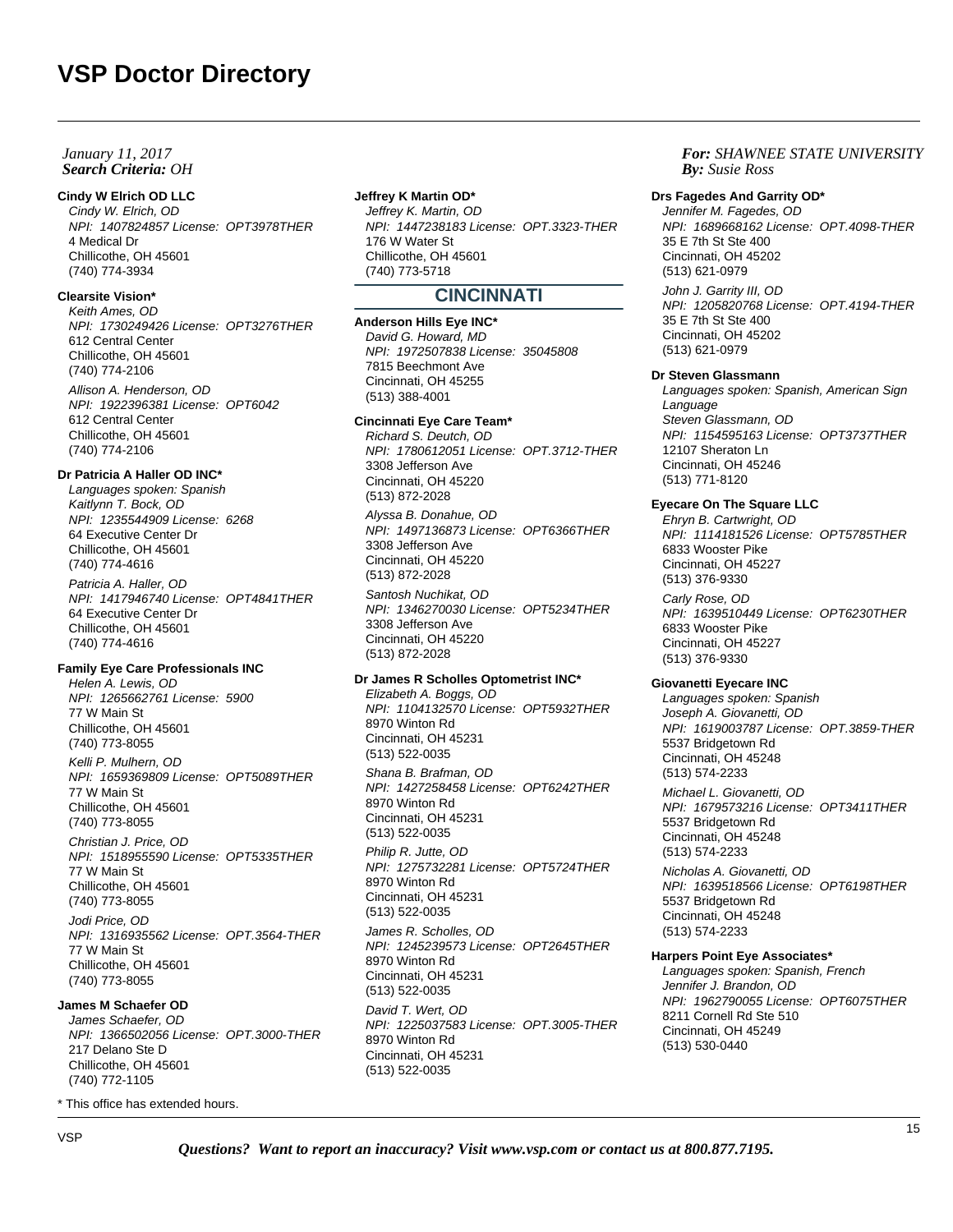Alex D. Gibberman, OD NPI: 1659785178 License: OPT6280THER 8211 Cornell Rd Ste 510 Cincinnati, OH 45249 (513) 530-0440 Elliot Kirstein, OD

NPI: 1235226085 License: OPT.3248-THER 8211 Cornell Rd Ste 510 Cincinnati, OH 45249 (513) 530-0440 Todd A. Zelczak, OD

NPI: 1922195775 License: OPT.4433-THER 8211 Cornell Rd Ste 510 Cincinnati, OH 45249 (513) 530-0440

# **Harpers Point Eye Associates Forest Park**

Languages spoken: French Jennifer J. Brandon, OD NPI: 1962790055 License: OPT6075THER 1124 Kemper Meadow Dr Cincinnati, OH 45240 (513) 851-2414 Alex D. Gibberman, OD

NPI: 1659785178 License: OPT6280THER 1124 Kemper Meadow Dr Cincinnati, OH 45240 (513) 851-2414

Elliot Kirstein, OD NPI: 1235226085 License: OPT.3248-THER 1124 Kemper Meadow Dr Cincinnati, OH 45240 (513) 851-2414

Todd A. Zelczak, OD NPI: 1922195775 License: OPT.4433-THER 1124 Kemper Meadow Dr Cincinnati, OH 45240 (513) 851-2414

# **Hyde Park Optometrist INC**

Languages spoken: French William J. Guappone, OD NPI: 1083699797 License: OPT3607THER 2731 Observatory Ave Cincinnati, OH 45208 (513) 871-5200

# **Mariemont Eyecare**

Mark A. Kuhlman, OD NPI: 1174621437 License: OPT4567THER 7437 Wooster Pike Cincinnati, OH 45227 (513) 561-7704

## **Mcfadyen Family Eyecare INC**

Carisa A. Mcfadyen, OD NPI: 1194723767 License: OPT4997THER 4440 Glen Este Withamsville Rd Cincinnati, OH 45245 (513) 752-2100

\* This office has extended hours.

#### **Michael J Hodovanic III OD**

Languages spoken: French Michael J. Hodovanic III, OD NPI: 1326037557 License: OPT.3706-THER 24 Compton Rd Ste 204 Cincinnati, OH 45216 (513) 821-5710

#### **Michael R Schmit OD\***

Michael R. Schmit, OD NPI: 1376548891 License: OPT3493THER 5823 Cheviot Rd Cincinnati, OH 45247 (513) 741-8811

#### **Montgomery Vision Care**

Languages spoken: Spanish, French Laura L. Fiorenza, OD NPI: 1841349099 License: OPT4740THER 11304 Montgomery Rd Cincinnati, OH 45249 (513) 489-3937 Bethany A. Munzel, OD NPI: 1043438419 License: 4728 11304 Montgomery Rd Cincinnati, OH 45249 (513) 489-3937

# **Neptune Eye Company**

Christopher B. Neptune, OD NPI: 1336251057 License: OPT4432THER 9884 Colerain Ave Cincinnati, OH 45251 (513) 923-9904

## **Oakley Square Eye Associates INC\***

Languages spoken: Spanish Phillip Apfel, OD NPI: 1144390733 License: OPT.3701-THER 3039 Madison Rd Cincinnati, OH 45209 (513) 651-4005 Anthony R. Dirr, OD

NPI: 1831358779 License: OPT5713THER 3039 Madison Rd Cincinnati, OH 45209 (513) 651-4005

# **Opticare Vision Center\***

Kathryn Fenton, OD NPI: 1447229620 License: OPT.41900- **THER** 486 Ohio Pike Cincinnati, OH 45255 (513) 753-8225

Donald Grutzmacher, OD NPI: 1043380249 License: OPT3173THER 486 Ohio Pike Cincinnati, OH 45255 (513) 753-8225

## *For: SHAWNEE STATE UNIVERSITY Susie Ross*

Lora A. Ledford, OD NPI: 1538175450 License: OPT.5220-THER 486 Ohio Pike Cincinnati, OH 45255 (513) 753-8225

Andrew G. Mehas, OD NPI: 1669592754 License: OPT.2991-THER 486 Ohio Pike Cincinnati, OH 45255 (513) 753-8225 Kevin M. Prezgay, OD

NPI: 1437191764 License: OPT5146THER 486 Ohio Pike Cincinnati, OH 45255 (513) 753-8225

#### **Pearle Vision Kenwood Towne Center**

Pearle Vision NPI: 1154427417 7875 Montgomery Rd Cincinnati, OH 45236 (513) 791-6106

# **Schroer Eye Center**

Kenneth J. Schroer, OD NPI: 1699701482 License: OPT4049THER 5314 Delhi Rd Cincinnati, OH 45238 (513) 451-0010

#### **Seebohm Eyecare**

Jeffrey C. Seebohm, OD NPI: 1427093921 License: OPT3570 9016 Reading Rd Cincinnati, OH 45215 (513) 554-1018

#### **Sharonville Evendale Eyecare Center INC**

Brenda S. Murray, OD NPI: 1780652925 License: OPT4672THER 10675 McSwain Dr Cincinnati, OH 45241 (513) 563-2304

#### **Svs Vision INC**

Languages spoken: Marathi, Spanish Ralph Gentile, OD NPI: 1306982517 License: OPT5624THER 7710 A Montgomery Rd Cincinnati, OH 45236 (513) 791-5911

Seema Lengade, OD NPI: 1790035103 License: OPT6139THER 7710 A Montgomery Rd Cincinnati, OH 45236 (513) 791-5911

Dean Walther, OD NPI: 1124101860 License: OPT4420THER 7710 A Montgomery Rd Cincinnati, OH 45236 (513) 791-5911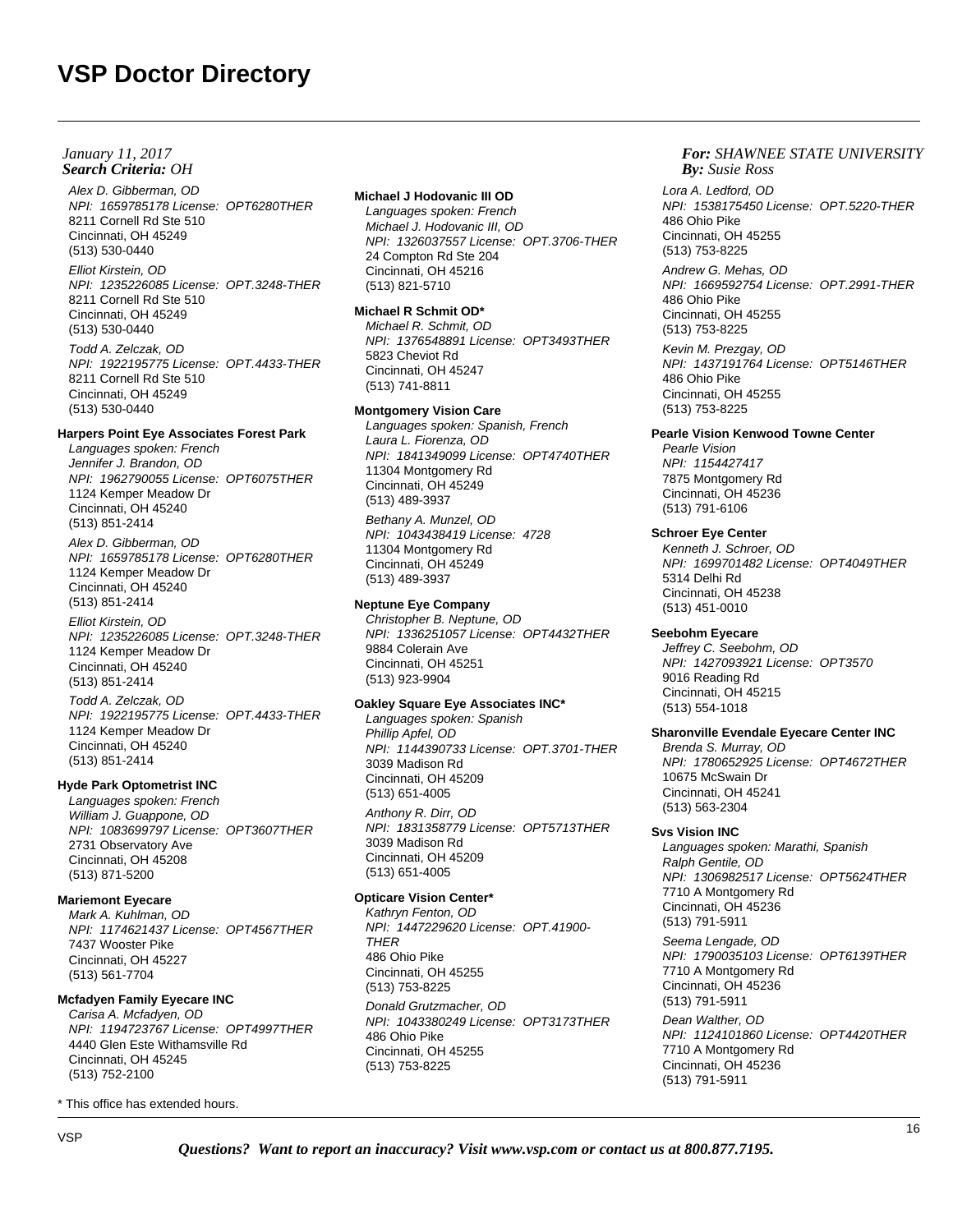# *Search Criteria: By: OHJanuary 11, 2017*

# **Thoma And Sutton**

Deborah L. Consbruck, OD NPI: 1245503671 License: OPT6025THER 2045 Anderson Ferry Rd Cincinnati, OH 45238 (513) 922-6030

Alfred J. Sugawara, OD NPI: 1780724823 License: OPT3584THER 2045 Anderson Ferry Rd Cincinnati, OH 45238 (513) 922-6030

Megan Werling, OD NPI: 1952784977 License: OPT.6416 2045 Anderson Ferry Rd Cincinnati, OH 45238 (513) 922-6030

# **Thoma And Sutton**

Chad E. Mckinney, OD NPI: 1407944812 License: OPT5223THER 8118 Montgomery Rd Cincinnati, OH 45236 (513) 891-9030

Mona S. Saggar, OD NPI: 1386654549 License: OPT4588THER 8118 Montgomery Rd Cincinnati, OH 45236 (513) 891-9030

Jillian E. Terreri, OD NPI: 1548646524 License: OPT6415THER 8118 Montgomery Rd Cincinnati, OH 45236 (513) 891-9030

# **Thoma And Sutton\***

Deborah L. Consbruck, OD NPI: 1245503671 License: OPT6025THER 441 Vine St Ste 1C Cincinnati, OH 45202 (513) 721-6790

Megan Werling, OD NPI: 1952784977 License: OPT.6416 441 Vine St Ste 1C Cincinnati, OH 45202 (513) 721-6790

# **Thoma And Sutton**

Deborah L. Consbruck, OD NPI: 1245503671 License: OPT6025THER 11564 Springfield Pike Cincinnati, OH 45246 (513) 671-3443

Jillian E. Terreri, OD NPI: 1548646524 License: OPT6415THER 11564 Springfield Pike Cincinnati, OH 45246 (513) 671-3443

#### **Thoma And Sutton\***

Chad E. Mckinney, OD NPI: 1407944812 License: OPT5223THER 222 Piedmont Ave Cincinnati, OH 45219 (513) 475-7315

## **Thoma And Sutton**

Chad E. Mckinney, OD NPI: 1407944812 License: OPT5223THER 3333 Burnet Ave Cincinnati, OH 45229 (513) 636-4693

#### **Thoma And Sutton**

Deborah L. Consbruck, OD NPI: 1245503671 License: OPT6025THER 2751 Blue Rock Rd Cincinnati, OH 45239 (513) 741-4000

Jillian E. Terreri, OD NPI: 1548646524 License: OPT6415THER 2751 Blue Rock Rd Cincinnati, OH 45239 (513) 741-4000

#### **Thoma And Sutton**

Mark D. Fenton, OD NPI: 1144280934 License: OPT4191THER 8548 Beechmont Ave Cincinnati, OH 45255 (513) 474-0122 Matthew V. Howell, OD

NPI: 1003244708 License: OPT6261THER 8548 Beechmont Ave Cincinnati, OH 45255 (513) 474-0122

#### **Thoma And Sutton**

Melissa E. Bowman, OD NPI: 1790821791 License: OPT5375THER 11919 Montgomery Rd Cincinnati, OH 45249 (513) 583-8970

#### **Thomas G Ritter OD INC**

Languages spoken: American Sign Language Linda S. Fender, OD NPI: 1851443683 License: OPT4454THER 9912 Carver Rd Ste 101 Cincinnati, OH 45242 (513) 984-0202 Mark J. Hagee, OD NPI: 1881746261 License: OPT3535THER 9912 Carver Rd Ste 101 Cincinnati, OH 45242 (513) 984-0202

#### *For: SHAWNEE STATE UNIVERSITY Susie Ross*

Natalie K. Mckee, OD NPI: 1013272822 License: OPT6143THER 9912 Carver Rd Ste 101 Cincinnati, OH 45242 (513) 984-0202

Matthew T. Ritter, OD NPI: 1528095270 License: OPT5337THER 9912 Carver Rd Ste 101 Cincinnati, OH 45242 (513) 984-0202 Thomas G. Ritter, OD

NPI: 1699835587 License: OPT.3199-THER 9912 Carver Rd Ste 101 Cincinnati, OH 45242 (513) 984-0202

# **Timothy F Dawson\***

Timothy F. Dawson, OD NPI: 1942336797 License: 4185T1960 7875 Montgomery Rd Cincinnati, OH 45236 (513) 791-6106

## **Tri State Centers For Sight\***

Sean P. Davitt, MD NPI: 1144222407 License: 35081594 1577 Goodman Ave Ste B Cincinnati, OH 45224 (513) 729-1321

Philip J. Poon, MD License: 35039813 1577 Goodman Ave Ste B Cincinnati, OH 45224 (513) 729-1321

## **Wing Eyecare INC**

Languages spoken: Vietnamese Jeffrey D. Cole, OD NPI: 1952715369 License: OPT6274THER 3850 Paxton Ave Cincinnati, OH 45209 (513) 533-0031 Christie L. Francia, OD NPI: 1770847998 License: OPT6228 3850 Paxton Ave Cincinnati, OH 45209 (513) 533-0031 Barry L. Gridley, OD NPI: 1326144346 License: OPT3121THER 3850 Paxton Ave Cincinnati, OH 45209 (513) 533-0031 Randall J. Harpring, OD NPI: 1467592287 License: 3861T1825

3850 Paxton Ave Cincinnati, OH 45209 (513) 533-0031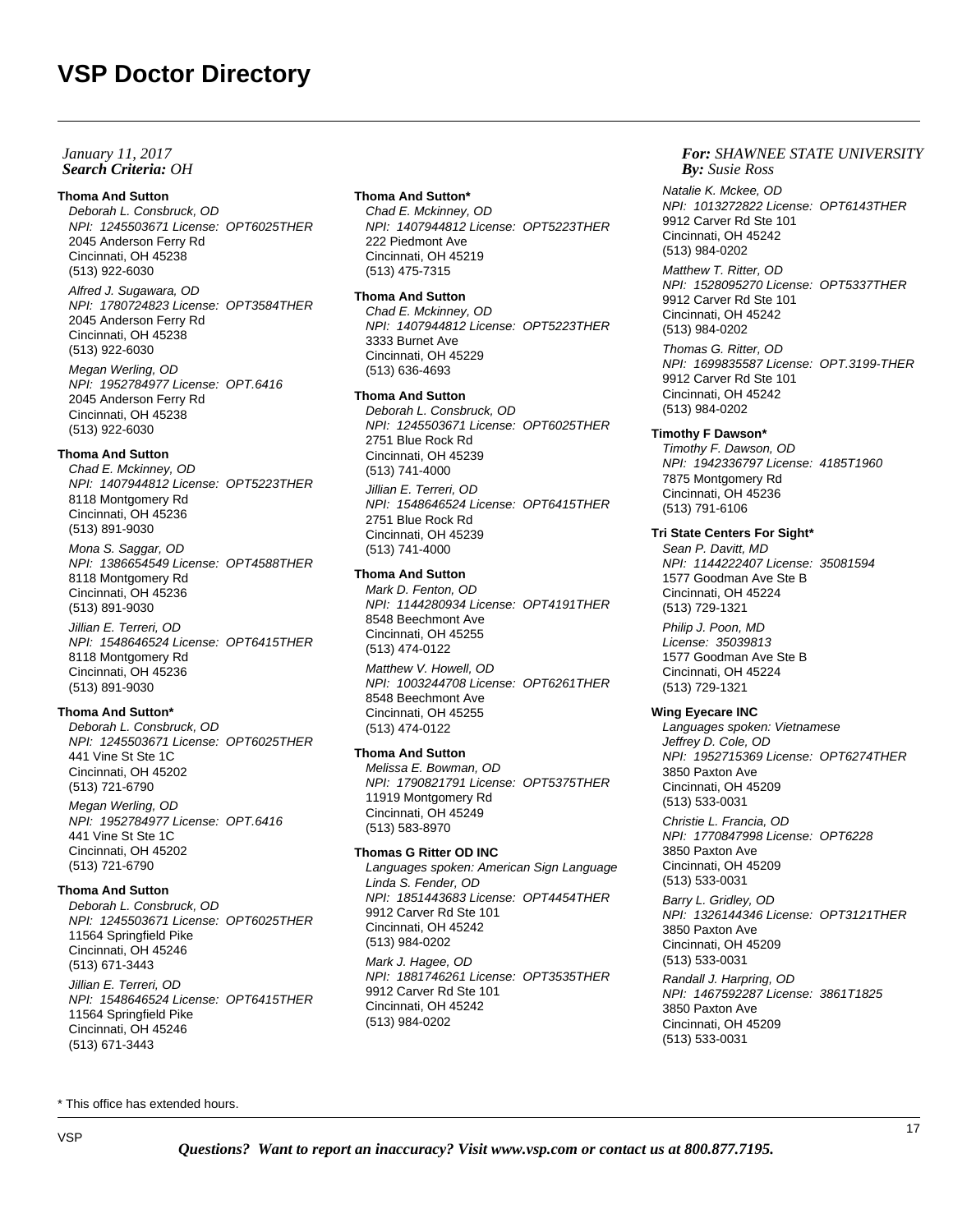Matthew F. Horton, OD NPI: 1255567293 License: 5868 3850 Paxton Ave Cincinnati, OH 45209 (513) 533-0031 Meaghan D. Horton, OD NPI: 1700290087 License: OPT6286THER 3850 Paxton Ave Cincinnati, OH 45209 (513) 533-0031 Tracie L. Kingsolver, OD NPI: 1215367917 License: OPT6248THER 3850 Paxton Ave Cincinnati, OH 45209 (513) 533-0031 Jennifer M. Michael, OD NPI: 1326480278 License: OPT6213THER 3850 Paxton Ave Cincinnati, OH 45209 (513) 533-0031 Donna Y. Morhous, OD NPI: 1538240940 License: OPT.4483-THER 3850 Paxton Ave Cincinnati, OH 45209 (513) 533-0031 Karen A. Mullen Weber, OD NPI: 1336274364 License: OPT4701THER 3850 Paxton Ave Cincinnati, OH 45209 (513) 533-0031 Matthew James Muroski, OD NPI: 1952492043 License: OPT5829THER 3850 Paxton Ave Cincinnati, OH 45209 (513) 533-0031 Thomas F. Nagy, OD NPI: 1952410532 License: OPT4131THER 3850 Paxton Ave Cincinnati, OH 45209 (513) 533-0031 April E. Reffner, OD NPI: 1548231582 License: OPT4961THER 3850 Paxton Ave Cincinnati, OH 45209 (513) 533-0031 Kelly M. Reitzes, OD NPI: 1861841777 License: OPT.6492-THER 3850 Paxton Ave Cincinnati, OH 45209 (513) 533-0031 Daniel P. Rudnicki, OD NPI: 1861463226 License: 3963 3850 Paxton Ave Cincinnati, OH 45209 (513) 533-0031

Samuel A. Saeli, OD NPI: 1114307915 License: OPT6424THER 3850 Paxton Ave Cincinnati, OH 45209 (513) 533-0031 Heather Spampinato, OD NPI: 1093940520 License: OPT.5917-THER 3850 Paxton Ave Cincinnati, OH 45209 (513) 533-0031 Tracy A. Zemel, OD NPI: 1053463711 License: OPT.4067-THER 3850 Paxton Ave Cincinnati, OH 45209 (513) 533-0031 **Wing Eyecare INC** Languages spoken: Vietnamese Julie C. Boyce, OD NPI: 1245616101 License: OPT6357THER 5303 Glenway Ave Cincinnati, OH 45238 (513) 921-8040 Jonathan W. Burt, OD NPI: 1447608807 License: OPT.6446-THER 5303 Glenway Ave Cincinnati, OH 45238 (513) 921-8040 Jeffrey D. Cole, OD NPI: 1952715369 License: OPT6274THER 5303 Glenway Ave Cincinnati, OH 45238 (513) 921-8040 Jansi Damarla, OD NPI: 1265883078 License: OPT6449THER 5303 Glenway Ave Cincinnati, OH 45238 (513) 921-8040 Karina Desai, OD NPI: 1720431760 License: OPT6451THER 5303 Glenway Ave Cincinnati, OH 45238 (513) 921-8040 Christie L. Francia, OD NPI: 1770847998 License: OPT6228 5303 Glenway Ave Cincinnati, OH 45238 (513) 921-8040 Barry L. Gridley, OD NPI: 1326144346 License: OPT3121THER 5303 Glenway Ave Cincinnati, OH 45238 (513) 921-8040 Randall J. Harpring, OD NPI: 1467592287 License: 3861T1825 5303 Glenway Ave Cincinnati, OH 45238 (513) 921-8040

Matthew F. Horton, OD NPI: 1255567293 License: 5868 5303 Glenway Ave Cincinnati, OH 45238 (513) 921-8040 Meaghan D. Horton, OD NPI: 1700290087 License: OPT6286THER 5303 Glenway Ave Cincinnati, OH 45238 (513) 921-8040 Tracie L. Kingsolver, OD NPI: 1215367917 License: OPT6248THER 5303 Glenway Ave Cincinnati, OH 45238 (513) 921-8040 Terry R. Leach, OD NPI: 1992814404 License: OPT.4416-THER 5303 Glenway Ave Cincinnati, OH 45238 (513) 921-8040 Jennifer M. Michael, OD NPI: 1326480278 License: OPT6213THER 5303 Glenway Ave Cincinnati, OH 45238 (513) 921-8040 Donna Y. Morhous, OD NPI: 1538240940 License: OPT.4483-THER 5303 Glenway Ave Cincinnati, OH 45238 (513) 921-8040 Matthew James Muroski, OD NPI: 1952492043 License: OPT5829THER 5303 Glenway Ave Cincinnati, OH 45238 (513) 921-8040 Thomas F. Nagy, OD NPI: 1952410532 License: OPT4131THER 5303 Glenway Ave Cincinnati, OH 45238 (513) 921-8040 My Lien Nguyen, OD NPI: 1902254105 License: OPT6487THER 5303 Glenway Ave Cincinnati, OH 45238 (513) 921-8040 Terry W. Nisbet, OD NPI: 1134107899 License: OPT4132THER 5303 Glenway Ave Cincinnati, OH 45238 (513) 921-8040 Lisa Pelzer, OD NPI: 1700334752 License: 6510 5303 Glenway Ave Cincinnati, OH 45238 (513) 921-8040 *Susie Ross*

*For: SHAWNEE STATE UNIVERSITY*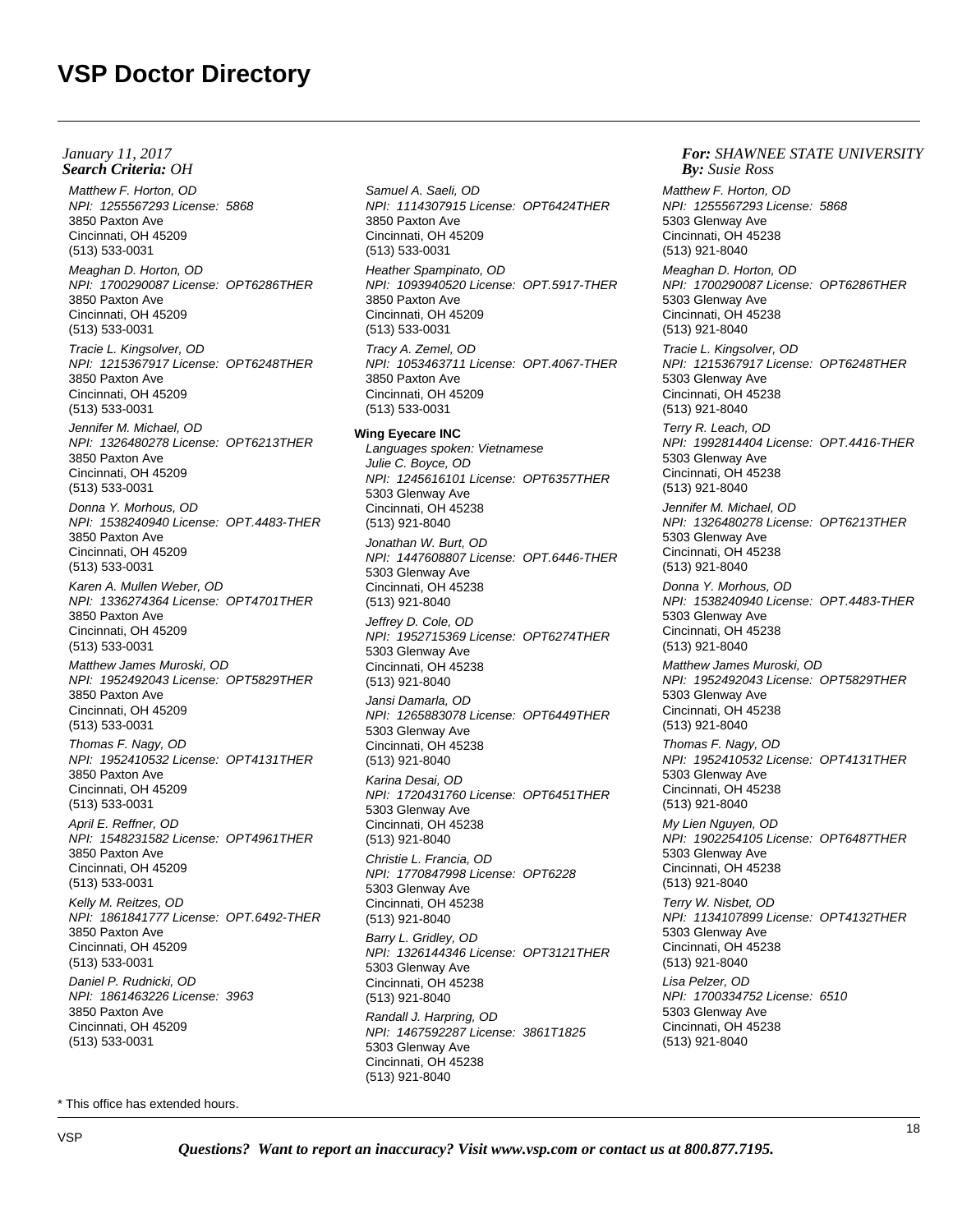April E. Reffner, OD NPI: 1548231582 License: OPT4961THER 5303 Glenway Ave Cincinnati, OH 45238 (513) 921-8040 Kelly M. Reitzes, OD NPI: 1861841777 License: OPT.6492-THER 5303 Glenway Ave Cincinnati, OH 45238 (513) 921-8040 Daniel P. Rudnicki, OD NPI: 1861463226 License: 3963 5303 Glenway Ave Cincinnati, OH 45238 (513) 921-8040 Samuel A. Saeli, OD NPI: 1114307915 License: OPT6424THER 5303 Glenway Ave Cincinnati, OH 45238 (513) 921-8040 Heather Spampinato, OD NPI: 1093940520 License: OPT.5917-THER 5303 Glenway Ave Cincinnati, OH 45238 (513) 921-8040 Laura C. Thiemann, OD NPI: 1114036324 License: OPT5242THER 5303 Glenway Ave Cincinnati, OH 45238 (513) 921-8040 Tiffany Young, OD NPI: 1992155188 License: OPT6513THER 5303 Glenway Ave Cincinnati, OH 45238 (513) 921-8040 Tracy A. Zemel, OD NPI: 1053463711 License: OPT.4067-THER 5303 Glenway Ave Cincinnati, OH 45238 (513) 921-8040 Alicia M. Zhou, OD NPI: 1902256332 License: OPT.6506-THER 5303 Glenway Ave Cincinnati, OH 45238 (513) 921-8040 **Wing Eyecare INC** Languages spoken: Vietnamese Jeffrey D. Cole, OD NPI: 1952715369 License: OPT6274THER 12094 Montgomery Rd

(513) 774-0999 Christie L. Francia, OD NPI: 1770847998 License: OPT6228 12094 Montgomery Rd Cincinnati, OH 45249 (513) 774-0999

\* This office has extended hours.

Cincinnati, OH 45249

Barry L. Gridley, OD NPI: 1326144346 License: OPT3121THER 12094 Montgomery Rd Cincinnati, OH 45249 (513) 774-0999 Randall J. Harpring, OD NPI: 1467592287 License: 3861T1825 12094 Montgomery Rd Cincinnati, OH 45249 (513) 774-0999 Mark A. Herron, OD NPI: 1699884882 License: OPT4746THER 12094 Montgomery Rd Cincinnati, OH 45249 (513) 774-0999 Matthew F. Horton, OD NPI: 1255567293 License: 5868 12094 Montgomery Rd Cincinnati, OH 45249 (513) 774-0999 Meaghan D. Horton, OD NPI: 1700290087 License: OPT6286THER 12094 Montgomery Rd Cincinnati, OH 45249 (513) 774-0999 Tracie L. Kingsolver, OD NPI: 1215367917 License: OPT6248THER 12094 Montgomery Rd Cincinnati, OH 45249 (513) 774-0999 Jennifer M. Michael, OD NPI: 1326480278 License: OPT6213THER 12094 Montgomery Rd Cincinnati, OH 45249 (513) 774-0999 Donna Y. Morhous, OD NPI: 1538240940 License: OPT.4483-THER 12094 Montgomery Rd Cincinnati, OH 45249 (513) 774-0999 Thomas F. Nagy, OD NPI: 1952410532 License: OPT4131THER 12094 Montgomery Rd Cincinnati, OH 45249 (513) 774-0999 Terry W. Nisbet, OD NPI: 1134107899 License: OPT4132THER 12094 Montgomery Rd Cincinnati, OH 45249 (513) 774-0999 April E. Reffner, OD NPI: 1548231582 License: OPT4961THER 12094 Montgomery Rd

*For: SHAWNEE STATE UNIVERSITY Susie Ross*

Kelly M. Reitzes, OD NPI: 1861841777 License: OPT.6492-THER 12094 Montgomery Rd Cincinnati, OH 45249 (513) 774-0999

Daniel P. Rudnicki, OD NPI: 1861463226 License: 3963 12094 Montgomery Rd Cincinnati, OH 45249 (513) 774-0999

Samuel A. Saeli, OD NPI: 1114307915 License: OPT6424THER 12094 Montgomery Rd Cincinnati, OH 45249 (513) 774-0999

Heather Spampinato, OD NPI: 1093940520 License: OPT.5917-THER 12094 Montgomery Rd Cincinnati, OH 45249 (513) 774-0999

Paula M. Thatcher, OD NPI: 1942462635 License: OPT5890THER 12094 Montgomery Rd Cincinnati, OH 45249 (513) 774-0999

Tracy A. Zemel, OD NPI: 1053463711 License: OPT.4067-THER 12094 Montgomery Rd Cincinnati, OH 45249 (513) 774-0999

**Wing Eyecare INC**

Languages spoken: Vietnamese Jeffrey D. Cole, OD NPI: 1952715369 License: OPT6274THER 8740 Montgomery Rd Cincinnati, OH 45236 (513) 791-2222

Albert M. Drees, OD NPI: 1417066705 License: OPT4275THER 8740 Montgomery Rd Cincinnati, OH 45236 (513) 791-2222

Christie L. Francia, OD NPI: 1770847998 License: OPT6228 8740 Montgomery Rd Cincinnati, OH 45236 (513) 791-2222

Barry L. Gridley, OD NPI: 1326144346 License: OPT3121THER 8740 Montgomery Rd Cincinnati, OH 45236 (513) 791-2222

Randall J. Harpring, OD NPI: 1467592287 License: 3861T1825 8740 Montgomery Rd Cincinnati, OH 45236 (513) 791-2222

Cincinnati, OH 45249 (513) 774-0999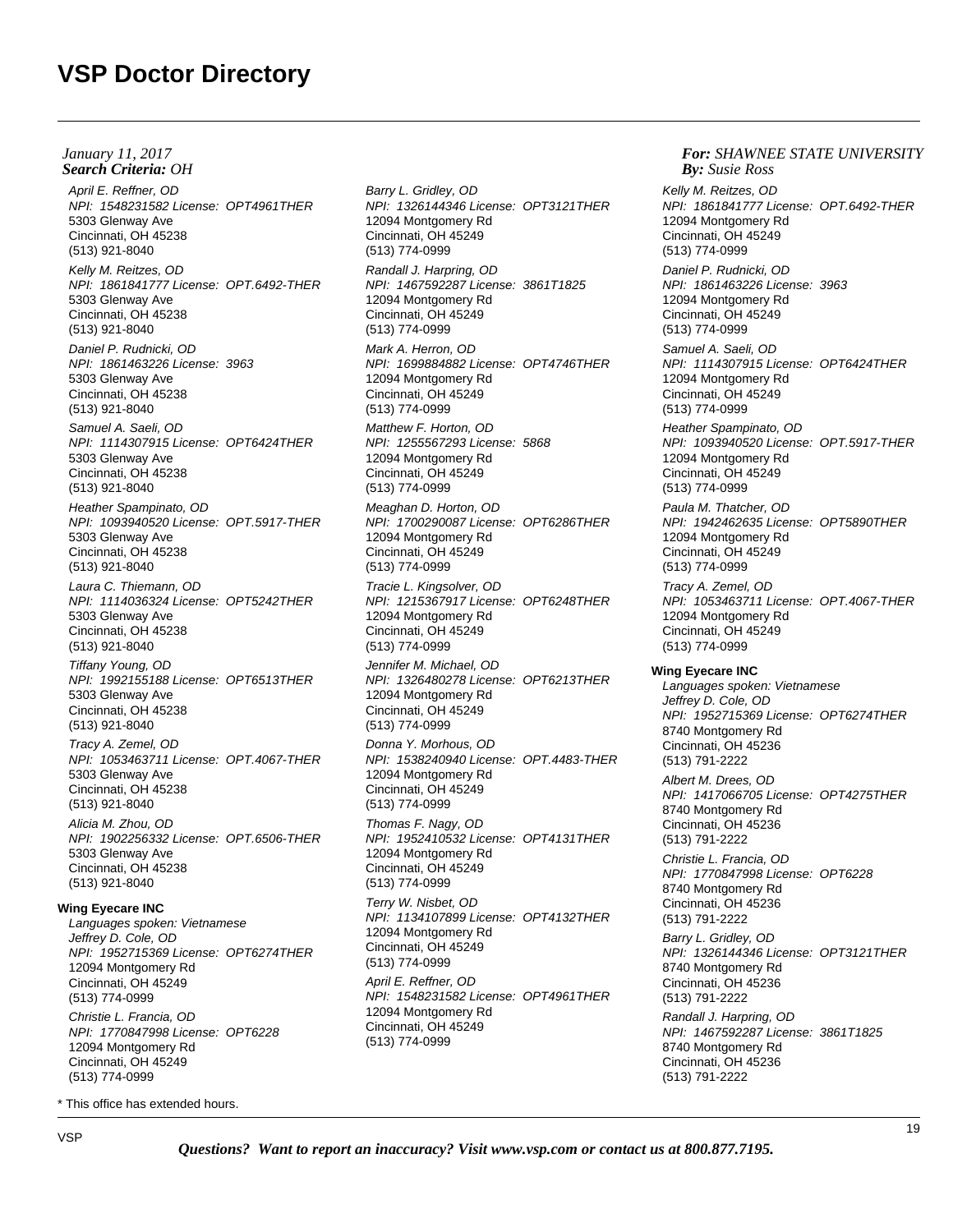Matthew F. Horton, OD NPI: 1255567293 License: 5868 8740 Montgomery Rd Cincinnati, OH 45236 (513) 791-2222 Meaghan D. Horton, OD NPI: 1700290087 License: OPT6286THER 8740 Montgomery Rd Cincinnati, OH 45236 (513) 791-2222 Tracie L. Kingsolver, OD NPI: 1215367917 License: OPT6248THER 8740 Montgomery Rd Cincinnati, OH 45236 (513) 791-2222 Jennifer M. Michael, OD NPI: 1326480278 License: OPT6213THER 8740 Montgomery Rd Cincinnati, OH 45236 (513) 791-2222 Donna Y. Morhous, OD NPI: 1538240940 License: OPT.4483-THER 8740 Montgomery Rd Cincinnati, OH 45236 (513) 791-2222 Thomas F. Nagy, OD NPI: 1952410532 License: OPT4131THER 8740 Montgomery Rd Cincinnati, OH 45236 (513) 791-2222 Terry W. Nisbet, OD NPI: 1134107899 License: OPT4132THER 8740 Montgomery Rd Cincinnati, OH 45236 (513) 791-2222 April E. Reffner, OD NPI: 1548231582 License: OPT4961THER 8740 Montgomery Rd Cincinnati, OH 45236 (513) 791-2222 Kelly M. Reitzes, OD NPI: 1861841777 License: OPT.6492-THER 8740 Montgomery Rd Cincinnati, OH 45236 (513) 791-2222 Daniel P. Rudnicki, OD NPI: 1861463226 License: 3963 8740 Montgomery Rd Cincinnati, OH 45236 (513) 791-2222 Samuel A. Saeli, OD NPI: 1114307915 License: OPT6424THER 8740 Montgomery Rd Cincinnati, OH 45236 (513) 791-2222

Heather Spampinato, OD NPI: 1093940520 License: OPT.5917-THER 8740 Montgomery Rd Cincinnati, OH 45236 (513) 791-2222 Tracy A. Zemel, OD NPI: 1053463711 License: OPT.4067-THER 8740 Montgomery Rd Cincinnati, OH 45236 (513) 791-2222 **Wing Eyecare INC** Languages spoken: Spanish, Vietnamese Jeffrey D. Cole, OD NPI: 1952715369 License: OPT6274THER 8315 Beechmont Ave Ste 33 Cincinnati, OH 45255 (513) 474-4444 Christie L. Francia, OD NPI: 1770847998 License: OPT6228 8315 Beechmont Ave Ste 33 Cincinnati, OH 45255 (513) 474-4444 Barry L. Gridley, OD NPI: 1326144346 License: OPT3121THER 8315 Beechmont Ave Ste 33 Cincinnati, OH 45255 (513) 474-4444 Randall J. Harpring, OD NPI: 1467592287 License: 3861T1825 8315 Beechmont Ave Ste 33 Cincinnati, OH 45255 (513) 474-4444 Matthew F. Horton, OD NPI: 1255567293 License: 5868 8315 Beechmont Ave Ste 33 Cincinnati, OH 45255 (513) 474-4444 Meaghan D. Horton, OD NPI: 1700290087 License: OPT6286THER 8315 Beechmont Ave Ste 33 Cincinnati, OH 45255 (513) 474-4444 M Celeste Keiser, OD NPI: 1275642530 License: OPT.4455-THER 8315 Beechmont Ave Ste 33 Cincinnati, OH 45255 (513) 474-4444 Tracie L. Kingsolver, OD NPI: 1215367917 License: OPT6248THER 8315 Beechmont Ave Ste 33 Cincinnati, OH 45255 (513) 474-4444

Jennifer M. Michael, OD NPI: 1326480278 License: OPT6213THER 8315 Beechmont Ave Ste 33 Cincinnati, OH 45255 (513) 474-4444

*For: SHAWNEE STATE UNIVERSITY Susie Ross*

Donna Y. Morhous, OD NPI: 1538240940 License: OPT.4483-THER 8315 Beechmont Ave Ste 33 Cincinnati, OH 45255 (513) 474-4444 Thomas F. Nagy, OD NPI: 1952410532 License: OPT4131THER 8315 Beechmont Ave Ste 33 Cincinnati, OH 45255 (513) 474-4444 Terry W. Nisbet, OD NPI: 1134107899 License: OPT4132THER 8315 Beechmont Ave Ste 33 Cincinnati, OH 45255 (513) 474-4444 April E. Reffner, OD NPI: 1548231582 License: OPT4961THER 8315 Beechmont Ave Ste 33 Cincinnati, OH 45255 (513) 474-4444 Kelly M. Reitzes, OD NPI: 1861841777 License: OPT.6492-THER 8315 Beechmont Ave Ste 33 Cincinnati, OH 45255 (513) 474-4444 Daniel P. Rudnicki, OD NPI: 1861463226 License: 3963 8315 Beechmont Ave Ste 33 Cincinnati, OH 45255 (513) 474-4444 Samuel A. Saeli, OD NPI: 1114307915 License: OPT6424THER 8315 Beechmont Ave Ste 33 Cincinnati, OH 45255 (513) 474-4444 Heather Spampinato, OD NPI: 1093940520 License: OPT.5917-THER 8315 Beechmont Ave Ste 33 Cincinnati, OH 45255 (513) 474-4444 Tracy A. Zemel, OD

NPI: 1053463711 License: OPT.4067-THER 8315 Beechmont Ave Ste 33 Cincinnati, OH 45255 (513) 474-4444

#### **Wing Eyecare INC**

Languages spoken: Vietnamese Jeffrey D. Cole, OD NPI: 1952715369 License: OPT6274THER 1351 E Kemper Rd Cincinnati, OH 45238 (513) 771-9800

Christie L. Francia, OD NPI: 1770847998 License: OPT6228 1351 E Kemper Rd Cincinnati, OH 45238 (513) 771-9800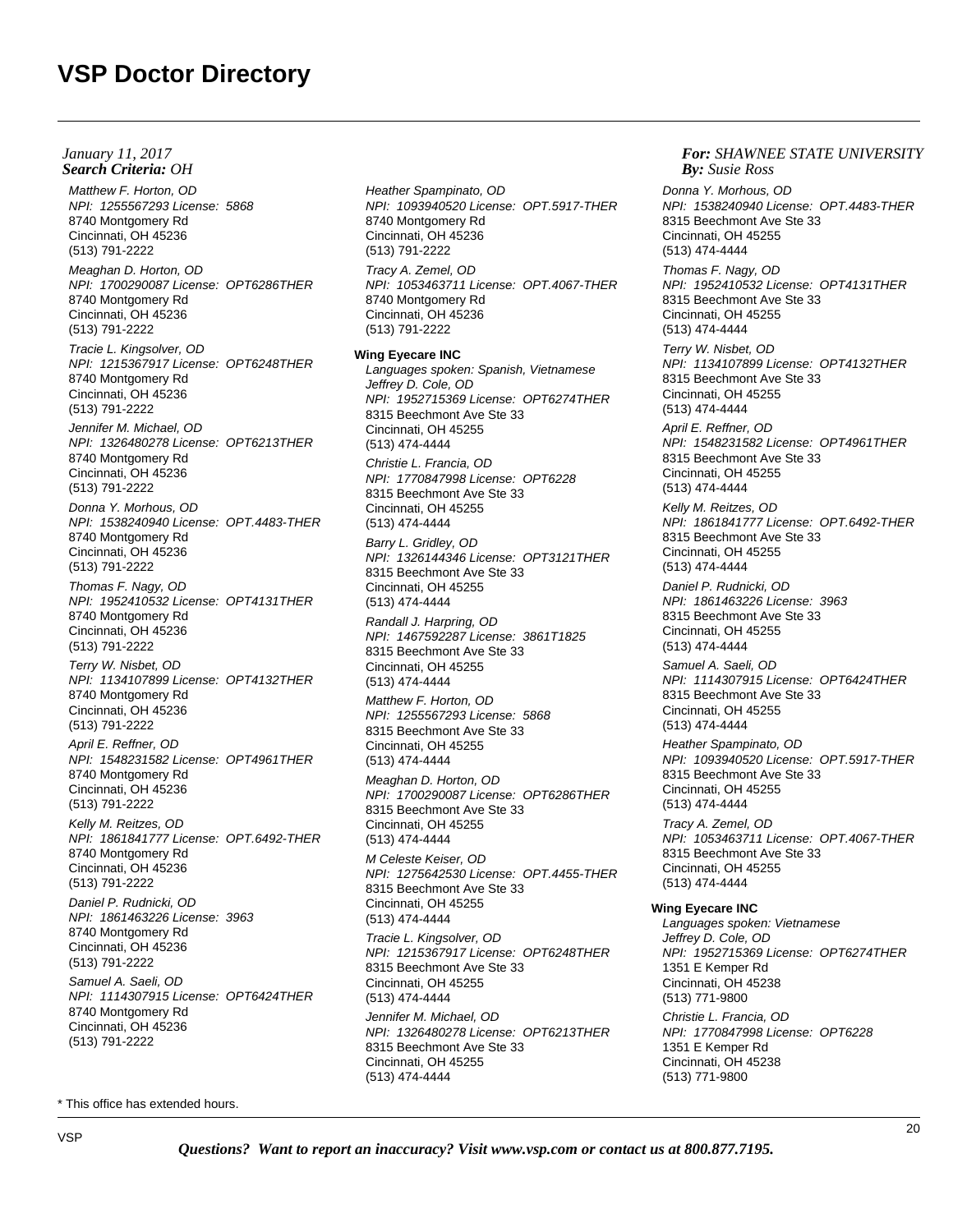Barry L. Gridley, OD NPI: 1326144346 License: OPT3121THER 1351 E Kemper Rd Cincinnati, OH 45238 (513) 771-9800 Randall J. Harpring, OD NPI: 1467592287 License: 3861T1825 1351 E Kemper Rd Cincinnati, OH 45238 (513) 771-9800 Matthew F. Horton, OD NPI: 1255567293 License: 5868 1351 E Kemper Rd Cincinnati, OH 45238 (513) 771-9800 Meaghan D. Horton, OD NPI: 1700290087 License: OPT6286THER 1351 E Kemper Rd Cincinnati, OH 45238 (513) 771-9800 Tracie L. Kingsolver, OD NPI: 1215367917 License: OPT6248THER 1351 E Kemper Rd Cincinnati, OH 45238 (513) 771-9800 Jennifer M. Michael, OD NPI: 1326480278 License: OPT6213THER 1351 E Kemper Rd Cincinnati, OH 45238 (513) 771-9800 Donna Y. Morhous, OD NPI: 1538240940 License: OPT.4483-THER 1351 E Kemper Rd Cincinnati, OH 45238 (513) 771-9800 Karen A. Mullen Weber, OD NPI: 1336274364 License: OPT4701THER 1351 E Kemper Rd Cincinnati, OH 45238 (513) 771-9800 Thomas F. Nagy, OD NPI: 1952410532 License: OPT4131THER 1351 E Kemper Rd Cincinnati, OH 45238 (513) 771-9800 Terry W. Nisbet, OD NPI: 1134107899 License: OPT4132THER 1351 E Kemper Rd Cincinnati, OH 45238 (513) 771-9800 April E. Reffner, OD NPI: 1548231582 License: OPT4961THER 1351 E Kemper Rd Cincinnati, OH 45238 (513) 771-9800 *Search Criteria: By: OHJanuary 11, 2017*

Kelly M. Reitzes, OD NPI: 1861841777 License: OPT.6492-THER 1351 E Kemper Rd Cincinnati, OH 45238 (513) 771-9800 Samuel A. Saeli, OD NPI: 1114307915 License: OPT6424THER 1351 E Kemper Rd Cincinnati, OH 45238 (513) 771-9800 Heather Spampinato, OD NPI: 1093940520 License: OPT.5917-THER 1351 E Kemper Rd Cincinnati, OH 45238 (513) 771-9800 Paula M. Thatcher, OD NPI: 1942462635 License: OPT5890THER 1351 E Kemper Rd Cincinnati, OH 45238 (513) 771-9800 Tracy A. Zemel, OD NPI: 1053463711 License: OPT.4067-THER 1351 E Kemper Rd Cincinnati, OH 45238 (513) 771-9800 **Wing Eyecare INC** Languages spoken: Vietnamese Jeffrey D. Cole, OD NPI: 1952715369 License: OPT6274THER 8340 Colerain Ave Ste 39 Cincinnati, OH 45239 (513) 245-9099 Christie L. Francia, OD NPI: 1770847998 License: OPT6228 8340 Colerain Ave Ste 39 Cincinnati, OH 45239 (513) 245-9099 Barry L. Gridley, OD NPI: 1326144346 License: OPT3121THER 8340 Colerain Ave Ste 39 Cincinnati, OH 45239 (513) 245-9099 Randall J. Harpring, OD NPI: 1467592287 License: 3861T1825 8340 Colerain Ave Ste 39 Cincinnati, OH 45239 (513) 245-9099 Matthew F. Horton, OD

NPI: 1255567293 License: 5868 8340 Colerain Ave Ste 39 Cincinnati, OH 45239 (513) 245-9099 Meaghan D. Horton, OD

NPI: 1700290087 License: OPT6286THER 8340 Colerain Ave Ste 39 Cincinnati, OH 45239 (513) 245-9099

#### *For: SHAWNEE STATE UNIVERSITY Susie Ross*

Tracie L. Kingsolver, OD NPI: 1215367917 License: OPT6248THER 8340 Colerain Ave Ste 39 Cincinnati, OH 45239 (513) 245-9099

Jacob A. Michael, OD NPI: 1356780670 License: OPT6219THER 8340 Colerain Ave Ste 39 Cincinnati, OH 45239 (513) 245-9099

Jennifer M. Michael, OD NPI: 1326480278 License: OPT6213THER 8340 Colerain Ave Ste 39 Cincinnati, OH 45239 (513) 245-9099

Donna Y. Morhous, OD NPI: 1538240940 License: OPT.4483-THER 8340 Colerain Ave Ste 39 Cincinnati, OH 45239 (513) 245-9099

Thomas F. Nagy, OD NPI: 1952410532 License: OPT4131THER 8340 Colerain Ave Ste 39 Cincinnati, OH 45239 (513) 245-9099

April E. Reffner, OD NPI: 1548231582 License: OPT4961THER 8340 Colerain Ave Ste 39 Cincinnati, OH 45239 (513) 245-9099

Kelly M. Reitzes, OD NPI: 1861841777 License: OPT.6492-THER 8340 Colerain Ave Ste 39 Cincinnati, OH 45239 (513) 245-9099

Daniel P. Rudnicki, OD NPI: 1861463226 License: 3963 8340 Colerain Ave Ste 39 Cincinnati, OH 45239 (513) 245-9099

Samuel A. Saeli, OD NPI: 1114307915 License: OPT6424THER 8340 Colerain Ave Ste 39 Cincinnati, OH 45239 (513) 245-9099

Heather Spampinato, OD NPI: 1093940520 License: OPT.5917-THER 8340 Colerain Ave Ste 39 Cincinnati, OH 45239 (513) 245-9099

Tracy A. Zemel, OD NPI: 1053463711 License: OPT.4067-THER 8340 Colerain Ave Ste 39 Cincinnati, OH 45239 (513) 245-9099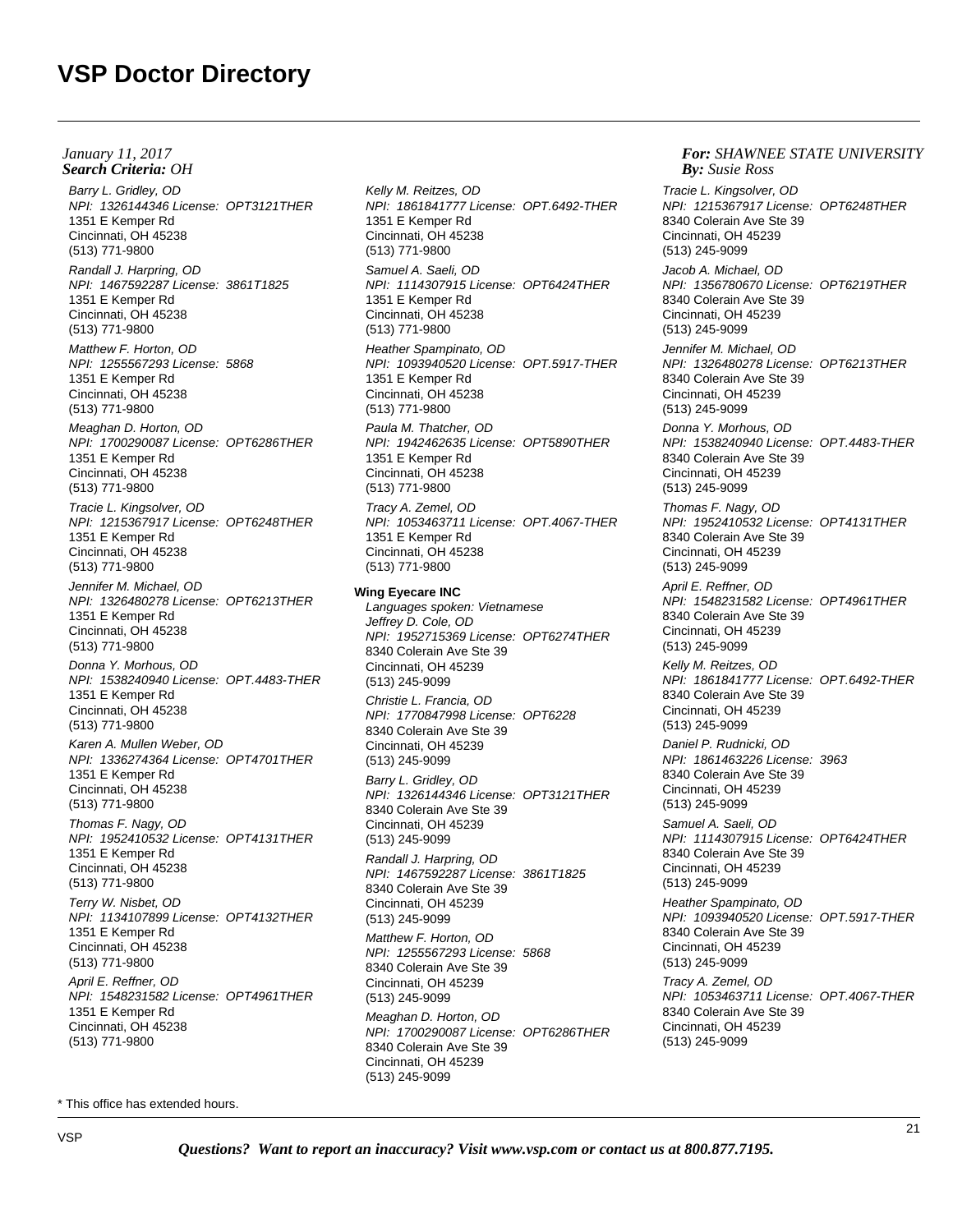*Search Criteria: By: OHJanuary 11, 2017*

## **CIRCLEVILLE**

#### **David L Smith OD**

Languages spoken: Italian David L. Smith, OD NPI: 1154359693 License: OPT2782THER 231 N Court St Circleville, OH 43113 (740) 474-7551

#### **I Care Vision Center**

Languages spoken: Greek Lisa S. Green, OD NPI: 1316966047 License: OPT4691THER 1180 N Court St Ste F Circleville, OH 43113 (740) 477-2504

David W. Wineland, OD NPI: 1609962299 License: OPT3755THER 1180 N Court St Ste F Circleville, OH 43113 (740) 477-2504

## **Jocelyn Gibson OD**

Jocelyn K. Gibson, OD NPI: 1134140742 License: OPT5073THER 102 Wilson Ave Circleville, OH 43113 (740) 420-3900

## **John T Magill OD**

John T. Magill, OD NPI: 1902889595 License: OPT3035THER 222 E Main St Circleville, OH 43113 (740) 474-3860

#### **Kline Vision INC**

Kris A. Kline, OD NPI: 1124098744 License: OPT4025THER 1340 N Court St Circleville, OH 43113 (740) 477-3937

#### **Liggett Rocklin Liggett INC\***

Languages spoken: Spanish R Eric Liggett, OD NPI: 1780670877 License: OPT.4472-THER 401 N Court St Circleville, OH 43113 (740) 474-6039 Robert P. Liggett, OD NPI: 1457347825 License: OPT2766THER 401 N Court St Circleville, OH 43113 (740) 474-6039

James J. Rocklin, OD NPI: 1881680346 License: OPT.3307-THER 401 N Court St Circleville, OH 43113 (740) 474-6039

\* This office has extended hours.

# **CLEVELAND**

**Abrams Eye Center INC\*** Marc A. Abrams, MD NPI: 1598763393 License: 35046932 2322 East 22nd St Ste 102 Cleveland, OH 44115 (216) 937-2020

**Cleveland Clinic\***

Barbara A. Bingham, OD NPI: 1750642815 License: OPT4281THER 21245 Lorain Rd Ste Ll 100 Cleveland, OH 44126 (440) 331-6855

#### **Cleveland Eye Clinic\***

Languages spoken: Chinese Jeffrey M. Augustine, OD NPI: 1538343561 License: OPT4170THER 2740 Carnegie Ave Cleveland, OH 44115 (216) 621-6132

Shamik Bafna, MD NPI: 1740259829 License: 35090378 2740 Carnegie Ave Cleveland, OH 44115 (216) 621-6132 Troy D. Bornhorst, OD

NPI: 1316950876 License: OPT5460THER 2740 Carnegie Ave Cleveland, OH 44115 (216) 621-6132

Thomas M. Chester, OD NPI: 1598778052 License: OPT4731THER 2740 Carnegie Ave Cleveland, OH 44115 (216) 621-6132

Douglas R. Cox, OD NPI: 1497712004 License: OPT3336THER 2740 Carnegie Ave Cleveland, OH 44115 (216) 621-6132

Jeffrey J. Genos, OD NPI: 1679784292 License: OPT4195THER 2740 Carnegie Ave Cleveland, OH 44115 (216) 621-6132 Jennifer D. Killian, OD

NPI: 1508846072 License: OPT5584THER 2740 Carnegie Ave Cleveland, OH 44115 (216) 621-6132

Tai Hung Matthew M. Mak, MD NPI: 1679599450 License: 35044839 2740 Carnegie Ave Cleveland, OH 44115 (216) 621-6132

# *For: SHAWNEE STATE UNIVERSITY Susie Ross*

Ryan O. Mckinnis, OD NPI: 1134432230 License: 5960 2740 Carnegie Ave Cleveland, OH 44115 (216) 621-6132

Daniel J. Pierre, MD NPI: 1659545051 License: 35098592 2740 Carnegie Ave Cleveland, OH 44115 (216) 621-6132

Stanley Warn, OD NPI: 1912004391 License: OPT.3577-THER 2740 Carnegie Ave Cleveland, OH 44115 (216) 621-6132

William F. Wiley, MD NPI: 1689687147 License: 35081257 2740 Carnegie Ave Cleveland, OH 44115 (216) 621-6132

#### **Cleveland Vision Center**

Languages spoken: Spanish, Hungarian Jonathan M. Schonfeld, OD NPI: 1689676645 License: OPT4968THER 6204 Brookpark Rd Cleveland, OH 44129 (216) 351-6270

#### **Cynthia J Jemiola OD**

Languages spoken: Hindi, Spanish, Urdu Cynthia J. Jemiola, OD NPI: 1689623217 License: OPT3452THER Bp Bldg 200 Public Sq Ste 219 Cleveland, OH 44114 (216) 621-2815

Halley M. Lamier, OD NPI: 1730527615 License: OPT6211THER Bp Bldg 200 Public Sq Ste 219 Cleveland, OH 44114 (216) 621-2815

**Daniel R Freson OD INC\***

Languages spoken: Spanish Daniel R. Freson, OD NPI: 1902839368 License: OPT.3347-THER 2012 W 25th St Ste 1 Cleveland, OH 44113 (216) 771-8311

**Dr Stephen A Figler And Associates INC** Stephen A. Figler, OD NPI: 1295717981 License: OPT4280THER 7211 Broadway Ave Cleveland, OH 44105 (216) 641-0055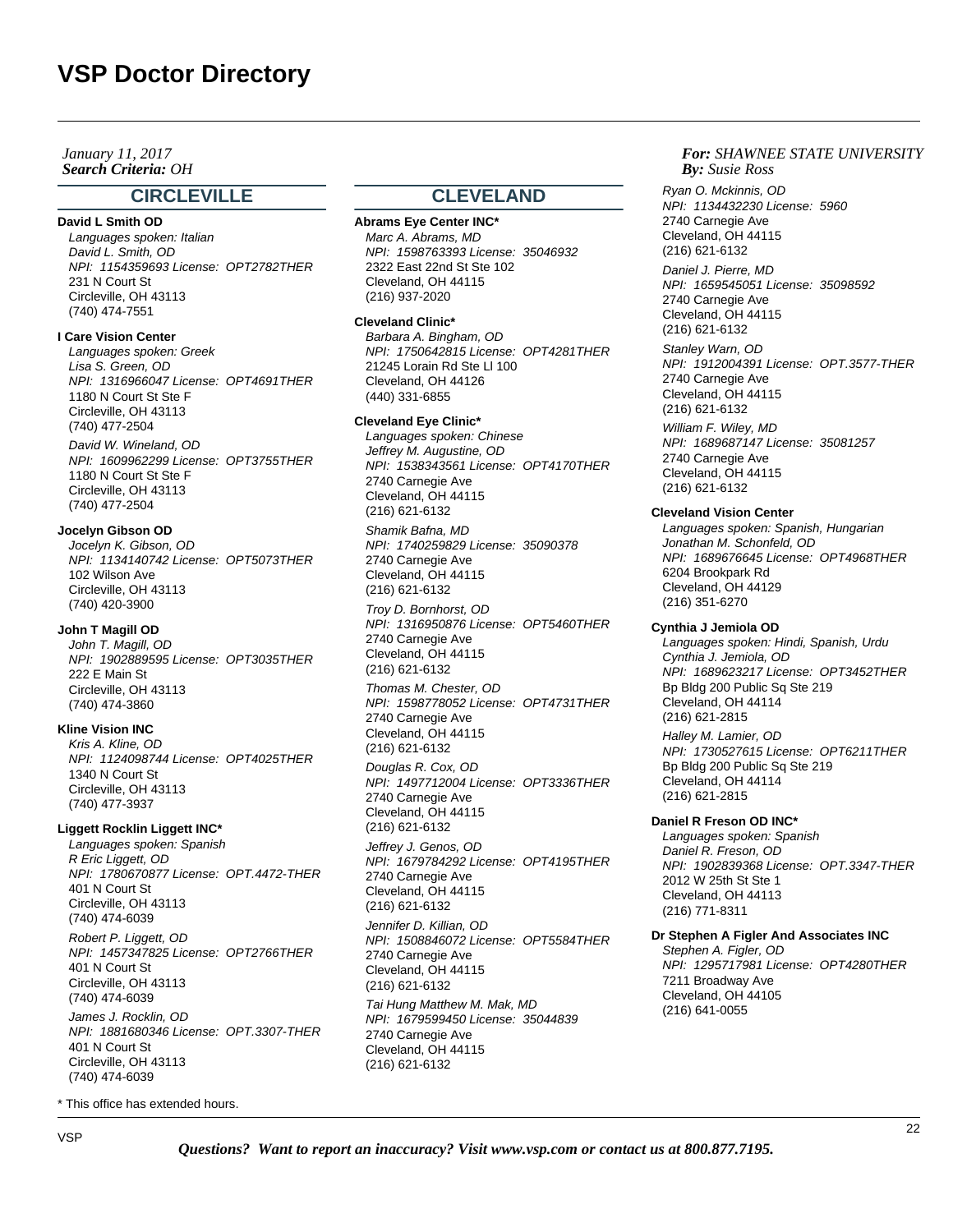## *Search Criteria: By: OHJanuary 11, 2017*

### **Frederick D Blank OD**

Languages spoken: Spanish Frederick D. Blank, OD NPI: 1508905241 License: OPT2856THER 2512 Clark Ave Cleveland, OH 44109 (216) 241-2040

# **Oldenburgh Eye Center LLC**

David R. Oldenburgh, OD NPI: 1104885771 License: OPT4375THER 4338 Ridge Rd Cleveland, OH 44144 (216) 741-3733

## **Pearle Vision**

Pearle Vision NPI: 1609272475 24539 Cedar Rd Cleveland, OH 44124 (216) 291-0120

## **Primary Eyecare**

Phillip Michalos, OD NPI: 1487686051 License: OPT3426THER 10680 Lorain Ave Cleveland, OH 44111 (216) 671-2998

#### **Svs Vision INC**

Carrie A. Balthaser, OD NPI: 1568413409 License: OPT.5369-THER 6835 Pearl Rd Unit 111 Cleveland, OH 44130 (440) 884-4725 Eric L. Balthaser, OD NPI: 1184770281 License: OPT.5370-THER

6835 Pearl Rd Unit 111 Cleveland, OH 44130 (440) 884-4725

Mark Barron, OD NPI: 1730169772 License: 3393/T1875 6835 Pearl Rd Unit 111 Cleveland, OH 44130 (440) 884-4725

Jennifer H. Pesek, OD NPI: 1124258991 License: OPT.5905-THER 6835 Pearl Rd Unit 111 Cleveland, OH 44130 (440) 884-4725

Troy A. Pesek, OD NPI: 1659626794 License: OPT6154THER 6835 Pearl Rd Unit 111 Cleveland, OH 44130 (440) 884-4725

#### \* This office has extended hours.

**Union Eye Care**

Matthew D. Grucella, OD NPI: 1861596884 License: OPT5309THER 2020 Carnegie Ave Cleveland, OH 44115 (216) 241-3211 Ronnie J. Sluss, OD

NPI: 1225041031 License: OPT3271THER 2020 Carnegie Ave Cleveland, OH 44115 (216) 241-3211

# **West Park Vision Clinic**

Donald Kammer Jr, OD NPI: 1831256908 License: OPT.4466-THER 3760 Rocky River Dr Cleveland, OH 44111 (216) 941-3303

# **CLEVELAND HEIGHTS**

#### **Forest Hills Vision Center**

Joaquin Lim, OD NPI: 1568541407 License: OPT.4120-THER 2460 Fairmount Blvd Ste F Cleveland Heights, OH 44106 (216) 451-4400

# **CLYDE**

### **Family Eye Care Centers\***

Languages spoken: Spanish Heather M. Demos, OD NPI: 1194880617 License: OPT.5022-THER 1074 W McPherson Hghwy Clyde, OH 43410 (419) 547-9126 Tiffany L. Procaccini, OD NPI: 1912136755 License: OPT.5906-THER 1074 W McPherson Hahwy Clyde, OH 43410 (419) 547-9126

# **COLDWATER**

**Drs Dickman Kettler And Bruner INC\*** Jillynn F. Bruner, OD NPI: 1780791681 License: 4175 201 S 2nd St Coldwater, OH 45828 (419) 678-3016 James K. Dickman, OD NPI: 1063529964 License: OPT4640THER 201 S 2nd St Coldwater, OH 45828 (419) 678-3016 Tyler J. Speelman, OD NPI: 1780023978 License: OPT6234THER 201 S 2nd St Coldwater, OH 45828 (419) 678-3016

*For: SHAWNEE STATE UNIVERSITY Susie Ross*

Alicia W. Tobe, OD NPI: 1013220433 License: OPT5984THER 201 S 2nd St Coldwater, OH 45828 (419) 678-3016

# **COLUMBIANA**

# **Columbiana Vision Care**

Chad C. Moreschi, OD NPI: 1881663607 License: OPT4770THER 147 S Main St Columbiana, OH 44408 (330) 482-2424

#### **Eyecatchers Optical\***

Randall M. Maceyko, OD NPI: 1679553150 License: OPT3550THER 915 State Route 46 Columbiana, OH 44408 (330) 482-1000

Robin M. Maceyko, OD NPI: 1356320477 License: OPT3524THER 915 State Route 46 Columbiana, OH 44408 (330) 482-1000

# **Gregory J Fagert OD**

Gregory J. Fagert, OD NPI: 1366521726 License: OPT4099THER 14 N Main St Columbiana, OH 44408 (330) 482-4124

# **COLUMBUS**

#### **Acusight**

Rachel A. Siegel, OD NPI: 1366856981 License: OPT6317THER 5320 E Main St Ste 100 Columbus, OH 43213 (614) 863-1433

#### **Alan Y Gillogly\***

Alan Y. Gillogly, OD NPI: 1922098540 License: OPT3736THER 3014 W Broad St Columbus, OH 43204 (614) 274-1451

#### **Berk Eye Care Center\***

Michael S. Berk, OD NPI: 1619901469 License: OPT3660THER 5180 E Main St Columbus, OH 43213 (614) 866-9002 Stacie L. Errington, OD NPI: 1821028507 License: OPT.4556-THER 5180 E Main St Columbus, OH 43213 (614) 866-9002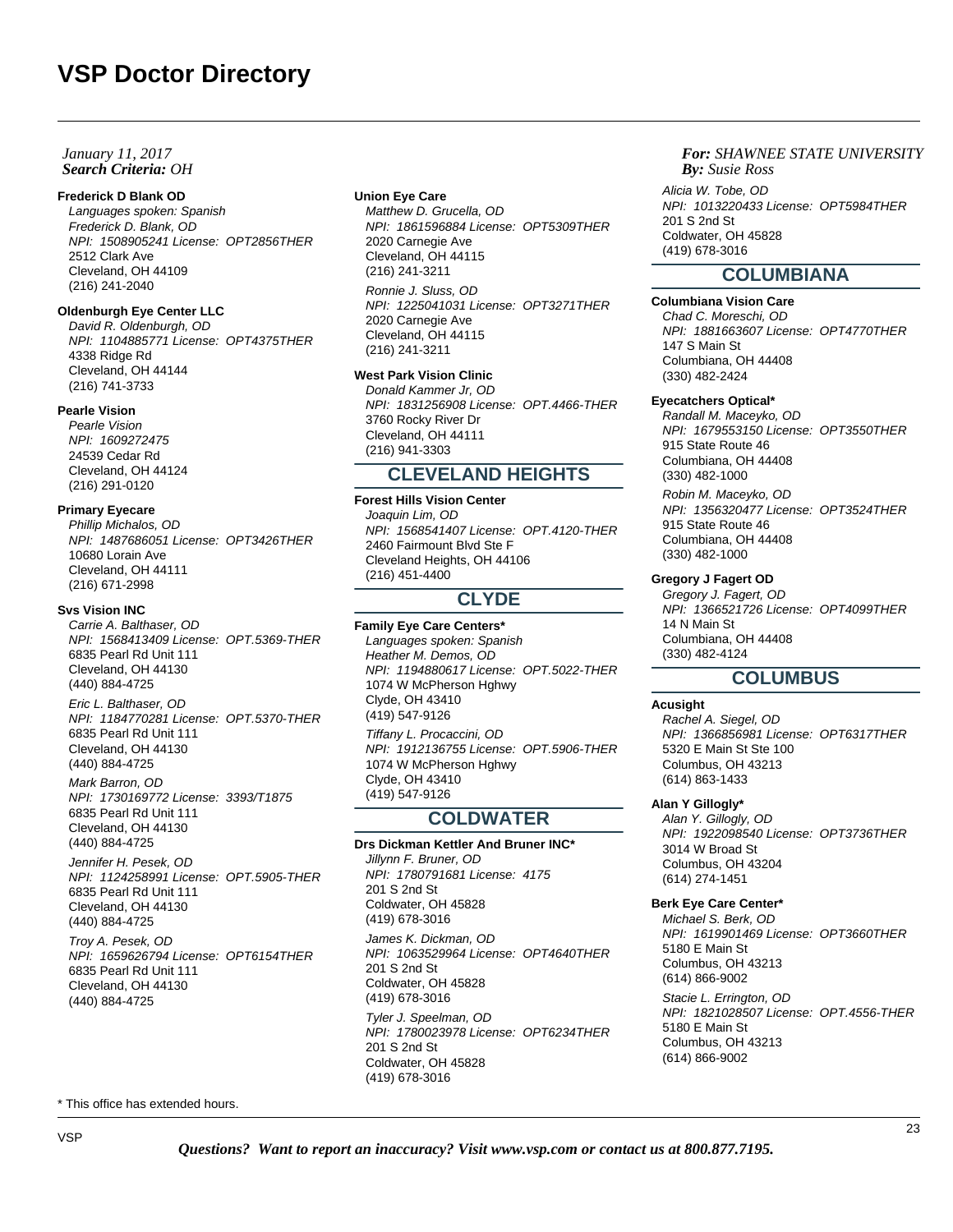## *Search Criteria: By: OHJanuary 11, 2017*

John R. Gwin, OD NPI: 1568542173 License: OPT.5311-THER 5180 E Main St Columbus, OH 43213 (614) 866-9002

Stephanie L. Haas, OD NPI: 1972733558 License: OPT5863THER 5180 E Main St Columbus, OH 43213 (614) 866-9002

Scott M. Hanes, OD NPI: 1942681176 License: OPT6379THER 5180 E Main St Columbus, OH 43213 (614) 866-9002

Jaclyn M. Paskiet, OD NPI: 1245469154 License: OPT5887THER 5180 E Main St Columbus, OH 43213 (614) 866-9002

# **Bethel Vision Center**

Howard Jordan, OD NPI: 1558337337 License: OPT3245THER 1960 Bethel Rd Ste 150 Columbus, OH 43220 (614) 459-4093

Jennifer L. Schmelzer, OD NPI: 1811197270 License: OPT5746THER 1960 Bethel Rd Ste 150 Columbus, OH 43220 (614) 459-4093

# **Canyon Eye Optical LLC\***

Languages spoken: Chinese Aaron C. Mack, MD NPI: 1225023047 License: 35081529 150 Taylor Station Rd Ste 150 Columbus, OH 43213 (614) 866-9134

Kelly J. Makley, OD NPI: 1639424633 License: OPT6145 150 Taylor Station Rd Ste 150 Columbus, OH 43213 (614) 866-9134

Jennifer H. Young, MD NPI: 1275528010 License: 35066621 150 Taylor Station Rd Ste 150 Columbus, OH 43213 (614) 866-9134

#### **Capital Vision Care INC**

Craig C. Mcsurdy, OD NPI: 1962551002 License: OPT.4215-THER 2066 W Henderson Rd Ste 104 Columbus, OH 43220 (614) 457-2081

#### \* This office has extended hours.

# **Capital Vision Care INC\***

Craig C. Mcsurdy, OD NPI: 1962551002 License: OPT.4215-THER 208 E State St Columbus, OH 43215 (614) 224-3456

#### **Central Ohio Eyecare INC\***

David M. Zigler, OD NPI: 1598179129 License: OPT6330THER 3130 Olentangy River Rd Columbus, OH 43202 (614) 262-2020 Lamar G. Zigler, OD NPI: 1447257852 License: OPT3580THER 3130 Olentangy River Rd Columbus, OH 43202 (614) 262-2020

#### **Columbus Eye Care Associates INC\***

Patrick E. Dollenmayer, OD NPI: 1659411932 License: OPT4274THER 4775 Knightsbridge Blvd Columbus, OH 43214 (614) 459-0600 Ted M. Smiley, OD NPI: 1568503837 License: OPT3203THER 4775 Knightsbridge Blvd Columbus, OH 43214 (614) 459-0600

#### **Columbus Eyeworks\***

Daniel P. Hickey, OD NPI: 1932454071 License: OPT.6127-THER 25 W Hubbard Ave Columbus, OH 43215 (614) 421-2020 Daniel J. Koch, OD

NPI: 1669545042 License: OPT3759THER 25 W Hubbard Ave Columbus, OH 43215 (614) 421-2020

#### **Columbus Ophthalmology Associates LLC\***

Michael S. Bloom, MD NPI: 1639128689 License: 35066075 5965 E Broad St Ste 480 Columbus, OH 43213 (614) 751-4070

Jennifer A. Center, OD NPI: 1558702241 License: OPT6191THER 5965 E Broad St Ste 480 Columbus, OH 43213 (614) 751-4070

Brandon C. Cho, MD NPI: 1992909063 License: 35099927 5965 E Broad St Ste 480 Columbus, OH 43213 (614) 751-4070

## *For: SHAWNEE STATE UNIVERSITY Susie Ross*

Robert J. Derick, MD NPI: 1922076181 License: 35055895 5965 E Broad St Ste 480 Columbus, OH 43213 (614) 751-4070

Dawn L. Hartman, OD NPI: 1154404804 License: OPT5016THER 5965 E Broad St Ste 480 Columbus, OH 43213 (614) 751-4070

Charles J. Hickey, MD NPI: 1487610960 License: 35043944 5965 E Broad St Ste 480 Columbus, OH 43213 (614) 751-4070

Thomas C. Litzinger, MD NPI: 1497051262 License: 35099517 5965 E Broad St Ste 480 Columbus, OH 43213 (614) 751-4070

James A. Mchale, MD NPI: 1578529418 License: 35081612 5965 E Broad St Ste 480 Columbus, OH 43213 (614) 751-4070

Mark C. Nolan, OD NPI: 1871559211 License: OPT.4669-THER 5965 E Broad St Ste 480 Columbus, OH 43213 (614) 751-4070

Richard G. Orlando, MD NPI: 1609832047 License: 350449820 5965 E Broad St Ste 480 Columbus, OH 43213 (614) 751-4070

#### **Complete Eyecare West INC\***

Elizabeth J. Cockerill, OD NPI: 1124259064 License: OPT.5853-THER 5141 W Broad St Ste 100 Columbus, OH 43228 (614) 878-1571

Jeffrey Dean Hutchison, DO NPI: 1609824267 License: 34.004318 5141 W Broad St Ste 100 Columbus, OH 43228 (614) 878-1571

## **Divine Family Eyecare INC**

Heather R. Bowen, OD NPI: 1093002107 License: OPT6018THER 2696A Crossroads Plz Columbus, OH 43219 (614) 471-9005

Sylvia L. Jones, OD NPI: 1295846327 License: OPT.5628-THER 2696A Crossroads Plz Columbus, OH 43219 (614) 471-9005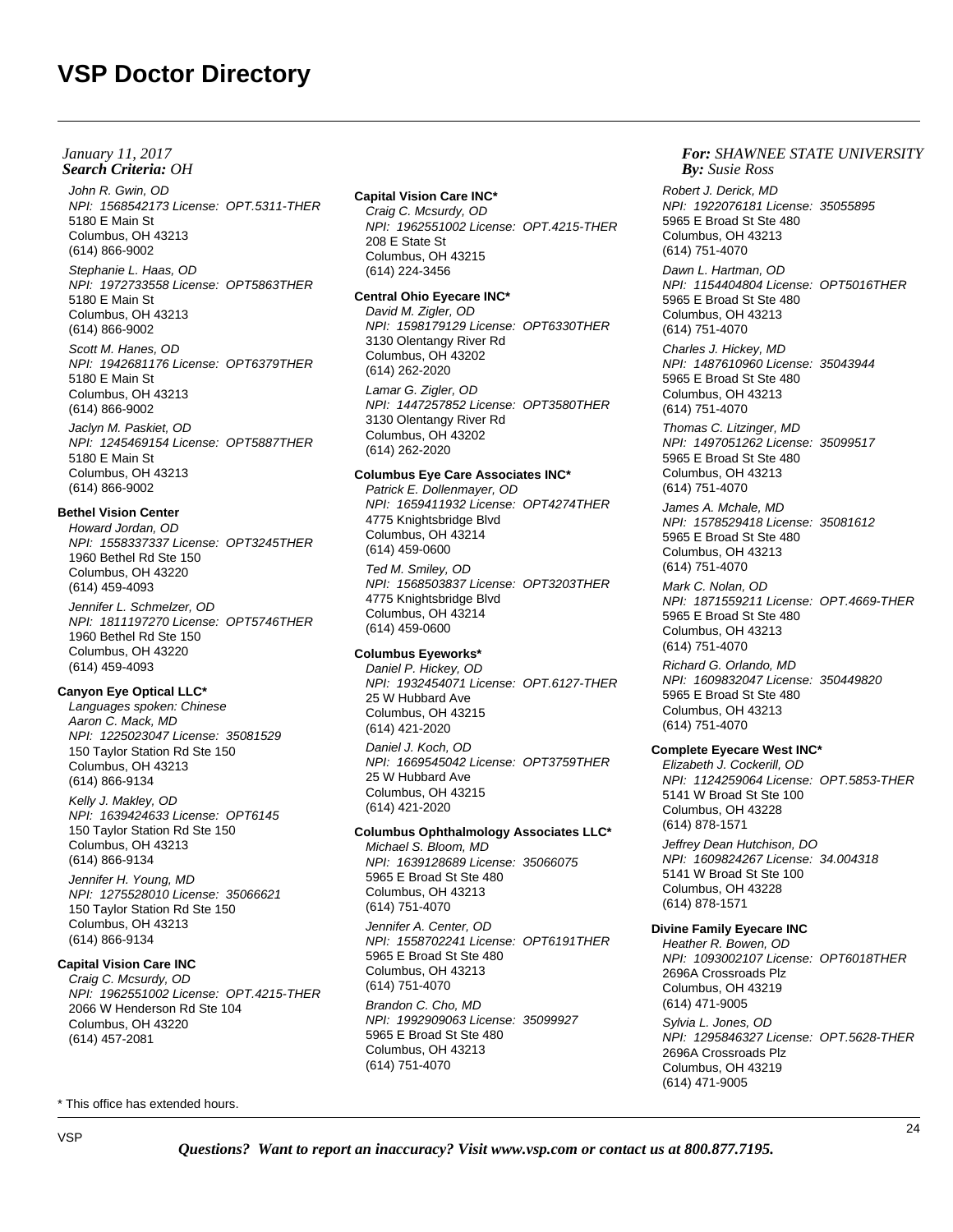# *Search Criteria: By: OHJanuary 11, 2017*

#### **Dublin Vision Care**

Vicki G. Berger, OD NPI: 1023151891 License: OPT3458THER 2667 Sawbury Blvd Columbus, OH 43235 (614) 764-0004

## **Eye Columbus**

Linda B. Dawson, OD NPI: 1164427225 License: OPT4823THER 5081 N Hamilton Rd Columbus, OH 43230 (614) 473-9899

Joseph Keaney, OD NPI: 1366757015 License: OPT5955THER 5081 N Hamilton Rd Columbus, OH 43230 (614) 473-9899

Carrie Mcmahon, OD NPI: 1407062904 License: OPT5224THER 5081 N Hamilton Rd Columbus, OH 43230 (614) 473-9899 Craig D. Miller, OD

NPI: 1134133606 License: 5497/T2409 5081 N Hamilton Rd Columbus, OH 43230 (614) 473-9899

## **Eye Columbus**

Linda B. Dawson, OD NPI: 1164427225 License: OPT4823THER 933 S High St Columbus, OH 43206 (614) 444-6366 Daniel A. Detwiler, OD NPI: 1548540107 License: OPT.6029-THER

933 S High St Columbus, OH 43206 (614) 444-6366

Joseph Keaney, OD NPI: 1366757015 License: OPT5955THER 933 S High St Columbus, OH 43206 (614) 444-6366

Craig D. Miller, OD NPI: 1134133606 License: 5497/T2409 933 S High St Columbus, OH 43206 (614) 444-6366

#### **Eye Designs Grandview\***

Languages spoken: American Sign Language Janet Harawa, OD NPI: 1851749980 License: OPT6461THER 1421 Grandview Ave Columbus, OH 43212 (614) 488-2020

Maryellen S. Luebbers, OD NPI: 1396799391 License: OPT5561THER 1421 Grandview Ave Columbus, OH 43212 (614) 488-2020 John P. Maszczak, OD NPI: 1659304947 License: OPT5562THER 1421 Grandview Ave Columbus, OH 43212 (614) 488-2020 Karen A. Riccio, OD NPI: 1427050749 License: OPT3631THER 1421 Grandview Ave Columbus, OH 43212 (614) 488-2020

# **Eyes On High LLC\***

Melissa M. Bennett, OD NPI: 1003063504 License: OPT5787 2869 N High St Columbus, OH 43202 (614) 263-2020 Karen Kloman, OD NPI: 1245345420 License: OPT5630 2869 N High St Columbus, OH 43202 (614) 263-2020

## **Eyes On Lane**

Languages spoken: American Sign Language Timothy D. Fries, OD NPI: 1538168943 License: OPT5472THER 1669 W Lane Ave Columbus, OH 43221 (614) 487-1212 Angela L. Greenslait, OD NPI: 1891862272 License: OPT4720THER 1669 W Lane Ave Columbus, OH 43221 (614) 487-1212

Eric E. Neader, OD NPI: 1821175373 License: OPT5499THER 1669 W Lane Ave Columbus, OH 43221 (614) 487-1212

### **Eyes On The Capital**

Languages spoken: Italian Paolo A. Cursaro, OD NPI: 1700917192 License: OPT5179THER 50 W Broad St Ste 231 Columbus, OH 43215 (614) 224-8005

*For: SHAWNEE STATE UNIVERSITY Susie Ross*

#### **Eyes On The Continent**

Languages spoken: Spanish, Panjabi Monica R. Chitkara, OD NPI: 1003011040 License: OPT4630THER 6116 Boardwalk St Columbus, OH 43229 (614) 430-8964 Anthony E. Fox, OD NPI: 1770547960 License: 5471 6116 Boardwalk St Columbus, OH 43229 (614) 430-8964 Scott M. Hanes, OD NPI: 1942681176 License: OPT6379THER 6116 Boardwalk St Columbus, OH 43229 (614) 430-8964 Benjamin A. Zias, OD NPI: 1376681031 License: OPT5519THER 6116 Boardwalk St Columbus, OH 43229 (614) 430-8964

#### **Eyestyles**

Languages spoken: Greek, Spanish E Linda Clarkson, OD NPI: 1225154701 License: 3977 T1385 4729 Reed Rd Columbus, OH 43220 (614) 326-2020 Christina M. Vakaleris, OD NPI: 1538285010 License: OPT4703THER 4729 Reed Rd Columbus, OH 43220 (614) 326-2020

# **Family Vision And Eye Care**

Languages spoken: Spanish, Panjabi Monica R. Chitkara, OD NPI: 1003011040 License: OPT4630THER 1454 W Mound St Columbus, OH 43223 (614) 276-5441 Anthony E. Fox, OD NPI: 1770547960 License: 5471 1454 W Mound St Columbus, OH 43223 (614) 276-5441 Scott M. Hanes, OD NPI: 1942681176 License: OPT6379THER

1454 W Mound St Columbus, OH 43223 (614) 276-5441

Benjamin A. Zias, OD NPI: 1376681031 License: OPT5519THER 1454 W Mound St Columbus, OH 43223 (614) 276-5441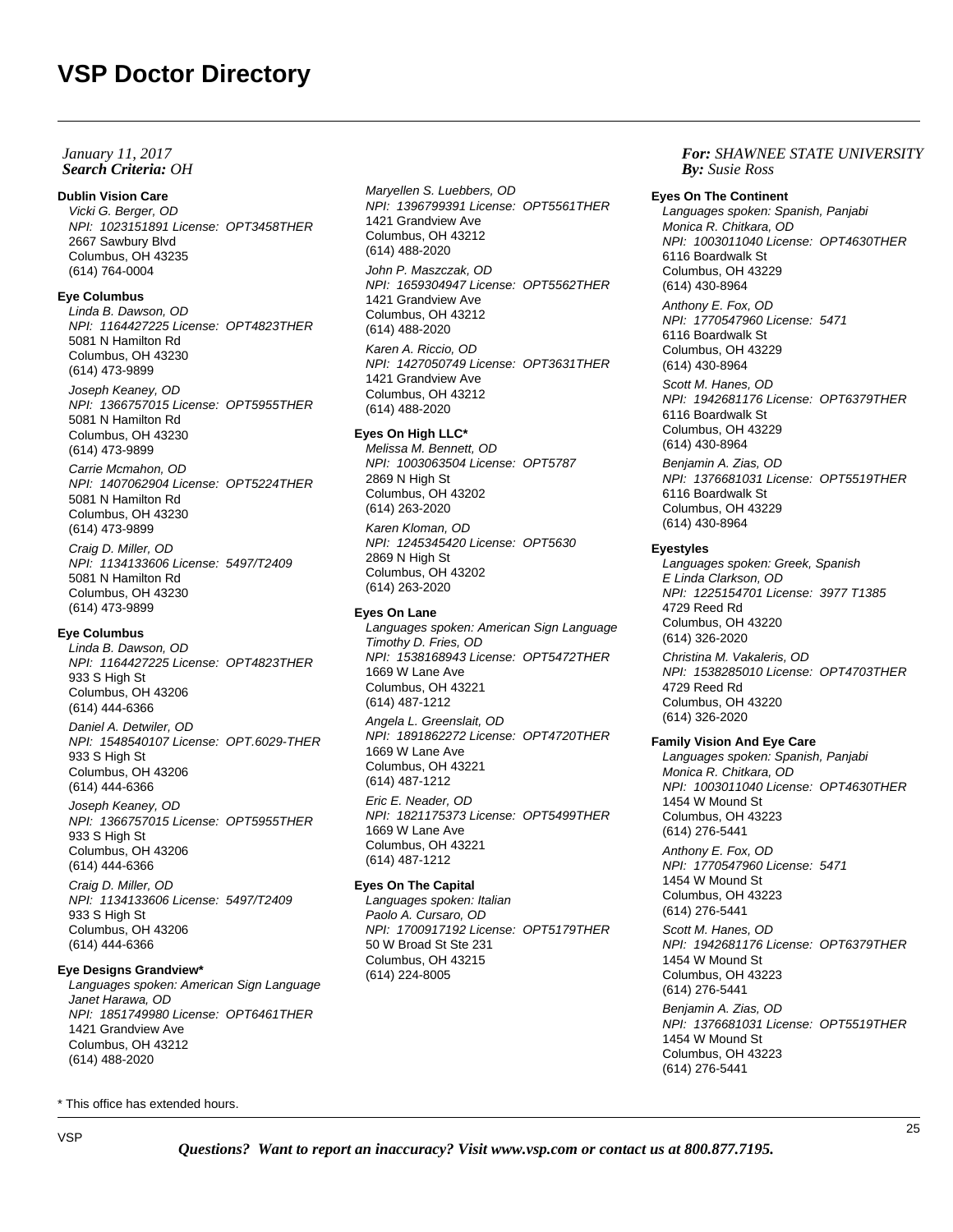## *Search Criteria: By: OHJanuary 11, 2017*

# **Gerald R Page OD INC**

Gerald R. Page, OD NPI: 1730207259 License: 3367 1906 Bethel Rd Columbus, OH 43220 (614) 457-1159

# **Guy Scarozza OD**

Guy R. Scarozza, OD NPI: 1528104841 License: OPT4490THER 3974 Karl Rd Columbus, OH 43224 (614) 267-7633

#### **Harris Opticians INC**

David W. Bennett, OD NPI: 1144333188 License: OPT5459 3725 N High St Columbus, OH 43214 (614) 261-8155

Melissa M. Bennett, OD NPI: 1003063504 License: OPT5787 3725 N High St Columbus, OH 43214 (614) 261-8155

Scott A. Furgerson, OD NPI: 1346298270 License: 5388/T2299 3725 N High St Columbus, OH 43214 (614) 261-8155 Karen Kloman, OD

NPI: 1245345420 License: OPT5630 3725 N High St Columbus, OH 43214 (614) 261-8155 Sherri R. Reed, OD

NPI: 1881736965 License: OPT.4233-THER 3725 N High St Columbus, OH 43214 (614) 261-8155

## **Levitin Eye Care**

Languages spoken: French Martin Levitin, OD NPI: 1205970605 License: OPT.3746-THER 3469 E Broad St Columbus, OH 43213 (614) 235-2392

# **Matthew E Jones OD INC\***

Matthew E. Jones, OD NPI: 1053498444 License: OPT.3615-THER 8967 Antares Ave Columbus, OH 43240 (614) 885-5050 Megan E. O Sullivan, OD NPI: 1164861878 License: 6226 8967 Antares Ave Columbus, OH 43240 (614) 885-5050

\* This office has extended hours.

#### **Mid Ohio Eye\***

Elizabeth J. Cockerill, OD NPI: 1124259064 License: OPT.5853-THER 2929 Kenny Rd Ste 150 Columbus, OH 43221 (614) 488-8000 Louise A. Doyle, DO NPI: 1265503254 License: 34003548 2929 Kenny Rd Ste 150

Columbus, OH 43221 (614) 488-8000

Heather C. Koelling, MD NPI: 1962573808 License: 35067131 2929 Kenny Rd Ste 150 Columbus, OH 43221 (614) 488-8000

Adam Peiffer, OD NPI: 1508215203 License: OPT6488THER 2929 Kenny Rd Ste 150 Columbus, OH 43221 (614) 488-8000 Ashley N. San Filippo, MD NPI: 1043255771 License: 35093534 2929 Kenny Rd Ste 150

Columbus, OH 43221 (614) 488-8000

#### **North Star Vision Center At Olentangy LLC** Robert D. Strohl, OD

NPI: 1952371262 License: OPT2742THER 1049 Bethel Rd Columbus, OH 43220 (614) 326-1830

## **Northwest Eyecare Professionals LLC\***

Languages spoken: French James Bieber, OD NPI: 1821090614 License: OPT2756THER 3360 Tremont Rd Ste 200 Columbus, OH 43221 (614) 486-5205 Douglas J. Bosner, OD NPI: 1346214848 License: OPT5291THER 3360 Tremont Rd Ste 200 Columbus, OH 43221 (614) 486-5205 Russell S. Fillmore, OD NPI: 1306860754 License: OPT4193THER 3360 Tremont Rd Ste 200 Columbus, OH 43221 (614) 486-5205 Julie Gossard, OD NPI: 1497103774 License: OPT6456THER 3360 Tremont Rd Ste 200 Columbus, OH 43221 (614) 486-5205

## *For: SHAWNEE STATE UNIVERSITY Susie Ross*

Beth A. Travis, OD NPI: 1992895965 License: OPT.4973-THER 3360 Tremont Rd Ste 200 Columbus, OH 43221 (614) 486-5205 Phillip T. Yuhas, OD NPI: 1932512563 License: OPT6329THER

3360 Tremont Rd Ste 200 Columbus, OH 43221 (614) 486-5205

# **Northwest Eye Surgeons INC\***

Barbara M. Benutto, OD NPI: 1013959014 License: OPT4440THER 2250 North Bank Dr Columbus, OH 43220 (614) 451-7550

Kenneth A. Boyle, MD NPI: 1427044072 License: 35067552 2250 North Bank Dr Columbus, OH 43220 (614) 451-7550

Dan L. Brown, MD NPI: 1619923893 License: 35043546 2250 North Bank Dr Columbus, OH 43220 (614) 451-7550

Michael R. Byars, OD NPI: 1477545382 License: OPT3400THER 2250 North Bank Dr Columbus, OH 43220 (614) 451-7550

Michael B. Kayser, OD NPI: 1568537710 License: OPT3808THER 2250 North Bank Dr Columbus, OH 43220 (614) 451-7550

Michael E. Lembach, OD NPI: 1548207582 License: OPT5265THER 2250 North Bank Dr Columbus, OH 43220 (614) 451-7550

Robert E. Lembach, MD NPI: 1164476032 License: 35031009 2250 North Bank Dr Columbus, OH 43220 (614) 451-7550

Jeffrey C. Oehler, MD NPI: 1417902586 License: 35058789 2250 North Bank Dr Columbus, OH 43220 (614) 451-7550

Nicholas A. Rogers, MD NPI: 1861446684 License: 35.087365 2250 North Bank Dr Columbus, OH 43220 (614) 451-7550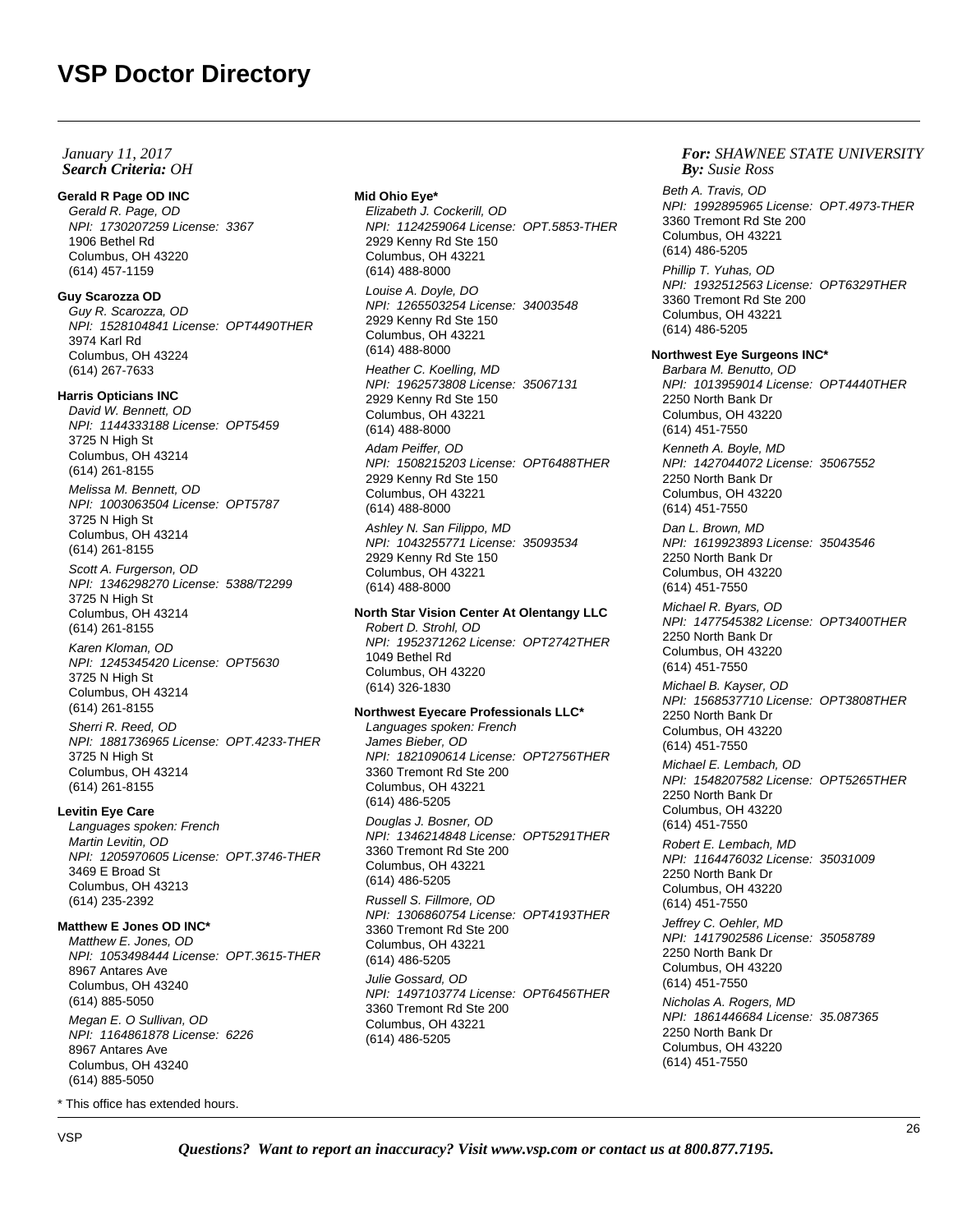Todd E. Whitaker, MD NPI: 1699712604 License: 35073357 2250 North Bank Dr Columbus, OH 43220 (614) 451-7550

# **Northwest Vision Center**

Yoongie E. Min, OD NPI: 1063572865 License: OPT4127THER 2200 W Henderson Rd Ste A Columbus, OH 43220 (614) 273-2020

Marie Schiff, OD NPI: 1295838480 License: OPT4468THER 2200 W Henderson Rd Ste A Columbus, OH 43220 (614) 273-2020

Stephanie M. Sims, OD NPI: 1992119465 License: OPT6318THER 2200 W Henderson Rd Ste A Columbus, OH 43220 (614) 273-2020

# **Optic Nerve Polaris\***

Hope P. Gardner, OD NPI: 1114073962 License: 5059/T193 1500 Polaris Pkwy Ste 1234 Columbus, OH 43240 (614) 885-3937

Eric E. Neader, OD NPI: 1821175373 License: OPT5499THER 1500 Polaris Pkwy Ste 1234 Columbus, OH 43240 (614) 885-3937

## **Pearle Vision\***

Gretchen J. Brewer, OD NPI: 1235226671 License: OPT6316THER 1150 Polaris Pkwy Columbus, OH 43240 (614) 847-3912

Brianne Clymer, OD NPI: 1184039844 License: OPT6273THER 1150 Polaris Pkwy Columbus, OH 43240 (614) 847-3912

Laurence Rahardjanoto, OD NPI: 1689030413 License: 6429 1150 Polaris Pkwy Columbus, OH 43240 (614) 847-3912 Candace L. Seagraves, OD NPI: 1427357763 License: 5830/T2744 1150 Polaris Pkwy

Ellen Segerstrom, OD NPI: 1922413608 License: 6272 1150 Polaris Pkwy Columbus, OH 43240 (614) 847-3912

James Wolfe, OD NPI: 1235198268 License: 5516T2428 1150 Polaris Pkwy Columbus, OH 43240 (614) 847-3912

# **Pearle Vision\***

Pearle Vision NPI: 1609280445 1150 Polaris Pkwy Columbus, OH 43240 (614) 847-3912

# **Pearle Vision**

Pearle Vision NPI: 1831548890 1595 Georgesville Sq Dr Columbus, OH 43228 (614) 385-0088

# **Pearle Vision**

Su Pei B. Li, OD NPI: 1225068992 License: OPT5050THER 3948 Morse Xing Columbus, OH 43219 (614) 475-6512

# **Pearle Vision**

Gretchen J. Brewer, OD NPI: 1235226671 License: OPT6316THER 1595 Georgesville Sq Rd Columbus, OH 43228 (614) 385-0088

Brianne Clymer, OD NPI: 1184039844 License: OPT6273THER 1595 Georgesville Sq Rd Columbus, OH 43228 (614) 385-0088 Laurence Rahardjanoto, OD NPI: 1689030413 License: 6429 1595 Georgesville Sq Rd Columbus, OH 43228 (614) 385-0088 Candace L. Seagraves, OD NPI: 1427357763 License: 5830/T2744 1595 Georgesville Sq Rd Columbus, OH 43228

(614) 385-0088 Ellen Segerstrom, OD NPI: 1922413608 License: 6272 1595 Georgesville Sq Rd Columbus, OH 43228 (614) 385-0088

#### *For: SHAWNEE STATE UNIVERSITY Susie Ross*

James Wolfe, OD NPI: 1235198268 License: 5516T2428 1595 Georgesville Sq Rd Columbus, OH 43228 (614) 385-0088

# **Pearle Vision**

Pearle Vision NPI: 1750795498 3948 Morse Xing Columbus, OH 43219 (614) 475-6512

# **Pediatric Ophthalmology Assoc\***

Languages spoken: French Cybil M. Bean, MD NPI: 1073513016 License: 35084036 555 S 18th St Ste 4C Columbus, OH 43205 (614) 224-6222

Don L. Bremer, MD NPI: 1821082413 License: 35040584 555 S 18th St Ste 4C Columbus, OH 43205 (614) 224-6222

Kari R. Cardiff, OD NPI: 1982992053 License: 6022 555 S 18th St Ste 4C Columbus, OH 43205 (614) 224-6222

Richard P. Golden, MD NPI: 1437159571 License: 35084085 555 S 18th St Ste 4C Columbus, OH 43205 (614) 224-6222

Catherine O. Jordan, MD NPI: 1932356540 License: 35.097231 555 S 18th St Ste 4C Columbus, OH 43205 (614) 224-6222

Amy R. Keller, OD NPI: 1861494643 License: OPT5123THER 555 S 18th St Ste 4C Columbus, OH 43205 (614) 224-6222

Julie Myers Lange, MD NPI: 1356422133 License: 35.092753 555 S 18th St Ste 4C Columbus, OH 43205 (614) 224-6222

Mary Lou Mcgregor, MD NPI: 1487654422 License: 35.054363 555 S 18th St Ste 4C Columbus, OH 43205 (614) 224-6222

\* This office has extended hours.

Columbus, OH 43240 (614) 847-3912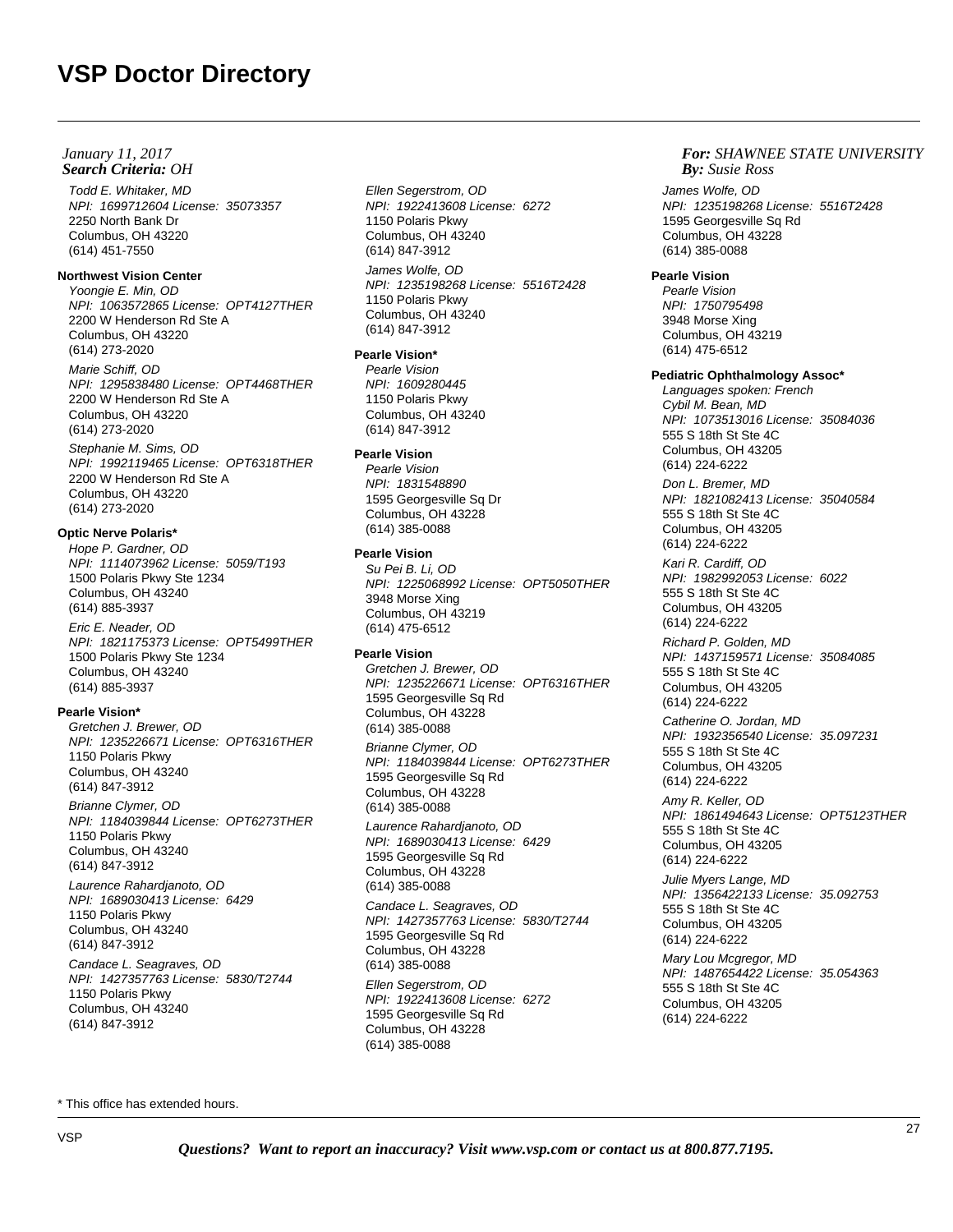Rachel E. Reem, MD NPI: 1568664324 License: 35121555 555 S 18th St Ste 4C Columbus, OH 43205 (614) 224-6222

David L. Rogers, MD NPI: 1326076647 License: 035089227 555 S 18th St Ste 4C Columbus, OH 43205 (614) 224-6222 Gary L. Rogers, MD

NPI: 1760482707 License: 35031039 555 S 18th St Ste 4C Columbus, OH 43205 (614) 224-6222

#### **Primary One Health\***

Languages spoken: Spanish, Somali Joel Elder, OD NPI: 1194173120 License: OPT6453THER 1180 E Main St Columbus, OH 43205 (614) 645-5540 Gregary W. Graves, OD

NPI: 1275618183 License: OPT.4646-THER 1180 E Main St Columbus, OH 43205 (614) 645-5540

Rachele M. Huffman, OD NPI: 1992186209 License: OPT6381THER 1180 E Main St Columbus, OH 43205 (614) 645-5540

Lucille Mccauley, OD NPI: 1841482072 License: OPT5714THER 1180 E Main St Columbus, OH 43205 (614) 645-5540

Janna L. Vargo, OD NPI: 1871758292 License: OPT.5825-THER 1180 E Main St Columbus, OH 43205 (614) 645-5540

### **Primary One Health\***

Languages spoken: Spanish, Somali Joel Elder, OD NPI: 1194173120 License: OPT6453THER 2300 W Broad St Columbus, OH 43204 (614) 859-1820 Gregary W. Graves, OD NPI: 1275618183 License: OPT.4646-THER 2300 W Broad St Columbus, OH 43204 (614) 859-1820

Rachele M. Huffman, OD NPI: 1992186209 License: OPT6381THER 2300 W Broad St Columbus, OH 43204 (614) 859-1820 Lucille Mccauley, OD NPI: 1841482072 License: OPT5714THER 2300 W Broad St Columbus, OH 43204 (614) 859-1820 Janna L. Vargo, OD NPI: 1871758292 License: OPT.5825-THER 2300 W Broad St Columbus, OH 43204 (614) 859-1820 **Professional Eye Care Associates INC** David Dickson, OD

NPI: 1568443026 License: OPT3225THER 1070 Polaris Pkwy Ste 110 Columbus, OH 43240 (614) 880-1493 Robert Koerner, OD NPI: 1184605180 License: OPT.4363-THER 1070 Polaris Pkwy Ste 110

Columbus, OH 43240 (614) 880-1493 Jessica E. Lybarger, OD

NPI: 1285019679 License: OPT6387THER 1070 Polaris Pkwy Ste 110 Columbus, OH 43240 (614) 880-1493

Jennifer E. Shewring, OD NPI: 1831135797 License: 5573 T2487 1070 Polaris Pkwy Ste 110 Columbus, OH 43240 (614) 880-1493

## **Professional Eye Care Associates INC\***

Languages spoken: Spanish David Dickson, OD NPI: 1568443026 License: OPT3225THER 553 E Town St Columbus, OH 43215 (614) 461-1885 Robert Koerner, OD NPI: 1184605180 License: OPT.4363-THER 553 E Town St Columbus, OH 43215 (614) 461-1885 Jessica E. Lybarger, OD

NPI: 1285019679 License: OPT6387THER 553 E Town St Columbus, OH 43215 (614) 461-1885

#### *For: SHAWNEE STATE UNIVERSITY Susie Ross*

Jennifer E. Shewring, OD NPI: 1831135797 License: 5573 T2487 553 E Town St Columbus, OH 43215 (614) 461-1885

#### **Rinkov Eyecare Center**

Languages spoken: Spanish, French Jordan T. Bierman, OD NPI: 1184039646 License: OPT6266THER 280 N High St 1st FLR Ste B Columbus, OH 43215 (614) 221-8090 Tricia M. Burroughs, OD NPI: 1851314108 License: OPT.5716-THER 280 N High St 1st FLR Ste B

Columbus, OH 43215 (614) 221-8090

Gregory L. Coburn, OD NPI: 1790704849 License: OPT3597THER 280 N High St 1st FLR Ste B Columbus, OH 43215 (614) 221-8090

Jeffrey S. Gardner, OD NPI: 1407901556 License: OPT.5115-THER 280 N High St 1st FLR Ste B Columbus, OH 43215 (614) 221-8090

Christopher P. Jordan, OD NPI: 1104848951 License: OPT.4464-THER 280 N High St 1st FLR Ste B Columbus, OH 43215 (614) 221-8090

Allyson M. Kowaleski, OD NPI: 1811221518 License: OPT.5978-THER 280 N High St 1st FLR Ste B Columbus, OH 43215 (614) 221-8090

Michael J. Rader, OD NPI: 1134299704 License: OPT3303THER 280 N High St 1st FLR Ste B Columbus, OH 43215 (614) 221-8090

Jana L. Rhodes, OD NPI: 1013116581 License: OPT5749THER 280 N High St 1st FLR Ste B Columbus, OH 43215 (614) 221-8090

Mark H. Rinkov, OD NPI: 1720007875 License: OPT3085THER 280 N High St 1st FLR Ste B Columbus, OH 43215 (614) 221-8090

Richard F. Rosenthal, OD NPI: 1952468605 License: OPT4309THER 280 N High St 1st FLR Ste B Columbus, OH 43215 (614) 221-8090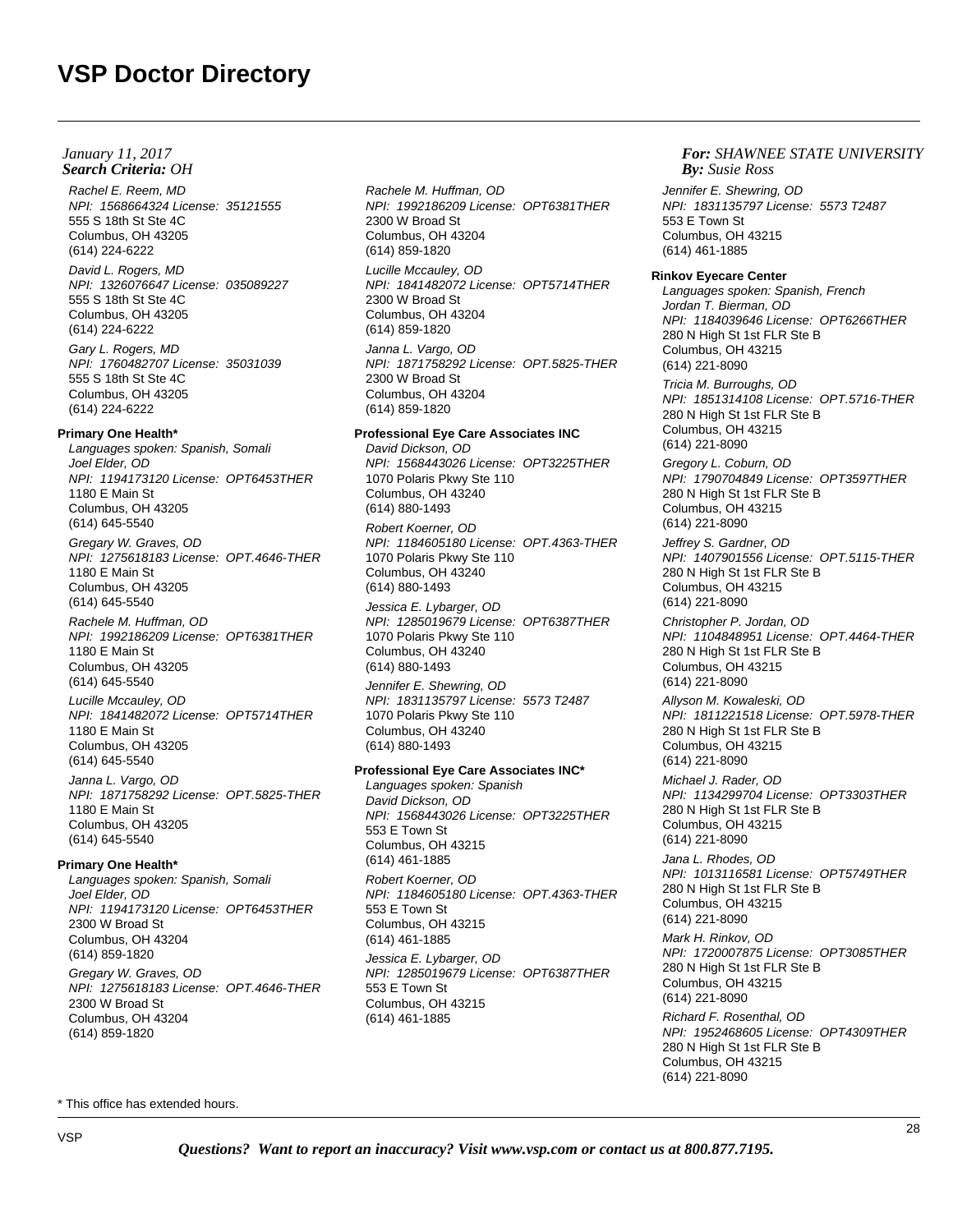## *Search Criteria: By: OHJanuary 11, 2017*

**Rinkov Eyecare Center\*** Languages spoken: Spanish, French Jordan T. Bierman, OD NPI: 1184039646 License: OPT6266THER 2978 E Broad St Columbus, OH 43209 (614) 237-2099 Tricia M. Burroughs, OD NPI: 1851314108 License: OPT.5716-THER 2978 E Broad St Columbus, OH 43209 (614) 237-2099 Gregory L. Coburn, OD NPI: 1790704849 License: OPT3597THER 2978 E Broad St Columbus, OH 43209 (614) 237-2099 Jeffrey S. Gardner, OD NPI: 1407901556 License: OPT.5115-THER 2978 E Broad St Columbus, OH 43209 (614) 237-2099 Christopher P. Jordan, OD NPI: 1104848951 License: OPT.4464-THER 2978 E Broad St Columbus, OH 43209 (614) 237-2099 Allyson M. Kowaleski, OD NPI: 1811221518 License: OPT.5978-THER 2978 E Broad St Columbus, OH 43209 (614) 237-2099 Michael J. Rader, OD NPI: 1134299704 License: OPT3303THER 2978 E Broad St Columbus, OH 43209 (614) 237-2099 Jana L. Rhodes, OD NPI: 1013116581 License: OPT5749THER 2978 E Broad St Columbus, OH 43209 (614) 237-2099 Mark H. Rinkov, OD NPI: 1720007875 License: OPT3085THER 2978 E Broad St Columbus, OH 43209 (614) 237-2099 Richard F. Rosenthal, OD NPI: 1952468605 License: OPT4309THER 2978 E Broad St Columbus, OH 43209 (614) 237-2099

#### **Rinkov Eyecare Center**

Languages spoken: Spanish, French Jordan T. Bierman, OD NPI: 1184039646 License: OPT6266THER 81 E Gay St Columbus, OH 43215 (614) 224-2414 Tricia M. Burroughs, OD NPI: 1851314108 License: OPT.5716-THER 81 E Gay St Columbus, OH 43215 (614) 224-2414 Gregory L. Coburn, OD NPI: 1790704849 License: OPT3597THER 81 E Gay St Columbus, OH 43215 (614) 224-2414 Jeffrey S. Gardner, OD NPI: 1407901556 License: OPT.5115-THER 81 E Gay St Columbus, OH 43215 (614) 224-2414 Christopher P. Jordan, OD NPI: 1104848951 License: OPT.4464-THER 81 E Gay St Columbus, OH 43215 (614) 224-2414 Allyson M. Kowaleski, OD NPI: 1811221518 License: OPT.5978-THER 81 E Gay St Columbus, OH 43215 (614) 224-2414 Michael J. Rader, OD NPI: 1134299704 License: OPT3303THER 81 E Gay St Columbus, OH 43215 (614) 224-2414 Jana L. Rhodes, OD NPI: 1013116581 License: OPT5749THER 81 E Gay St Columbus, OH 43215 (614) 224-2414 Mark H. Rinkov, OD NPI: 1720007875 License: OPT3085THER 81 E Gay St Columbus, OH 43215 (614) 224-2414 Richard F. Rosenthal, OD NPI: 1952468605 License: OPT4309THER 81 E Gay St Columbus, OH 43215 (614) 224-2414

*For: SHAWNEE STATE UNIVERSITY Susie Ross*

#### **Rinkov Eyecare Center**

Languages spoken: Spanish, French Jordan T. Bierman, OD NPI: 1184039646 License: OPT6266THER 4864 W Broad St Columbus, OH 43228 (614) 878-7771 Tricia M. Burroughs, OD NPI: 1851314108 License: OPT.5716-THER 4864 W Broad St Columbus, OH 43228 (614) 878-7771 Gregory L. Coburn, OD NPI: 1790704849 License: OPT3597THER 4864 W Broad St Columbus, OH 43228 (614) 878-7771 Jeffrey S. Gardner, OD NPI: 1407901556 License: OPT.5115-THER 4864 W Broad St Columbus, OH 43228 (614) 878-7771 Christopher P. Jordan, OD NPI: 1104848951 License: OPT.4464-THER 4864 W Broad St Columbus, OH 43228 (614) 878-7771 Allyson M. Kowaleski, OD NPI: 1811221518 License: OPT.5978-THER 4864 W Broad St Columbus, OH 43228 (614) 878-7771 Michael J. Rader, OD NPI: 1134299704 License: OPT3303THER 4864 W Broad St Columbus, OH 43228 (614) 878-7771 Jana L. Rhodes, OD NPI: 1013116581 License: OPT5749THER 4864 W Broad St Columbus, OH 43228 (614) 878-7771 Mark H. Rinkov, OD NPI: 1720007875 License: OPT3085THER 4864 W Broad St Columbus, OH 43228 (614) 878-7771 Richard F. Rosenthal, OD NPI: 1952468605 License: OPT4309THER 4864 W Broad St Columbus, OH 43228

(614) 878-7771

<sup>\*</sup> This office has extended hours.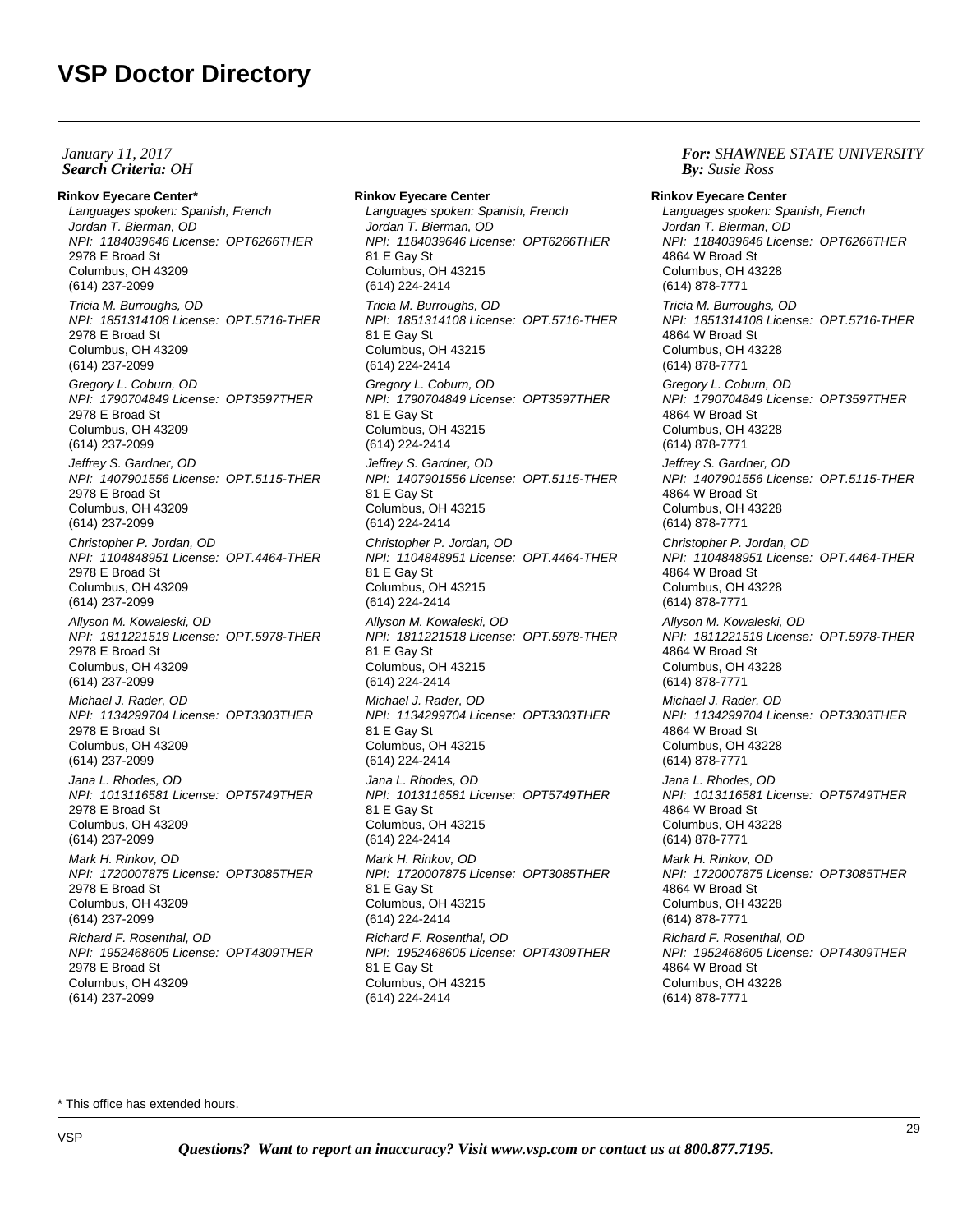## *Search Criteria: By: OHJanuary 11, 2017*

#### **Rinkov Eyecare Center\***

Languages spoken: Japanese Michael P. Gilliland, OD NPI: 1528038825 License: OPT3605THER 105 Great Southern Blvd Columbus, OH 43207 (614) 491-3435 John P. Skrobot, OD

NPI: 1013025329 License: OPT.3774-THER 105 Great Southern Blvd Columbus, OH 43207 (614) 491-3435

# **Riverview Eye Associates INC\***

Languages spoken: Spanish Brianne Clymer, OD NPI: 1184039844 License: OPT6273THER 3600 Olentangy River Rd Ste B Columbus, OH 43214 (614) 451-7244

Julie A. Curtis, OD NPI: 1073597191 License: OPT.5410-THER 3600 Olentangy River Rd Ste B Columbus, OH 43214 (614) 451-7244

Steven J. Curtis, OD NPI: 1841221447 License: OPT3934THER 3600 Olentangy River Rd Ste B Columbus, OH 43214 (614) 451-7244

J Bradley Oatney, OD NPI: 1609839943 License: OPT.3956-THER 3600 Olentangy River Rd Ste B Columbus, OH 43214 (614) 451-7244

## **Sam G Carifa OD INC\***

Sam G. Carifa, OD NPI: 1033129531 License: OPT3928THER 5797 Beechcroft Rd Columbus, OH 43229 (614) 891-0660

#### **The Ohio State University College Of Optometry\***

Languages spoken: Mandarin, French Osu College Of Opt 338 W 10th Ave Columbus, OH 43210 (614) 292-2020 San San L. Cooley, OD NPI: 1033340468 License: OPT5854THER 338 W 10th Ave Columbus, OH 43210 (614) 292-2020

#### **Veneziano Eye Group**

William E. Patton, OD NPI: 1629484092 License: OPT6227THER 3025 Noe Bixby Rd Columbus, OH 43232 (614) 837-3797 Michelle L. Veneziano, OD NPI: 1104904481 License: OPT5344THER 3025 Noe Bixby Rd Columbus, OH 43232

(614) 837-3797 Rachel C. Watson, OD NPI: 1144201146 License: OPT.5347-THER 3025 Noe Bixby Rd Columbus, OH 43232 (614) 837-3797

#### **Vision Professionals**

Languages spoken: Spanish Dustin J. Gardner, OD NPI: 1366720922 License: OPT6041THER 730 Mount Airyshire Blvd Columbus, OH 43235 (614) 880-2020

Valerie J. Gardner, OD NPI: 1659668077 License: OPT 6017 THER 730 Mount Airyshire Blvd Columbus, OH 43235 (614) 880-2020

Abigail Graeff, OD NPI: 1508248329 License: OPT6376THER 730 Mount Airyshire Blvd Columbus, OH 43235 (614) 880-2020 Chris A. Smiley, OD NPI: 1689679946 License: OPT5241THER

730 Mount Airyshire Blvd Columbus, OH 43235 (614) 880-2020

## **Visual Care Associates INC\***

Peter W. Bickel, OD NPI: 1669694089 License: 3648/T199 6020 E Main St Columbus, OH 43213 (614) 575-8020

#### **Wm R Mclaughlin OD\***

William R. Mclaughlin, OD NPI: 1730260647 License: OPT3747THER 915 Olentangy River Rd Fl 5 Columbus, OH 43212 (614) 293-8994

# *For: SHAWNEE STATE UNIVERSITY Susie Ross*

# **CONCORD**

**Kendra L Mahaffey OD INC** Kendra L. Mahaffey, OD NPI: 1982612289 License: OPT5130THER 7529 Fredle Dr Concord, OH 44077 (440) 853-8581

# **CONNEAUT**

# **Dr Albert J Hoffman INC\***

Languages spoken: Spanish Albert J. Hoffman, OD NPI: 1346422417 License: 3540 237 Sandusky St Conneaut, OH 44030 (440) 593-4005

# **CONTINENTAL**

# **Modern Eyecare LLC\***

Joy M. Ellerbrock Heitzman, OD NPI: 1134311764 License: OPT5716THER 102 W Ash St Continental, OH 45831 (419) 596-3062

# **COPLEY**

## **The Eye Site**

Languages spoken: Spanish Jennifer Hazelwood, OD NPI: 1801936638 License: OPT5764THER 1394 S Cleve Mass Rd Ste 200 Copley, OH 44321 (330) 668-0150

# **CORTLAND**

## **Cortland Family Eye Care**

Dale P. Lindsey, OD NPI: 1093719627 License: OPT.3679-THER 122 Fowler St Cortland, OH 44410 (330) 638-8599

#### **Martin G Ellis OD**

Languages spoken: American Sign Language Martin G. Ellis, OD NPI: 1871664391 License: OPT3343THER 3018C State Rte 5 Cortland, OH 44410 (330) 638-4097

# **COSHOCTON**

**Central Ohio Eye Surgeons INC\*** Deborah J. Reeder, MD NPI: 1881662708 License: 35062506 1501 Chestnut St Coshocton, OH 43812 (740) 622-9724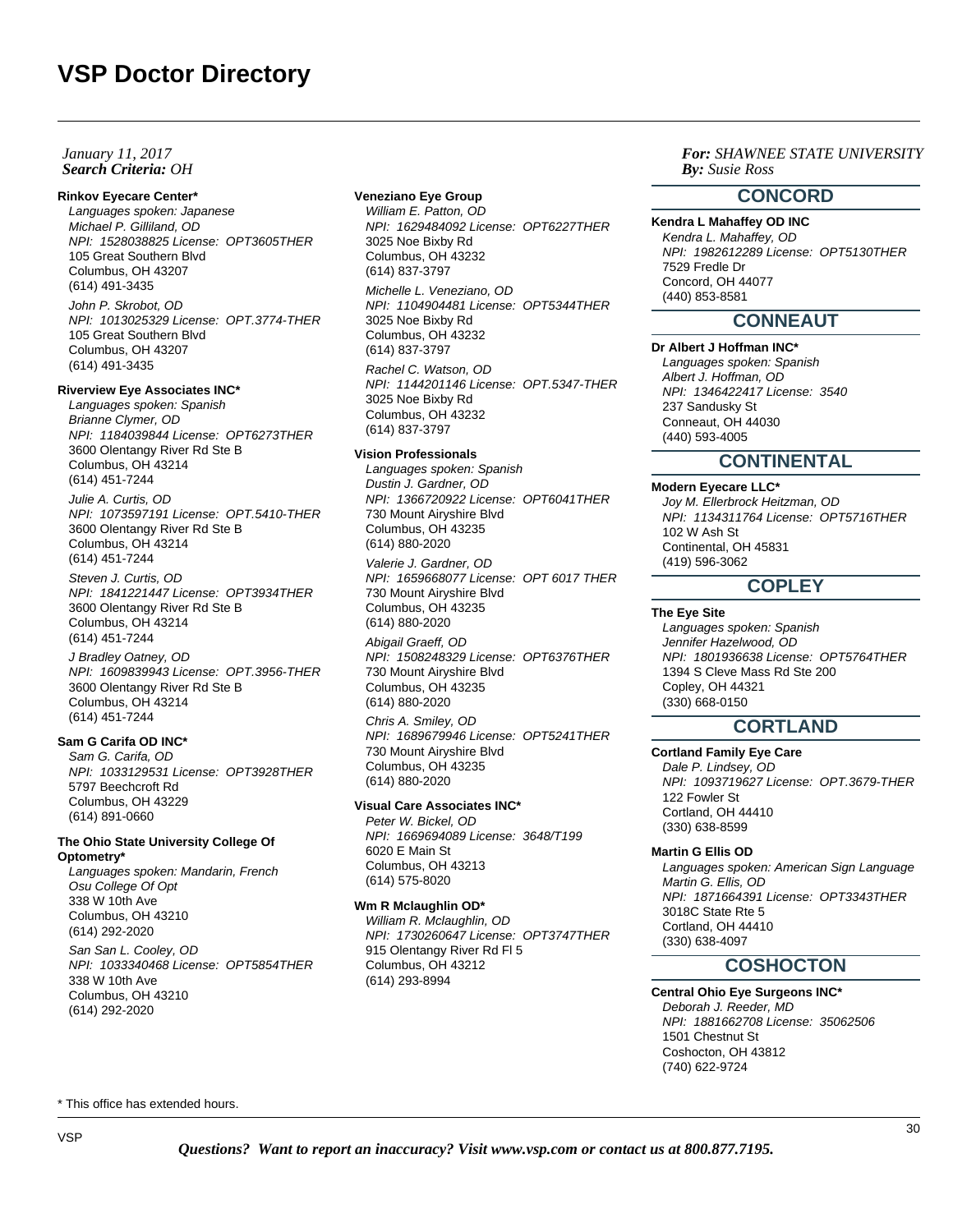## *Search Criteria: By: OHJanuary 11, 2017*

Aaron V. Weber, MD NPI: 1497073027 License: 35124138 1501 Chestnut St Coshocton, OH 43812 (740) 622-9724

# **Coshocton Vision LLC**

Richard Mccullough, OD NPI: 1992809057 License: OPT2990THER 618 S 2nd St Coshocton, OH 43812 (740) 623-0110 Alan J. Patterson, OD NPI: 1457344087 License: OPT.5236-THER

618 S 2nd St Coshocton, OH 43812 (740) 623-0110

## **David A Erwin And Associates INC\***

Languages spoken: German Danielle E. Ellis, OD NPI: 1588951636 License: 6035 535 Chestnut St Coshocton, OH 43812 (740) 622-2270 David A. Erwin, OD NPI: 1770576514 License: OPT3344THER

535 Chestnut St Coshocton, OH 43812 (740) 622-2270

#### **Optics Plus Vision Center**

Languages spoken: Spanish, American Sign Language Charles W. Fornara, OD NPI: 1376640821 License: OPT5622THER 537 Main St Coshocton, OH 43812 (740) 622-1484

# **CUYAHOGA FALLS**

#### **Davis Eye Center\***

Todd Bischof, OD NPI: 1457341349 License: OPT4005THER 789 Graham Rd Cuyahoga Falls, OH 44221 (330) 923-5676

Charles H. Davis, DO NPI: 1407846389 License: 34003491 789 Graham Rd Cuyahoga Falls, OH 44221 (330) 923-5676

Allison M. Landes, MD NPI: 1336330190 License: 35096703 789 Graham Rd Cuyahoga Falls, OH 44221 (330) 923-5676

Thomas Shaheen, OD NPI: 1073503876 License: OPT4050THER 789 Graham Rd Cuyahoga Falls, OH 44221 (330) 923-5676

#### **Glanville And Hussing OD INC\***

Nikolaus W. Fath, OD NPI: 1568740678 License: OPT.6036-THER 646 Portage Trail Cuyahoga Falls, OH 44221 (330) 929-9941

Jennifer L. Glanville, OD NPI: 1548345309 License: OPT4741THER 646 Portage Trail Cuyahoga Falls, OH 44221 (330) 929-9941

Scott Hussing, OD NPI: 1437234432 License: OPT4111THER 646 Portage Trail Cuyahoga Falls, OH 44221 (330) 929-9941

## **Grant Vision Care INC\***

Drusilla H. Grant, OD NPI: 1922165521 License: OPT3533THER 1520 Portage TRL Cuyahoga Falls, OH 44223 (330) 923-9951 Samantha R. Zaczyk, OD NPI: 1609257070 License: OPT6420THER 1520 Portage TRL

Cuyahoga Falls, OH 44223 (330) 923-9951

# **Pearle Vision**

Pearle Vision NPI: 1487068227 796 Howe Ave Cuyahoga Falls, OH 44221 (330) 928-3300

#### **Stanich Eye Care INC**

Sharon Stanich, OD NPI: 1245357003 License: OPT4493THER 796 Howe Ave Cuyahoga Falls, OH 44221 (330) 928-3300

# **DAYTON**

**Associated Physicians And Surgeons INC\*** John A. Fleishman, MD NPI: 1871558510 License: 35059036 1520 S Main St Ste 5 Dayton, OH 45409 (937) 223-1279

### *For: SHAWNEE STATE UNIVERSITY Susie Ross*

#### **Barry L Gridley OD\***

Barry L. Gridley, OD NPI: 1326144346 License: OPT3121THER 111 E 3rd St Dayton, OH 45402 (937) 222-2452

#### **Bloom Family Eye Surgeons\***

Michael S. Bloom, MD NPI: 1639128689 License: 35066075 One Childrens Plaza Dayton, OH 45404 (937) 641-3020

Robert T. Bloom, MD NPI: 1578512893 License: 35060138 One Childrens Plaza Dayton, OH 45404 (937) 641-3020

#### **Cameo Optical\***

William J. Kessler, MD NPI: 1134121494 License: 35047082 2600 Far Hills Ave Ste 15 Dayton, OH 45419 (937) 294-1159

#### **Cameo Optical**

William J. Kessler, MD NPI: 1134121494 License: 35047082 8638 Old Troy Pike Dayton, OH 45424 (937) 294-1159

# **Coates Vision Center**

Janice E. Coates, OD NPI: 1609091982 License: 3450/T1619 4387 Parkway Dr Dayton, OH 45416 (937) 278-7391

### **Dayton Optometric Center\***

(937) 228-2020

Languages spoken: German Heath B. Gilbert, OD NPI: 1114923844 License: OPT.4353-THER 813 Troy St Dayton, OH 45404 (937) 228-2020 Marc R. Gilbert, OD NPI: 1659377190 License: OPT3858THER 813 Troy St Dayton, OH 45404 (937) 228-2020 Kathleen S. Rudolf, OD NPI: 1033349055 License: OPT5891THER 813 Troy St Dayton, OH 45404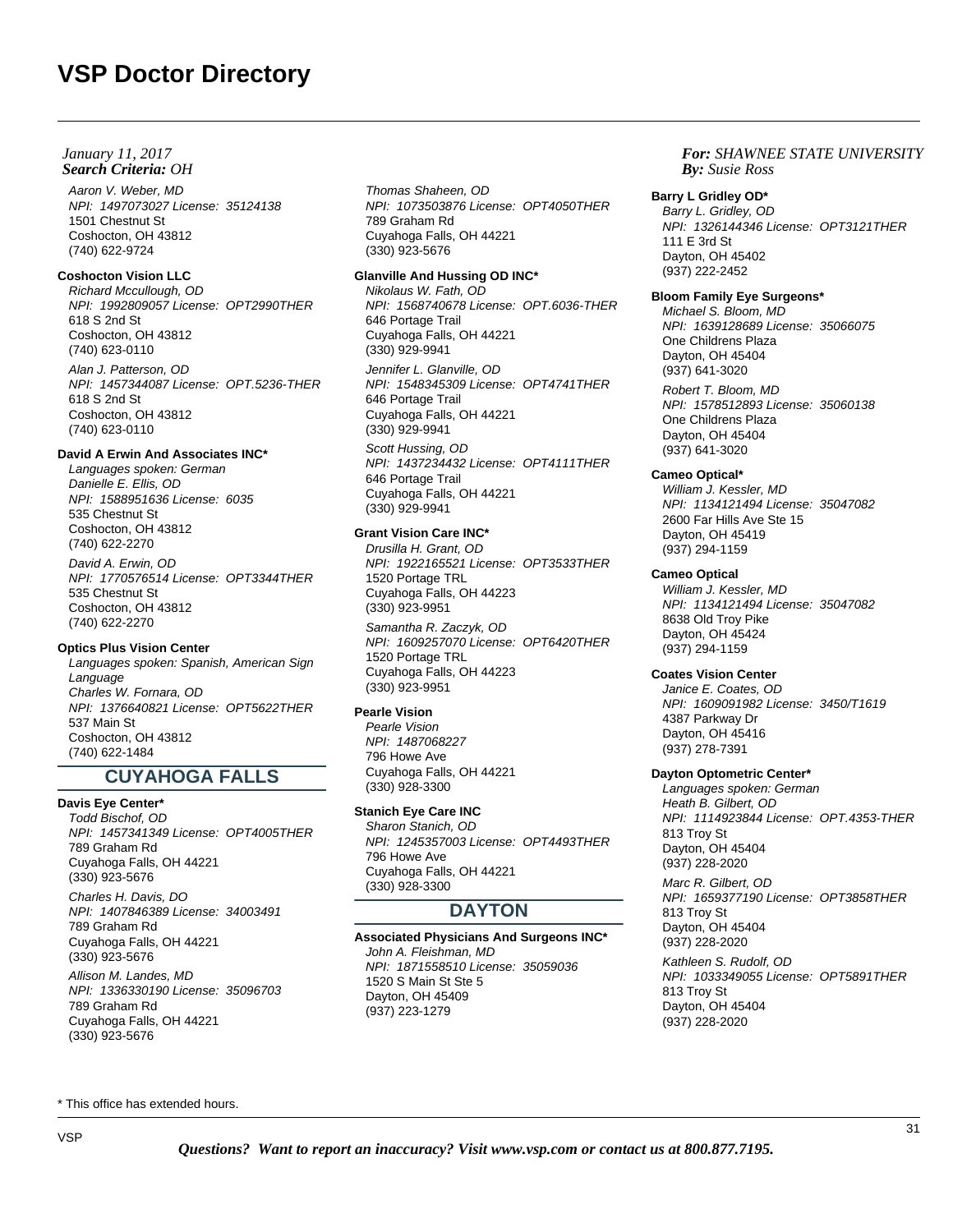#### **Drs Powell Jambor And Assoc\***

Languages spoken: Spanish James S. Jambor, OD NPI: 1669436036 License: OPT2910THER 8216 N Main St Dayton, OH 45415 (937) 454-2020

#### **Eye-mart**

Ozlem H. Alper, OD NPI: 1457499840 License: OPT.4818-THER 2735 Miamisburg Centerville Rd Dayton, OH 45459 (937) 435-4060

James A. Henn, OD NPI: 1831255959 License: OPT.4357-THER 2735 Miamisburg Centerville Rd Dayton, OH 45459 (937) 435-4060

Deirdre E. Holmes, OD NPI: 1699890186 License: OPT4610THER 2735 Miamisburg Centerville Rd Dayton, OH 45459 (937) 435-4060

# **John R Loesch OD**

John R. Loesch, OD NPI: 1134181514 License: OPT3184THER 3721 N Main St Dayton, OH 45405 (937) 278-5689

# **Just 4 Eyes\***

James A. Bierly, OD NPI: 1609921550 License: OPT4267THER 5826 Wilmington Pike Dayton, OH 45459 (937) 428-9499

## **Nova Vision Care Pll\***

Languages spoken: Spanish Gary D. Busch, OD NPI: 1447318340 License: OPT3161THER 4244 Indian Ripple Rd Ste 100 Dayton, OH 45440 (937) 320-0300

# Travis M. Gilbert, OD

NPI: 1235509464 License: OPT6427THER 4244 Indian Ripple Rd Ste 100 Dayton, OH 45440 (937) 320-0300 Brenda H. Montecalvo, OD NPI: 1649320706 License: OPT4167THER 4244 Indian Ripple Rd Ste 100

Dayton, OH 45440 (937) 320-0300

Rachael R. White, OD NPI: 1346449063 License: OPT5740THER 4244 Indian Ripple Rd Ste 100 Dayton, OH 45440 (937) 320-0300

#### **Oakwood Eyes\***

Park A. Studebaker, OD NPI: 1225010960 License: OPT3639THER 2525 Far Hills Ave Dayton, OH 45419 (937) 298-0550

## **Patrick L Spencer DO INC\***

Languages spoken: Russian, Turkish Patrick L. Spencer, DO NPI: 1861494304 License: 34-00-6232 425 W Grand Ave Ste 1002 Dayton, OH 45405 (937) 226-7870

#### **Pearle Vision**

Michael L. Pedrotti, OD NPI: 1639296890 License: OPT3301THER 101 E Alex Bell Rd Ste 120 Dayton, OH 45459 (937) 435-2437

# **Pearle Vision**

Pearle Vision NPI: 1679987416 101 E Alex Bell Rd Ste 120 Dayton, OH 45459 (937) 435-2437

### **Premier Health Specialists INC\***

Languages spoken: French Amina Husain Zaman, MD NPI: 1841494416 License: 35.097337 105 Sugar Camp Circle Ste 200 Dayton, OH 45409 (937) 222-3937

S Timothy Shafer, OD NPI: 1497862171 License: OPT.3089-THER 105 Sugar Camp Circle Ste 200 Dayton, OH 45409 (937) 222-3937

Edward R. Thomas, MD NPI: 1083716260 License: OH35026034 105 Sugar Camp Circle Ste 200 Dayton, OH 45409 (937) 222-3937

# **Shiloh Optometric Center**

Languages spoken: Spanish Mark D. Roudebush, OD NPI: 1578692968 License: OPT5771THER 5419 N Main St Dayton, OH 45415 (937) 278-0675

## *For: SHAWNEE STATE UNIVERSITY Susie Ross*

#### **Visionmakers\***

Richard A. Fenton, OD NPI: 1841249679 License: 4100/T51 1679 Woodman Dr Dayton, OH 45432 (937) 258-1515

Kerri L. Jones, OD NPI: 1710149174 License: OPT5262THER 1679 Woodman Dr Dayton, OH 45432 (937) 258-1515

Iain M. Kelly, OD NPI: 1366475014 License: OPT4207THER 1679 Woodman Dr Dayton, OH 45432 (937) 258-1515

Angel J. Mercado, OD NPI: 1326063876 License: OPT4957THER 1679 Woodman Dr Dayton, OH 45432 (937) 258-1515 Richard A. Slamer, OD

NPI: 1477588515 License: OPT.3270-THER 1679 Woodman Dr Dayton, OH 45432 (937) 258-1515

# **William R Martin OD\***

William R. Martin, OD NPI: 1497891378 License: OPT3361THER Kettering Tower Lbby Dayton, OH 45423 (937) 228-8811

# **William R Martin OD**

William R. Martin, OD NPI: 1497891378 License: OPT3361THER 1222 S Patterson Blvd Dayton, OH 45402 (937) 229-9744

### **Wing Eyecare\***

Barry L. Gridley, OD NPI: 1326144346 License: OPT3121THER 40 N Main St Ste 30 Dayton, OH 45423 (937) 222-2025 Thomas F. Nagy, OD NPI: 1952410532 License: OPT4131THER

40 N Main St Ste 30 Dayton, OH 45423 (937) 222-2025

Alicia M. Zhou, OD NPI: 1902256332 License: OPT.6506-THER 40 N Main St Ste 30 Dayton, OH 45423 (937) 222-2025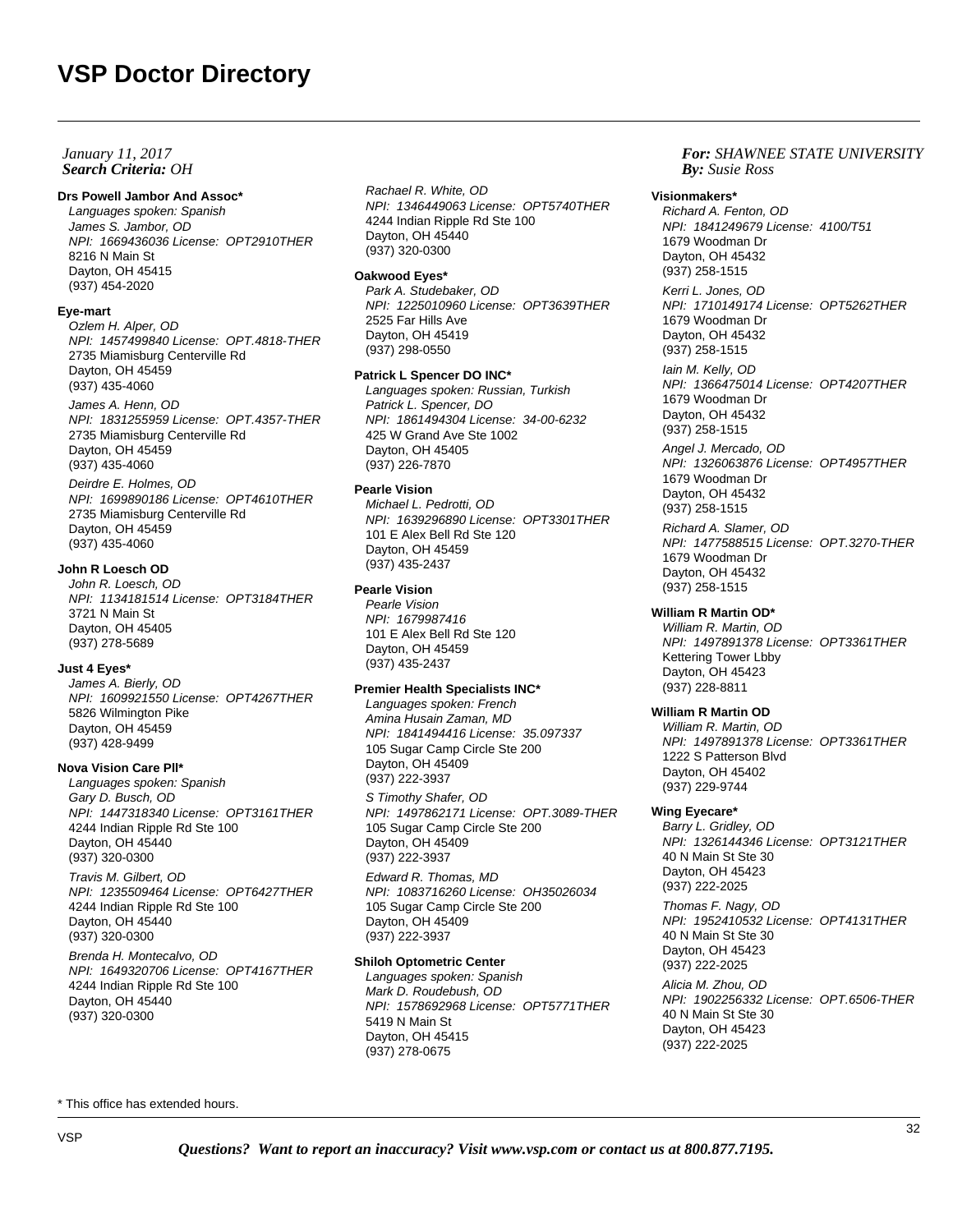# *Search Criteria: By: OHJanuary 11, 2017*

# **DEFIANCE**

#### **Brunswick Eye And Contact Lens Center LLC\***

Amy J. Brunswick, OD NPI: 1356389506 License: OPT4788THER 283 Stadium Dr Defiance, OH 43512 (419) 782-3937 Heidi L. Lacey, OD NPI: 1417923244 License: OPT5437THER 283 Stadium Dr Defiance, OH 43512 (419) 782-3937

## **Darryl D Mathewson OD**

Darryl D. Mathewson, OD NPI: 1952391278 License: OPT.3876-THER 417 4th St Defiance, OH 43512 (419) 782-9595

## **Drs Meffley Sandy And Stein\***

Daniel Meffley, OD NPI: 1215905294 License: OPT.3322-THER 800 N Clinton St Ste D Defiance, OH 43512 (419) 782-1901 Thomas E. Sandy, OD

NPI: 1174591705 License: OPT3889THER 800 N Clinton St Ste D Defiance, OH 43512 (419) 782-1901

Deborah J. Stein, OD NPI: 1588688766 License: OPT5661THER 800 N Clinton St Ste D Defiance, OH 43512 (419) 782-1901

#### **Professional Vision Services**

Languages spoken: German Jeffrey Fogt, OD NPI: 1427041342 License: 4103 101 Clinton St Ste 1000 Defiance, OH 43512 (419) 782-4831

# **DELAWARE**

# **Advanced Eyecare Associates\***

David W. Zehnder, OD NPI: 1518940485 License: OPT3904THER 1832 Castleton Way Delaware, OH 43015 (740) 363-2015

#### **Delaware Family Eyecare**

Steven Kocher, OD NPI: 1346505641 License: OPT6134 29 Grandview Ave Delaware, OH 43015 (740) 233-6393

#### **Delaware Vision Care\***

Ronald J. Gaudio, OD NPI: 1033165147 License: OPT3940THER 34 N Sandusky St Delaware, OH 43015 (740) 363-3377

# **Dr David A Niederkohr INC\***

David A. Niederkohr, OD NPI: 1366529844 License: OPT1348THER 25 Northwood Dr Delaware, OH 43015 (740) 369-7701

#### **Kristin L Campbell OD**

Misty L. Bauder, OD NPI: 1598845364 License: OPT5662THER 12 Lexington Blvd Delaware, OH 43015 (740) 369-2020

Kristin L. Campbell, OD NPI: 1114908381 License: OPT4444THER 12 Lexington Blvd Delaware, OH 43015 (740) 369-2020

Carrie Mcmahon, OD NPI: 1407062904 License: OPT5224THER 12 Lexington Blvd Delaware, OH 43015 (740) 369-2020

# **Stephen D Brezinski OD**

Stephen D. Brezinski, OD NPI: 1902902802 License: OPT3848THER 1155 Columbus Pike Delaware, OH 43015 (740) 363-0787

# **DELPHOS**

# **Delphos Vision Care\***

John E. Grone, OD NPI: 1750421822 License: OPT.3030-THER 134 E 3rd St Delphos, OH 45833 (419) 692-0010 Lois A. Spangler, OD NPI: 1831230002 License: OPT.4625-THER 134 E 3rd St Delphos, OH 45833 (419) 692-0010

## *For: SHAWNEE STATE UNIVERSITY Susie Ross*

# **DESHLER**

## **Deshler Optometry**

Kyle A. Brodie, OD NPI: 1962580217 License: OPT4547THER 108 W Main St Deshler, OH 43516 (419) 278-6465

# **DOVER**

## **Dr Aaron Lahman OD\***

Languages spoken: Spanish Aaron C. Lahman, OD NPI: 1225036940 License: OPT4854THER 658 Boulevard St Dover, OH 44622 (330) 364-5024

#### **Dr Scott Keating Vision Trends\***

Scott Keating, OD NPI: 1144287830 License: OPT.4114-THER 707 N Wooster Ave Dover, OH 44622 (330) 365-2020

# **Jill M Barker OD**

Jill M. Barker, OD NPI: 1023071123 License: OPT4771THER 515 N Wooster Ave Dover, OH 44622 (330) 343-6941

#### **Tuscarawas Eye Centre INC\***

Daniel J. Clemens, MD NPI: 1659447282 License: 35040018 340 Oxford St Ste 340 Dover, OH 44622 (330) 364-4434

Maureen A. May, MD NPI: 1851467484 License: 35053973 340 Oxford St Ste 340 Dover, OH 44622 (330) 364-4434

# **DRESDEN**

**Tri Valley Vision Center\*** Charles W. Fornara, OD NPI: 1376640821 License: OPT5622THER 95 W Dave Longaberger Ave Dresden, OH 43821 (740) 754-3800

# **DUBLIN**

**Columbus Ophthalmology Associates LLC\*** Michael S. Bloom, MD NPI: 1639128689 License: 35066075 5155 Bradenton Ave 2nd Floor Dublin, OH 43017 (614) 766-2006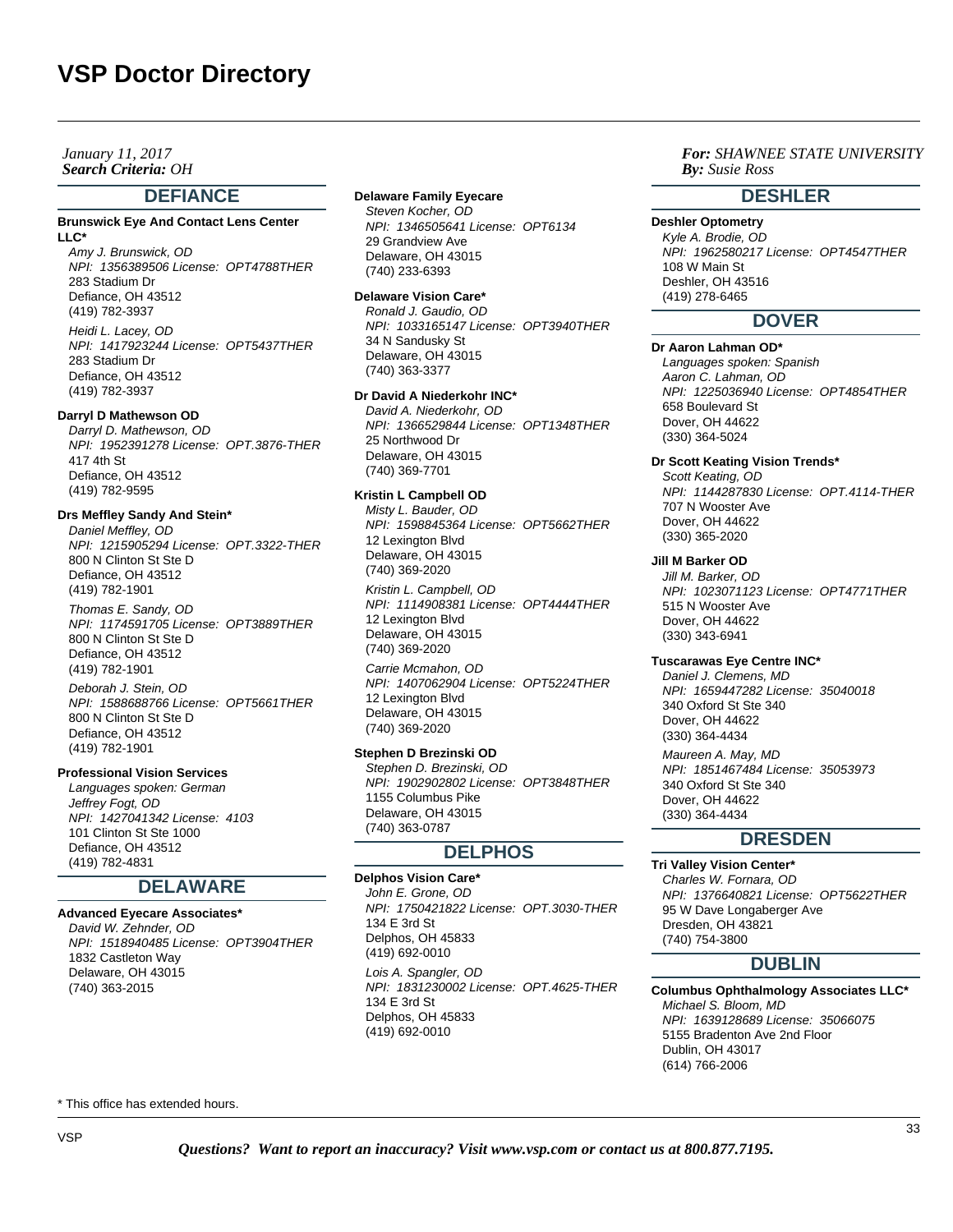Jennifer A. Center, OD NPI: 1558702241 License: OPT6191THER 5155 Bradenton Ave 2nd Floor Dublin, OH 43017 (614) 766-2006

Brandon C. Cho, MD NPI: 1992909063 License: 35099927 5155 Bradenton Ave 2nd Floor Dublin, OH 43017 (614) 766-2006

Robert J. Derick, MD NPI: 1922076181 License: 35055895 5155 Bradenton Ave 2nd Floor Dublin, OH 43017 (614) 766-2006

Dawn L. Hartman, OD NPI: 1154404804 License: OPT5016THER 5155 Bradenton Ave 2nd Floor Dublin, OH 43017 (614) 766-2006

Charles J. Hickey, MD NPI: 1487610960 License: 35043944 5155 Bradenton Ave 2nd Floor Dublin, OH 43017 (614) 766-2006

Marcia Hoepf, OD NPI: 1942513064 License: OPT5951THER 5155 Bradenton Ave 2nd Floor Dublin, OH 43017 (614) 766-2006

Thomas C. Litzinger, MD NPI: 1497051262 License: 35099517 5155 Bradenton Ave 2nd Floor Dublin, OH 43017 (614) 766-2006

Ronald Mannarino, OD NPI: 1720432776 License: OPT6436THER 5155 Bradenton Ave 2nd Floor Dublin, OH 43017 (614) 766-2006

James A. Mchale, MD NPI: 1578529418 License: 35081612 5155 Bradenton Ave 2nd Floor Dublin, OH 43017 (614) 766-2006

Mark C. Nolan, OD NPI: 1871559211 License: OPT.4669-THER 5155 Bradenton Ave 2nd Floor Dublin, OH 43017 (614) 766-2006 Richard G. Orlando, MD NPI: 1609832047 License: 350449820

5155 Bradenton Ave 2nd Floor Dublin, OH 43017 (614) 766-2006

### **Dublin Family Vision Ctr INC**

Carolyn Clark, OD NPI: 1013079771 License: OPT.4089-THER 4925 Bradenton Ave Dublin, OH 43017 (614) 792-1974 Heather L. Priestland, OD NPI: 1992927156 License: OPT5409THER 4925 Bradenton Ave Dublin, OH 43017 (614) 792-1974

#### **Emerald Eyecare**

Stephen Denny, OD NPI: 1306147848 License: OPT6174 6285 Emerald Pkwy Dublin, OH 43016 (614) 764-8956 Kathleen A. Murphy, OD NPI: 1134143084 License: OPT3626THER

6285 Emerald Pkwy Dublin, OH 43016 (614) 764-8956 Susan J. Wright, OD

NPI: 1922167022 License: OPT.4502-THER 6285 Emerald Pkwy Dublin, OH 43016 (614) 764-8956

# **John Fanning OD\***

Ame N. Cline, OD NPI: 1013170380 License: OPT5786THER 6105 Memorial Dr Dublin, OH 43017 (614) 793-8440 John Fanning, OD

NPI: 1245378967 License: OPT.3707-THER 6105 Memorial Dr Dublin, OH 43017 (614) 793-8440

#### **John P Skrobot OD**

Languages spoken: Japanese John P. Skrobot, OD NPI: 1013025329 License: OPT.3774-THER 7215 Sawmill Rd Ste 111 Dublin, OH 43016 (614) 761-1101

# **Kenneth D Boltz OD LLC\***

Kenneth D. Boltz, OD NPI: 1699767632 License: OPT3782THER 5775 Perimeter Dr Ste 160 Dublin, OH 43017 (614) 763-5775

## *For: SHAWNEE STATE UNIVERSITY Susie Ross*

#### **Pearle Vision**

Gretchen J. Brewer, OD NPI: 1235226671 License: OPT6316THER 5043 Tuttle Crossing Blvd #225 Dublin, OH 43016 (614) 766-6638

Harmin Chima, OD NPI: 1538542444 License: 6362 5043 Tuttle Crossing Blvd #225 Dublin, OH 43016 (614) 766-6638

Brianne Clymer, OD NPI: 1184039844 License: OPT6273THER 5043 Tuttle Crossing Blvd #225 Dublin, OH 43016 (614) 766-6638

Laurence Rahardjanoto, OD NPI: 1689030413 License: 6429 5043 Tuttle Crossing Blvd #225 Dublin, OH 43016 (614) 766-6638

Candace L. Seagraves, OD NPI: 1427357763 License: 5830/T2744 5043 Tuttle Crossing Blvd #225 Dublin, OH 43016 (614) 766-6638

Ellen Segerstrom, OD NPI: 1922413608 License: 6272 5043 Tuttle Crossing Blvd #225 Dublin, OH 43016 (614) 766-6638

James Wolfe, OD NPI: 1235198268 License: 5516T2428 5043 Tuttle Crossing Blvd #225 Dublin, OH 43016 (614) 766-6638

## **Pearle Vision**

Pearle Vision NPI: 1952716664 5043 Tuttle Crossing Blvd #225 Dublin, OH 43016 (614) 766-6638

## **Pediatric Ophthalmology Assoc\***

Languages spoken: French Cybil M. Bean, MD NPI: 1073513016 License: 35084036 5665 Venture Dr Dublin, OH 43017 (614) 224-6224 Don L. Bremer, MD NPI: 1821082413 License: 35040584 5665 Venture Dr Dublin, OH 43017 (614) 224-6224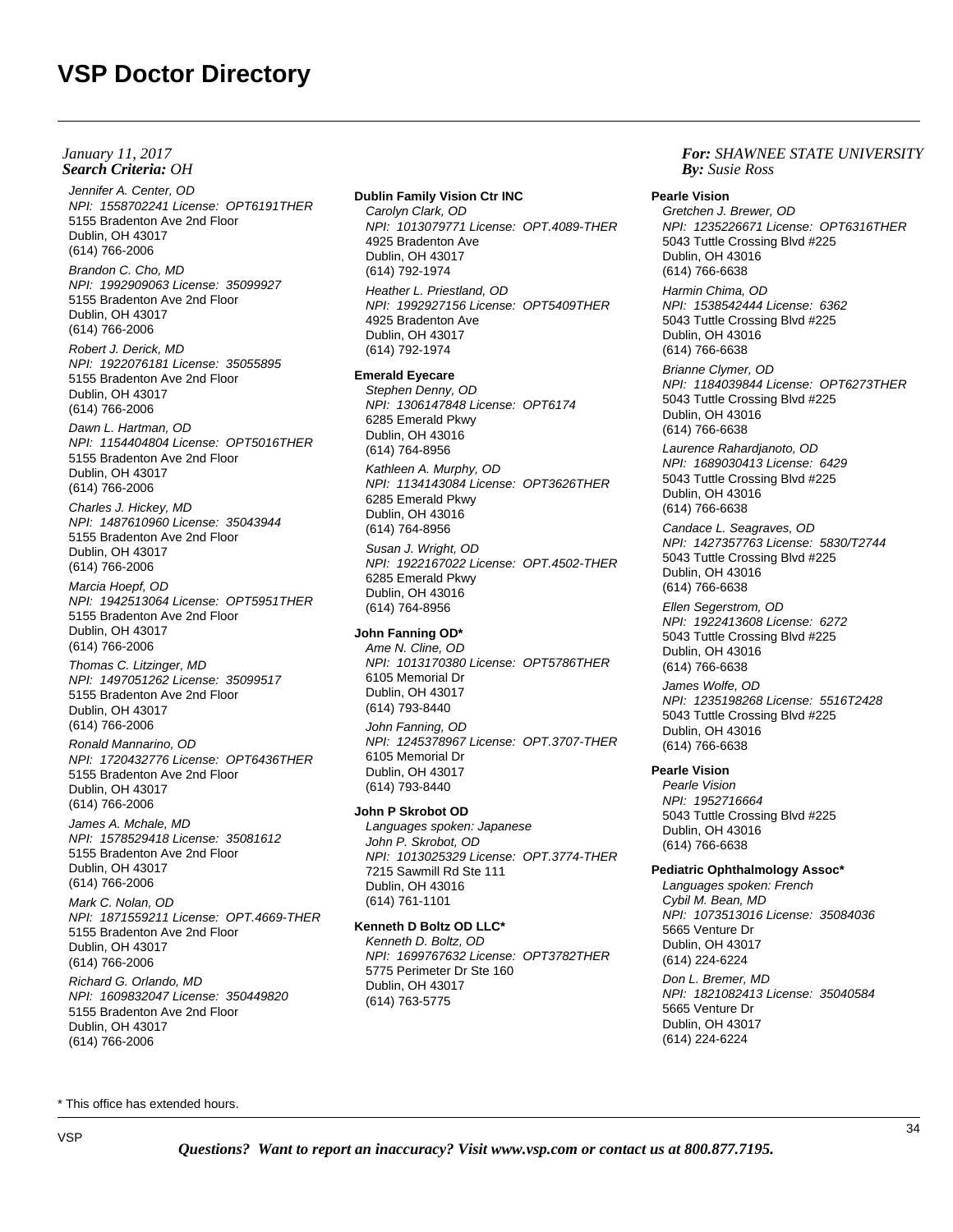Catherine O. Jordan, MD NPI: 1932356540 License: 35.097231 5665 Venture Dr Dublin, OH 43017 (614) 224-6224

Julie Myers Lange, MD NPI: 1356422133 License: 35.092753 5665 Venture Dr Dublin, OH 43017 (614) 224-6224

Rachel E. Reem, MD NPI: 1568664324 License: 35121555 5665 Venture Dr Dublin, OH 43017 (614) 224-6224

David L. Rogers, MD NPI: 1326076647 License: 035089227 5665 Venture Dr Dublin, OH 43017 (614) 224-6224

Gary L. Rogers, MD NPI: 1760482707 License: 35031039 5665 Venture Dr Dublin, OH 43017 (614) 224-6224

### **Perimeter West Eye Care**

Languages spoken: Afrikaans, French Simone P. Blake, OD NPI: 1336120237 License: OPT5288THER 6850 Perimeter Dr Ste A Dublin, OH 43016 (614) 789-5559 Kelly A. Cleveland, OD

NPI: 1164500963 License: OPT5298THER 6850 Perimeter Dr Ste A Dublin, OH 43016 (614) 789-5559

# **Rinkov Eyecare Center**

Languages spoken: Spanish, French Jordan T. Bierman, OD NPI: 1184039646 License: OPT6266THER 6732 Perimeter Loop Rd Dublin, OH 43017 (614) 798-9940

Tricia M. Burroughs, OD NPI: 1851314108 License: OPT.5716-THER 6732 Perimeter Loop Rd Dublin, OH 43017 (614) 798-9940 Gregory L. Coburn, OD NPI: 1790704849 License: OPT3597THER

6732 Perimeter Loop Rd Dublin, OH 43017 (614) 798-9940

Jeffrey S. Gardner, OD NPI: 1407901556 License: OPT.5115-THER 6732 Perimeter Loop Rd Dublin, OH 43017 (614) 798-9940 Christopher P. Jordan, OD NPI: 1104848951 License: OPT.4464-THER 6732 Perimeter Loop Rd Dublin, OH 43017 (614) 798-9940 Allyson M. Kowaleski, OD NPI: 1811221518 License: OPT.5978-THER 6732 Perimeter Loop Rd Dublin, OH 43017 (614) 798-9940

Michael J. Rader, OD NPI: 1134299704 License: OPT3303THER 6732 Perimeter Loop Rd Dublin, OH 43017 (614) 798-9940

Jana L. Rhodes, OD NPI: 1013116581 License: OPT5749THER 6732 Perimeter Loop Rd Dublin, OH 43017 (614) 798-9940

Mark H. Rinkov, OD NPI: 1720007875 License: OPT3085THER 6732 Perimeter Loop Rd Dublin, OH 43017 (614) 798-9940

Richard F. Rosenthal, OD NPI: 1952468605 License: OPT4309THER 6732 Perimeter Loop Rd Dublin, OH 43017 (614) 798-9940

## **Shamrock Family Eye Care\***

Amanda J. Delmore, OD NPI: 1194818864 License: OPT.5619-THER 5151 Post Rd Dublin, OH 43017 (614) 889-8331 Bryan J. Delmore, OD NPI: 1790915205 License: OPT.5855-THER 5151 Post Rd Dublin, OH 43017 (614) 889-8331 Michael J. Rengert, OD NPI: 1699757047 License: OPT4584THER 5151 Post Rd Dublin, OH 43017 (614) 889-8331

### **The Eyesite Of Dublin**

Amy L. Havens, OD NPI: 1649364704 License: OPT.4839-THER 6535 Perimeter Dr Dublin, OH 43016 (614) 764-7483

*For: SHAWNEE STATE UNIVERSITY Susie Ross*

# **EASTLAKE**

**Twin Value Optical** Languages spoken: Spanish Christopher R. Decastecker, OD NPI: 1821135526 License: OPT4512THER 34690 Vine St Eastlake, OH 44095 (440) 946-6662

# **EAST LIVERPOOL**

**Eye Care Associates INC\*** Languages spoken: Turkish John Patrick Aey, MD NPI: 1316949803 License: 35.074588 242 W 5th St East Liverpool, OH 43920 (330) 385-9476 Guy C. Barrett, OD NPI: 1760476238 License: OPT.4266-THER 242 W 5th St East Liverpool, OH 43920 (330) 385-9476 William G. Bartolovich, OD NPI: 1184607137 License: 2683/T17 242 W 5th St East Liverpool, OH 43920 (330) 385-9476 Sergul Ayse Erzurum, MD NPI: 1235131913 License: 35.058517 242 W 5th St East Liverpool, OH 43920 (330) 385-9476 Robert J. Gerberry, OD NPI: 1083616676 License: OPT2943 242 W 5th St East Liverpool, OH 43920 (330) 385-9476 Thomas M. Grischow, OD NPI: 1932132818 License: OPT.4457-THER 242 W 5th St East Liverpool, OH 43920 (330) 385-9476 Chad A. Shultz, OD NPI: 1003909094 License: OPT5575THER 242 W 5th St East Liverpool, OH 43920 (330) 385-9476 Sarah B. Smith, MD NPI: 1053639161 License: 35122907 242 W 5th St East Liverpool, OH 43920 (330) 385-9476 Hai Shiuh Wang, MD NPI: 1053313551 License: 35.039639 242 W 5th St East Liverpool, OH 43920 (330) 385-9476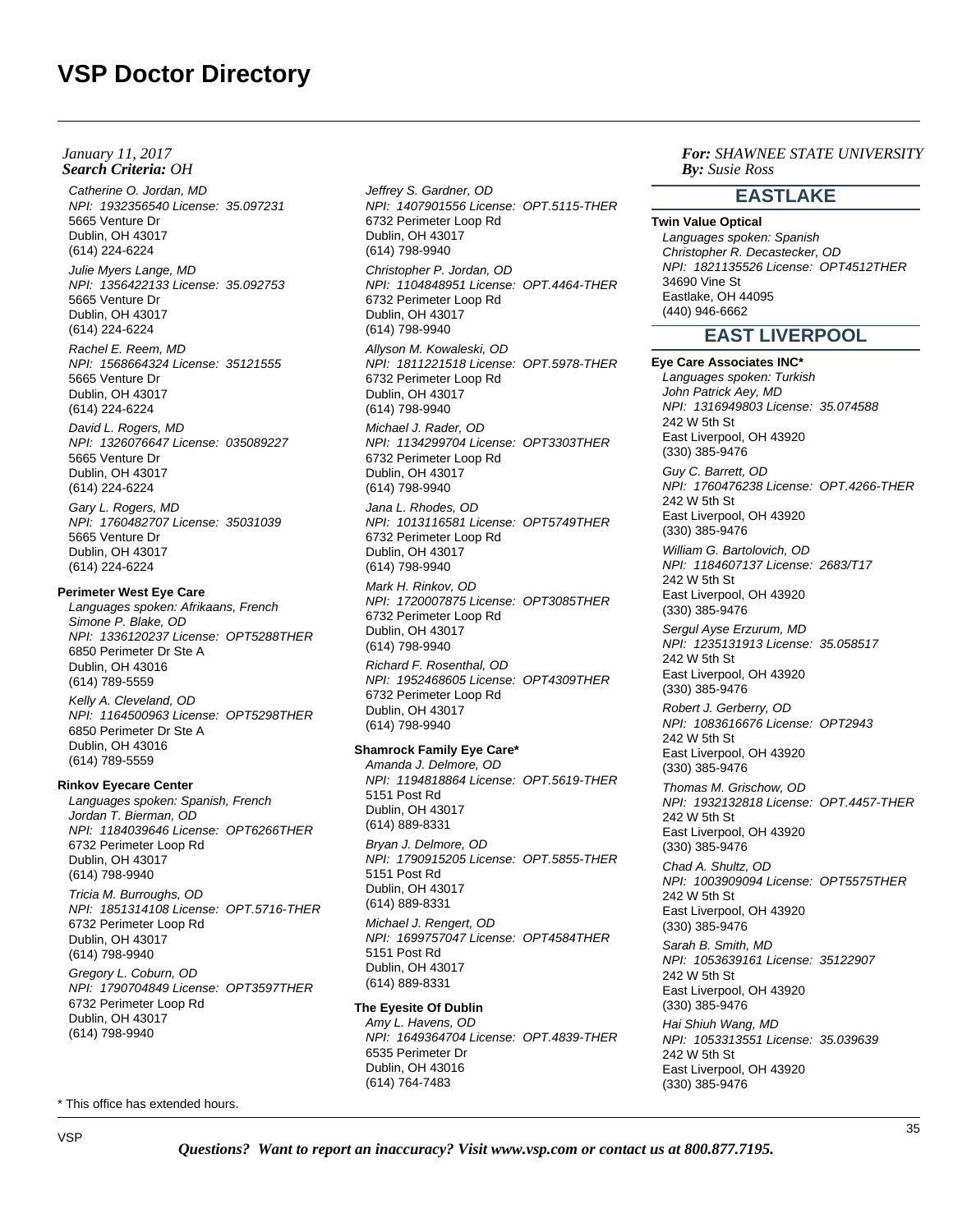Keith Alan Wilson, MD NPI: 1164424743 License: 35.052784 242 W 5th St East Liverpool, OH 43920 (330) 385-9476 Lyn Ellen Yakubov, MD NPI: 1144222746 License: 35.055476 242 W 5th St East Liverpool, OH 43920 (330) 385-9476

### **Lee Eye Center\***

Languages spoken: Chinese, Cambodian, Vietnamese Elizabeth A. Barnabei, OD NPI: 1538103031 License: OPT5777THER 49126 Calcutta Smithferry Rd East Liverpool, OH 43920 (330) 386-9313

Tac Z. Lee, MD NPI: 1790781722 License: 35085177 49126 Calcutta Smithferry Rd East Liverpool, OH 43920 (330) 386-9313

# **Ronald L Detwiler OD**

Daniel A. Detwiler, OD NPI: 1548540107 License: OPT.6029-THER 15655 State Route 170 Ste C East Liverpool, OH 43920 (330) 385-3898

Ronald L. Detwiler, OD NPI: 1609956655 License: OPT3166THER 15655 State Route 170 Ste C East Liverpool, OH 43920 (330) 385-3898

Mark Mcmurray, OD NPI: 1508946542 License: OPT4766THER 15655 State Route 170 Ste C East Liverpool, OH 43920 (330) 385-3898

# **EAST PALESTINE**

**Mark A Dumbauld OD** Mark A. Dumbauld, OD NPI: 1891784658 License: OPT4276THER 100 E Main St East Palestine, OH 44413 (330) 426-3428

# **EATON**

**Family Vision Care\*** Languages spoken: Russian, Spanish, American Sign Language Suzanne L. Leach, OD NPI: 1386614782 License: OPT4119THER 1845 St RT 127 N Ste A Eaton, OH 45320 (937) 472-5665

\* This office has extended hours.

#### **Just 4 Eyes**

James A. Bierly, OD NPI: 1609921550 License: OPT4267THER 1400 N Barron St Eaton, OH 45320 (937) 456-9964

## **Miami Valley Vision Care\***

Karl D. Hofmann, OD NPI: 1225476179 License: OPT6202THER 309 Eaton Lewisburg Rd Eaton, OH 45320 (937) 456-5559

# **ELYRIA**

### **Cleveland Eye Clinic\***

Languages spoken: Chinese Jeffrey M. Augustine, OD NPI: 1538343561 License: OPT4170THER 1180 E Broad St Elyria, OH 44035 (440) 366-6969 Shamik Bafna, MD NPI: 1740259829 License: 35090378 1180 E Broad St Elyria, OH 44035 (440) 366-6969 Troy D. Bornhorst, OD

NPI: 1316950876 License: OPT5460THER 1180 E Broad St Elyria, OH 44035 (440) 366-6969

Thomas M. Chester, OD NPI: 1598778052 License: OPT4731THER 1180 E Broad St Elyria, OH 44035 (440) 366-6969

Douglas R. Cox, OD NPI: 1497712004 License: OPT3336THER 1180 E Broad St Elyria, OH 44035 (440) 366-6969

Jeffrey J. Genos, OD NPI: 1679784292 License: OPT4195THER 1180 E Broad St Elyria, OH 44035 (440) 366-6969

Jennifer D. Killian, OD NPI: 1508846072 License: OPT5584THER 1180 E Broad St Elyria, OH 44035 (440) 366-6969

Tai Hung Matthew M. Mak, MD NPI: 1679599450 License: 35044839 1180 E Broad St Elyria, OH 44035 (440) 366-6969

## *For: SHAWNEE STATE UNIVERSITY Susie Ross*

Ryan O. Mckinnis, OD NPI: 1134432230 License: 5960 1180 E Broad St Elyria, OH 44035 (440) 366-6969

Daniel J. Pierre, MD NPI: 1659545051 License: 35098592 1180 E Broad St Elyria, OH 44035 (440) 366-6969

Stanley Warn, OD NPI: 1912004391 License: OPT.3577-THER 1180 E Broad St Elyria, OH 44035 (440) 366-6969

William F. Wiley, MD NPI: 1689687147 License: 35081257 1180 E Broad St Elyria, OH 44035 (440) 366-6969

## **Joseph Vankeuren OD**

Joseph Vankeuren, OD NPI: 1861508624 License: OPT4057THER 1212 N Abbe Ste B Elyria, OH 44035 (440) 365-2021

#### **Matthias Helfrich OD\***

Languages spoken: Spanish, German Matthias Helfrich, OD NPI: 1851480826 License: OPT3672THER 1027 E Broad St Elyria, OH 44035 (440) 366-6700

# **ENGLEWOOD**

# **Englewood Optometry LLC**

John R. Loesch, OD NPI: 1134181514 License: OPT3184THER 5 W Wenger Ste D Englewood, OH 45322 (937) 836-6621

#### **Northwest Optometry LLC**

James Studebaker, OD NPI: 1982608261 License: OPT.2744-THER 639 W National Rd Englewood, OH 45322 (937) 836-3041

Joseph B. Studebaker, OD NPI: 1124022090 License: OPT.3970-THER 639 W National Rd Englewood, OH 45322 (937) 836-3041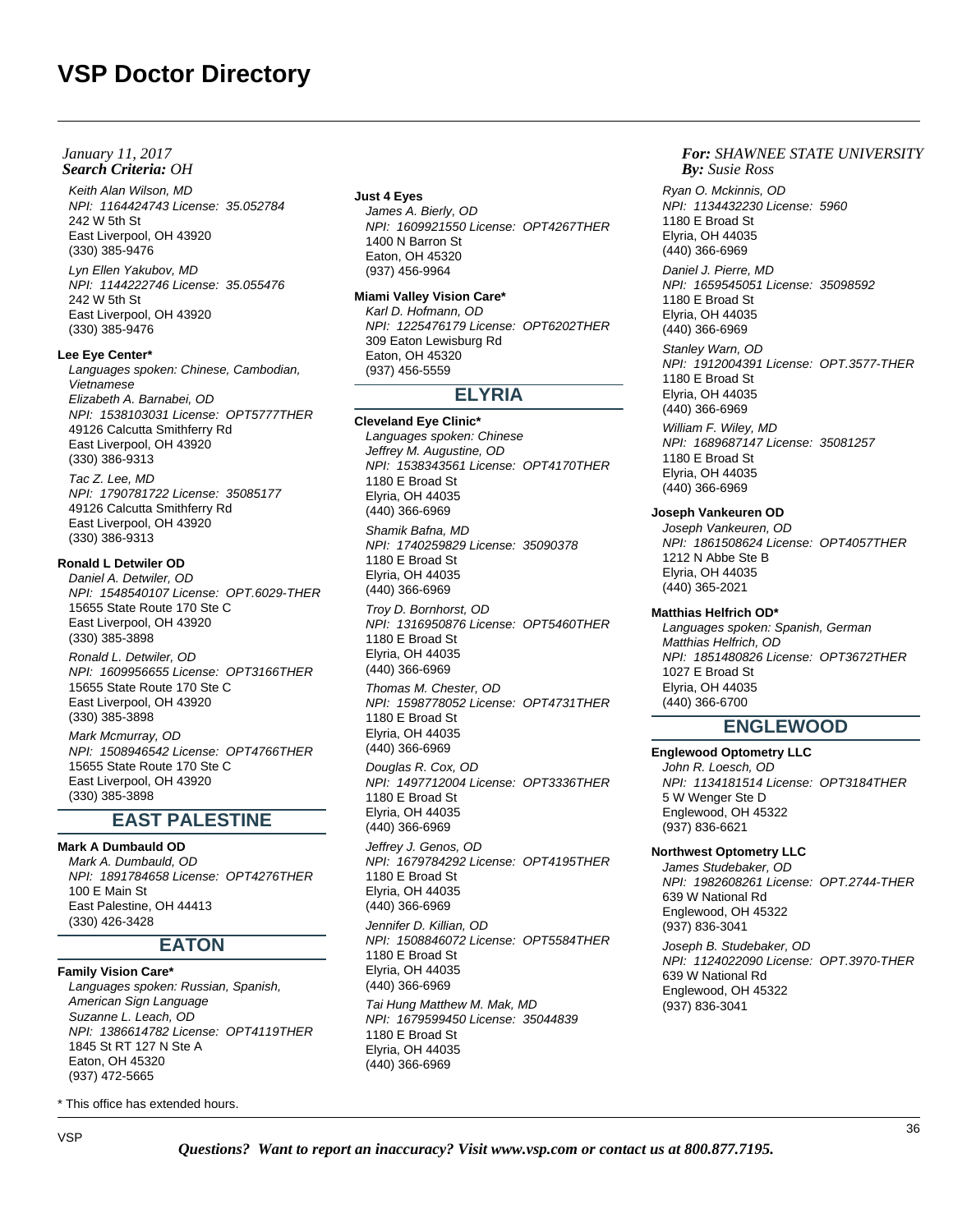## *Search Criteria: By: OHJanuary 11, 2017*

Peter A. Studebaker, OD NPI: 1710981691 License: OPT.4320-THER 639 W National Rd Englewood, OH 45322 (937) 836-3041

# **ENON**

# **Todd Mcmanus OD And Assoc INC\***

Todd B. Mcmanus, OD NPI: 1265586416 License: 5225/T2129 31 Rebert Pike Enon, OH 45323 (937) 864-2831

# **EUCLID**

# **Neil C Perko OD\***

Neil C. Perko, OD NPI: 1790852788 License: OPT3817THER 26100 Lake Shore Blvd Euclid, OH 44132 (216) 289-3937

# **FAIRBORN**

## **Dapore Vision Care**

Kerri L. Jones, OD NPI: 1710149174 License: OPT5262THER 1877 S Maple Ave Fairborn, OH 45324 (937) 878-8800

## **Fairborn Vision Center And Assoc\***

Jeffrey A. Davisson, OD NPI: 1316974942 License: OPT4920THER 1790 Commerce Center Blvd Fairborn, OH 45324 (937) 878-3941 Jerry L. Neely, OD

NPI: 1073666889 License: OPT2797THER 1790 Commerce Center Blvd Fairborn, OH 45324 (937) 878-3941 Steven W. Shroder, OD NPI: 1477605293 License: OPT.4387-THER

1790 Commerce Center Blvd Fairborn, OH 45324 (937) 878-3941

Elizabeth A. Snyder, OD NPI: 1104978196 License: OPT5159THER 1790 Commerce Center Blvd Fairborn, OH 45324 (937) 878-3941

# **FAIRFIELD**

**David M Sparks\*** David M. Sparks, OD NPI: 1396078994 License: OPT61060THER 3174 Mack Rd Ste 3 Fairfield, OH 45014 (513) 874-2000

#### **Jack Bridge OD**

Jack Bridge, OD NPI: 1447254099 License: OPT3062THER 1251 Nilles Rd Ste 2 Fairfield, OH 45014 (513) 829-2132

#### **Richard S Jackson OD**

Languages spoken: Chinese Richard S. Jackson, OD NPI: 1285637546 License: OPT3179THER 574 Symmes Rd Fairfield, OH 45014 (513) 863-8847

# **Staarmann Family Vision\***

Michelle Staarmann, OD NPI: 1336201532 License: OPT.3895-THER 2834 Mack Rd Fairfield, OH 45014 (513) 874-1718

M Timothy T. Staarmann, OD NPI: 1407927171 License: OPT3825THER 2834 Mack Rd Fairfield, OH 45014 (513) 874-1718

Jessica D. Wood, OD NPI: 1760770077 License: OPT6032THER 2834 Mack Rd Fairfield, OH 45014 (513) 874-1718

# **Thoma And Sutton**

Michelle Glass, OD NPI: 1497137970 License: OPT.6375 530 Wessel Dr Fairfield, OH 45014 (513) 829-4600

Alfred J. Sugawara, OD NPI: 1780724823 License: OPT3584THER 530 Wessel Dr Fairfield, OH 45014 (513) 829-4600

# **FAIRLAWN**

## **Borodkin Eyecare\***

Jeffrey J. Borodkin, OD NPI: 1508855669 License: OPT3783THER 2820 W Market St Ste 140 Fairlawn, OH 44333 (330) 253-2436

## *For: SHAWNEE STATE UNIVERSITY Susie Ross*

#### **Co Op Optical Of Fairlawn**

Michael J. Feldman, OD NPI: 1730221136 License: OPT2704THER 2858 W Market Fairlawn, OH 44333 (330) 836-9501

## **Flickinger Eye Center Ltd\***

Thomas W. Flickinger, OD NPI: 1548270291 License: OPT4983THER 3040 W Market St Fairlawn, OH 44333 (330) 836-3828

## **Handel Vision Clinic Of Fairlawn**

Christopher M. Brendel, OD NPI: 1629482278 License: 6270T3186 270 S Cleveland Massillon Rd S Fairlawn, OH 44333 (330) 666-1766

Thomas H. Handel, OD NPI: 1528038395 License: OPT.3945-THER 270 S Cleveland Massillon Rd S Fairlawn, OH 44333 (330) 666-1766

Kenneth B. King, OD NPI: 1750469680 License: OPT4421THER 270 S Cleveland Massillon Rd S Fairlawn, OH 44333 (330) 666-1766 Ronald C. Nelson, OD

NPI: 1639257579 License: OPT3082THER 270 S Cleveland Massillon Rd S Fairlawn, OH 44333 (330) 666-1766

## **Landes Eye Associates**

Allison M. Landes, MD NPI: 1336330190 License: 35096703 2680 W Market St Fairlawn, OH 44333 (330) 864-3937 Marc Landes, OD NPI: 1831538552 License: 6212 2680 W Market St Fairlawn, OH 44333 (330) 864-3937

#### **Snodgrass Eye Care**

Angela M. Barber, OD NPI: 1356571962 License: OPT5841THER 60 N Miller Rd Ste A Fairlawn, OH 44333 (330) 836-2945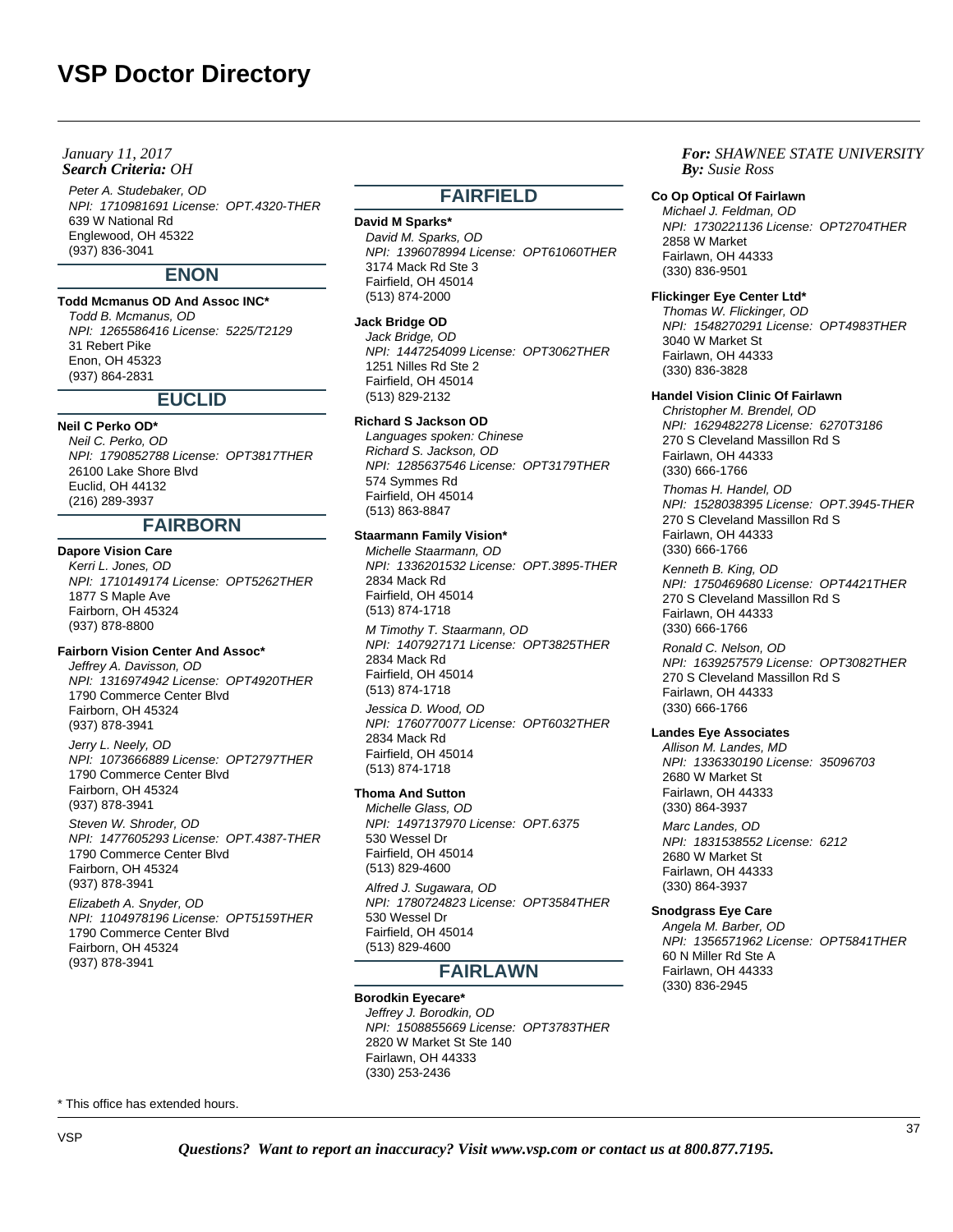*Search Criteria: By: OHJanuary 11, 2017*

# **FAIRVIEW PARK**

**Fairview Eye Center INC\*** Languages spoken: Greek, Russian, Romanian Todd A. Hershner, OD NPI: 1528063229 License: OPT4020THER 21375 Lorain Rd Fairview Park, OH 44126 (440) 333-3060 Alexander Kosmidis, MD NPI: 1598920407 License: 35127404 21375 Lorain Rd Fairview Park, OH 44126 (440) 333-3060 Carla M. Krebs, MD NPI: 1487659066 License: 35066584 21375 Lorain Rd Fairview Park, OH 44126 (440) 333-3060 Theodore E. Loizos, MD NPI: 1497836290 License: 35089905 21375 Lorain Rd Fairview Park, OH 44126 (440) 333-3060 Steven R. Meadows, MD NPI: 1457356081 License: 35.083115 21375 Lorain Rd Fairview Park, OH 44126 (440) 333-3060 Phillip Michalos, OD NPI: 1487686051 License: OPT3426THER 21375 Lorain Rd Fairview Park, OH 44126 (440) 333-3060

Gwen G. Miller, OD NPI: 1770500274 License: OPT5258THER 21375 Lorain Rd Fairview Park, OH 44126 (440) 333-3060

# **FINDLAY**

## **Eyes On Main**

Languages spoken: Spanish Sarah A. Wildermuth, OD NPI: 1003297441 License: OPT6417THER 334 S Main St Findlay, OH 45840 (419) 422-2015 Liane M. Wilt, OD NPI: 1780722389 License: OPT5442THER 334 S Main St Findlay, OH 45840 (419) 422-2015

Duane L. Wires, OD NPI: 1427040633 License: OPT3756THER 334 S Main St Findlay, OH 45840 (419) 422-2015

## **Findlay Optometry Clinic**

Bennett J. Paulus, OD NPI: 1750580163 License: OPT5736THER 123 W Sandusky St Findlay, OH 45840 (419) 422-3472 Frederic W. Skulina Jr, OD NPI: 1083701593 License: OPT 4314 THER 123 W Sandusky St Findlay, OH 45840 (419) 422-3472 J Eric Vandemark, OD NPI: 1245221423 License: OPT2925THER

123 W Sandusky St Findlay, OH 45840 (419) 422-3472

# **Findlay Vision Care Clinic**

Donald K. Alexander, OD NPI: 1952329955 License: OPT.3211-THER 940 Plaza St Findlay, OH 45840 (419) 423-7244

#### **Fred Rosebrook OD\***

Fred Rosebrook, OD NPI: 1932192119 License: OPT.2813-THER 132 W Lima St Findlay, OH 45840 (419) 423-3601

#### **John D Seng OD**

John D. Seng, OD NPI: 1487630943 License: OPT.3635-THER 800 N Main Findlay, OH 45840 (419) 424-2002

#### **Spectrum Eye Care INC\***

Languages spoken: Spanish, American Sign Language Kurt L. Ebersole, OD NPI: 1790785210 License: OPT3408THER 15840 Medical Dr S Ste A Findlay, OH 45840 (419) 422-6190 Carla Denise Ford, MD NPI: 1215018189 License: 35.093646 15840 Medical Dr S Ste A Findlay, OH 45840 (419) 422-6190

## *For: SHAWNEE STATE UNIVERSITY Susie Ross*

William R. Knapp, OD NPI: 1437131927 License: OPT4759THER 15840 Medical Dr S Ste A Findlay, OH 45840 (419) 422-6190

Stephen H. Orr, MD NPI: 1326048851 License: 35-06-7268-O 15840 Medical Dr S Ste A Findlay, OH 45840 (419) 422-6190

Laura Paulus, OD NPI: 1801069976 License: OPT.5773-THER 15840 Medical Dr S Ste A Findlay, OH 45840 (419) 422-6190

J Scott Stewart, OD NPI: 1790764702 License: OPT.3442-THER 15840 Medical Dr S Ste A Findlay, OH 45840 (419) 422-6190

# **FORT LORAMIE**

## **Primary Eye Care Associates\***

Jeffrey Ahrns, OD NPI: 1659334704 License: OPT3518THER 20 S Main Fort Loramie, OH 45845 (937) 295-3307

Karen L. Fortman, OD NPI: 1205898145 License: OPT4599THER 20 S Main Fort Loramie, OH 45845 (937) 295-3307

Lauren Grillot, OD NPI: 1669786992 License: OPT5945THER 20 S Main Fort Loramie, OH 45845 (937) 295-3307 Janessa M. Simon, OD NPI: 1053644575 License: OPT5889THER 20 S Main Fort Loramie, OH 45845 (937) 295-3307

# **FORT RECOVERY**

**Grand Lake Eyecare\***

Languages spoken: Spanish Lindsay M. Dues, OD NPI: 1861747503 License: OPT.6117-THER 130 N Wayne St Fort Recovery, OH 45846 (419) 375-5665 Brian T. Gerlach, OD NPI: 1093776205 License: OPT.5038-THER 130 N Wayne St Fort Recovery, OH 45846 (419) 375-5665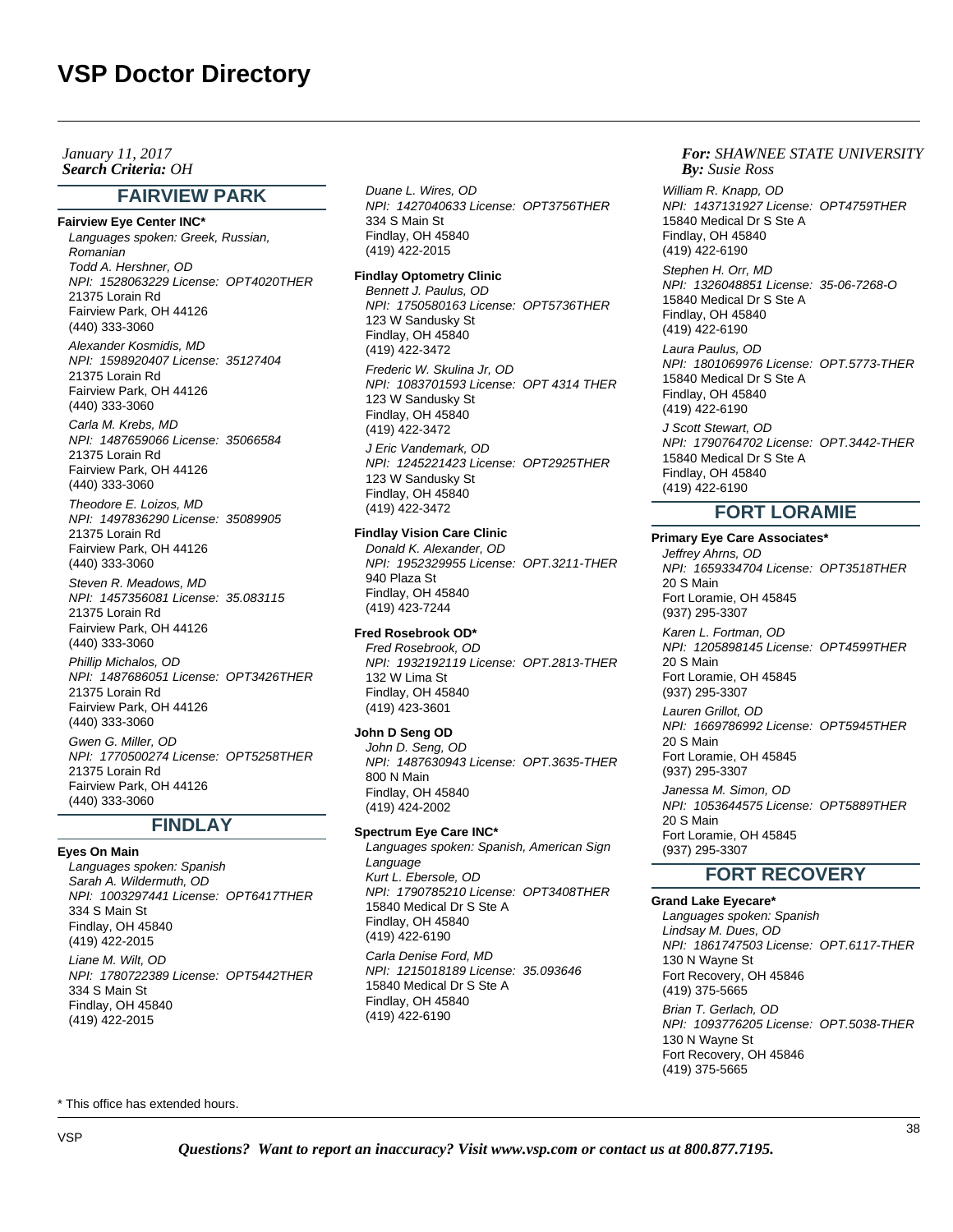Christie M. Grieshop, OD NPI: 1821343195 License: OPT.6125-THER 130 N Wayne St Fort Recovery, OH 45846 (419) 375-5665 Kenneth J. Sandker, OD NPI: 1023143419 License: OPT.3308-THER 130 N Wayne St Fort Recovery, OH 45846 (419) 375-5665

# **FOSTORIA**

## **Eye Centers Of Northwest Ohio**

Jason R. Kolodziejczyk, OD NPI: 1124052626 License: OPT5631THER 622 Parkway Dr Fostoria, OH 44830 (419) 435-3482 Stacy P. Rellinger, OD NPI: 1134299209 License: OPT4960THER 622 Parkway Dr Fostoria, OH 44830 (419) 435-3482

## **Fostoria Eyecare INC\***

Bennett J. Paulus, OD NPI: 1750580163 License: OPT5736THER 799 N Vine St Fostoria, OH 44830 (419) 435-3323

Frederic W. Skulina Jr, OD NPI: 1083701593 License: OPT 4314 THER 799 N Vine St Fostoria, OH 44830 (419) 435-3323 J Eric Vandemark, OD NPI: 1245221423 License: OPT2925THER 799 N Vine St Fostoria, OH 44830 (419) 435-3323

## **Thomas W Meade OD LLC\***

Thomas W. Meade, OD NPI: 1962586040 License: OPT4955THER 314 West Lytle St Fostoria, OH 44830 (419) 435-3601

# **FREMONT**

**Eye Centers Of Northwest Ohio LLC** Greg J. Derodes, OD NPI: 1790876605 License: OPT4347THER 2311 Hayes Ave Fremont, OH 43420 (419) 334-8121

Jason R. Kolodziejczyk, OD NPI: 1124052626 License: OPT5631THER 2311 Hayes Ave Fremont, OH 43420 (419) 334-8121 Stacy P. Rellinger, OD NPI: 1134299209 License: OPT4960THER 2311 Hayes Ave Fremont, OH 43420 (419) 334-8121

## **Meade Eye Care\***

Thomas W. Meade, OD NPI: 1962586040 License: OPT4955THER 1114 E State St Fremont, OH 43420 (419) 334-2646

## **Parschauer Eye Center INC\***

Languages spoken: Spanish, German Jeffrey M. Augustine, OD NPI: 1538343561 License: OPT4170THER 126 S Front St Fremont, OH 43420 (419) 334-9779

Theresa K. Beals, OD NPI: 1972564185 License: OPT3780THER 126 S Front St Fremont, OH 43420 (419) 334-9779

Eric J. Dudenhoefer, MD NPI: 1679511935 License: 35087842 126 S Front St Fremont, OH 43420 (419) 334-9779

Patricia C. Heilman, OD NPI: 1770630782 License: OPT.3966-THER 126 S Front St Fremont, OH 43420 (419) 334-9779

Kenneth E. Parschauer, DO NPI: 1225097884 License: 34003201 126 S Front St Fremont, OH 43420 (419) 334-9779 Tammy L. Ruch, OD

NPI: 1932160710 License: OPT4583THER 126 S Front St Fremont, OH 43420 (419) 334-9779

James M. Walker, OD NPI: 1356303978 License: OPT4783THER 126 S Front St Fremont, OH 43420 (419) 334-9779

## *For: SHAWNEE STATE UNIVERSITY Susie Ross*

# **GAHANNA**

**Berk Eye Care Center\*** Michael S. Berk, OD NPI: 1619901469 License: OPT3660THER 943 E Johnstown Rd Gahanna, OH 43230 (614) 476-2015

Stacie L. Errington, OD NPI: 1821028507 License: OPT.4556-THER 943 E Johnstown Rd Gahanna, OH 43230 (614) 476-2015

John R. Gwin, OD NPI: 1568542173 License: OPT.5311-THER 943 E Johnstown Rd Gahanna, OH 43230 (614) 476-2015

Stephanie L. Haas, OD NPI: 1972733558 License: OPT5863THER 943 E Johnstown Rd Gahanna, OH 43230 (614) 476-2015

Scott M. Hanes, OD NPI: 1942681176 License: OPT6379THER 943 E Johnstown Rd Gahanna, OH 43230 (614) 476-2015

## **Eye Columbus**

Linda B. Dawson, OD NPI: 1164427225 License: OPT4823THER 83 N Hamilton Rd Gahanna, OH 43230 (614) 471-7177 Daniel A. Detwiler, OD

NPI: 1548540107 License: OPT.6029-THER 83 N Hamilton Rd Gahanna, OH 43230 (614) 471-7177

Joseph Keaney, OD NPI: 1366757015 License: OPT5955THER 83 N Hamilton Rd Gahanna, OH 43230 (614) 471-7177

Carrie Mcmahon, OD NPI: 1407062904 License: OPT5224THER 83 N Hamilton Rd Gahanna, OH 43230 (614) 471-7177

Craig D. Miller, OD NPI: 1134133606 License: 5497/T2409 83 N Hamilton Rd Gahanna, OH 43230 (614) 471-7177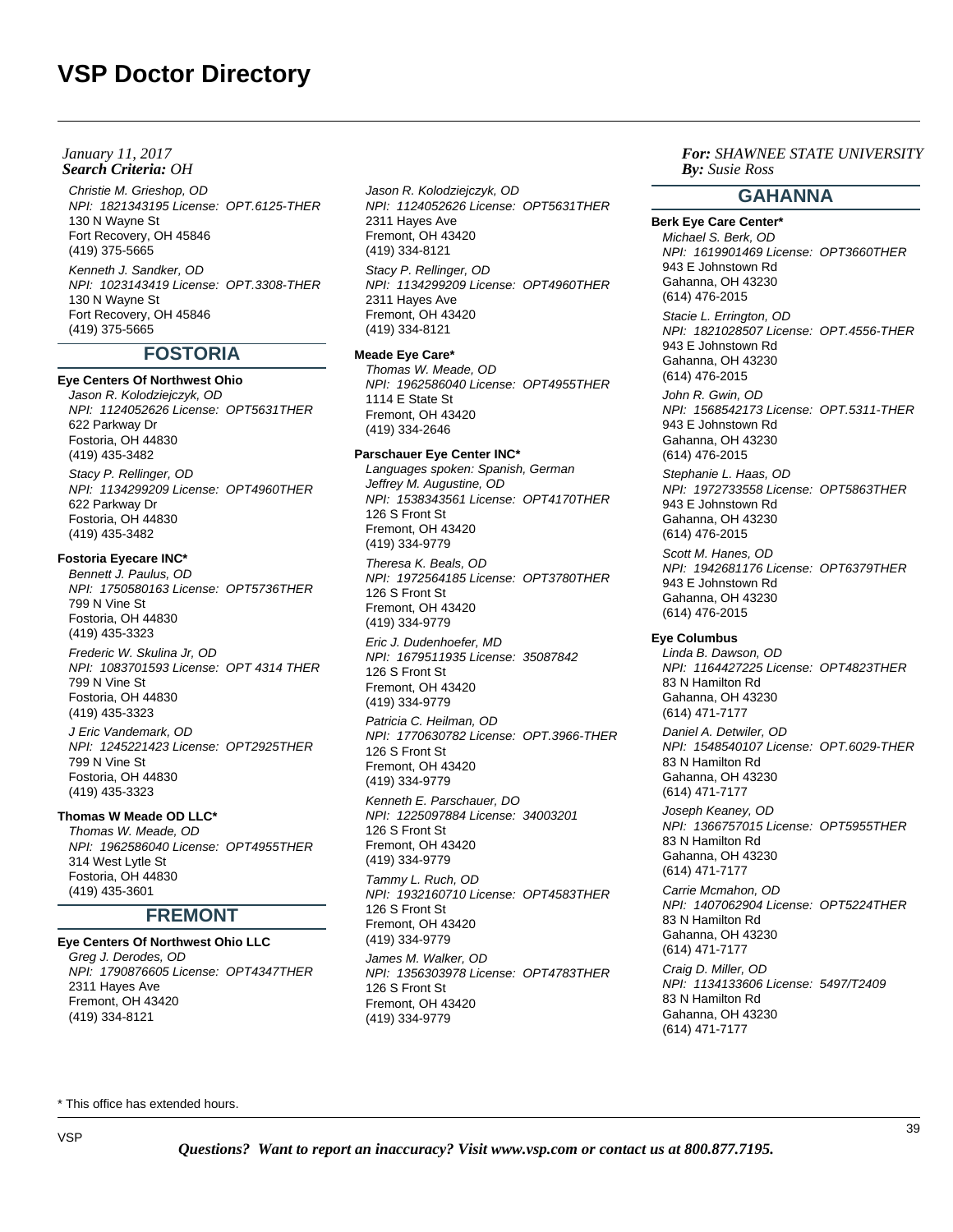## *Search Criteria: By: OHJanuary 11, 2017*

#### **Gahanna Eyecare Associates LLC\***

Paul E. Dennis, OD NPI: 1568444354 License: OPT.3936-THER 120 N Hamilton Rd Gahanna, OH 43230 (614) 475-8134

#### **Pearle Vision**

Gretchen J. Brewer, OD NPI: 1235226671 License: OPT6316THER 368 S Hamilton Rd Gahanna, OH 43230 (614) 478-7474

Brianne Clymer, OD NPI: 1184039844 License: OPT6273THER 368 S Hamilton Rd Gahanna, OH 43230 (614) 478-7474

Laurence Rahardjanoto, OD NPI: 1689030413 License: 6429 368 S Hamilton Rd Gahanna, OH 43230 (614) 478-7474

Candace L. Seagraves, OD NPI: 1427357763 License: 5830/T2744 368 S Hamilton Rd Gahanna, OH 43230 (614) 478-7474

Ellen Segerstrom, OD NPI: 1922413608 License: 6272 368 S Hamilton Rd Gahanna, OH 43230 (614) 478-7474

James Wolfe, OD NPI: 1235198268 License: 5516T2428 368 S Hamilton Rd Gahanna, OH 43230 (614) 478-7474

### **Pearle Vision**

Pearle Vision NPI: 1831503572 368 S Hamilton Rd Gahanna, OH 43230 (614) 478-7474

## **Tencza Eye Associates\***

Peter E. Tencza, OD NPI: 1265585301 License: 3574/T680 78 Mill St Gahanna, OH 43230 (614) 337-1015

# **GALION**

**Crawford Cty Family Eye Care\*** Languages spoken: Spanish, German Christina A. Hickle, OD NPI: 1972509586 License: OPT 5213 THER 337 Harding Way W Galion, OH 44833 (419) 468-3355 Randall R. Hieber, OD NPI: 1114922218 License: OPT3414THER 337 Harding Way W Galion, OH 44833 (419) 468-3355

#### **Crawford Eye Clinic\***

David N. Zeuch, OD NPI: 1932161528 License: OPT3758THER 218 Portland Way North Galion, OH 44833 (419) 468-3545

# **GALLIPOLIS**

**Dr Dan Kiesling Optometrist** Paul D. Kiesling, OD NPI: 1588687032 License: OPT3475THER 1163 Jackson Pike Gallipolis, OH 45631 (740) 446-8584

# **Dr R Todd Ragan INC**

Laura A. Kahn, OD NPI: 1790166767 License: OPT6383THER 3524 State Route 160 Gallipolis, OH 45631 (740) 446-2236 Robyn S. Pape, OD NPI: 1952362451 License: OPT.5076-THER 3524 State Route 160

Gallipolis, OH 45631 (740) 446-2236 Russell T. Ragan, OD

NPI: 1154433357 License: OPT4488THER 3524 State Route 160 Gallipolis, OH 45631 (740) 446-2236

Ryann R. Thacker, OD NPI: 1083878235 License: OPT.5824-THER 3524 State Route 160 Gallipolis, OH 45631 (740) 446-2236

# **Dr William B Thomas Optometrist INC\***

Languages spoken: Welsh William B. Thomas, OD NPI: 1760561054 License: OPT.2842-THER 346 3rd Ave Gallipolis, OH 45631 (740) 446-0152

## *For: SHAWNEE STATE UNIVERSITY Susie Ross*

#### **Robert B Terry OD**

Justin Terry, OD NPI: 1598193039 License: OPT6254THER 1371 Jackson Pike Gallipolis, OH 45631 (740) 446-1760

Robert Terry, OD NPI: 1033280540 License: OPT3501THER 1371 Jackson Pike Gallipolis, OH 45631 (740) 446-1760

# **GALLOWAY**

## **Galloway Eye Care Professionals INC**

Languages spoken: Spanish, German Michele L. Hager, OD NPI: 1730373929 License: OPT5719THER 5688A W Broad St Galloway, OH 43119 (614) 853-2020

Rachele M. Huffman, OD NPI: 1992186209 License: OPT6381THER 5688A W Broad St Galloway, OH 43119 (614) 853-2020

Karen Kloman, OD NPI: 1245345420 License: OPT5630 5688A W Broad St Galloway, OH 43119 (614) 853-2020

Jennifer A. Mattson, OD NPI: 1255433199 License: OPT-5635-THER 5688A W Broad St Galloway, OH 43119 (614) 853-2020

Rheanna E. Moore, OD NPI: 1427241280 License: OPT5639THER 5688A W Broad St Galloway, OH 43119 (614) 853-2020

Yukiko Oda, OD NPI: 1588929863 License: OPT.6151-THER 5688A W Broad St Galloway, OH 43119 (614) 853-2020

# **GARFIELD HEIGHTS**

# **Kondray Optical LLC\***

Languages spoken: Hungarian Ildiko T. Kondray, MD NPI: 1174524268 License: 35046323K 12000 McCracken Rd Ste 101 Garfield Heights, OH 44125 (216) 581-0470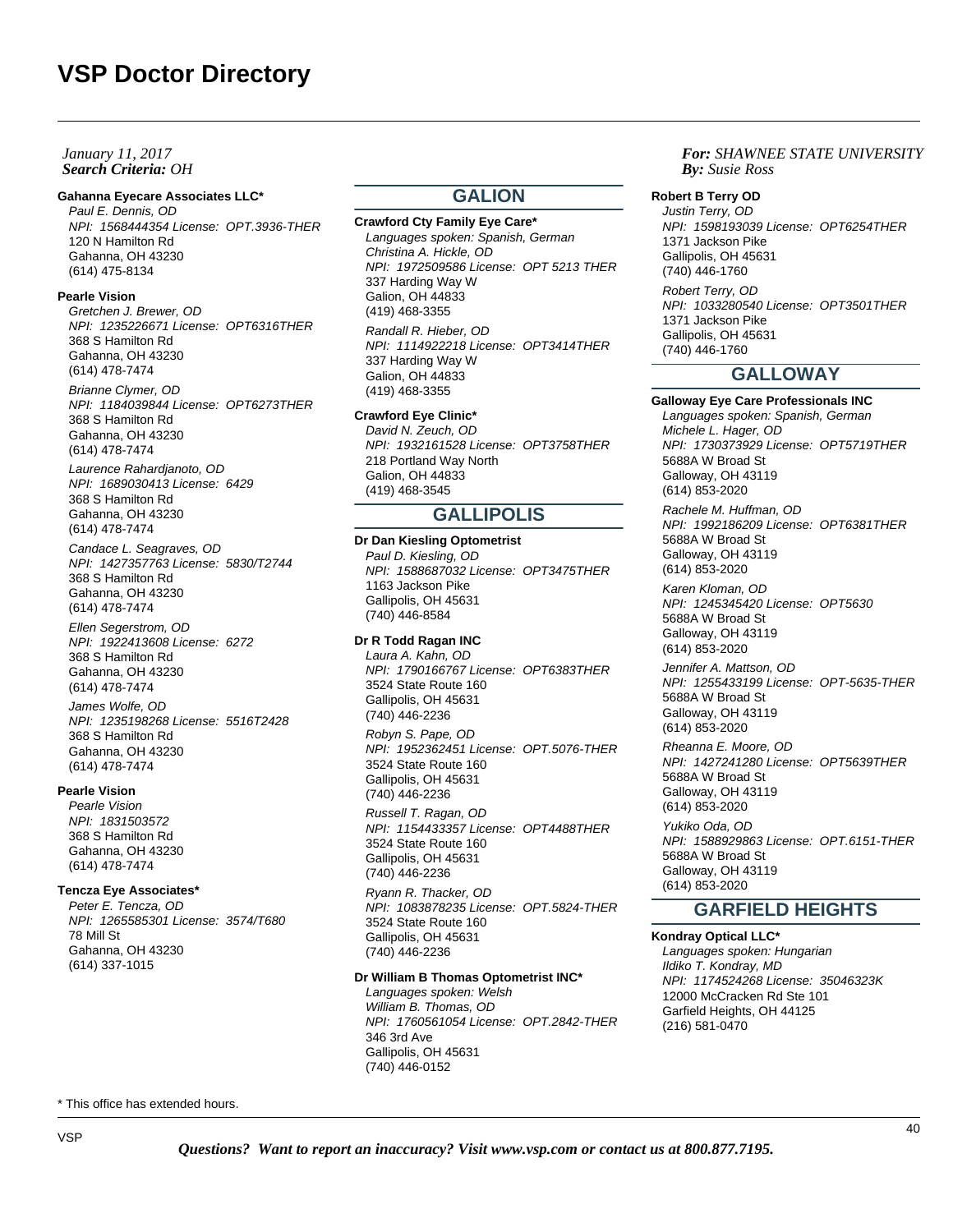## *Search Criteria: By: OHJanuary 11, 2017*

#### **Union Eye Care**

Languages spoken: American Sign Language Jason R. Marcellus, OD NPI: 1588760813 License: OPT5226THER 9571 Vista Way Garfield Heights, OH 44125 (216) 663-4061

#### **Union Eye Care Center INC**

Uec Optical NPI: 1154495273 9571 Vista Way Garfield Heights, OH 44125 (216) 663-4060

# **GARRETTSVILLE**

## **Andrews Eyecare Center**

Timothy Andrews, OD NPI: 1609951664 License: OPT3779THER 1 Memory Ln Ste 100 Garrettsville, OH 44231 (330) 527-3937

#### **Eyensteins Vision**

Languages spoken: Spanish Andrew L. Lorand, OD NPI: 1770681157 License: OPT5766THER 8106 Main St Garrettsville, OH 44231 (330) 527-2020

# **GENEVA**

# **Daniel Drought OD INC**

Daniel C. Drought, OD NPI: 1255474482 License: 4017T415 895 S Broadway St Geneva, OH 44041 (440) 466-4661

# **GENOA**

**William R Kegerize** William R. Kegerize, OD NPI: 1306847157 License: OPT5558THER 603 Main St Genoa, OH 43430 (419) 855-3640

# **GERMANTOWN**

## **Jonathan Tschanz OD**

Peter A. Studebaker, OD NPI: 1710981691 License: OPT.4320-THER 120 N Main St Germantown, OH 45327 (937) 855-4121 Jonathan Tschanz, OD NPI: 1164597266 License: OPT3274THER 120 N Main St Germantown, OH 45327 (937) 855-4121

\* This office has extended hours.

# **GIRARD**

#### **Peter E Sforza Jr OD INC**

Peter E. Sforza Jr, OD NPI: 1538168596 License: OPT3968THER 514 N State St Girard, OH 44420 (330) 545-3000

# **GLANDORF**

#### **Brice R Musser OD\***

Languages spoken: German Jesselyn E. Miller, OD NPI: 1437531050 License: OPT6392THER 102 Thatye Dr Glandorf, OH 45848 (419) 538-6273

Brice R. Musser, OD NPI: 1033115936 License: OPT2916THER 102 Thatye Dr Glandorf, OH 45848 (419) 538-6273

# **GRANVILLE**

**Eye Site LLC\*** Brett A. Dietz, OD

NPI: 1356441802 License: OPT5109THER 114 Galway Drive N Granville, OH 43023 (740) 587-4970

Nancy R. Dietz, OD NPI: 1205926318 License: OPT4736THER 114 Galway Drive N Granville, OH 43023 (740) 587-4970

# **Granville Vision Center**

Karen H. Berdan, OD NPI: 1356353213 License: OPT3582THER 205 1/2 S Prospect St Granville, OH 43023 (740) 587-4741

#### **Procare Vision Centers INC**

Franklin Bickle, OD NPI: 1225012958 License: OPT3331THER 1955 Newark Granville Rd Granville, OH 43023 (740) 587-3937 Richard Mccullough, OD NPI: 1992809057 License: OPT2990THER 1955 Newark Granville Rd Granville, OH 43023 (740) 587-3937

## *For: SHAWNEE STATE UNIVERSITY Susie Ross*

# **GREENFIELD**

#### **Chester Eye Center\***

Brandon M. Chester, OD NPI: 1386844348 License: OPT5707THER 349 Jefferson St Greenfield, OH 45123 (937) 981-3801 Michael E. Chester, OD

NPI: 1780686774 License: OPT.3403-THER 349 Jefferson St Greenfield, OH 45123 (937) 981-3801

#### **Jeffrey A Ropar OD**

Languages spoken: Spanish Jeffrey A. Ropar, OD NPI: 1659466142 License: OPT3583THER 311 Jefferson St Greenfield, OH 45123 (937) 981-2181

# **GREENVILLE**

# **Family Health Eye Care\***

Lindsey A. King, OD NPI: 1790191203 License: OPT6290THER 133 W Main St Greenville, OH 45331 (937) 548-6111

Robert N. Mclear, OD NPI: 1366429755 License: OPT3360THER 133 W Main St Greenville, OH 45331 (937) 548-6111

Krista L. Swensen, OD NPI: 1386629228 License: OPT5454THER 133 W Main St Greenville, OH 45331 (937) 548-6111

#### **Professional Family Eyecare**

Jillynn F. Bruner, OD NPI: 1780791681 License: 4175 655 Wagner Ave Greenville, OH 45331 (937) 548-7811

James K. Dickman, OD NPI: 1063529964 License: OPT4640THER 655 Wagner Ave Greenville, OH 45331 (937) 548-7811

Tyler J. Speelman, OD NPI: 1780023978 License: OPT6234THER 655 Wagner Ave Greenville, OH 45331 (937) 548-7811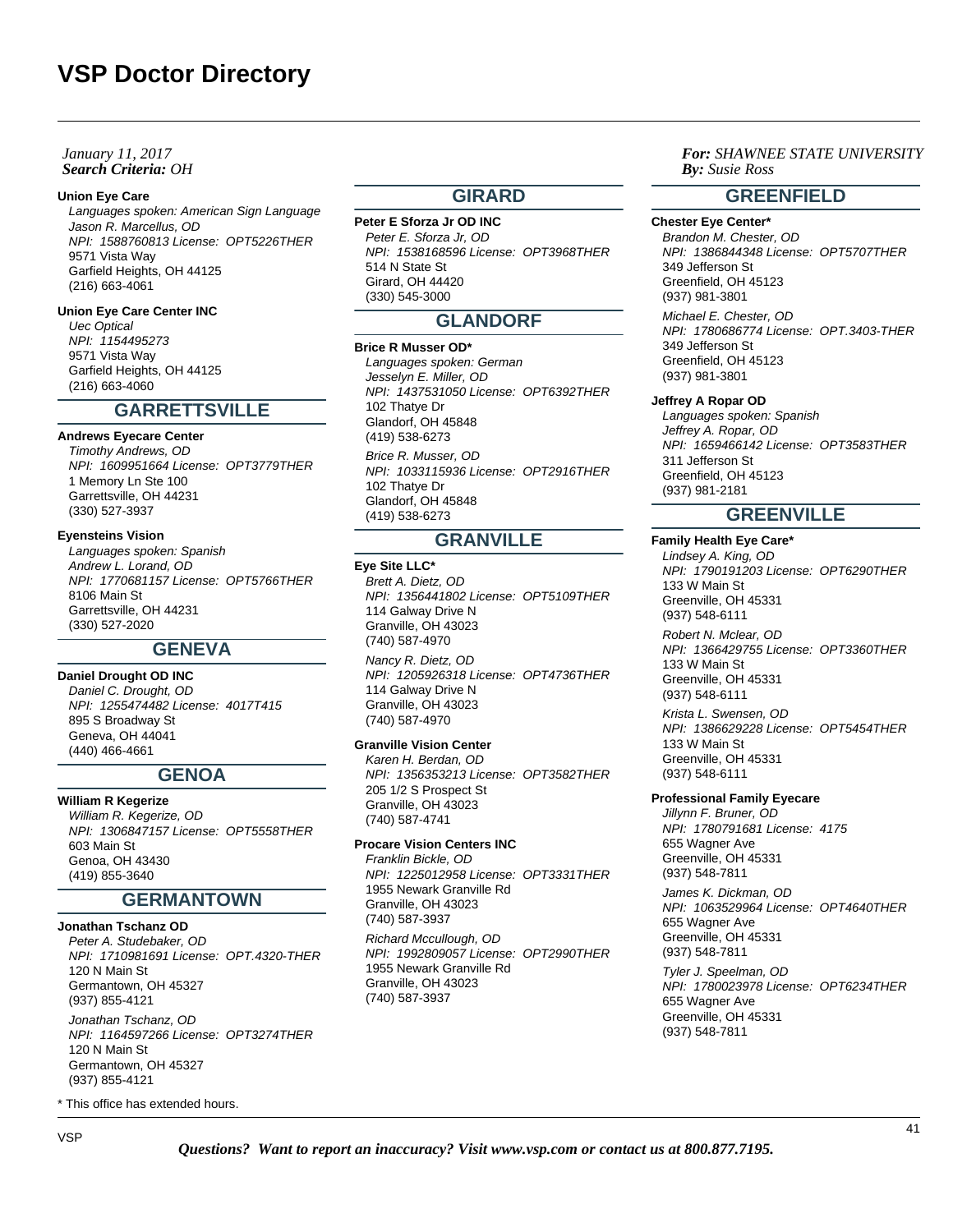## *Search Criteria: By: OHJanuary 11, 2017*

Alicia W. Tobe, OD NPI: 1013220433 License: OPT5984THER 655 Wagner Ave Greenville, OH 45331 (937) 548-7811

# **The Spectacle Shop**

Alvin S. Charme, OD NPI: 1417949355 License: OPT2725THER 634 Wagner Ave Greenville, OH 45331 (937) 547-1604 Pamela J. Locke, OD NPI: 1093718330 License: OPT.4949-THER 634 Wagner Ave Greenville, OH 45331 (937) 547-1604

# **GROVE CITY**

### **Grove City Vision Center\***

Languages spoken: American Sign Language Timothy D. Fries, OD NPI: 1538168943 License: OPT5472THER 3959 Hoover Rd Grove City, OH 43123 (614) 875-8373

Angela L. Greenslait, OD NPI: 1891862272 License: OPT4720THER 3959 Hoover Rd Grove City, OH 43123 (614) 875-8373 Eric E. Neader, OD NPI: 1821175373 License: OPT5499THER

3959 Hoover Rd Grove City, OH 43123 (614) 875-8373

# **James Lehman OD**

James N. Lehman, OD NPI: 1992929343 License: OPT4029THER 2049 Stringtown Rd Grove City, OH 43123 (614) 871-5656

# **Ohio Vision Group**

Lawrence Gill, OD NPI: 1114922127 License: 2908 3814 Broadway Grove City, OH 43123 (614) 871-2080

Joseph P. Leisring, OD NPI: 1285621938 License: OPT.3548-THER 3814 Broadway Grove City, OH 43123 (614) 871-2080

#### **Pearle Vision\***

Gretchen J. Brewer, OD NPI: 1235226671 License: OPT6316THER 1584 Stringtown Rd Grove City, OH 43123 (614) 871-4016 Brianne Clymer, OD NPI: 1184039844 License: OPT6273THER 1584 Stringtown Rd Grove City, OH 43123

(614) 871-4016 Laurence Rahardjanoto, OD NPI: 1689030413 License: 6429 1584 Stringtown Rd

Grove City, OH 43123 (614) 871-4016 Candace L. Seagraves, OD

NPI: 1427357763 License: 5830/T2744 1584 Stringtown Rd Grove City, OH 43123 (614) 871-4016 Ellen Segerstrom, OD

NPI: 1922413608 License: 6272 1584 Stringtown Rd Grove City, OH 43123 (614) 871-4016

James Wolfe, OD NPI: 1235198268 License: 5516T2428 1584 Stringtown Rd Grove City, OH 43123 (614) 871-4016

# **Pearle Vision**

Pearle Vision NPI: 1285048926 1584 Stringtown Rd Grove City, OH 43123 (614) 871-4016

## **Perigo Family Eye Care**

Kelly J. Makley, OD NPI: 1639424633 License: OPT6145 2203 Stringtown Rd Grove City, OH 43123 (614) 539-3937

Todd M. Perigo, OD NPI: 1972684496 License: OPT5332THER 2203 Stringtown Rd Grove City, OH 43123 (614) 539-3937

# **Southwest Eyecare INC\***

Languages spoken: German Marc S. Hartig, OD NPI: 1063515252 License: OPT4647THER 4140 Hoover Rd Grove City, OH 43123 (614) 801-2020

## *For: SHAWNEE STATE UNIVERSITY Susie Ross*

Michelle Miller, OD NPI: 1861947236 License: OPT6481THER 4140 Hoover Rd Grove City, OH 43123 (614) 801-2020 Marie Schiff, OD NPI: 1295838480 License: OPT4468THER 4140 Hoover Rd Grove City, OH 43123 (614) 801-2020

# **GROVEPORT**

**Kimberly N Stuckey Eye Care LLC** Languages spoken: Spanish, Vietnamese Kimberly Nguyen Stuckey, OD NPI: 1558498543 License: OPT5682THER 5335 Hendron Rd Groveport, OH 43125 (614) 836-9669

# **HAMILTON**

## **Combs Family Eyecare**

Alicia M. Combs, OD NPI: 1528356136 License: OPT6011THER 4883 Princeton Rd Hamilton, OH 45011 (513) 895-2020 Eric T. Combs, OD NPI: 1679860753 License: OPT6024THER 4883 Princeton Rd Hamilton, OH 45011 (513) 895-2020

#### **Hamilton Eyecare Center\***

Languages spoken: Spanish, Portuguese Diana M. Bollenbacher, OD NPI: 1336494525 License: OPT.6148-THER 1360 Eaton Ave Hamilton, OH 45013 (513) 894-1800 Matthew V. Howell, OD NPI: 1003244708 License: OPT6261THER 1360 Eaton Ave Hamilton, OH 45013 (513) 894-1800 Andrea M. Moorehead, OD NPI: 1215027495 License: OPT.3503-THER 1360 Eaton Ave Hamilton, OH 45013 (513) 894-1800

Michael Moorehead, OD NPI: 1659343317 License: OPT3428THER 1360 Eaton Ave Hamilton, OH 45013 (513) 894-1800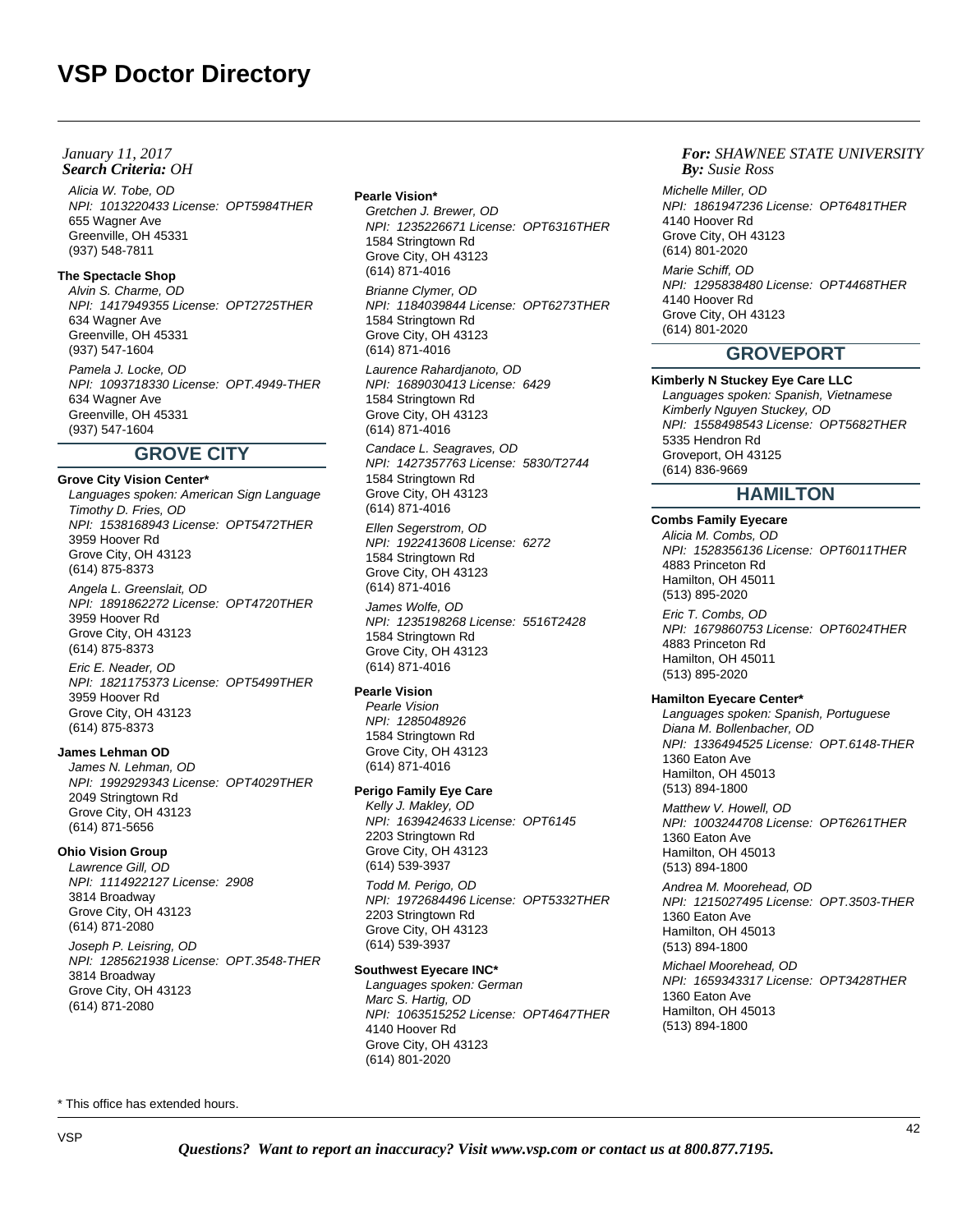#### **Nye Family Vision Center\***

Languages spoken: American Sign Language Thomas E. Nye, OD NPI: 1871605097 License: OPT3955THER 712 Dayton St Hamilton, OH 45011 (513) 887-1100

#### **Pearle Vision**

Gretchen J. Brewer, OD NPI: 1235226671 License: OPT6316THER 3373 Princeton Rd Ste 121 Hamilton, OH 45011 (513) 893-2900 Asha Motter, OD NPI: 1356533434 License: OPT.5697-THER 3373 Princeton Rd Ste 121 Hamilton, OH 45011

(513) 893-2900

# **Pearle Vision**

Pearle Vision NPI: 1215342928 3373 Princeton Rd Ste 121 Hamilton, OH 45011 (513) 893-2900

# **Steven Hogue OD\***

Steven Hoaue, OD NPI: 1265507966 License: OPT.3292-THER 2421 Pleasant Ave Hamilton, OH 45015 (513) 892-2020

## **Wing Eyecare**

Languages spoken: Vietnamese Jeffrey D. Cole, OD NPI: 1952715369 License: OPT6274THER 768 NW Washington Blvd Hamilton, OH 45013 (513) 893-8816

Christie L. Francia, OD NPI: 1770847998 License: OPT6228 768 NW Washington Blvd Hamilton, OH 45013 (513) 893-8816

Barry L. Gridley, OD NPI: 1326144346 License: OPT3121THER 768 NW Washington Blvd Hamilton, OH 45013 (513) 893-8816 Randall J. Harpring, OD NPI: 1467592287 License: 3861T1825 768 NW Washington Blvd Hamilton, OH 45013 (513) 893-8816

Matthew F. Horton, OD NPI: 1255567293 License: 5868 768 NW Washington Blvd Hamilton, OH 45013 (513) 893-8816

Meaghan D. Horton, OD NPI: 1700290087 License: OPT6286THER 768 NW Washington Blvd Hamilton, OH 45013 (513) 893-8816

Tracie L. Kingsolver, OD NPI: 1215367917 License: OPT6248THER 768 NW Washington Blvd Hamilton, OH 45013 (513) 893-8816

Jennifer M. Michael, OD NPI: 1326480278 License: OPT6213THER 768 NW Washington Blvd Hamilton, OH 45013 (513) 893-8816

Donna Y. Morhous, OD NPI: 1538240940 License: OPT.4483-THER 768 NW Washington Blvd Hamilton, OH 45013 (513) 893-8816

Thomas F. Nagy, OD NPI: 1952410532 License: OPT4131THER 768 NW Washington Blvd Hamilton, OH 45013 (513) 893-8816

Terry W. Nisbet, OD NPI: 1134107899 License: OPT4132THER 768 NW Washington Blvd Hamilton, OH 45013 (513) 893-8816

April E. Reffner, OD NPI: 1548231582 License: OPT4961THER 768 NW Washington Blvd Hamilton, OH 45013 (513) 893-8816

Kelly M. Reitzes, OD NPI: 1861841777 License: OPT.6492-THER 768 NW Washington Blvd Hamilton, OH 45013 (513) 893-8816

Daniel P. Rudnicki, OD NPI: 1861463226 License: 3963 768 NW Washington Blvd Hamilton, OH 45013 (513) 893-8816 Samuel A. Saeli, OD NPI: 1114307915 License: OPT6424THER 768 NW Washington Blvd Hamilton, OH 45013 (513) 893-8816

*For: SHAWNEE STATE UNIVERSITY Susie Ross*

Heather Spampinato, OD NPI: 1093940520 License: OPT.5917-THER 768 NW Washington Blvd Hamilton, OH 45013 (513) 893-8816

Jason K. Winterbottom, OD NPI: 1114901568 License: OPT5515THER 768 NW Washington Blvd Hamilton, OH 45013 (513) 893-8816

Tracy A. Zemel, OD NPI: 1053463711 License: OPT.4067-THER 768 NW Washington Blvd Hamilton, OH 45013 (513) 893-8816

# **HARRISON**

**Michael F Ringel OD INC**

Michael F. Ringel, OD NPI: 1881697126 License: OPT4585THER 1003 Harrison Ave Ste 100 Harrison, OH 45030 (513) 367-7900

#### **Opticare Vision Center**

Languages spoken: Spanish Jazmin C. Blankman, OD NPI: 1255375077 License: OPT5208 10051A Simonson Rd Ste 3 Harrison, OH 45030 (513) 367-4262

Lora A. Ledford, OD NPI: 1538175450 License: OPT.5220-THER 10051A Simonson Rd Ste 3 Harrison, OH 45030 (513) 367-4262

Kevin M. Prezgay, OD NPI: 1437191764 License: OPT5146THER 10051A Simonson Rd Ste 3 Harrison, OH 45030 (513) 367-4262

Josiah W. Young, OD NPI: 1679711675 License: OPT.5910-THER 10051A Simonson Rd Ste 3 Harrison, OH 45030 (513) 367-4262

#### **Thoma And Sutton**

Alfred J. Sugawara, OD NPI: 1780724823 License: OPT3584THER 10539 Harrison Ave Harrison, OH 45030 (513) 367-6199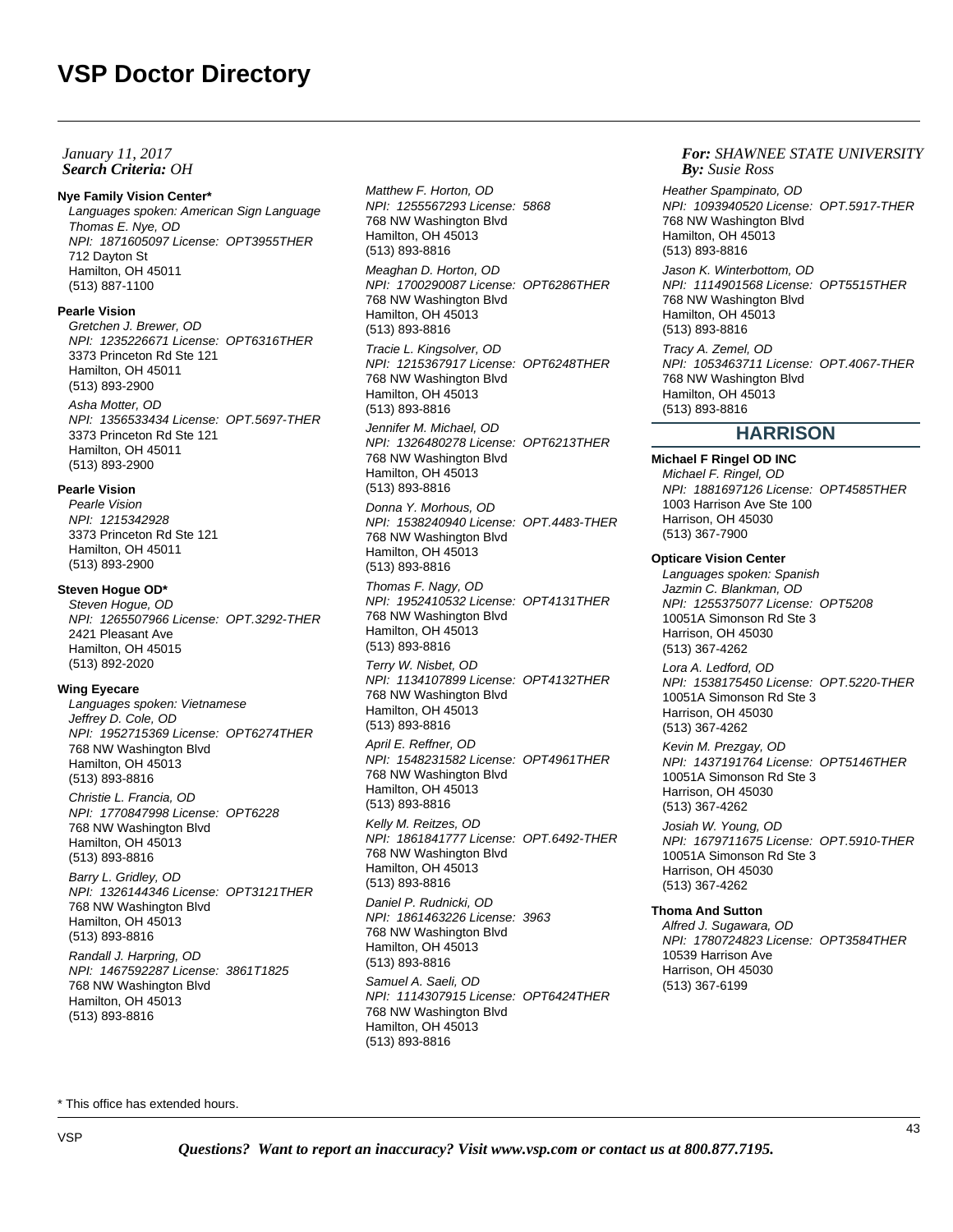*Search Criteria: By: OHJanuary 11, 2017*

## **HARTVILLE**

**Hartville Family Eyecare\*** Languages spoken: Dutch James M. Miller, OD NPI: 1073521373 License: OPT.5636-THER 500 S Prospect Ave Hartville, OH 44632 (330) 877-2117 Robert L. Miller, OD NPI: 1073682076 License: OPT4371THER 500 S Prospect Ave Hartville, OH 44632 (330) 877-2117 Randy A. Omlor, OD NPI: 1215038898 License: OPT5643THER 500 S Prospect Ave Hartville, OH 44632 (330) 877-2117

## **Lake Vision Care**

Thomas J. Moomaw, OD NPI: 1770505562 License: OPT.3081-THER 800 W Maple St Hartville, OH 44632 (330) 877-6996

# **HEATH**

**Indian Mound Eye Clinic INC\*** Jennifer M. Davis, OD NPI: 1578682290 License: 5544T2458 604 S 30th St Heath, OH 43056 (740) 522-8444 Janine Flood, OD

NPI: 1710974407 License: OPT3730THER 604 S 30th St Heath, OH 43056 (740) 522-8444

Ryan Millyard, OD NPI: 1730537101 License: OPT6483THER 604 S 30th St Heath, OH 43056 (740) 522-8444

Chrisoula M. Morris, OD NPI: 1437563228 License: OPT6301THER 604 S 30th St Heath, OH 43056 (740) 522-8444 Craig Wolf, OD NPI: 1043207665 License: OPT4244THER 604 S 30th St Heath, OH 43056 (740) 522-8444

# **HICKSVILLE**

**Hicksville Family Eye Care**

Andrew D. Hoffman, OD NPI: 1760793251 License: 6006 203 N Main St Ste 209 Hicksville, OH 43526 (419) 542-7741

# **HIGHLAND HEIGHTS**

**Cleveland Eye Care And Optical** Languages spoken: French, Arabic Salwa Saliba, OD NPI: 1356384986 License: OPT.3371-THER 850 Brainard Rd Highland Heights, OH 44143 (440) 684-0080

#### **Douglas Webb MD**

Languages spoken: Hindi, Gujarati Sangita Patel Mehta, MD NPI: 1538160932 License: 35.075572 850 Brainard Rd Highland Heights, OH 44143 (440) 442-8329

Douglas P. Webb, MD NPI: 1366443764 License: 35049445 850 Brainard Rd Highland Heights, OH 44143 (440) 442-8329

#### **Kane And Figler**

Languages spoken: Spanish, French Stephen A. Figler, OD NPI: 1295717981 License: OPT4280THER 6335 Wilson Mills Rd Highland Heights, OH 44143 (440) 995-1500

Ryan E. Hooper, OD NPI: 1104231265 License: OPT6285THER 6335 Wilson Mills Rd Highland Heights, OH 44143 (440) 995-1500

Brian J. Kane, OD NPI: 1689657702 License: OPT4751THER 6335 Wilson Mills Rd Highland Heights, OH 44143 (440) 995-1500

Lauren Tedesco, OD NPI: 1568814309 License: OPT6467THER 6335 Wilson Mills Rd Highland Heights, OH 44143 (440) 995-1500

## *For: SHAWNEE STATE UNIVERSITY Susie Ross*

# **HILLIARD**

**Heritage Family Eye Care INC\***

Heather R. Gebhart, OD NPI: 1881655306 License: OPT5018THER 5123 Norwich St Hilliard, OH 43026 (614) 850-6151

Sara J. Huffman, OD NPI: 1235153834 License: OPT5626THER 5123 Norwich St Hilliard, OH 43026 (614) 850-6151

## **Millrun Vision Center**

Michael A. Schecter, OD NPI: 1457317794 License: OPT4312THER 3716 Fishinger Blvd Hilliard, OH 43026 (614) 876-1766

#### **Professional Vision Center LLC**

Languages spoken: Spanish William D. Murray, OD NPI: 1174616924 License: OPT.4577-THER 5555 Hilliard Rome Office Park Hilliard, OH 43026 (614) 777-1111

James Pipo, OD NPI: 1639193675 License: 4381T287 5555 Hilliard Rome Office Park Hilliard, OH 43026 (614) 777-1111

Sherri R. Reed, OD NPI: 1881736965 License: OPT.4233-THER 5555 Hilliard Rome Office Park Hilliard, OH 43026 (614) 777-1111

#### **Rinkov Eyecare Center**

Languages spoken: Spanish, French Jordan T. Bierman, OD NPI: 1184039646 License: OPT6266THER 6044 Parkmeadow Lan Ste B Hilliard, OH 43026 (614) 876-2686

Tricia M. Burroughs, OD NPI: 1851314108 License: OPT.5716-THER 6044 Parkmeadow Lan Ste B Hilliard, OH 43026 (614) 876-2686

Gregory L. Coburn, OD NPI: 1790704849 License: OPT3597THER 6044 Parkmeadow Lan Ste B Hilliard, OH 43026 (614) 876-2686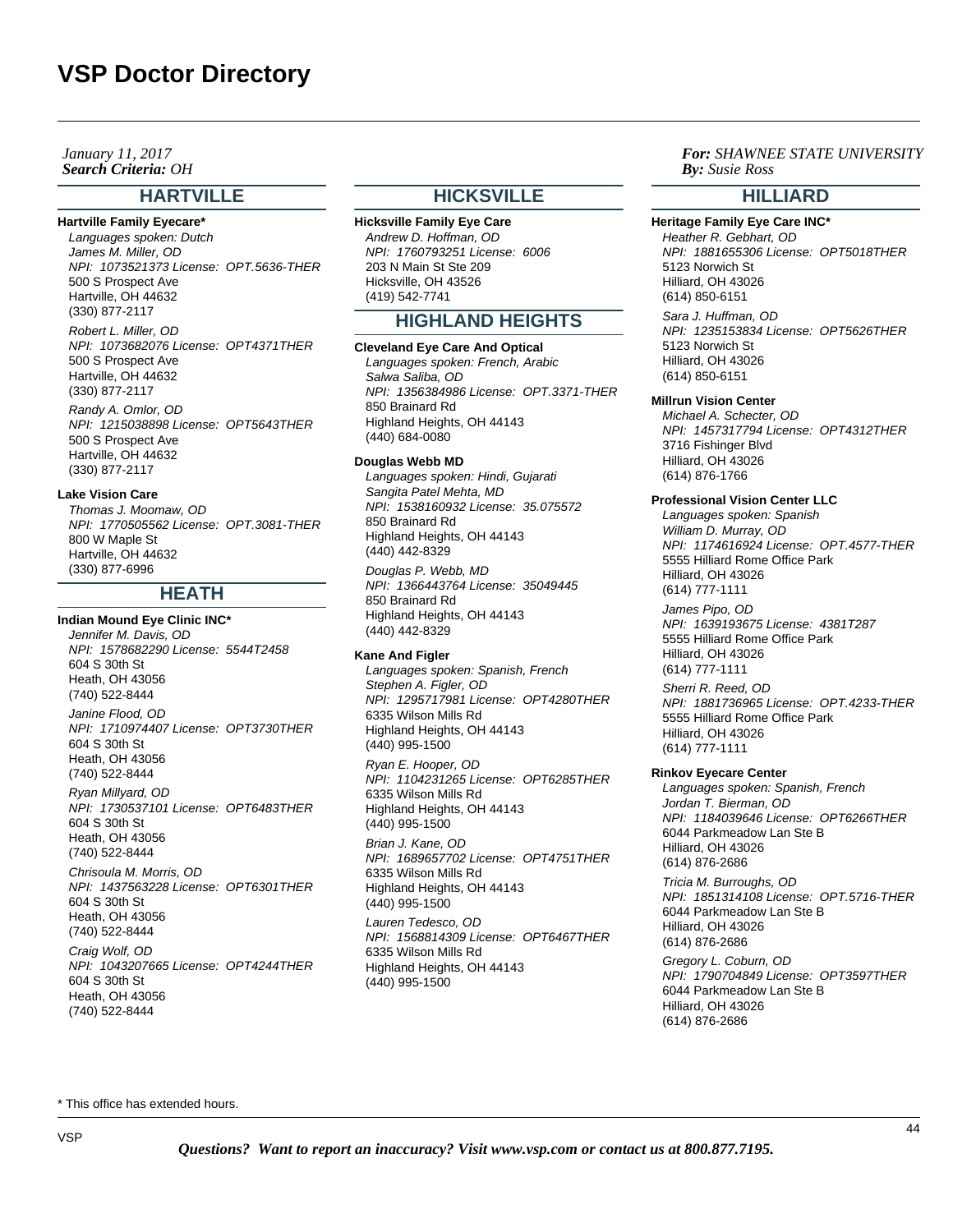Jeffrey S. Gardner, OD NPI: 1407901556 License: OPT.5115-THER 6044 Parkmeadow Lan Ste B Hilliard, OH 43026 (614) 876-2686

Christopher P. Jordan, OD NPI: 1104848951 License: OPT.4464-THER 6044 Parkmeadow Lan Ste B Hilliard, OH 43026 (614) 876-2686

Allyson M. Kowaleski, OD NPI: 1811221518 License: OPT.5978-THER 6044 Parkmeadow Lan Ste B Hilliard, OH 43026 (614) 876-2686

Michael J. Rader, OD NPI: 1134299704 License: OPT3303THER 6044 Parkmeadow Lan Ste B Hilliard, OH 43026 (614) 876-2686

Jana L. Rhodes, OD NPI: 1013116581 License: OPT5749THER 6044 Parkmeadow Lan Ste B Hilliard, OH 43026 (614) 876-2686

Mark H. Rinkov, OD NPI: 1720007875 License: OPT3085THER 6044 Parkmeadow Lan Ste B Hilliard, OH 43026 (614) 876-2686

Richard F. Rosenthal, OD NPI: 1952468605 License: OPT4309THER 6044 Parkmeadow Lan Ste B Hilliard, OH 43026 (614) 876-2686

#### **The Ackerson Eyecare Center INC\***

Laird D. Ackerson, OD NPI: 1609880624 License: 3586/T1086 4555 Cemetery Rd Hilliard, OH 43026 (614) 876-4044

Molly M. Eddleblute, OD NPI: 1912005398 License: OPT.5632-THER 4555 Cemetery Rd Hilliard, OH 43026 (614) 876-4044

Kathryn D. Vanderhorst, OD NPI: 1801800099 License: OPT.5665-THER 4555 Cemetery Rd Hilliard, OH 43026 (614) 876-4044

# **Vision Health Practices INC\***

Craig A. Coleman, OD NPI: 1760465512 License: OPT4013THER 5525 Scioto Darby Rd Hilliard, OH 43026 (614) 876-6524

\* This office has extended hours.

# **HILLSBORO**

**Buckeye Family Eye Clinic INC** Tausha L. Barton, OD NPI: 1356400303 License: OPT5285THER 205 S High St Hillsboro, OH 45133 (937) 393-2588

#### **Dr Ralph E Williams And Dr Leah Mcconnaughey ODs\***

Languages spoken: American Sign Language Khristopher D. Ballard, OD NPI: 1528355625 License: OPT6013THER 934 W Main St Hillsboro, OH 45133 (937) 393-3212 Leah Mcconnaughey, OD NPI: 1548346117 License: 5129/T2058 934 W Main St Hillsboro, OH 45133 (937) 393-3212 Ralph E. Williams, OD NPI: 1225211188 License: OPT.2806-THER 934 W Main St

Hillsboro, OH 45133 (937) 393-3212

# **Jeffrey A Ropar OD**

Languages spoken: Spanish Jeffrey A. Ropar, OD NPI: 1659466142 License: OPT3583THER 1019 W Main St Hillsboro, OH 45133 (937) 393-3464

## **M Dean Kiesling OD\***

M Dean Kiesling, OD NPI: 1922090653 License: OPT3356THER 180 Chillicothe Ave Hillsboro, OH 45133 (937) 393-2336

# **HOLLAND**

**Oracle Vision Care** Joseph D. Schwallie, OD NPI: 1386649820 License: OPT4232THER 7121 Orchard Centre Dr Holland, OH 43528 (419) 865-7125

# **HUBBARD**

**Robert J Gerdes OD** Robert J. Gerdes, OD NPI: 1710926449 License: OPT3735THER 30 N Main St Hubbard, OH 44425 (330) 534-2421

## *For: SHAWNEE STATE UNIVERSITY Susie Ross*

#### **Stevens Optical**

Robert H. Flowers, OD NPI: 1689886947 License: 3346/T1654 104 N Main St Hubbard, OH 44425 (330) 534-7777

# **HUBER HEIGHTS**

#### **Entyre Vision Care**

Alvin S. Charme, OD NPI: 1417949355 License: OPT2725THER 8648 Old Troy Pike Ste B Huber Heights, OH 45424 (937) 235-0002 Pamela J. Locke, OD NPI: 1093718330 License: OPT.4949-THER 8648 Old Troy Pike Ste B Huber Heights, OH 45424 (937) 235-0002

## **Gemini Eye Care Centers**

Steven C. Connett, OD NPI: 1487658076 License: OPT.3335-THER 6557 Brandt Pike Huber Heights, OH 45424 (937) 236-1770 Elizabeth M. Eckhart, OD NPI: 1184975419 License: OPT.6122-THER 6557 Brandt Pike Huber Heights, OH 45424 (937) 236-1770 Douglas E. Egbert, OD NPI: 1073517611 License: OPT4555THER

6557 Brandt Pike Huber Heights, OH 45424 (937) 236-1770 James D. Egbert, OD

NPI: 1134123722 License: OPT2855THER 6557 Brandt Pike Huber Heights, OH 45424 (937) 236-1770

James A. Hackley, OD NPI: 1740410323 License: OPT.5864-THER 6557 Brandt Pike Huber Heights, OH 45424 (937) 236-1770

# **HUDSON**

# **Clear Vision Centers**

William W. Mcgann, OD NPI: 1558454728 License: OPT4524THER 5697 Darrow Rd Hudson, OH 44236 (330) 650-0919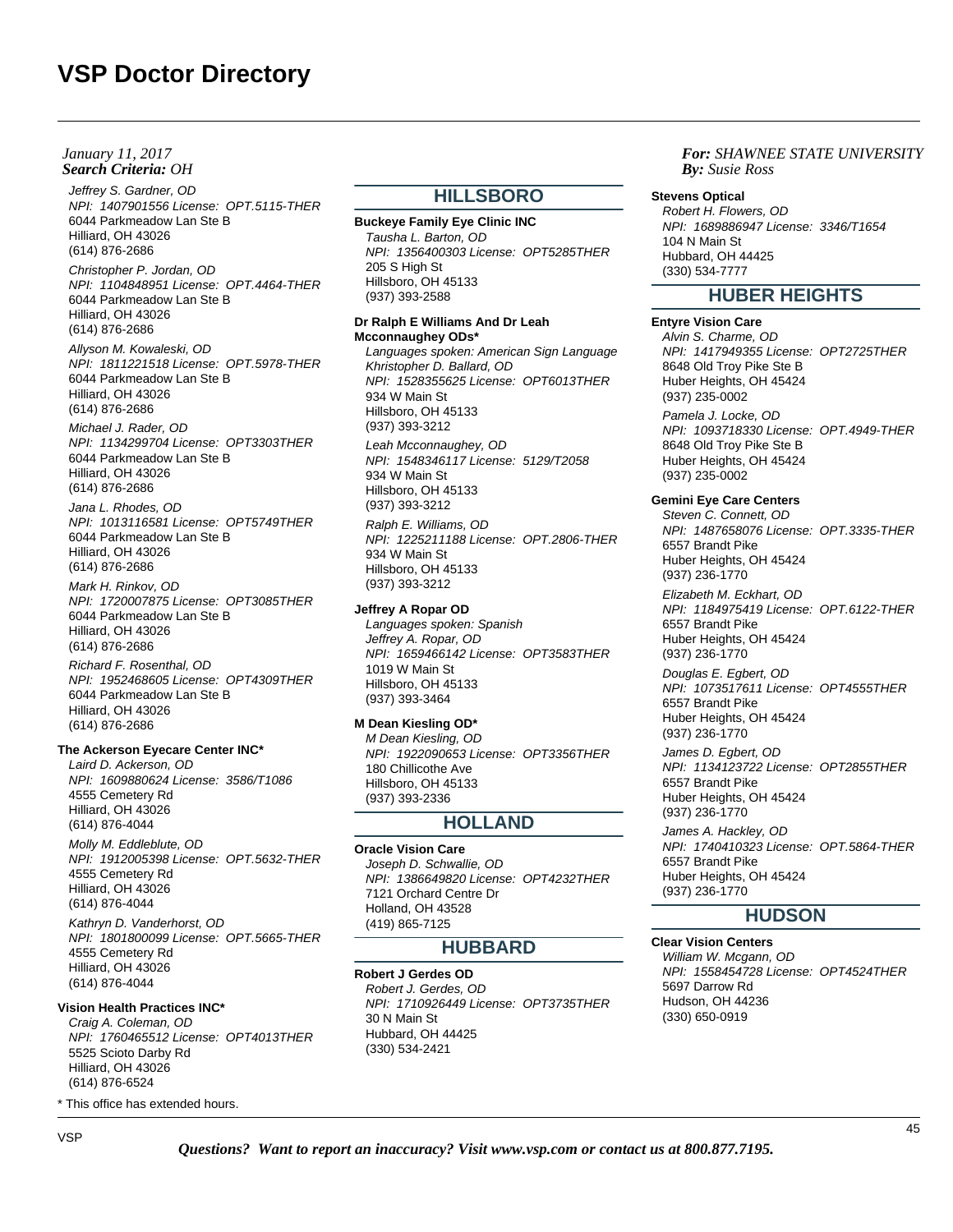Cari Nealon, OD NPI: 1528440393 License: OPT6396THER 5697 Darrow Rd Hudson, OH 44236 (330) 650-0919 Peter M. Schmid, OD NPI: 1508807165 License: OPT4678THER 5697 Darrow Rd Hudson, OH 44236 (330) 650-0919

#### **Hudson Optometric Centre**

Nalini A. Corpora, OD NPI: 1356455158 License: OPT5020THER 5854 Darrow Rd Hudson, OH 44236 (330) 650-2220 Daniel R. Martin, OD NPI: 1740344043 License: OPT3950THER 5854 Darrow Rd Hudson, OH 44236

(330) 650-2220

# **Ohio Optometric Consultants INC\***

William B. Keller, OD NPI: 1053495010 License: OPT4292THER 126 W Streetsboro St Hudson, OH 44236 (330) 653-8500

## **Specs Eyecare**

Languages spoken: Greek Halley M. Lamier, OD NPI: 1730527615 License: OPT6211THER 100 1st St Hudson, OH 44236 (330) 650-0212 Cathy Pappas, OD

NPI: 1801931175 License: OPT5058THER 100 1st St Hudson, OH 44236 (330) 650-0212

## **Western Reserve Vision Care INC\***

Edwin Grant, OD NPI: 1679922058 License: OPT6457THER 5992 Darrow Rd Hudson, OH 44236 (330) 656-4384 Alecia R. Palmer, OD NPI: 1275535825 License: OPT4934THER

5992 Darrow Rd Hudson, OH 44236 (330) 656-4384

Chelsea C. Schmidt, OD NPI: 1093059842 License: OPT6158THER 5992 Darrow Rd Hudson, OH 44236 (330) 656-4384

\* This office has extended hours.

Mary Jo Stiegemeier, OD NPI: 1598767337 License: OPT3694THER 5992 Darrow Rd Hudson, OH 44236 (330) 656-4384 Jennifer S. Vincent, OD NPI: 1326483546 License: OPT6240THER 5992 Darrow Rd Hudson, OH 44236 (330) 656-4384 Samantha R. Zaczyk, OD NPI: 1609257070 License: OPT6420THER 5992 Darrow Rd Hudson, OH 44236 (330) 656-4384

# **HURON**

# **Family Eye Care Centers\***

Heather M. Demos, OD NPI: 1194880617 License: OPT.5022-THER 310 Williams St Huron, OH 44839 (419) 433-2630 Gregory W. Hicks, OD NPI: 1538200498 License: OPT3742THER 310 Williams St

Huron, OH 44839 (419) 433-2630 Tiffany L. Procaccini, OD

NPI: 1912136755 License: OPT.5906-THER 310 Williams St Huron, OH 44839 (419) 433-2630

# **Professional Eye Care**

Languages spoken: Spanish Eric C. Martin, OD NPI: 1366415929 License: OPT.4768-THER 421 Berlin Rd Unit B Huron, OH 44839 (419) 433-3937

# **INDEPENDENCE**

## **Lifetime Eye Care\***

Languages spoken: Spanish Jeffrey E. Schultz, OD NPI: 1437153129 License: OPT3146THER 6060 Rockside Woods Bl N 10 Independence, OH 44131 (216) 581-8484

# **Performance Vision Care INC**

Daniel J. Uzl, OD NPI: 1275684557 License: OPT5161THER 6901 Rockside Rd Independence, OH 44131 (216) 525-0740

## *For: SHAWNEE STATE UNIVERSITY Susie Ross*

Ryan S. Zimmerman, OD NPI: 1760520191 License: OPT5169THER 6901 Rockside Rd Independence, OH 44131 (216) 525-0740

# **Ronald J Skuza OD**

Michael J. Skuza, OD NPI: 1407088321 License: OPT.5896.THER 7111 Brecksville Rd Independence, OH 44131 (216) 524-4525 Ronald J. Skuza, OD NPI: 1366551962 License: OPT3498THER 7111 Brecksville Rd Independence, OH 44131 (216) 524-4525

# **IRONTON**

**Advanced Vision Of Ironton LLC** Languages spoken: Polish James J. Jankowski, OD NPI: 1013017656 License: OPT.5627-THER 307 Madison St Ironton, OH 45638 (740) 533-3934

**Ironton Vision Center\***

Languages spoken: Spanish Patrick E. Milleson, OD NPI: 1689962862 License: OPT6057THER 220 S 6th St Ironton, OH 45638 (740) 532-2055 Steven C. Milleson, OD NPI: 1720064371 License: OPT.3258-THER 220 S 6th St Ironton, OH 45638 (740) 532-2055 Nick B. Weber, OD NPI: 1891834776 License: OPT.5251-THER 220 S 6th St Ironton, OH 45638 (740) 532-2055

# **JACKSON**

**Craig R Green OD And Associates\*** Craig R. Green, OD NPI: 1699738294 License: OPT4282THER 260 E Main St Jackson, OH 45640 (740) 286-5022 Michael L. Miller, OD NPI: 1629482724 License: OPT6300THER 260 E Main St Jackson, OH 45640 (740) 286-5022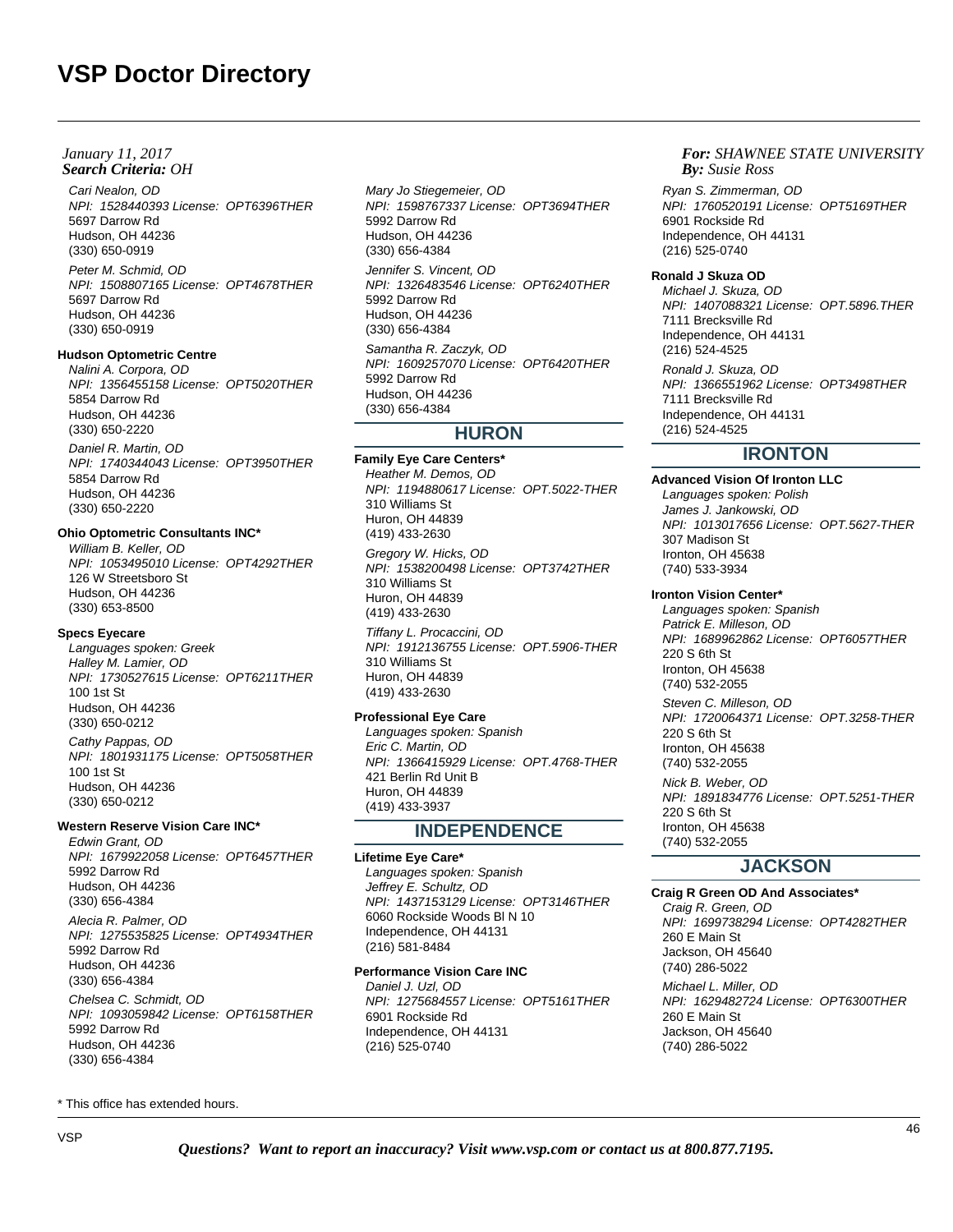Ryann R. Thacker, OD NPI: 1083878235 License: OPT.5824-THER 260 E Main St Jackson, OH 45640 (740) 286-5022

## **Practice Of Optometry INC**

Languages spoken: American Sign Language Steven Binns, OD NPI: 1225066590 License: 3845/T768 731 E Main St Ste 15 Jackson, OH 45640 (740) 286-5554

# **Richard H Billman II OD**

Richard H. Billman II, OD NPI: 1174522981 License: OPT3395THER 201 Columbia St Jackson, OH 45640 (740) 286-1419

# **JACKSON CENTER**

## **Primary Eye Care Associates**

John E. Beigel, OD NPI: 1275595621 License: 4082/T28 103 E Pike St Jackson Center, OH 45334 (937) 596-6345 Lindsey A. King, OD NPI: 1790191203 License: OPT6290THER 103 E Pike St

Jackson Center, OH 45334 (937) 596-6345

Janessa M. Simon, OD NPI: 1053644575 License: OPT5889THER 103 E Pike St Jackson Center, OH 45334 (937) 596-6345

# **JOHNSTOWN**

# **Professional Visioncare\***

Carole R. Burns, OD NPI: 1891811014 License: OPT3723THER 703 W Coshocton St Johnstown, OH 43031 (740) 967-2936 Kristyne E. Edwards, OD NPI: 1144346719 License: OPT.4738-THER 703 W Coshocton St Johnstown, OH 43031 (740) 967-2936 Amy R. Lay, OD

NPI: 1427174606 License: OPT.4470-THER 703 W Coshocton St Johnstown, OH 43031 (740) 967-2936

William G. Lay, OD NPI: 1902922560 License: OPT4365THER 703 W Coshocton St Johnstown, OH 43031 (740) 967-2936 Stacy L. Stutler, OD NPI: 1073512562 License: OPT.5509.THER 703 W Coshocton St Johnstown, OH 43031 (740) 967-2936

# **KENT**

**Glanville And Hussing OD INC\*** Nikolaus W. Fath, OD NPI: 1568740678 License: OPT.6036-THER 307 W Main St Ste A Kent, OH 44240 (330) 673-7538 Jennifer L. Glanville, OD NPI: 1548345309 License: OPT4741THER 307 W Main St Ste A Kent, OH 44240 (330) 673-7538 Scott Hussing, OD NPI: 1437234432 License: OPT4111THER 307 W Main St Ste A Kent, OH 44240 (330) 673-7538

## **Kent Optometric\***

William U. Reeves, OD NPI: 1306831631 License: OPT2960THER 143 E Main St Kent, OH 44240 (330) 678-8079

## **Northeast Ohio Eye Surgeons\***

Katie L. Greiner, OD NPI: 1972732436 License: OPT5944THER 2013 State Route 59 Kent, OH 44240 (330) 678-0201 Katherine R. Hastings, OD NPI: 1215370143 License: 6200T3115 2013 State Route 59 Kent, OH 44240 (330) 678-0201 Marc Jones, MD NPI: 1790785772 License: 35081056 2013 State Route 59 Kent, OH 44240 (330) 678-0201 Lawrence E. Lohman, MD NPI: 1154321859 License: 35039785 2013 State Route 59 Kent, OH 44240 (330) 678-0201

## *For: SHAWNEE STATE UNIVERSITY Susie Ross*

Elizabeth D. Muckley, OD NPI: 1568462174 License: OPT.4833-THER 2013 State Route 59 Kent, OH 44240 (330) 678-0201 William R. Rudy, OD NPI: 1972563047 License: OPT4310THER 2013 State Route 59 Kent, OH 44240 (330) 678-0201 Scott R. Steiner, MD NPI: 1437354727 License: 35094815 2013 State Route 59 Kent, OH 44240 (330) 678-0201 Matthew C. Willett, MD NPI: 1457541104 License: 35095181 2013 State Route 59

Kent, OH 44240 (330) 678-0201

# **KENTON**

# **Kenton Family Eye Care INC\***

Dana J. Fabian Oates, OD NPI: 1831281575 License: OPT4451THER 315 N Detroit St Kenton, OH 43326 (419) 673-5201

Todd W. Oates, OD NPI: 1669447553 License: OPT4486THER 315 N Detroit St Kenton, OH 43326 (419) 673-5201

Chassie E. Schwemer, OD NPI: 1588687206 License: OPT5572THER 315 N Detroit St Kenton, OH 43326 (419) 673-5201 Matthew S. Thompson, OD NPI: 1164654224 License: OPT5904THER 315 N Detroit St Kenton, OH 43326 (419) 673-5201

## **Kenton Vision Care INC**

Jonathan L. Warner, OD NPI: 1588612089 License: OPT.4240-THER 110 N High St Kenton, OH 43326 (419) 673-0492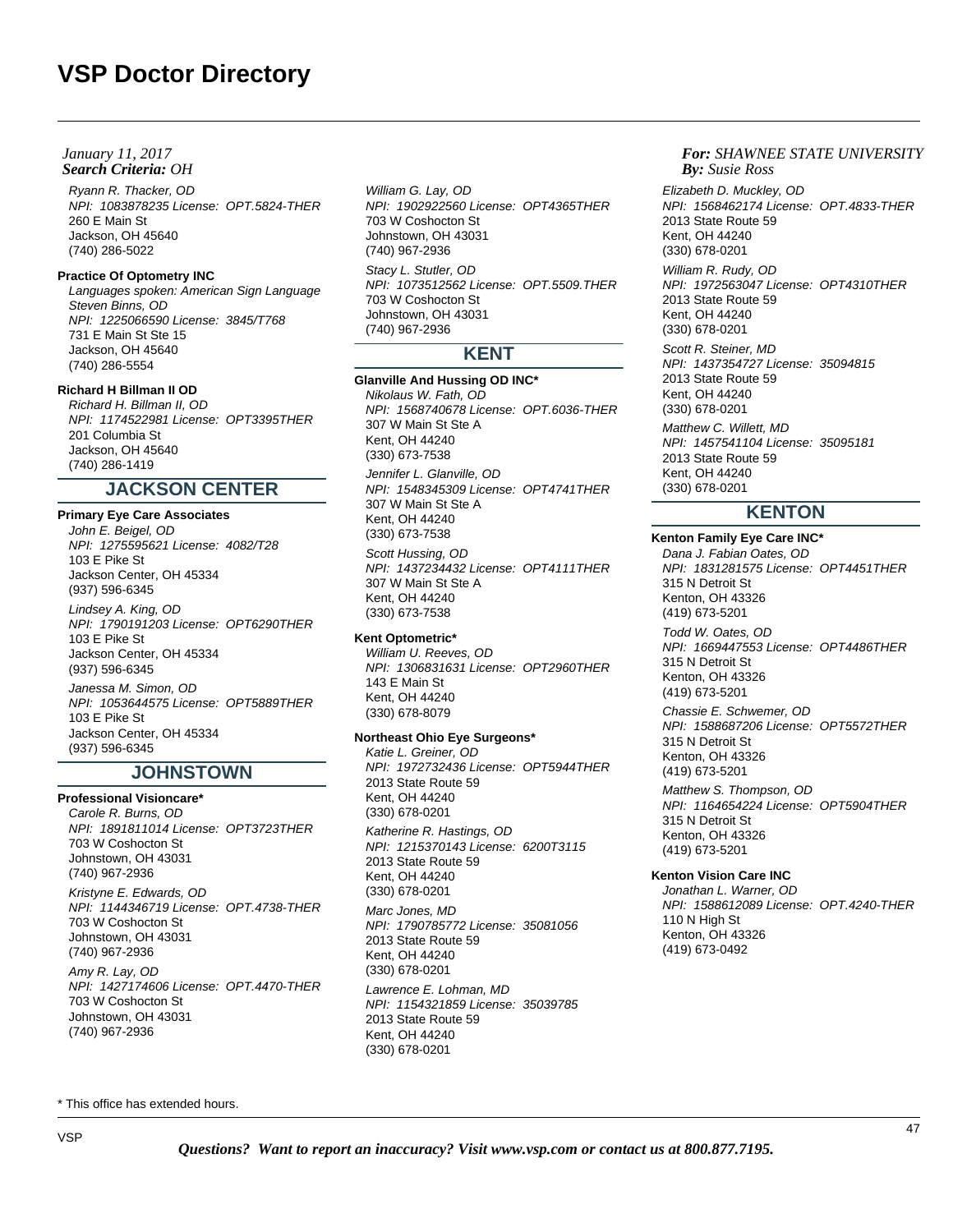*Search Criteria: By: OHJanuary 11, 2017*

# **KETTERING**

#### **Dayton Optometric Center\***

Languages spoken: German Heath B. Gilbert, OD NPI: 1114923844 License: OPT.4353-THER 40 Southmoor Cir NE Kettering, OH 45429 (937) 293-8685 Marc R. Gilbert, OD NPI: 1659377190 License: OPT3858THER 40 Southmoor Cir NE Kettering, OH 45429 (937) 293-8685 Kathleen S. Rudolf, OD NPI: 1033349055 License: OPT5891THER 40 Southmoor Cir NE Kettering, OH 45429 (937) 293-8685

#### **Entyre Vision Care**

Pamela J. Locke, OD NPI: 1093718330 License: OPT.4949-THER 2440 Wilmington Pike Kettering, OH 45419 (937) 294-1450

#### **Margaret A Hamilton OD INC\***

Margaret A. Hamilton, OD NPI: 1922077734 License: OPT3944THER 2194 Hewitt Ave Kettering, OH 45440 (937) 438-1717

# **The Warwar Eye Group\***

Gregory J. Bruchs, OD NPI: 1245234749 License: OPT3399THER 3100 Governors Place Blvd Kettering, OH 45409 (937) 297-7676 Ronald E. Warwar, MD

NPI: 1881698363 License: 35069901 3100 Governors Place Blvd Kettering, OH 45409 (937) 297-7676

## **Thoma And Sutton**

Jennifer J. Brandon, OD NPI: 1962790055 License: OPT6075THER 4021 Far Hills Ave Kettering, OH 45429 (937) 293-2149 Mark D. Fenton, OD NPI: 1144280934 License: OPT4191THER 4021 Far Hills Ave Kettering, OH 45429 (937) 293-2149

Kristan L. Huff, OD NPI: 1225148570 License: OPT4940THER 4021 Far Hills Ave Kettering, OH 45429 (937) 293-2149

# **KIDRON**

# **Raber Eye Care INC\***

Languages spoken: Spanish, French Philip B. Raber, OD NPI: 1487622593 License: OPT 4582 THER 3693 Kidron Rd Ste B Kidron, OH 44636 (330) 857-0123 Rita E. Schrock, OD NPI: 1437137833 License: OPT4491THER 3693 Kidron Rd Ste B Kidron, OH 44636 (330) 857-0123

# **LAKEWOOD**

#### **Eyensteins Vision**

Languages spoken: Spanish Andrew L. Lorand, OD NPI: 1770681157 License: OPT5766THER 14553 Madison Ave Lakewood, OH 44107 (216) 227-2020

#### **Fairview Eye Center INC\***

Languages spoken: Greek Alexander Kosmidis, MD NPI: 1598920407 License: 35127404 16400 Hilliard Rd Lakewood, OH 44107 (216) 228-1800 Phillip Michalos, OD NPI: 1487686051 License: OPT3426THER 16400 Hilliard Rd Lakewood, OH 44107 (216) 228-1800

#### **Lakewood Optical**

Languages spoken: Spanish Bradd D. Haney, OD NPI: 1184799355 License: OPT4258THER 14650 Detroit Ave Lakewood, OH 44107 (216) 226-9615

# **Lakewood Vision Center**

Susan G. Ross, OD NPI: 1013051358 License: OPT3491THER 18216 Sloane Ave Lakewood, OH 44107 (216) 521-2020

*For: SHAWNEE STATE UNIVERSITY Susie Ross*

#### **Madison Eye Care Associates\***

Languages spoken: Lebanese, Spanish, **Hungarian** Gregory J. Kovats, OD NPI: 1538127550 License: OPT5485THER 17520 Madison Ave Lakewood, OH 44107 (216) 228-3343

Peter V. Mogyordy, OD NPI: 1043203078 License: OPT4481THER 17520 Madison Ave Lakewood, OH 44107 (216) 228-3343

Leah N. Steele, OD NPI: 1518254572 License: OPT6259 17520 Madison Ave Lakewood, OH 44107 (216) 228-3343

**Richard A Statesir MD INC\***

Richard A. Statesir, MD NPI: 1699778142 License: 35053677 14701 Detroit Ave Ste 280 Lakewood, OH 44107 (216) 228-9122

# **LANCASTER**

#### **Christopher J Tencza OD**

Christopher J. Tencza, OD NPI: 1164508727 License: OPT.3723-THER 301 N Columbus St Lancaster, OH 43130 (740) 653-4781

#### **Customeyes Family Optometry INC\***

Aaron W. Bowman, OD NPI: 1760472344 License: OPT5374THER 1611 Tiki Ln Lancaster, OH 43130 (740) 687-1555

Christine M. Bowman, OD NPI: 1245365063 License: OPT5338THER 1611 Tiki Ln Lancaster, OH 43130 (740) 687-1555

# **Price Family Eyecare Professionals LLC**

Helen A. Lewis, OD NPI: 1265662761 License: 5900 135 W 6th Ave Lancaster, OH 43130 (740) 654-4762 Kelli P. Mulhern, OD NPI: 1659369809 License: OPT5089THER 135 W 6th Ave Lancaster, OH 43130 (740) 654-4762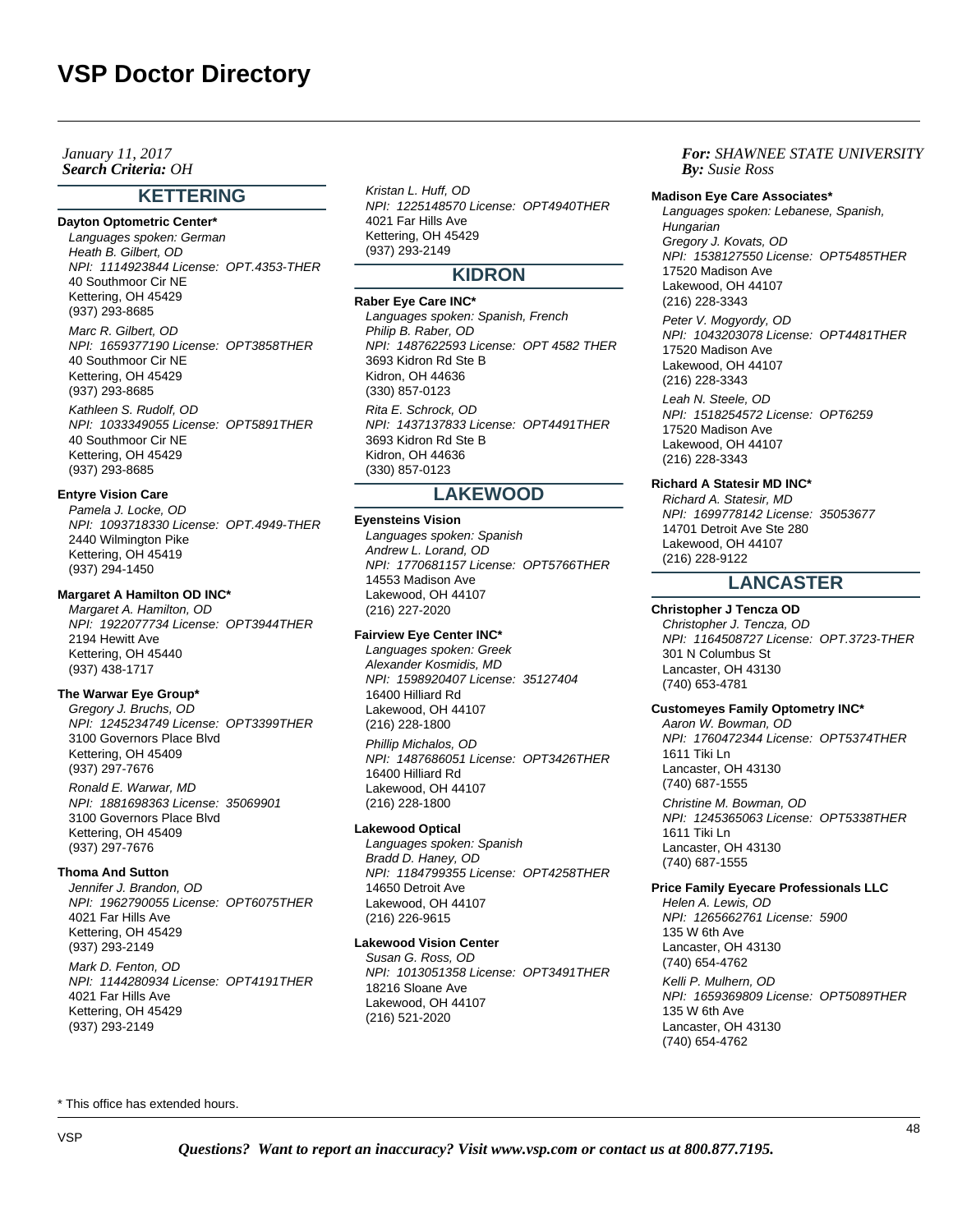Christian J. Price, OD NPI: 1518955590 License: OPT5335THER 135 W 6th Ave Lancaster, OH 43130 (740) 654-4762 Jodi Price, OD NPI: 1316935562 License: OPT.3564-THER 135 W 6th Ave Lancaster, OH 43130 (740) 654-4762

#### **Primary Vision Care**

Languages spoken: Spanish Courtney I. Hammond, OD NPI: 1760863047 License: OPT6378THER 1213 N Memorial Dr Lancaster, OH 43130 (740) 654-9909 Mark D. Henry, OD NPI: 1275527467 License: OPT.4713-THER 1213 N Memorial Dr Lancaster, OH 43130 (740) 654-9909

Rebecca A. Olding, OD NPI: 1164688602 License: OPT.5800-THER 1213 N Memorial Dr Lancaster, OH 43130 (740) 654-9909

#### **R Eric Liggett**

Languages spoken: Spanish R Eric Liggett, OD NPI: 1780670877 License: OPT.4472-THER 402 N Memorial Dr Lancaster, OH 43130 (740) 654-2527

# **Robert B Kreuter OD\***

Robert B. Kreuter, OD NPI: 1154316461 License: OPT.4210-THER 1222 N Memorial Dr Lancaster, OH 43130 (740) 687-1502

## **Streff Optometric Center**

Dean R. Streff, OD NPI: 1154457109 License: OPT3768THER 1516 W Fair Ave Lancaster, OH 43130 (740) 687-6333

# **True Vision Eyecare LLC**

Anna K. Hopkins, OD NPI: 1487632295 License: OPT3654 1726 E Main St Lancaster, OH 43130 (740) 277-7550

#### **William M Miller OD\***

William M. Miller, OD NPI: 1699761858 License: OPT.3482-THER 310 E Main St Lancaster, OH 43130 (740) 687-5865

# **LEBANON**

#### **Keith A Bednarczuk OD**

Keith A. Bednarczuk, OD NPI: 1972594257 License: OPT3215THER 777 Columbus Ave Lebanon, OH 45036 (513) 932-3343

#### **Richard L Shroder OD**

Richard L. Shroder, OD NPI: 1609973122 License: OPT2696THER 899 N Broadway St Lebanon, OH 45036 (513) 932-1976

#### **Thomas B Dankworth OD INC\***

Thomas B. Dankworth, OD NPI: 1821096587 License: OPT2906THER 600 Mound Ct Lebanon, OH 45036 (513) 932-5965 John R. Dickinson, OD

NPI: 1407817216 License: OPT3019THER 600 Mound Ct Lebanon, OH 45036 (513) 932-5965

Katie J. Holnbeck, OD NPI: 1982992533 License: OPT6043THER 600 Mound Ct Lebanon, OH 45036 (513) 932-5965 Lora A. Ledford, OD NPI: 1538175450 License: OPT.5220-THER 600 Mound Ct Lebanon, OH 45036 (513) 932-5965

#### **Village Eye Care INC\***

Languages spoken: Spanish Melissa S. Kerby, OD NPI: 1659407989 License: OPT.4755-THER 1001 Monroe Rd Lebanon, OH 45036 (513) 934-2020 Michael D. Kerby, OD NPI: 1386770626 License: OPT.4756-THER 1001 Monroe Rd Lebanon, OH 45036 (513) 934-2020

## *For: SHAWNEE STATE UNIVERSITY Susie Ross*

# **LEIPSIC**

**Dean D Walther OD INC** Dean Walther, OD NPI: 1124101860 License: OPT4420THER 109 E Main St Leipsic, OH 45856 (419) 943-3697

# **LEWIS CENTER**

# **Eyeshop Optical Center\***

Cynthia S. Sayers, OD NPI: 1700959327 License: OPT5363THER 9009 Columbus Pike Lewis Center, OH 43035 (740) 549-1800

#### **Ohio State Optical\***

Jennifer Annon, OD NPI: 1306244926 License: OPT6344THER 1325 Cameron Ave Lewis Center, OH 43035 (614) 888-3972 Lynn A. Fox, OD NPI: 1053484790 License: OPT5779THER 1325 Cameron Ave Lewis Center, OH 43035 (614) 888-3972 Carl W. Tate, OD NPI: 1467567149 License: 5664T2578 1325 Cameron Ave Lewis Center, OH 43035 (614) 888-3972

#### **Optimal Eye Care LLC**

Lori G. Engler, OD NPI: 1609180488 License: OPT5946THER 6433 Pullman Dr Lewis Center, OH 43035 (740) 548-0100 Natalie N. Nguyen, OD NPI: 1669712964 License: OPT6423THER 6433 Pullman Dr Lewis Center, OH 43035 (740) 548-0100 Stephanie M. Sims, OD NPI: 1992119465 License: OPT6318THER 6433 Pullman Dr Lewis Center, OH 43035 (740) 548-0100

# **LEXINGTON**

# **Bruce E Bachelder OD\***

Bruce E. Bachelder, OD NPI: 1619071248 License: OPT3012THER 35 Plymouth St Lexington, OH 44904 (419) 884-0500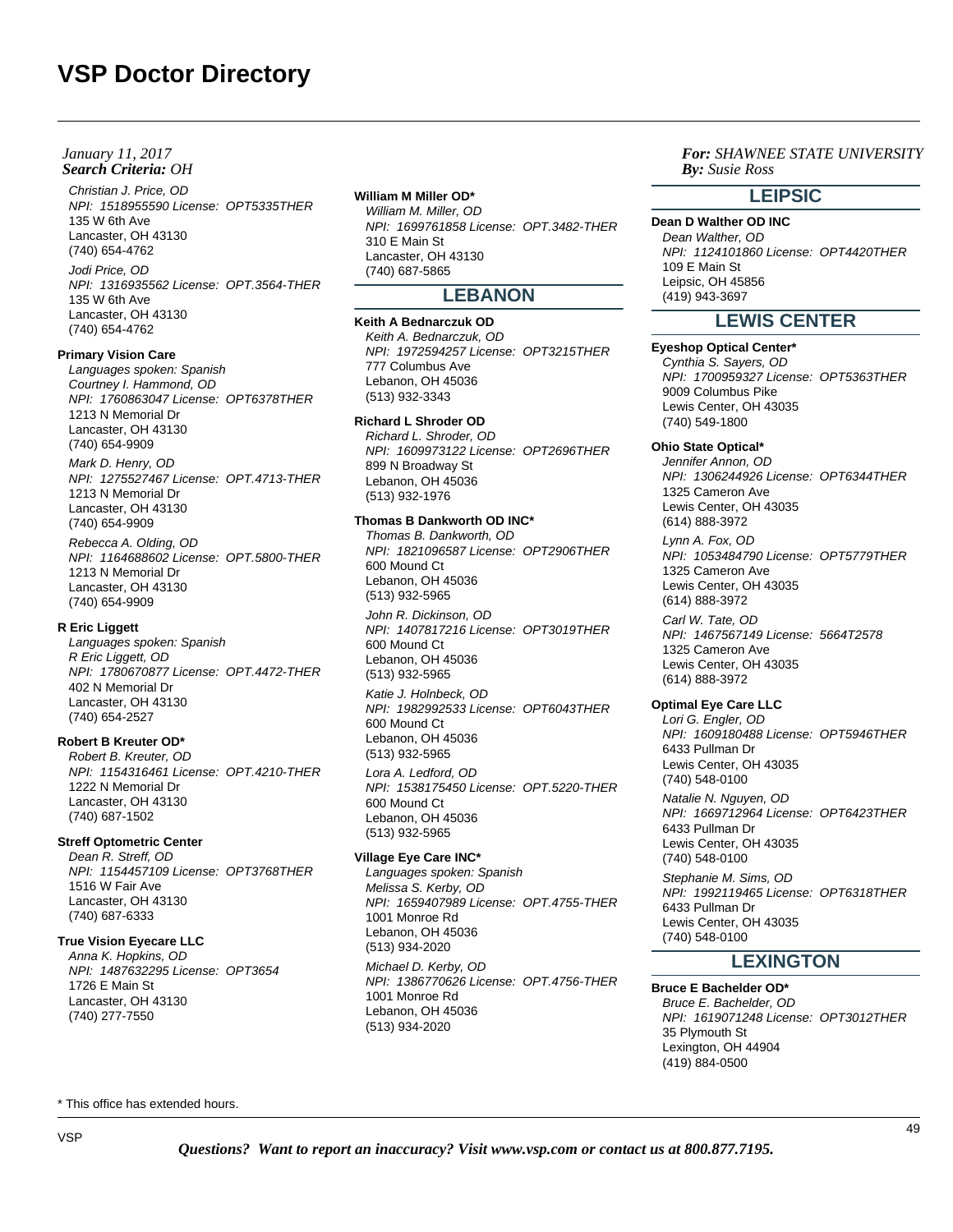*Search Criteria: By: OHJanuary 11, 2017*

# **LIBERTY TOWNSHIP**

#### **Wing Eyecare INC**

Languages spoken: Vietnamese Jeffrey D. Cole, OD NPI: 1952715369 License: OPT6274THER 7334 Yankee Rd Liberty Township, OH 45044 (513) 759-9464 Christie L. Francia, OD NPI: 1770847998 License: OPT6228 7334 Yankee Rd Liberty Township, OH 45044 (513) 759-9464 Barry L. Gridley, OD NPI: 1326144346 License: OPT3121THER 7334 Yankee Rd Liberty Township, OH 45044 (513) 759-9464 Randall J. Harpring, OD NPI: 1467592287 License: 3861T1825 7334 Yankee Rd Liberty Township, OH 45044 (513) 759-9464 Jeffrey M. Hartman, OD NPI: 1790894384 License: OPT.4712-THER 7334 Yankee Rd Liberty Township, OH 45044 (513) 759-9464 Matthew F. Horton, OD NPI: 1255567293 License: 5868 7334 Yankee Rd Liberty Township, OH 45044 (513) 759-9464 Meaghan D. Horton, OD NPI: 1700290087 License: OPT6286THER 7334 Yankee Rd Liberty Township, OH 45044 (513) 759-9464 Tracie L. Kingsolver, OD NPI: 1215367917 License: OPT6248THER 7334 Yankee Rd Liberty Township, OH 45044 (513) 759-9464 Jennifer M. Michael, OD NPI: 1326480278 License: OPT6213THER 7334 Yankee Rd Liberty Township, OH 45044 (513) 759-9464 Donna Y. Morhous, OD NPI: 1538240940 License: OPT.4483-THER 7334 Yankee Rd Liberty Township, OH 45044

April E. Reffner, OD NPI: 1548231582 License: OPT4961THER 7334 Yankee Rd Liberty Township, OH 45044 (513) 759-9464 Kelly M. Reitzes, OD NPI: 1861841777 License: OPT.6492-THER 7334 Yankee Rd Liberty Township, OH 45044 (513) 759-9464 Daniel P. Rudnicki, OD NPI: 1861463226 License: 3963 7334 Yankee Rd Liberty Township, OH 45044 (513) 759-9464 Samuel A. Saeli, OD NPI: 1114307915 License: OPT6424THER 7334 Yankee Rd Liberty Township, OH 45044 (513) 759-9464 Heather Spampinato, OD NPI: 1093940520 License: OPT.5917-THER 7334 Yankee Rd Liberty Township, OH 45044 (513) 759-9464 Tracy A. Zemel, OD NPI: 1053463711 License: OPT.4067-THER 7334 Yankee Rd Liberty Township, OH 45044 (513) 759-9464

# **LIMA**

**Advanced Vision Care INC\*** Michael T. Craig, MD NPI: 1750363925 License: 35-06-5369C 2300 Baton Rouge Lima, OH 45805 (419) 991-3937

**Fishbaugh Family Eyecare\*** Amy L. Bankey, OD NPI: 1740410422 License: OPT5840THER 1301 N Cable Rd Lima, OH 45805 (419) 227-2020

Andrea K. Dietz, OD NPI: 1649568577 License: OPT6031THER 1301 N Cable Rd Lima, OH 45805 (419) 227-2020 Michael A. Fishbaugh Jr, OD NPI: 1225036197 License: OPT.4643-THER 1301 N Cable Rd

Lima, OH 45805 (419) 227-2020

#### *For: SHAWNEE STATE UNIVERSITY Susie Ross*

Paul Wilken, OD NPI: 1376541714 License: OPT.3317-THER 1301 N Cable Rd Lima, OH 45805 (419) 227-2020

**Premier Vision Group\*** Cheryl S. Archer, OD NPI: 1447353917 License: OPT3762THER 2765 Fort Amanda Rd Ste 100 Lima, OH 45805 (419) 228-3937 Mile Brujic, OD NPI: 1659474120 License: OPT5292THER 2765 Fort Amanda Rd Ste 100 Lima, OH 45805 (419) 228-3937 Brian Dietz, OD NPI: 1346552288 License: OPT5938THER 2765 Fort Amanda Rd Ste 100 Lima, OH 45805 (419) 228-3937 Christa Heckman, OD NPI: 1043313695 License: OPT5555THER 2765 Fort Amanda Rd Ste 100 Lima, OH 45805

(419) 228-3937 **Svs Vision INC**

> Randy L. Peters, OD NPI: 1902866130 License: OPT4624THER 2306 Harding Hwy Lima, OH 45804 (419) 225-7100 Dean Walther, OD NPI: 1124101860 License: OPT4420THER 2306 Harding Hwy Lima, OH 45804 (419) 225-7100

**The Eye Site Of Lima**

Stephen N. Cajacob, OD NPI: 1699774901 License: OPT.2935-THER 1034 W Market St Lima, OH 45805 (419) 228-8116 Jeffrey A. Unterbrink, OD NPI: 1326303645 License: OPT.6166-THER

1034 W Market St Lima, OH 45805 (419) 228-8116

# **Visual Eyes INC\***

Ann Rea Miller, OD NPI: 1912161803 License: 5805T2719 1593 Allentown Rd Lima, OH 45805 (419) 225-3937

\* This office has extended hours.

(513) 759-9464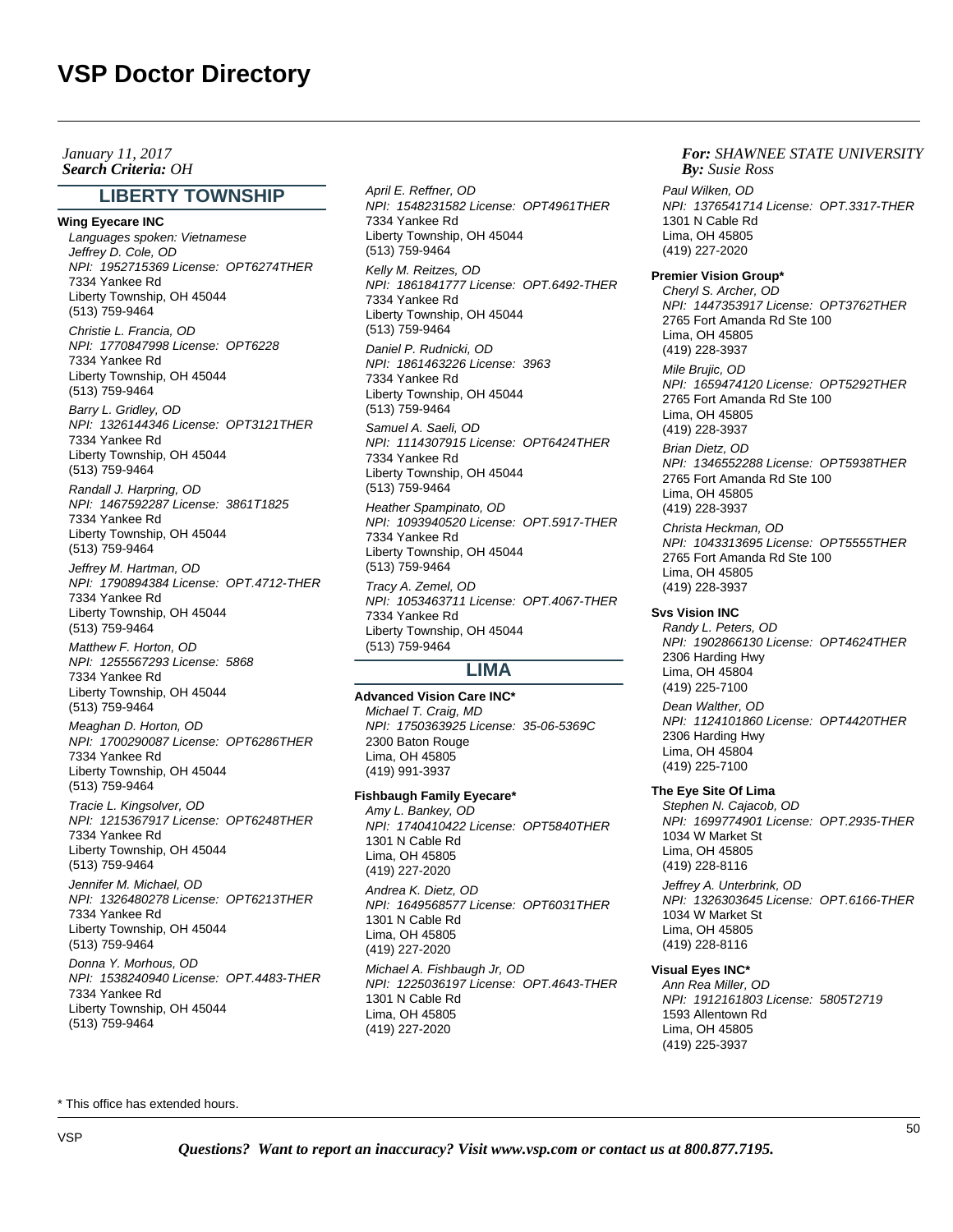## *Search Criteria: By: OHJanuary 11, 2017*

# **LISBON**

# **Thomas Scullion And Lynn Scullion ODs**

Lynn B. Scullion, OD NPI: 1275608036 License: OPT4006THER 201 W Lincoln Way Lisbon, OH 44432 (330) 424-7044 Thomas Scullion, OD NPI: 1760556823 License: OPT3967THER 201 W Lincoln Way Lisbon, OH 44432

## **LOCKLAND**

#### **Mark Robinson OD**

(330) 424-7044

Mark Robinson, OD NPI: 1003811837 License: OPT3567THER 123 Mill St Lockland, OH 45215 (513) 761-1363

# **LODI**

#### **Ohio Eye Care Consultants LLC**

Languages spoken: Chinese Thomas S. Chi, MD NPI: 1851341846 License: 35066729 221 Elyria St Ste 104 Lodi, OH 44254 (330) 948-5714

Amy M. Fernandez, OD NPI: 1952352015 License: OPT.5312-THER 221 Elyria St Ste 104 Lodi, OH 44254 (330) 948-5714

# **LOGAN**

**Buckeye Vision Care** Lawrence J. Mesarch, OD NPI: 1386736726 License: OPT5564THER 57 S Walnut St Logan, OH 43138 (740) 385-4006

# **Optometric Care INC**

Milton C. Mason, OD NPI: 1265501027 License: OPT3079THER 31630 Chieftain Dr Logan, OH 43138 (740) 385-4017

# **LONDON**

## **B And J Optical\***

Howard Jordan, OD NPI: 1558337337 License: OPT3245THER 16 S Main St London, OH 43140 (740) 852-0662

\* This office has extended hours.

Jennifer L. Schmelzer, OD NPI: 1811197270 License: OPT5746THER 16 S Main St London, OH 43140 (740) 852-0662

## **Kearfott Eye Group INC\***

Jack Ewan, OD NPI: 1386789907 License: OPT3600THER 306 Lafayette St Ste E London, OH 43140 (740) 852-4903

Jeffrey L. Kearfott, MD NPI: 1952368250 License: 350555570 306 Lafayette St Ste E London, OH 43140 (740) 852-4903

#### **Michael Byars OD INC**

Michael R. Byars, OD NPI: 1477545382 License: OPT3400THER 140 E High St London, OH 43140 (740) 852-4649

# **LORAIN**

# **Cleveland Clinic Robert F Gradisek OD\***

Languages spoken: Spanish Robert F. Gradisek, OD NPI: 1316902331 License: 3172/T921 1142 W 37th St Lorain, OH 44052 (440) 282-6669

Wes Immler, OD NPI: 1841555000 License: OPT6130THER 1142 W 37th St Lorain, OH 44052 (440) 282-6669

Randall S. Loudenslager, OD NPI: 1104853522 License: OPT4796THER 1142 W 37th St Lorain, OH 44052 (440) 282-6669

# **David J Sterna OD And Associates LLC\***

Languages spoken: Spanish Le B. Lam, OD NPI: 1750447942 License: OPT4568THER 1710 Cooper Foster Park Rd W Lorain, OH 44053 (440) 960-2020

David J. Sterna, OD NPI: 1992870265 License: OPT3828THER 1710 Cooper Foster Park Rd W Lorain, OH 44053 (440) 960-2020

## *For: SHAWNEE STATE UNIVERSITY Susie Ross*

#### **Downtown Vision Center**

Brett D. Mcvey, OD NPI: 1639173453 License: OPT.3622-THER 209 5th St Lorain, OH 44052 (440) 246-2020

#### **Paul J Alton OD INC**

Paul J. Alton, OD NPI: 1164401113 License: OPT3997THER 4650 Oberlin Ave Lorain, OH 44053 (440) 282-9800

# **LOUDONVILLE**

**Loudonville Family Vision\*** Jennifer L. Miller, OD NPI: 1285898619 License: OPT.5806-THER 631 N Union St Loudonville, OH 44842 (419) 994-3071

Scott D. Pycraft, OD NPI: 1689945602 License: OPT6096THER 631 N Union St Loudonville, OH 44842 (419) 994-3071

#### **Mohican Eye Center**

Teresa T. Cooperrider, OD NPI: 1790771160 License: OPT.4055-THER 637 N Union St Loudonville, OH 44842 (419) 994-4287 Jon H. Cooperrider II, OD

NPI: 1730175829 License: OPT4014THER 637 N Union St Loudonville, OH 44842 (419) 994-4287

# **LOUISVILLE**

#### **Louisville Family Eyecare**

Bruce P. Mathie, OD NPI: 1881685667 License: OPT4803THER 1403 W Main St Louisville, OH 44641 (330) 875-4320

#### **Louisville Vision Center\***

Mary L. Blevins, OD NPI: 1275612525 License: OPT3739THER 503 E Main Louisville, OH 44641 (330) 875-2300 Nathaniel J. Leggett, OD NPI: 1144222613 License: 0PT5221THER 503 E Main Louisville, OH 44641 (330) 875-2300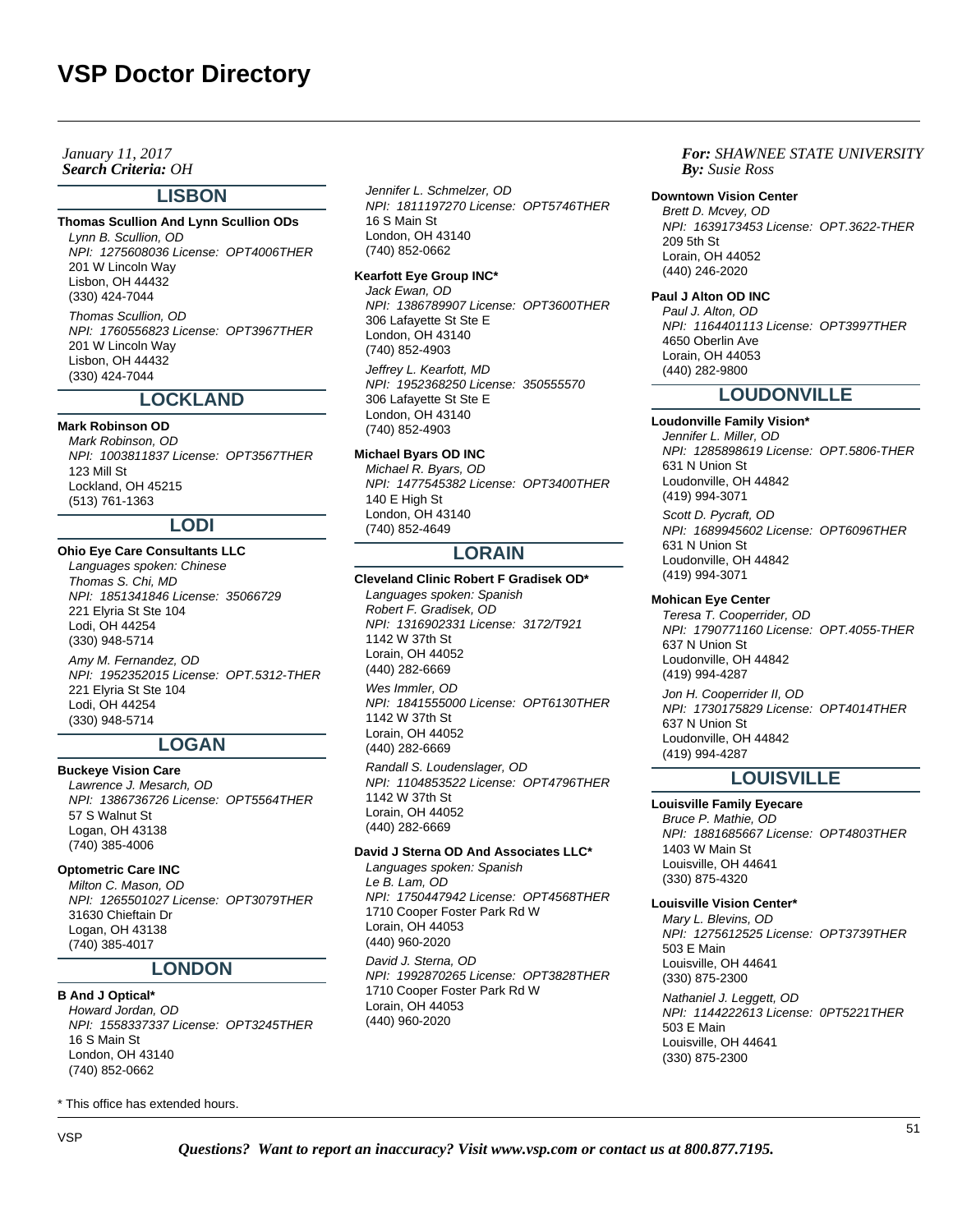*Search Criteria: By: OHJanuary 11, 2017*

Mark L. Mason, OD NPI: 1770699340 License: OPT4574THER 503 E Main Louisville, OH 44641 (330) 875-2300

# **LOVELAND**

#### **Berri Eyecare**

Languages spoken: American Sign Language Pamela Bernard, OD NPI: 1750384194 License: OPT4544THER 10661 Loveland Madeira Rd Loveland, OH 45140 (513) 683-8900 Kayla Flaig, OD NPI: 1770896920 License: OPT5973THER 10661 Loveland Madeira Rd Loveland, OH 45140 (513) 683-8900 Cheryl S. Ricer, OD NPI: 1073516407 License: 4225 10661 Loveland Madeira Rd Loveland, OH 45140 (513) 683-8900

## **Thoma And Sutton**

Andrew Fisher, OD NPI: 1407204282 License: OPT6454THER 10566 Loveland Madeira Rd Loveland, OH 45140 (513) 683-3791 Chad E. Mckinney, OD NPI: 1407944812 License: OPT5223THER 10566 Loveland Madeira Rd Loveland, OH 45140 (513) 683-3791

# **LYNDHURST**

## **Hillcrest Family Vision\***

Languages spoken: Polish, Russian Giselle A. Lander, OD NPI: 1023077542 License: OPT3717THER 5035 Mayfield Rd Ste 110 Lyndhurst, OH 44124 (216) 291-2020

## **Pearle Vision**

Sommer Sheikh, OD NPI: 1558701268 License: OPT6232 24539 Cedar Rd Lyndhurst, OH 44124 (216) 291-0120

\* This office has extended hours.

# **MADEIRA**

**Madeira Optical\*** Jennifer M. Kritzer, OD NPI: 1457571317 License: OPT4853THER 7800 Laurel Ave Madeira, OH 45243 (513) 561-7076 Malinda B. Pence, OD

NPI: 1649277062 License: OPT.5060-THER 7800 Laurel Ave Madeira, OH 45243 (513) 561-7076

# **MADISON**

**Michael Baker OD @ E.d.o.m\*** Michael A. Baker, OD NPI: 1821227828 License: OPT.5838-THER 103 N Lake St Madison, OH 44057 (440) 428-2526

#### **North Coast Optical**

Mark A. Bashore, OD NPI: 1710049085 License: OPT4001THER 6380 N Ridge Rd Madison, OH 44057 (440) 428-2172

# **MAINEVILLE**

# **Drs Ritter And Hagee OD INC**

Languages spoken: Macedonian, American Sign Language Donald R. Faimon, OD NPI: 1639124761 License: OPT.4279-THER 2091 W US Hwy 22 and 3 Maineville, OH 45039 (513) 677-8866

Daniel Hagee, OD NPI: 1306391149 License: OPT6460THER 2091 W US Hwy 22 and 3 Maineville, OH 45039 (513) 677-8866

Mark J. Hagee, OD NPI: 1881746261 License: OPT3535THER 2091 W US Hwy 22 and 3 Maineville, OH 45039 (513) 677-8866 Natalie K. Mckee, OD

NPI: 1013272822 License: OPT6143THER 2091 W US Hwy 22 and 3 Maineville, OH 45039 (513) 677-8866

Matthew T. Ritter, OD NPI: 1528095270 License: OPT5337THER 2091 W US Hwy 22 and 3 Maineville, OH 45039 (513) 677-8866

## *For: SHAWNEE STATE UNIVERSITY Susie Ross*

Thomas G. Ritter, OD NPI: 1699835587 License: OPT.3199-THER 2091 W US Hwy 22 and 3 Maineville, OH 45039 (513) 677-8866

# **MANSFIELD**

# **Brian Kleshinski OD**

Brian Kleshinski, OD NPI: 1194808766 License: OPT.3476-THER 1341 Lexington Ave Mansfield, OH 44907 (419) 756-0081

## **Crystal Eyes Vision Center**

Languages spoken: French Nathan L. Atterholt, OD NPI: 1932496361 License: OPT6010THER 1164 Lexington Ave Mansfield, OH 44907 (419) 756-0500

Russell S. Fillmore, OD NPI: 1306860754 License: OPT4193THER 1164 Lexington Ave Mansfield, OH 44907 (419) 756-0500

Meredith Kiess, OD NPI: 1316395874 License: OPT6471THER 1164 Lexington Ave Mansfield, OH 44907 (419) 756-0500

#### **Donald L Brown OD\***

Languages spoken: American Sign Language Donald L. Brown, OD NPI: 1801902903 License: OPT2934THER 1260 Lexington Ave Mansfield, OH 44907 (419) 756-8204 Kevin L. Brown, OD NPI: 1619083714 License: OPT4548THER 1260 Lexington Ave Mansfield, OH 44907 (419) 756-8204

#### **Kevin L Brown OD Ms\***

Languages spoken: American Sign Language Kevin L. Brown, OD NPI: 1619083714 License: OPT4548THER 70 Park Ave W Mansfield, OH 44902 (419) 525-1207

#### **Ohio Eye Associates INC\***

Languages spoken: Spanish Jennifer M. Bogucki, MD NPI: 1912143587 License: 35122338 466 S Trimble Rd Mansfield, OH 44906 (419) 756-8000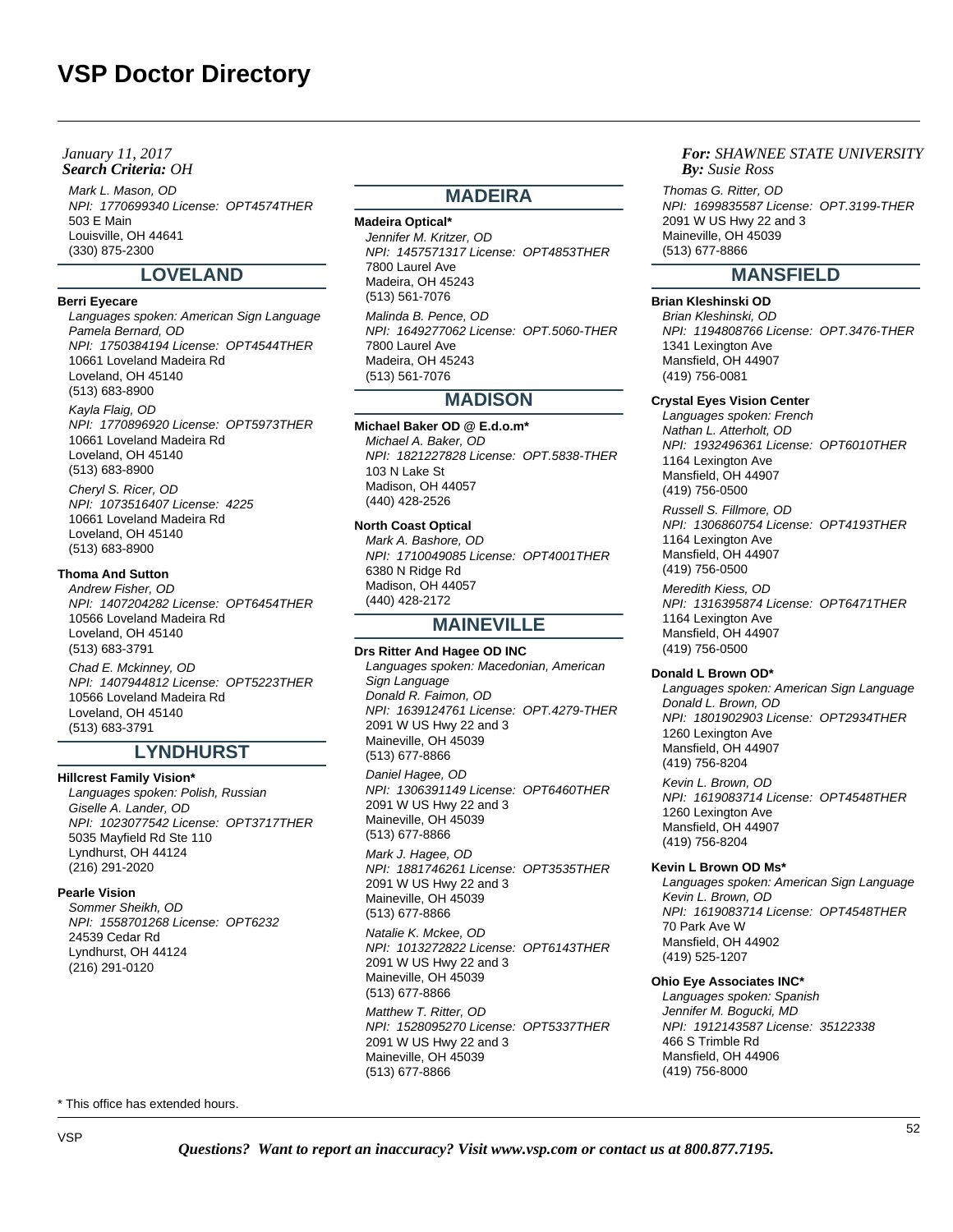Richard F. Marquardt, OD NPI: 1407801699 License: OPT4862THER 466 S Trimble Rd Mansfield, OH 44906 (419) 756-8000 Sarah R. Nigh Bruner, OD

NPI: 1487667754 License: OPT5642THER 466 S Trimble Rd Mansfield, OH 44906 (419) 756-8000

Matthew S. Piper, OD NPI: 1548323553 License: OPT.5651-THER 466 S Trimble Rd Mansfield, OH 44906 (419) 756-8000

Leonard D. Quick, MD NPI: 1780630137 License: 35045242 466 S Trimble Rd Mansfield, OH 44906 (419) 756-8000

Richard E. Selser Jr, MD NPI: 1194778126 License: 35088308 466 S Trimble Rd Mansfield, OH 44906 (419) 756-8000

#### **Park Ave Vision Clinic\***

Teresa T. Cooperrider, OD NPI: 1790771160 License: OPT.4055-THER 484 Park Ave W Mansfield, OH 44906 (419) 525-0330 Jon H. Cooperrider II, OD

NPI: 1730175829 License: OPT4014THER 484 Park Ave W Mansfield, OH 44906 (419) 525-0330

# **MANTUA**

**The Mantua Eye Center** Christopher J. Meyer, OD NPI: 1265403539 License: OPT4034THER 10730 Main St Mantua, OH 44255 (330) 274-0502

# **MAPLE HEIGHTS**

#### **Eyewear 2020**

Gerald J. D Agostino, OD NPI: 1952314585 License: OPT3716THER 5404 Northfield Rd Maple Heights, OH 44137 (216) 587-6620

# **MARIETTA**

**Eye Care Assoc Of Marietta\*** Christopher D. Erwin, OD NPI: 1932580206 License: OPT6372THER 111 S 3rd St Marietta, OH 45750 (740) 373-2069 Gregory Ingram, OD NPI: 1194750646 License: OPT3244THER 111 S 3rd St Marietta, OH 45750 (740) 373-2069 Matthew R. Ingram, OD NPI: 1801832225 License: OPT5556THER 111 S 3rd St Marietta, OH 45750 (740) 373-2069 Mark M. Ruff, OD NPI: 1831120096 License: OPT3964THER 111 S 3rd St Marietta, OH 45750 (740) 373-2069

#### **Procare Vision Center\***

Holly L. Sprout, OD NPI: 1316966823 License: OPT5542THER 316 2nd St Marietta, OH 45750 (740) 374-3937

# **MARION**

#### **Buckeye Optical**

Languages spoken: Hindi Kelly L. Bruch, OD NPI: 1164426078 License: OPT.5096-THER 150 McMahan Blvd Marion, OH 43302 (740) 389-1300 Michele L. Hager, OD

NPI: 1730373929 License: OPT5719THER 150 McMahan Blvd Marion, OH 43302 (740) 389-1300 Nidhi G. Satiani, OD

NPI: 1053396887 License: OPT5552THER 150 McMahan Blvd Marion, OH 43302 (740) 389-1300

# **Family Vision Care\***

Languages spoken: Spanish Sheryl L. Dollenmayer, OD NPI: 1669536462 License: OPT4620THER 228 Barks Rd E Marion, OH 43302 (740) 389-2306

## *For: SHAWNEE STATE UNIVERSITY Susie Ross*

Jody L. Mathews, OD NPI: 1902156383 License: 6146T3061 228 Barks Rd E Marion, OH 43302 (740) 389-2306 Andrea L. Noonan, OD

NPI: 1316921570 License: OPT4659THER 228 Barks Rd E Marion, OH 43302 (740) 389-2306

#### **Premier Optometry Group LLC\***

Matthew P. Axline, OD NPI: 1811003957 License: OPT5520THER 399 E Church St Ste 101 Marion, OH 43302 (740) 387-8414 Gregory V. Ferrell, OD

NPI: 1255770772 License: OPT6196THER 399 E Church St Ste 101 Marion, OH 43302 (740) 387-8414

# **Professional Eye Care\***

Andrea M. Dinovo, OD NPI: 1821080151 License: OPT.5382-THER 1723 Marion Mount Gilead Rd Marion, OH 43302 (740) 387-6880

Douglas R. Mccloy, OD NPI: 1962401059 License: OPT.4665-THER 1723 Marion Mount Gilead Rd Marion, OH 43302 (740) 387-6880

Tommy J. Miller, OD NPI: 1407901143 License: OPT3364THER 1723 Marion Mount Gilead Rd Marion, OH 43302 (740) 387-6880 Chassie E. Schwemer, OD

NPI: 1588687206 License: OPT5572THER 1723 Marion Mount Gilead Rd Marion, OH 43302 (740) 387-6880

## **Robert E Reid OD Family Eye Care Centers INC**

Robert Reid, OD NPI: 1437224631 License: OPT.4224-THER 1112 Mount Vernon Ave Marion, OH 43302 (740) 389-5497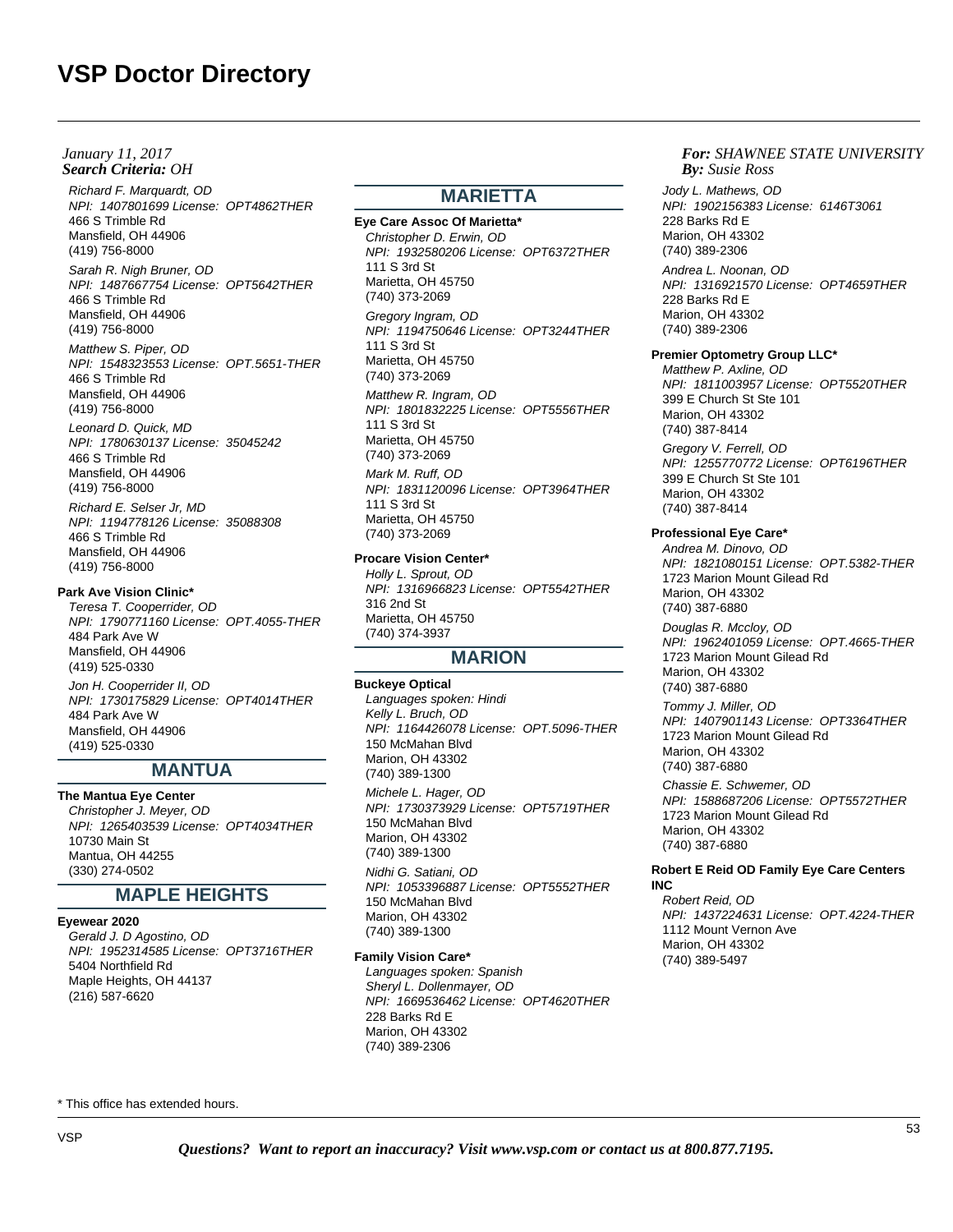## *Search Criteria: By: OHJanuary 11, 2017*

# **MARTINS FERRY**

## **Harold L Pickens OD\***

Harold L. Pickens, OD NPI: 1083672851 License: OPT.3689-THER 90 N 4th St Martins Ferry, OH 43935 (740) 633-2456

# **MARYSVILLE**

## **Courtney Poling OD\***

Languages spoken: Spanish Courtney L. Poling, OD NPI: 1447360185 License: OPT2995THER 303 W 5th St Marysville, OH 43040 (937) 644-2075

## **Marysville Family Vision**

Languages spoken: Gujarati Shimul Y. Shah, OD NPI: 1043254170 License: OPT5091THER 122 N Main St Marysville, OH 43040 (937) 642-1300

#### **Rinkov Eyecare\***

Dustin J. Gardner, OD NPI: 1366720922 License: OPT6041THER 105 Morey Dr Marysville, OH 43040 (937) 642-1916 Daniel Niederkohr, OD NPI: 1376592618 License: OPT3083THER 105 Morey Dr Marysville, OH 43040 (937) 642-1916

#### **Truitt And Truitt Optometrists INC\***

Kenneth D. Boltz, OD NPI: 1699767632 License: OPT3782THER 1001 W 5th St Marysville, OH 43040 (937) 644-8637

William Burns, OD NPI: 1467892869 License: OPT6190 1001 W 5th St Marysville, OH 43040 (937) 644-8637 Shannon C. Davidson, OD NPI: 1023209350 License: OPT5704THER 1001 W 5th St Marysville, OH 43040 (937) 644-8637 Matthew S. Thompson, OD NPI: 1164654224 License: OPT5904THER 1001 W 5th St Marysville, OH 43040

Susan Truitt, OD NPI: 1952343535 License: OPT3761THER 1001 W 5th St Marysville, OH 43040 (937) 644-8637 Thomas R. Truitt, OD NPI: 1619901774 License: OPT.3642-THER 1001 W 5th St Marysville, OH 43040 (937) 644-8637

# **MASON**

#### **Mason Vision Center\***

Alyssa B. Donahue, OD NPI: 1497136873 License: OPT6366THER 218 Reading Rd Mason, OH 45040 (513) 398-3886 Brandi N. Orr, OD NPI: 1225268659 License: OPT5886 218 Reading Rd Mason, OH 45040

(513) 398-3886

Peggy C. Roesch, OD NPI: 1801971874 License: OPT3464THER 218 Reading Rd Mason, OH 45040 (513) 398-3886

Gregory J. Stucke, OD NPI: 1689982704 License: OPT5980THER 218 Reading Rd Mason, OH 45040 (513) 398-3886

Kacie L. Stucke, OD NPI: 1568778702 License: OPT5971THER 218 Reading Rd Mason, OH 45040 (513) 398-3886

## **Michael W Hammer OD\***

Languages spoken: Spanish Michael W. Hammer, OD NPI: 1013967181 License: OPT3773THER 126 E Main St Mason, OH 45040 (513) 677-2840

# **MASSILLON**

**Canton Optometry Located In Fisher Optical** Susan F. Blake, OD NPI: 1811963705 License: OPT5196THER 2216 Lincoln Way E Massillon, OH 44646 (330) 832-9966

#### *For: SHAWNEE STATE UNIVERSITY Susie Ross*

Bruce P. Mathie, OD NPI: 1881685667 License: OPT4803THER 2216 Lincoln Way E Massillon, OH 44646 (330) 832-9966 Sheri Miller, OD NPI: 1205803574 License: OPT4302THER 2216 Lincoln Way E Massillon, OH 44646 (330) 832-9966

# **Dr Mike Lockhart Jr And Associates INC**

Languages spoken: Spanish Michael E. Lockhart Jr, OD NPI: 1073572806 License: OPT5601THER 220 Federal Ave NW Massillon, OH 44647 (330) 833-1091

## **Jackson Eyecare**

Angela M. Barber, OD NPI: 1356571962 License: OPT5841THER 3470 Wales Ave NW Ste C Massillon, OH 44646 (330) 833-3937

#### **The Eye Clinic INC\***

Steven E. Hansen, OD NPI: 1285628412 License: OPT4354THER 3545 Lincoln Way E Massillon, OH 44646 (330) 837-5191

Lawrence M. Ronning, MD NPI: 1609844612 License: 35.042042 3545 Lincoln Way E Massillon, OH 44646 (330) 837-5191

Brian E. Wind, DO NPI: 1164415147 License: 340050430 3545 Lincoln Way E Massillon, OH 44646 (330) 837-5191

Michael G. Wood, DO NPI: 1447215728 License: 34 009396 3545 Lincoln Way E Massillon, OH 44646 (330) 837-5191

#### **Tom L Altland OD INC**

Languages spoken: Spanish Thomas L. Altland, OD NPI: 1922176221 License: OPT2932THER 915 Lincoln Way E Massillon, OH 44646 (330) 837-4234

\* This office has extended hours.

(937) 644-8637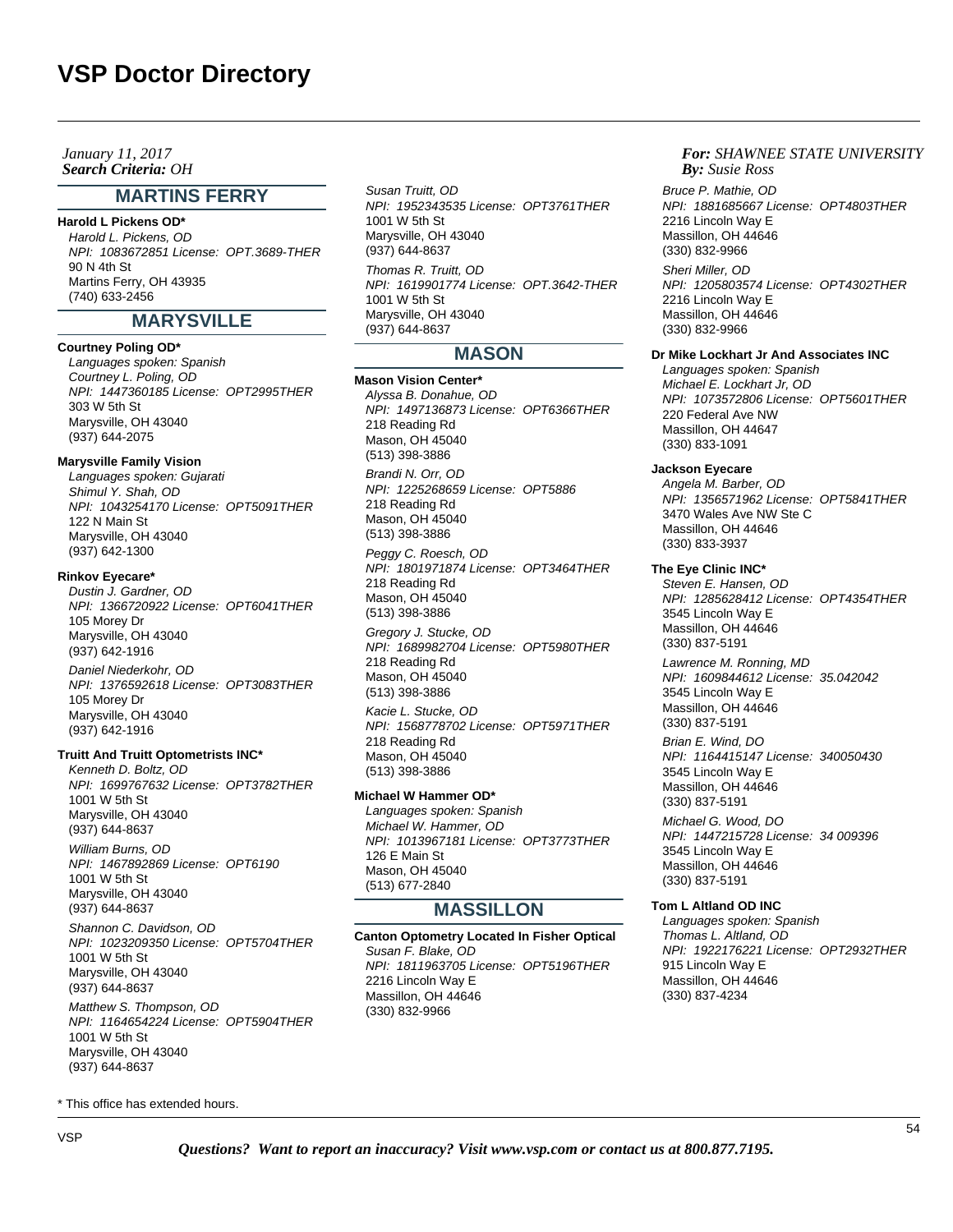*Search Criteria: By: OHJanuary 11, 2017*

# **MAUMEE**

# **Cataract & Laser Institute Maumee**

Languages spoken: Spanish Laura A. Emch, OD NPI: 1922396340 License: 6054T2969 3509 Briarfield Blvd Maumee, OH 43537 (419) 865-3866 Carol R. Kollarits, MD NPI: 1598719114 License: 35032573 3509 Briarfield Blvd

Maumee, OH 43537 (419) 865-3866

### **Maumee Center For Eyecare\***

Thomas Cable, OD NPI: 1477592715 License: OPT3016THER 1657 Holland Rd Ste D Maumee, OH 43537 (419) 891-1023

## **Midwest Eye Consultants\***

Laura S. Bzdafka, OD NPI: 1467682914 License: OPT5851THER 485 W Dussel Dr Ste 7 Maumee, OH 43537 (419) 891-1391 Jeffrey H. Doty, OD

NPI: 1730158080 License: OPT4188THER 485 W Dussel Dr Ste 7 Maumee, OH 43537 (419) 891-1391

Jodi L. Kessinger, OD NPI: 1013997170 License: OPT4655THER 485 W Dussel Dr Ste 7 Maumee, OH 43537 (419) 891-1391

Daniel Lin, MD NPI: 1538158514 License: 35086457 485 W Dussel Dr Ste 7 Maumee, OH 43537 (419) 891-1391

Leighan R. Monroe, OD NPI: 1972525475 License: OPT5638THER 485 W Dussel Dr Ste 7 Maumee, OH 43537 (419) 891-1391

# **MCCONNELSVILLE**

**Eye Care Of Mcconnelsville LLC** Christopher D. Erwin, OD NPI: 1932580206 License: OPT6372THER

71 E Main St McConnelsville, OH 43756 (740) 962-4281

Mark M. Ruff, OD NPI: 1831120096 License: OPT3964THER 71 E Main St McConnelsville, OH 43756 (740) 962-4281 Christopher Stanwick, OD NPI: 1174558761 License: OPT.3969-THER 71 E Main St McConnelsville, OH 43756 (740) 962-4281

#### **Morgan Vision Care\***

Krista E. Cline, OD NPI: 1457695397 License: OPT6430THER 135 S Kennebec Ave McConnelsville, OH 43756 (740) 962-4567 Kelly A. Ryen, OD

NPI: 1588689780 License: OPT5413THER 135 S Kennebec Ave McConnelsville, OH 43756 (740) 962-4567 Sarah R. Scalley, OD

NPI: 1063709202 License: OPT.6069-THER 135 S Kennebec Ave McConnelsville, OH 43756 (740) 962-4567

Ashley R. Shields, OD NPI: 1245585694 License: OPT6142THER 135 S Kennebec Ave McConnelsville, OH 43756 (740) 962-4567

# **MEDINA**

**Excellence In Eye Care** Andrew A. Esposito, MD NPI: 1962618249 License: 35092551 3609 Medina Rd Medina, OH 44256 (330) 722-1313

Joseph C. Noreika, MD NPI: 1114970563 License: 35-048832 3609 Medina Rd Medina, OH 44256 (330) 722-1313

Lisa T. Wiseman, OD NPI: 1891790531 License: OPT4976THER 3609 Medina Rd Medina, OH 44256 (330) 722-1313

# **Loeper Vision Team**

David C. Loeper, OD NPI: 1124166426 License: OPT4302.THER 801 E Washington St Ste 120 Medina, OH 44256 (330) 725-6655

#### *For: SHAWNEE STATE UNIVERSITY Susie Ross*

Michelle A. Loeper, OD NPI: 1831237049 License: OPT4496THER 801 E Washington St Ste 120 Medina, OH 44256 (330) 725-6655

#### **Medina Eye Assoc INC\***

Languages spoken: Ukrainian Myron E. Bodnar, MD NPI: 1457356032 License: 35049330 970 E Washington Ste 201 Medina, OH 44256 (330) 725-7748

#### **Medina Vision Centre INC**

Christine L. Beiling Sheerer, OD NPI: 1396779849 License: OPT3918THER 4463 Weymouth Rd Medina, OH 44256 (330) 722-2150

Christopher M. Brendel, OD NPI: 1629482278 License: 6270T3186 4463 Weymouth Rd Medina, OH 44256 (330) 722-2150

Timothy W. Earley, OD NPI: 1629065149 License: 4924/T1794 4463 Weymouth Rd Medina, OH 44256 (330) 722-2150

Sandra K. Travaglianti, OD NPI: 1417203944 License: OPT.6164-THER 4463 Weymouth Rd Medina, OH 44256 (330) 722-2150

## **Milburn Eye Center**

Annamarie W. Milburn, OD NPI: 1811032287 License: OPT5230THER 409 N Court St Medina, OH 44256 (330) 725-4680

Tim M. Milburn, OD NPI: 1306929641 License: OPT5133THER 409 N Court St Medina, OH 44256 (330) 725-4680

#### **Ohio Eye Care Consultants\***

Languages spoken: Chinese Cassie Bremke, OD NPI: 1235587601 License: OPT6444THER 3583 Reserve Commons Dr Medina, OH 44256 (330) 722-8300

Thomas S. Chi, MD NPI: 1851341846 License: 35066729 3583 Reserve Commons Dr Medina, OH 44256 (330) 722-8300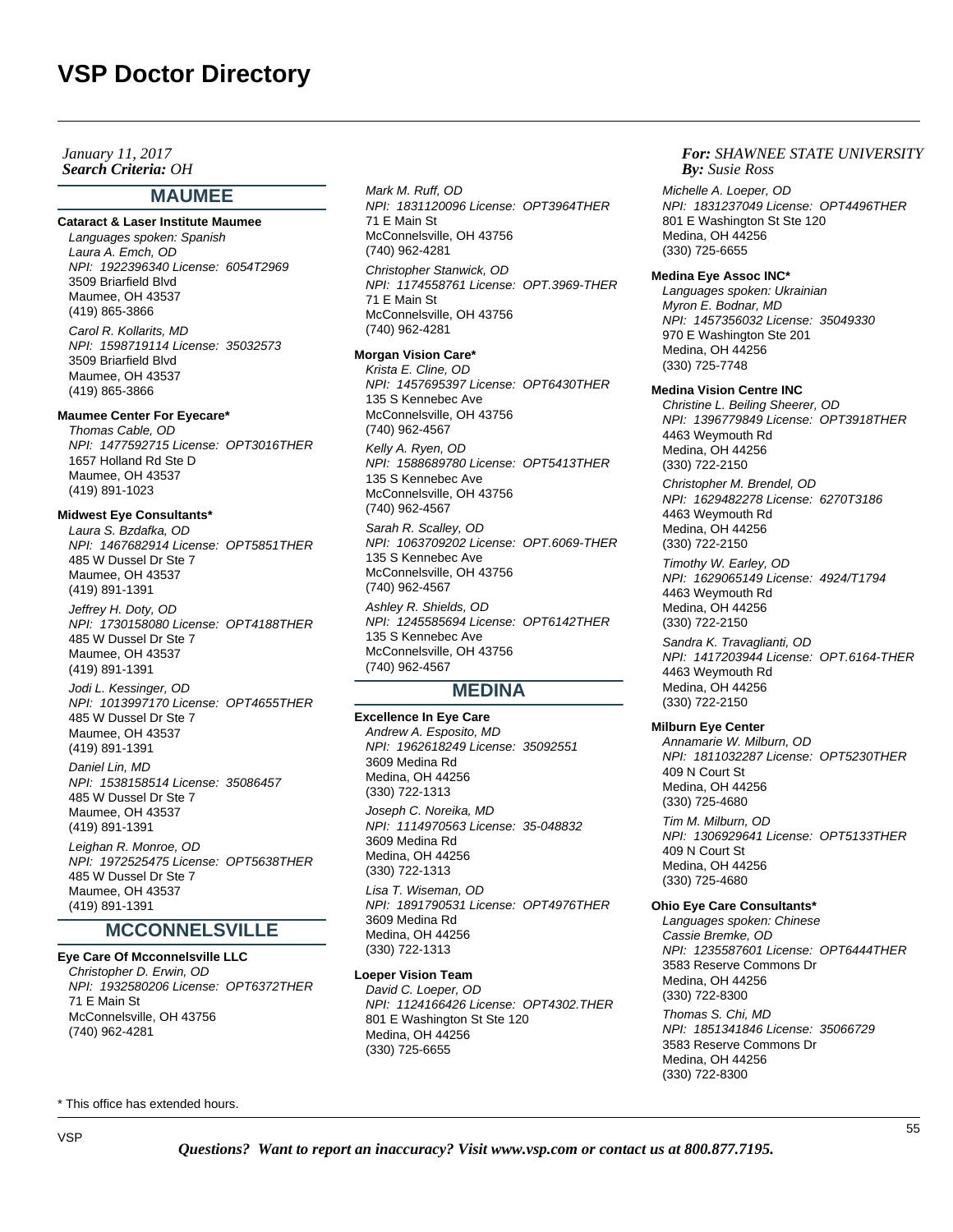Amy M. Fernandez, OD NPI: 1952352015 License: OPT.5312-THER 3583 Reserve Commons Dr Medina, OH 44256 (330) 722-8300 Sara M. Prusinski, OD NPI: 1629147566 License: OPT4979THER

3583 Reserve Commons Dr Medina, OH 44256 (330) 722-8300

# **Rose B Dickerhoof OD INC**

Loni R. Dickerhoof, OD NPI: 1922489079 License: OPT6365THER 837 N Court St Medina, OH 44256 (330) 725-4464 Rose B. Dickerhoof, OD NPI: 1639273949 License: OPT3791THER

837 N Court St Medina, OH 44256 (330) 725-4464

# **MENTOR**

# **Clear Sight Eyecare**

Sayed I. Hasan, OD NPI: 1245386291 License: OPT4699THER 7640 Mentor Ave Mentor, OH 44060 (440) 942-3937

# **Ellen Ellsworth OD INC**

Ellen L. Ellsworth, OD NPI: 1437297264 License: 4277/T228 9930 Johnnycake Rdg Rd # 4B Mentor, OH 44060 (440) 352-8031

## **Erie Optical**

Languages spoken: Croatian Robert A. Waldman, OD NPI: 1144375742 License: OPT.3382-THER 8900 Mentor Ave Mentor, OH 44060 (440) 255-7727

## **Family Eye Care INC\***

Languages spoken: Spanish, French Todd M. Dalessandro, OD NPI: 1841490406 License: OPT.5710-THER 7200 Mentor Ave Mentor, OH 44060 (440) 946-8809 Stephen A. Figler, OD NPI: 1295717981 License: OPT4280THER 7200 Mentor Ave Mentor, OH 44060 (440) 946-8809

Ryan E. Hooper, OD NPI: 1104231265 License: OPT6285THER 7200 Mentor Ave Mentor, OH 44060 (440) 946-8809

Brian J. Kane, OD NPI: 1689657702 License: OPT4751THER 7200 Mentor Ave Mentor, OH 44060 (440) 946-8809 Jocelyn R. Pettitt, OD

NPI: 1093971533 License: OPT5814THER 7200 Mentor Ave Mentor, OH 44060 (440) 946-8809

Lauren Tedesco, OD NPI: 1568814309 License: OPT6467THER 7200 Mentor Ave Mentor, OH 44060 (440) 946-8809

# **Great Lakes Eyecare\***

James M. Bozic, OD NPI: 1295874048 License: 5461 7348 Mentor Ave Mentor, OH 44060 (440) 953-2020

#### **Union Eye Care**

Ronnie J. Sluss, OD NPI: 1225041031 License: OPT3271THER 7593 Mentor Ave Mentor, OH 44060 (440) 942-8435 Beth Yoder, OD NPI: 1689771255 License: OPT5108THER 7593 Mentor Ave Mentor, OH 44060 (440) 942-8435

# **MIAMISBURG**

## **Miamisburg Vision Care\***

David M. Anderson, OD NPI: 1497759344 License: OPT5457THER 340 Alexandersville Rd Miamisburg, OH 45342 (937) 866-3471 Staci D. Anderson, OD NPI: 1558402578 License: OPT.5284-THER 340 Alexandersville Rd Miamisburg, OH 45342 (937) 866-3471 Keith Basinger, OD NPI: 1841293263 License: OPT4438THER 340 Alexandersville Rd Miamisburg, OH 45342 (937) 866-3471

#### *For: SHAWNEE STATE UNIVERSITY Susie Ross*

Taylor Peters, OD NPI: 1447600150 License: OPT6489THER 340 Alexandersville Rd Miamisburg, OH 45342 (937) 866-3471

#### **Wing Eyecare INC**

Languages spoken: Vietnamese Jeffrey D. Cole, OD NPI: 1952715369 License: OPT6274THER 3625 Rigby Rd Miamisburg, OH 45342 (937) 247-2000 Barry L. Gridley, OD NPI: 1326144346 License: OPT3121THER 3625 Rigby Rd Miamisburg, OH 45342 (937) 247-2000 Donna Y. Morhous, OD NPI: 1538240940 License: OPT.4483-THER 3625 Rigby Rd Miamisburg, OH 45342 (937) 247-2000 Thomas F. Nagy, OD NPI: 1952410532 License: OPT4131THER 3625 Rigby Rd Miamisburg, OH 45342 (937) 247-2000 Kelly M. Reitzes, OD NPI: 1861841777 License: OPT.6492-THER 3625 Rigby Rd Miamisburg, OH 45342 (937) 247-2000 Alicia M. Zhou, OD NPI: 1902256332 License: OPT.6506-THER 3625 Rigby Rd Miamisburg, OH 45342 (937) 247-2000

# **MIDDLEBURG HEIGHTS**

## **Medical Eye Assoc INC\***

Boris Komrovsky, MD NPI: 1336183607 License: 35045106 7003 Pearl Rd Middleburg Heights, OH 44130 (440) 888-2333 Kristina Y. Pao, MD NPI: 1205002847 License: 35122405 7003 Pearl Rd Middleburg Heights, OH 44130 (440) 888-2333 Ihor G. Zachary, MD NPI: 1073540100 License: 35032239

7003 Pearl Rd Middleburg Heights, OH 44130 (440) 888-2333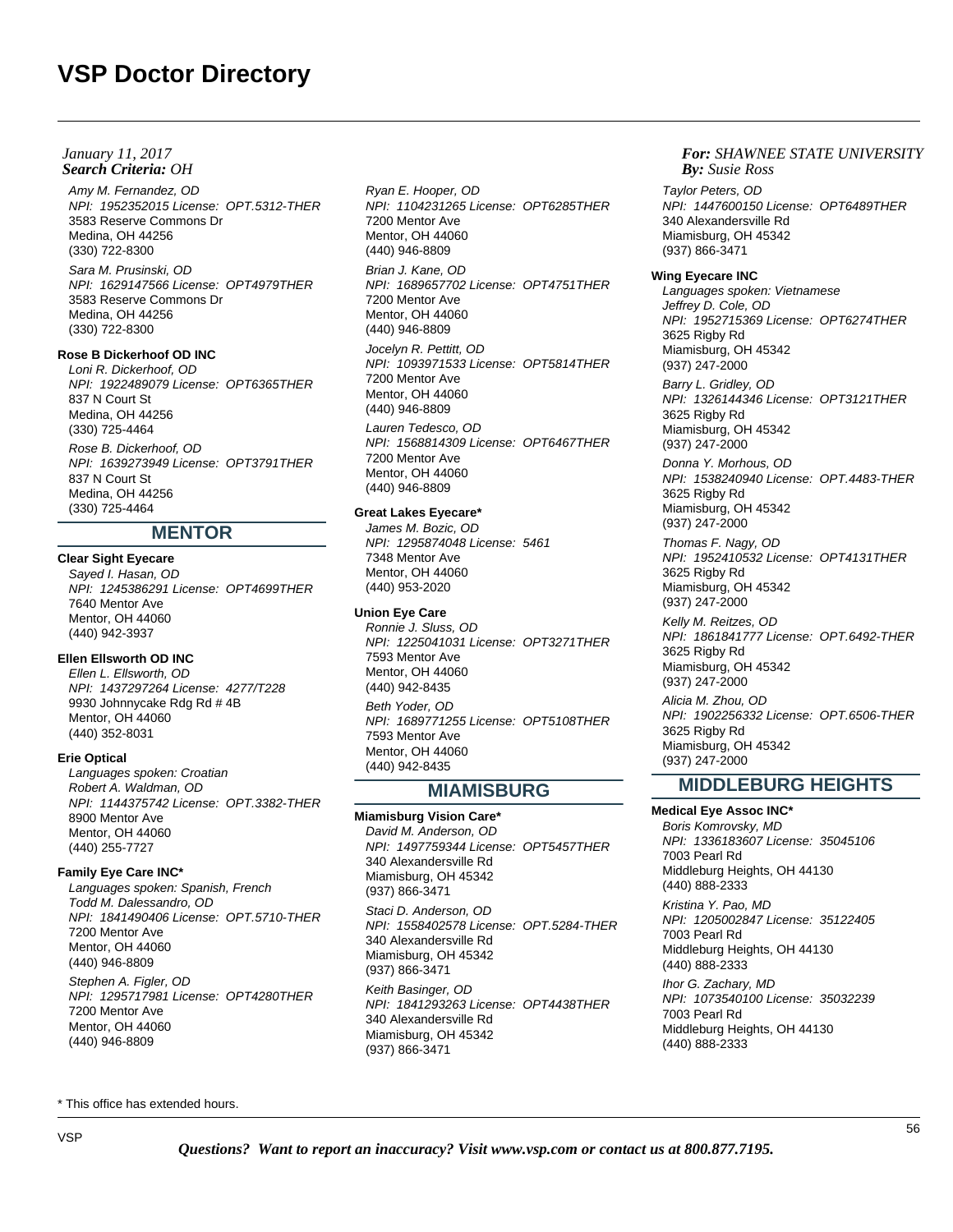Michael J. Zgrabik, MD NPI: 1477589588 License: 35055219 7003 Pearl Rd Middleburg Heights, OH 44130 (440) 888-2333

# **Middleburgh Heights Vision Clinic**

Donald Kammer Jr, OD NPI: 1831256908 License: OPT.4466-THER 7199 Pearl Rd Ste C Middleburg Heights, OH 44130 (440) 843-6900

# **Southland Vision Care INC**

Languages spoken: Spanish William D. Marks, OD NPI: 1982600268 License: OPT.3256-THER 6879B Southland Dr Middleburg Heights, OH 44130 (440) 888-3515

# **MIDDLEFIELD**

## **Cathy Pappas Bravo OD INC\***

Languages spoken: Greek, Spanish Christine R. Graley, OD NPI: 1720157134 License: OPT.5551-THER 14901 State Ave N Middlefield, OH 44062 (440) 632-1695

Andrew L. Lorand, OD NPI: 1770681157 License: OPT5766THER 14901 State Ave N Middlefield, OH 44062 (440) 632-1695

Cathy Pappas, OD NPI: 1801931175 License: OPT5058THER 14901 State Ave N Middlefield, OH 44062 (440) 632-1695

# **MIDDLEPORT**

## **Drs Quinn Foster And Associates\***

Languages spoken: Spanish Shane A. Foster, OD NPI: 1538322508 License: OPT5792THER 443 General Hartinger Pkwy Middleport, OH 45760 (740) 691-5008

Robyn S. Pape, OD NPI: 1952362451 License: OPT.5076-THER 443 General Hartinger Pkwy Middleport, OH 45760 (740) 691-5008 Susan G. Quinn, OD NPI: 1720048770 License: OPT.3628-THER

443 General Hartinger Pkwy Middleport, OH 45760 (740) 691-5008

Thomas G. Quinn, OD NPI: 1851351811 License: OPT.3437-THER 443 General Hartinger Pkwy Middleport, OH 45760 (740) 691-5008

# **MIDDLETOWN**

# **Advanced Eye Solutions INC\***

Adrianne S. Dirr, OD NPI: 1093905606 License: OPT5744THER 4102 Roosevelt Blvd Middletown, OH 45044 (513) 425-0817

Eric J. Smith, OD NPI: 1649357567 License: OPT4593THER 4102 Roosevelt Blvd Middletown, OH 45044 (513) 425-0817

## **Combs Family Eyecare LLC\***

Alicia M. Combs, OD NPI: 1528356136 License: OPT6011THER 1015 Summitt Dr Middletown, OH 45042 (513) 424-6267 Eric T. Combs, OD

NPI: 1679860753 License: OPT6024THER 1015 Summitt Dr Middletown, OH 45042 (513) 424-6267

# **Dr Charles P Handel And Associates\***

Charles P. Handel, OD NPI: 1417021445 License: OPT.2874-THER 50 N Breiel Blvd Middletown, OH 45042 (513) 424-3525

## **Dr Robert F Flagel Optometrist INC\***

Kathryn Fenton, OD NPI: 1447229620 License: OPT.41900- **THER** 112 S Breiel Blvd Middletown, OH 45044 (513) 423-0941

Laurie Flagel, OD NPI: 1164584157 License: OPT4906THER 112 S Breiel Blvd Middletown, OH 45044 (513) 423-0941

## **Dr Steven A Shadwick And Assoc**

Steven Shadwick, OD NPI: 1932281144 License: OPT.3753-THER 1053 Summitt Dr Middletown, OH 45042 (513) 422-8031

## *For: SHAWNEE STATE UNIVERSITY Susie Ross*

#### **Middletown Eyecare INC\***

Nathan R. Bjork, OD NPI: 1558328617 License: OPT5104THER 315 N Breiel Blvd Middletown, OH 45042 (513) 424-0339

Cara S. Frasco, OD NPI: 1699731612 License: OPT5387THER 315 N Breiel Blvd Middletown, OH 45042 (513) 424-0339

Brian T. Landrum, OD NPI: 1801024047 License: OPT5876THER 315 N Breiel Blvd Middletown, OH 45042 (513) 424-0339

# **MILFORD**

#### **Clarkson Optometry Midwest** Megan Hoffman, OD

NPI: 1902258015 License: OPT6464THER 1064 State Route 28 Ste B Milford, OH 45150 (513) 831-3166

Chad E. Mckinney, OD NPI: 1407944812 License: OPT5223THER 1064 State Route 28 Ste B Milford, OH 45150 (513) 831-3166

Megan Werling, OD NPI: 1952784977 License: OPT.6416 1064 State Route 28 Ste B Milford, OH 45150 (513) 831-3166

## **Rahn Eyecare Center\***

Languages spoken: Spanish David L. Malof, OD NPI: 1477579415 License: 4475/T1131 5854 Cinema Dr Milford, OH 45150 (513) 248-1212

Jeffrey A. Rahn, OD NPI: 1528082567 License: OPT3304THER 5854 Cinema Dr Milford, OH 45150 (513) 248-1212

## **Rutledge Eye Care**

Karen A. Mullen Weber, OD NPI: 1336274364 License: OPT4701THER 1107 Allen Dr Ste C Milford, OH 45150 (513) 965-2020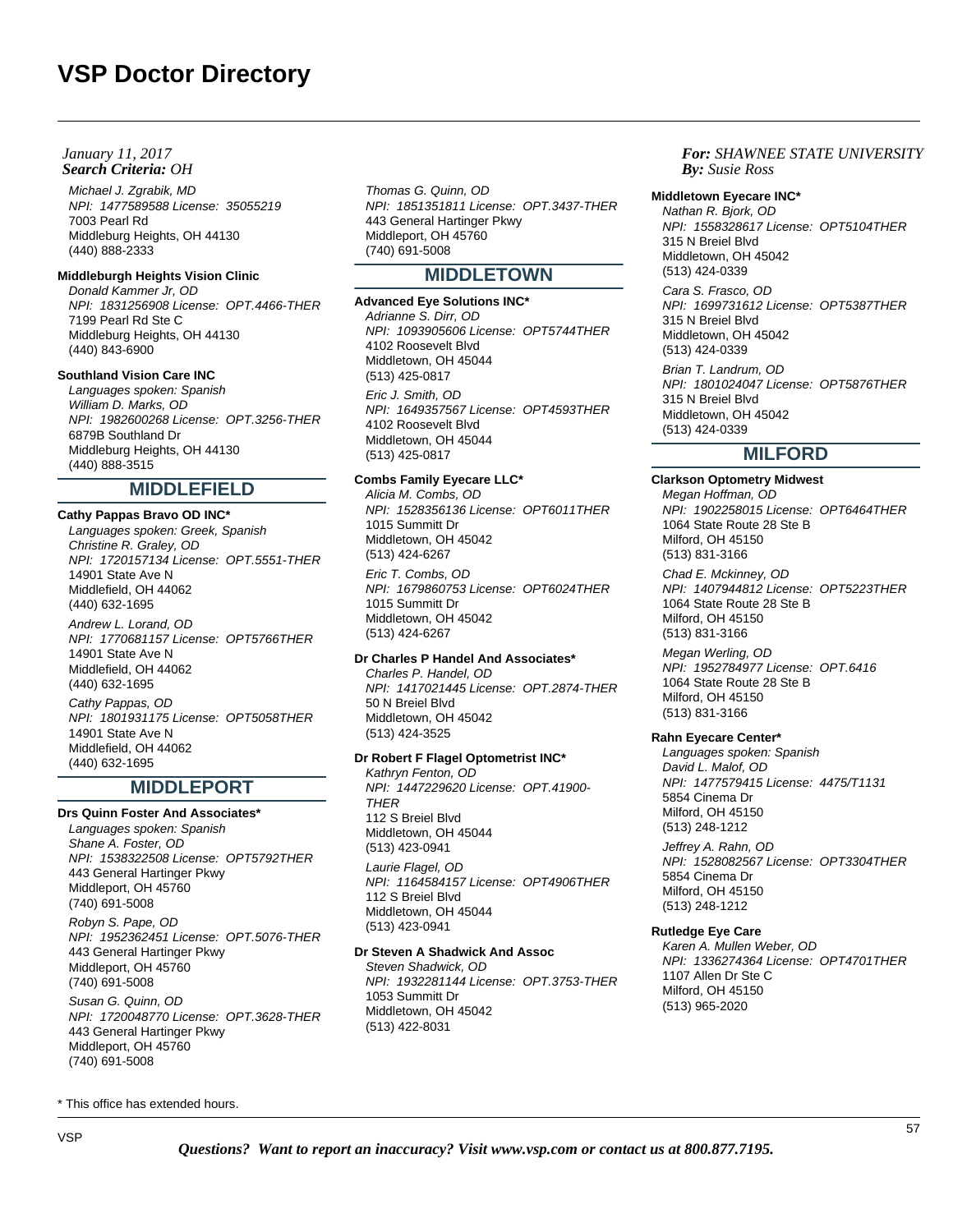Larry G. Rutledge, OD NPI: 1285707265 License: OPT.3266-THER 1107 Allen Dr Ste C Milford, OH 45150 (513) 965-2020

## **Wing Eyecare\***

Languages spoken: Vietnamese Jeffrey D. Cole, OD NPI: 1952715369 License: OPT6274THER 1090 State Route 28 Milford, OH 45150 (513) 575-9464 Christie L. Francia, OD NPI: 1770847998 License: OPT6228 1090 State Route 28 Milford, OH 45150 (513) 575-9464 Barry L. Gridley, OD NPI: 1326144346 License: OPT3121THER 1090 State Route 28 Milford, OH 45150 (513) 575-9464 Randall J. Harpring, OD

NPI: 1467592287 License: 3861T1825 1090 State Route 28 Milford, OH 45150 (513) 575-9464

Jeffrey M. Hartman, OD NPI: 1790894384 License: OPT.4712-THER 1090 State Route 28 Milford, OH 45150 (513) 575-9464

Matthew F. Horton, OD NPI: 1255567293 License: 5868 1090 State Route 28 Milford, OH 45150 (513) 575-9464

Meaghan D. Horton, OD NPI: 1700290087 License: OPT6286THER 1090 State Route 28 Milford, OH 45150 (513) 575-9464

Tracie L. Kingsolver, OD NPI: 1215367917 License: OPT6248THER 1090 State Route 28 Milford, OH 45150 (513) 575-9464

Terry R. Leach, OD NPI: 1992814404 License: OPT.4416-THER 1090 State Route 28 Milford, OH 45150 (513) 575-9464

Jennifer M. Michael, OD NPI: 1326480278 License: OPT6213THER 1090 State Route 28 Milford, OH 45150 (513) 575-9464

1090 State Route 28 Milford, OH 45150 (513) 575-9464 Matthew James Muroski, OD NPI: 1952492043 License: OPT5829THER 1090 State Route 28 Milford, OH 45150 (513) 575-9464 Thomas F. Nagy, OD NPI: 1952410532 License: OPT4131THER 1090 State Route 28 Milford, OH 45150 (513) 575-9464 Terry W. Nisbet, OD NPI: 1134107899 License: OPT4132THER 1090 State Route 28 Milford, OH 45150 (513) 575-9464 Lisa Pelzer, OD NPI: 1700334752 License: 6510 1090 State Route 28 Milford, OH 45150 (513) 575-9464 April E. Reffner, OD NPI: 1548231582 License: OPT4961THER 1090 State Route 28 Milford, OH 45150 (513) 575-9464 Kelly M. Reitzes, OD NPI: 1861841777 License: OPT.6492-THER

NPI: 1538240940 License: OPT.4483-THER

Donna Y. Morhous, OD

1090 State Route 28 Milford, OH 45150 (513) 575-9464 Daniel P. Rudnicki, OD

NPI: 1861463226 License: 3963 1090 State Route 28 Milford, OH 45150 (513) 575-9464

Samuel A. Saeli, OD NPI: 1114307915 License: OPT6424THER 1090 State Route 28 Milford, OH 45150 (513) 575-9464

Heather Spampinato, OD NPI: 1093940520 License: OPT.5917-THER 1090 State Route 28 Milford, OH 45150 (513) 575-9464 Paula M. Thatcher, OD NPI: 1942462635 License: OPT5890THER 1090 State Route 28 Milford, OH 45150 (513) 575-9464

## *For: SHAWNEE STATE UNIVERSITY Susie Ross*

Jason K. Winterbottom, OD NPI: 1114901568 License: OPT5515THER 1090 State Route 28 Milford, OH 45150 (513) 575-9464 Tracy A. Zemel, OD NPI: 1053463711 License: OPT.4067-THER 1090 State Route 28 Milford, OH 45150 (513) 575-9464

# **MILLERSBURG**

**Family Eyecare Associates\*** Nathan L. Atterholt, OD NPI: 1932496361 License: OPT6010THER 1275 Glen Dr Millersburg, OH 44654 (330) 674-6121 Holly C. Conway, OD NPI: 1619977980 License: OPT3527THER 1275 Glen Dr Millersburg, OH 44654 (330) 674-6121 James Conway, OD NPI: 1891795365 License: 3528 1275 Glen Dr Millersburg, OH 44654 (330) 674-6121

# **MILLERSPORT**

# **The Eye Site**

Brett A. Dietz, OD NPI: 1356441802 License: OPT5109THER 12464 Lancaster St Millersport, OH 43046 (740) 467-2525

# **MINERVA**

**Minerva Vision Clinic** Languages spoken: Greek Ted A. Rath, OD NPI: 1871647230 License: OPT4308THER 1174 Alliance Rd NW Minerva, OH 44657 (330) 868-0076

## **Perry M Lieberman OD\***

Perry M. Lieberman, OD NPI: 1225016058 License: OPT3077THER 206 N Market St Minerva, OH 44657 (330) 868-5506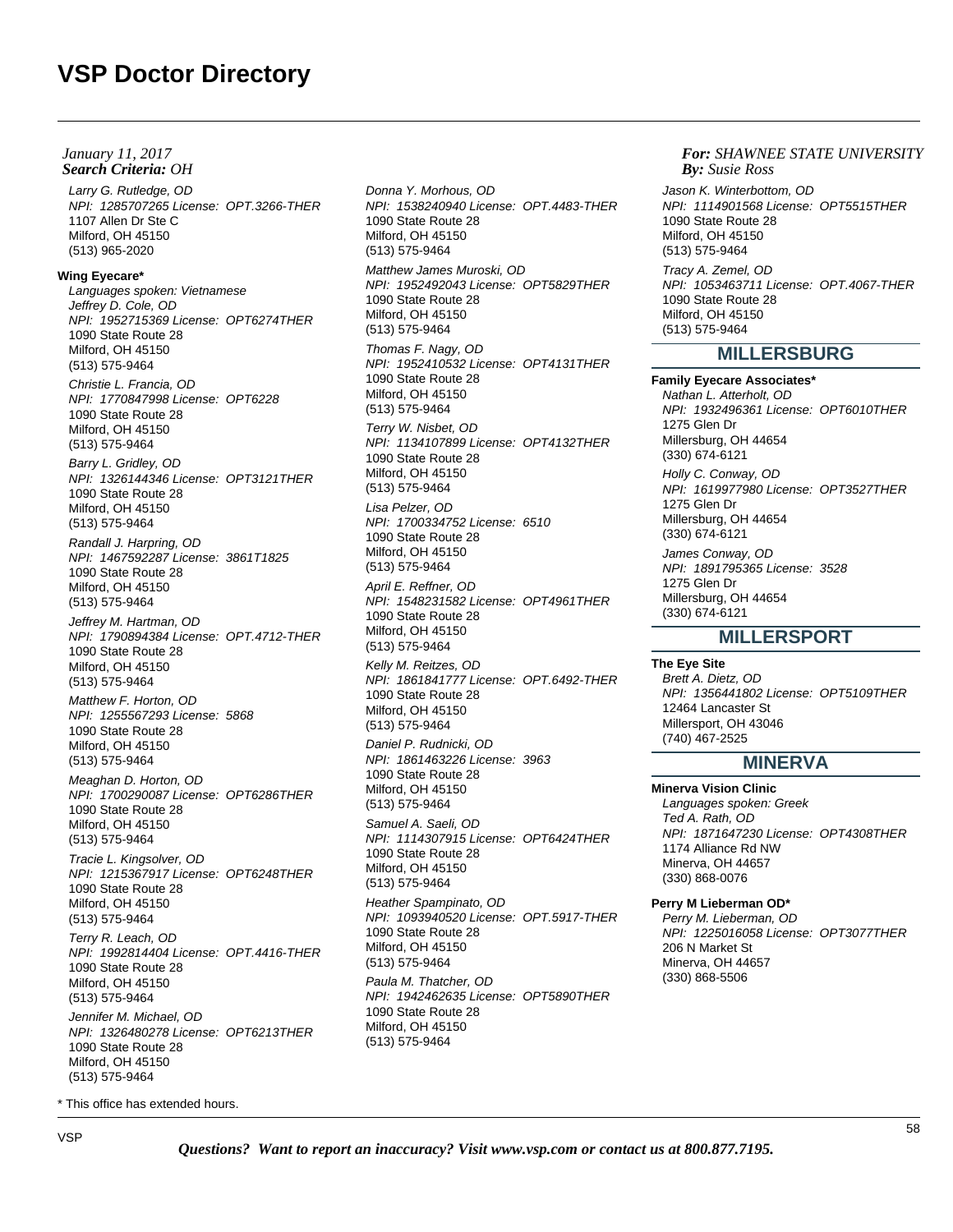*Search Criteria: By: OHJanuary 11, 2017*

# **MINSTER**

#### **Minster Eye Care**

Christa Heckman, OD NPI: 1043313695 License: OPT5555THER 208 N Main St Minster, OH 45865 (419) 628-8208

# **MONTGOMERY**

#### **Innovative Vision**

Kevin T. Corcoran, OD NPI: 1902863673 License: OPT.3663-THER 9711 Montgomery Rd Montgomery, OH 45242 (513) 793-8486

William R. Davis, OD NPI: 1033117528 License: OPT6173THER 9711 Montgomery Rd Montgomery, OH 45242 (513) 793-8486 Brian K. Kuhlman, OD NPI: 1528096609 License: OPT5396THER 9711 Montgomery Rd

## **MONTPELIER**

Montgomery, OH 45242 (513) 793-8486

**Tri State Vision Center INC\*** Jason R. Kunsman, OD NPI: 1730159609 License: OPT5049THER 306 W Main St Montpelier, OH 43543 (419) 485-4257 Austin L. Saneholtz, OD NPI: 1275781841 License: OPT.5820-THER 306 W Main St Montpelier, OH 43543 (419) 485-4257

# **MORROW**

**Clarkson Optometry Midwest** Joseph Chatfield Jr, OD NPI: 1023115938 License: OPT3711THER 3600 E US 22 and 3 Morrow, OH 45152 (513) 899-2015 Mark D. Fenton, OD NPI: 1144280934 License: OPT4191THER 3600 E US 22 and 3

**MOUNT GILEAD**

**Hometown Eyecare** Richard F. Marquardt, OD NPI: 1407801699 License: OPT4862THER 58 W High St Mount Gilead, OH 43338 (419) 947-8330

Sarah R. Nigh Bruner, OD NPI: 1487667754 License: OPT5642THER 58 W High St Mount Gilead, OH 43338 (419) 947-8330

Brian Starr, OD NPI: 1588660567 License: OPT3826THER 58 W High St Mount Gilead, OH 43338 (419) 947-8330

**Morrow Vision Center** Languages spoken: Spanish

Matthew S. Piper, OD NPI: 1548323553 License: OPT.5651-THER 91 E Marion St Mount Gilead, OH 43338 (419) 946-6881

# **MOUNT ORAB**

**Thoma And Sutton**

Joseph Chatfield Jr, OD NPI: 1023115938 License: OPT3711THER 112 Glover Dr Mount Orab, OH 45154 (937) 444-2525

Mark D. Fenton, OD NPI: 1144280934 License: OPT4191THER 112 Glover Dr Mount Orab, OH 45154 (937) 444-2525

# **MOUNT STERLING**

**Mt Sterling Eyecare**

James Bieber, OD NPI: 1821090614 License: OPT2756THER 277 Yankeetown St Mount Sterling, OH 43143 (740) 869-4882

Patrick Dawson, OD NPI: 1437153814 License: OPT.4861-THER 277 Yankeetown St Mount Sterling, OH 43143 (740) 869-4882

Julie Gossard, OD NPI: 1497103774 License: OPT6456THER 277 Yankeetown St Mount Sterling, OH 43143 (740) 869-4882

*For: SHAWNEE STATE UNIVERSITY Susie Ross*

# **MOUNT VERNON**

**Amazing Eyes Family Vision** Amanda M. Montgomery, OD NPI: 1417236803 License: OPT6058THER

812 Coshocton Ave #3 Mount Vernon, OH 43050 (740) 326-1190

#### **Central Ohio Eye Surgeons INC\***

Languages spoken: Finnish Sylvi K. Koso, MD NPI: 1144297557 License: 35-04-6411-K 1355 Yauger Rd Mount Vernon, OH 43050 (740) 397-2425

Deborah J. Reeder, MD NPI: 1881662708 License: 35062506 1355 Yauger Rd Mount Vernon, OH 43050 (740) 397-2425

Aaron V. Weber, MD NPI: 1497073027 License: 35124138 1355 Yauger Rd Mount Vernon, OH 43050 (740) 397-2425

**I Care Vision Center**

Languages spoken: Greek Misty L. Bauder, OD NPI: 1598845364 License: OPT5662THER 110 Coshocton Ave Mount Vernon, OH 43050 (740) 392-4000

Jennifer A. Center, OD NPI: 1558702241 License: OPT6191THER 110 Coshocton Ave Mount Vernon, OH 43050 (740) 392-4000

Lauren R. Eder, OD NPI: 1962659995 License: OPT5784THER 110 Coshocton Ave Mount Vernon, OH 43050 (740) 392-4000

David W. Wineland, OD NPI: 1609962299 License: OPT3755THER 110 Coshocton Ave Mount Vernon, OH 43050 (740) 392-4000

# **Knox County Vision Center LLC\***

Languages spoken: French James Edick, OD NPI: 1679629521 License: OPT3795THER 5 W High St Mount Vernon, OH 43050 (740) 397-3355

\* This office has extended hours.

Morrow, OH 45152 (513) 899-2015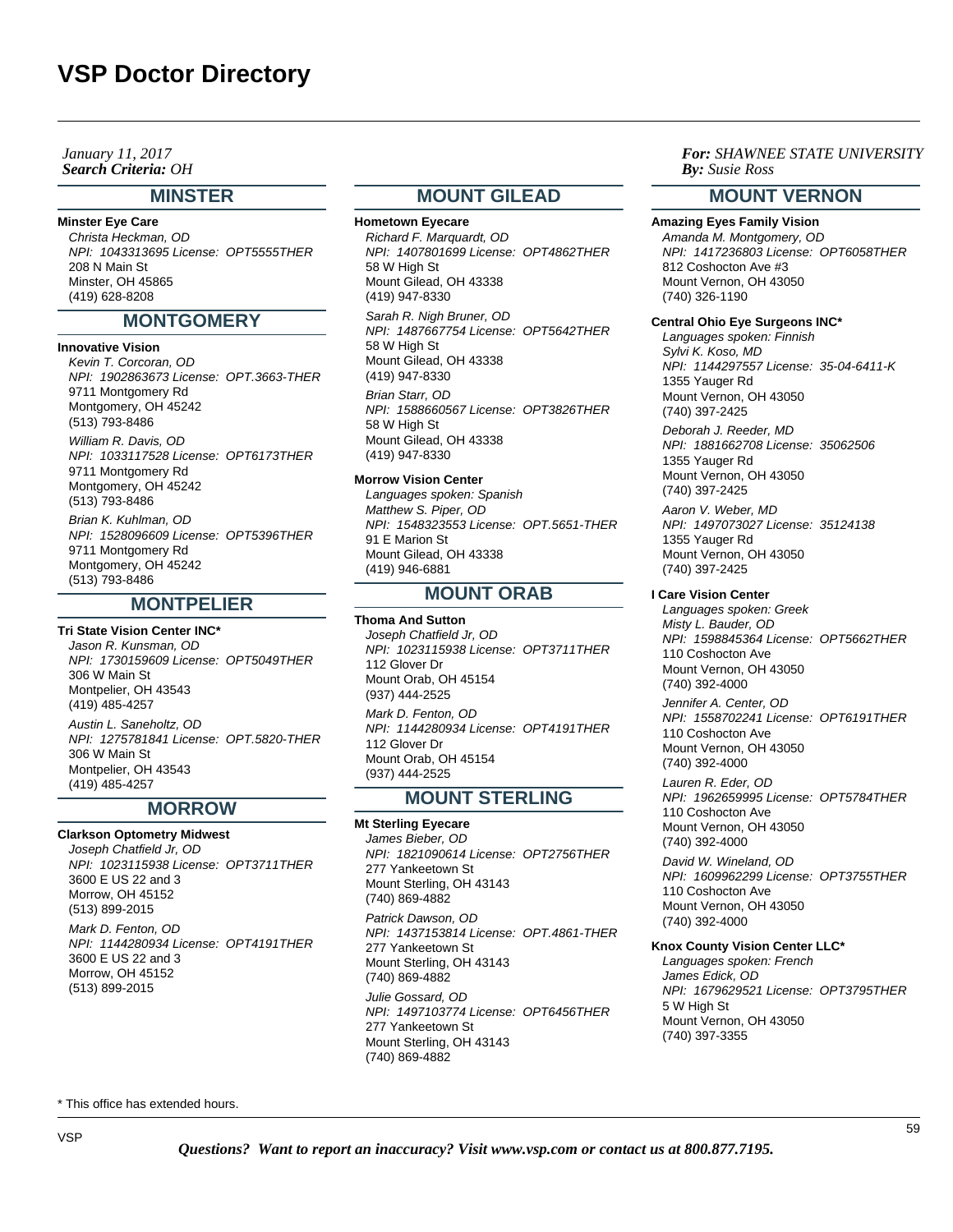## *Search Criteria: By: OHJanuary 11, 2017*

#### **York Eyecare Associates LLC\***

Richard W. York, OD NPI: 1245348473 License: OPT3446THER 1684 Venture Dr Ste A Mount Vernon, OH 43050 (740) 393-6010

# **NAPOLEON**

#### **Jeffrey Lauf OD\***

Jeffrey S. Lauf, OD NPI: 1043210883 License: OPT4028THER 606 N Scott St Napoleon, OH 43545 (419) 592-2021 Jay R. Meents, OD NPI: 1225341233 License: OPT5962THER 606 N Scott St Napoleon, OH 43545 (419) 592-2021

## **Michael F Fleck OD INC\***

Michael F. Fleck, OD NPI: 1457339244 License: OPT.3167-THER 1066 Chelsea Ave Napoleon, OH 43545 (419) 599-9146

#### **Napoleon Family Vision And Contact Lens Center\***

Rachel A. Bostelman, OD NPI: 1598964546 License: OPT5702THER 400 Independence Dr Napoleon, OH 43545 (419) 599-4541 Robert L. Limbird, OD NPI: 1548260300 License: OPT.3296-THER 400 Independence Dr Napoleon, OH 43545 (419) 599-4541

# **NELSONVILLE**

**Drs Lagraff And Biddinger\*** Kathy G. Biddinger, OD NPI: 1669434130 License: OPT4820THER 72 W Washington St Nelsonville, OH 45764 (740) 753-1967 Arnold P. Lagraff, OD NPI: 1477514560 License: OPT2869THER

72 W Washington St Nelsonville, OH 45764 (740) 753-1967 Whitney Territo, OD NPI: 1447608849 License: OPT6499THER 72 W Washington St Nelsonville, OH 45764 (740) 753-1967

# **NEW ALBANY**

**Eye Designs New Albany INC\*** Languages spoken: American Sign Language Janet Harawa, OD NPI: 1851749980 License: OPT6461THER 220 Market St Ste C New Albany, OH 43054 (614) 855-1122

Karen A. Riccio, OD NPI: 1427050749 License: OPT3631THER 220 Market St Ste C New Albany, OH 43054 (614) 855-1122

## **Northwest Eye Surgeons INC**

Barbara M. Benutto, OD NPI: 1013959014 License: OPT4440THER 85 E Main St New Albany, OH 43054 (614) 304-2050

Kenneth A. Boyle, MD NPI: 1427044072 License: 35067552 85 E Main St New Albany, OH 43054 (614) 304-2050

Dan L. Brown, MD NPI: 1619923893 License: 35043546 85 E Main St New Albany, OH 43054 (614) 304-2050

Michael R. Byars, OD NPI: 1477545382 License: OPT3400THER 85 E Main St New Albany, OH 43054 (614) 304-2050

Michael B. Kayser, OD NPI: 1568537710 License: OPT3808THER 85 E Main St New Albany, OH 43054 (614) 304-2050 Michael E. Lembach, OD NPI: 1548207582 License: OPT5265THER

85 E Main St New Albany, OH 43054 (614) 304-2050 Jeffrey C. Oehler, MD NPI: 1417902586 License: 35058789 85 E Main St New Albany, OH 43054 (614) 304-2050 Nicholas A. Rogers, MD NPI: 1861446684 License: 35.087365

85 E Main St New Albany, OH 43054 (614) 304-2050

## *For: SHAWNEE STATE UNIVERSITY Susie Ross*

Todd E. Whitaker, MD NPI: 1699712604 License: 35073357 85 E Main St New Albany, OH 43054 (614) 304-2050

## **Sorensen And Sorensen Optometrists\***

Rachel Mancini, OD NPI: 1396887972 License: OPT.5131-THER 6772 New Albany Condit Rd New Albany, OH 43054 (614) 933-0575

Heather W. Sorensen, OD NPI: 1063563054 License: OPT4878THER 6772 New Albany Condit Rd New Albany, OH 43054 (614) 933-0575

Kevin C. Sorensen, OD NPI: 1508919960 License: OPT4879THER 6772 New Albany Condit Rd New Albany, OH 43054 (614) 933-0575

## **Vision Professionals**

Languages spoken: Spanish Dustin J. Gardner, OD NPI: 1366720922 License: OPT6041THER 5121 Forest Dr Ste B New Albany, OH 43054 (614) 855-7574 Valerie J. Gardner, OD NPI: 1659668077 License: OPT 6017 THER 5121 Forest Dr Ste B New Albany, OH 43054 (614) 855-7574 Abigail Graeff, OD NPI: 1508248329 License: OPT6376THER 5121 Forest Dr Ste B New Albany, OH 43054 (614) 855-7574 Chris A. Smiley, OD NPI: 1689679946 License: OPT5241THER 5121 Forest Dr Ste B New Albany, OH 43054 (614) 855-7574

# **NEWARK**

**Del Opticians** Mark J. Petrykowski, OD NPI: 1811955347 License: OPT4222THER 1494 W Main St Newark, OH 43055 (740) 344-4747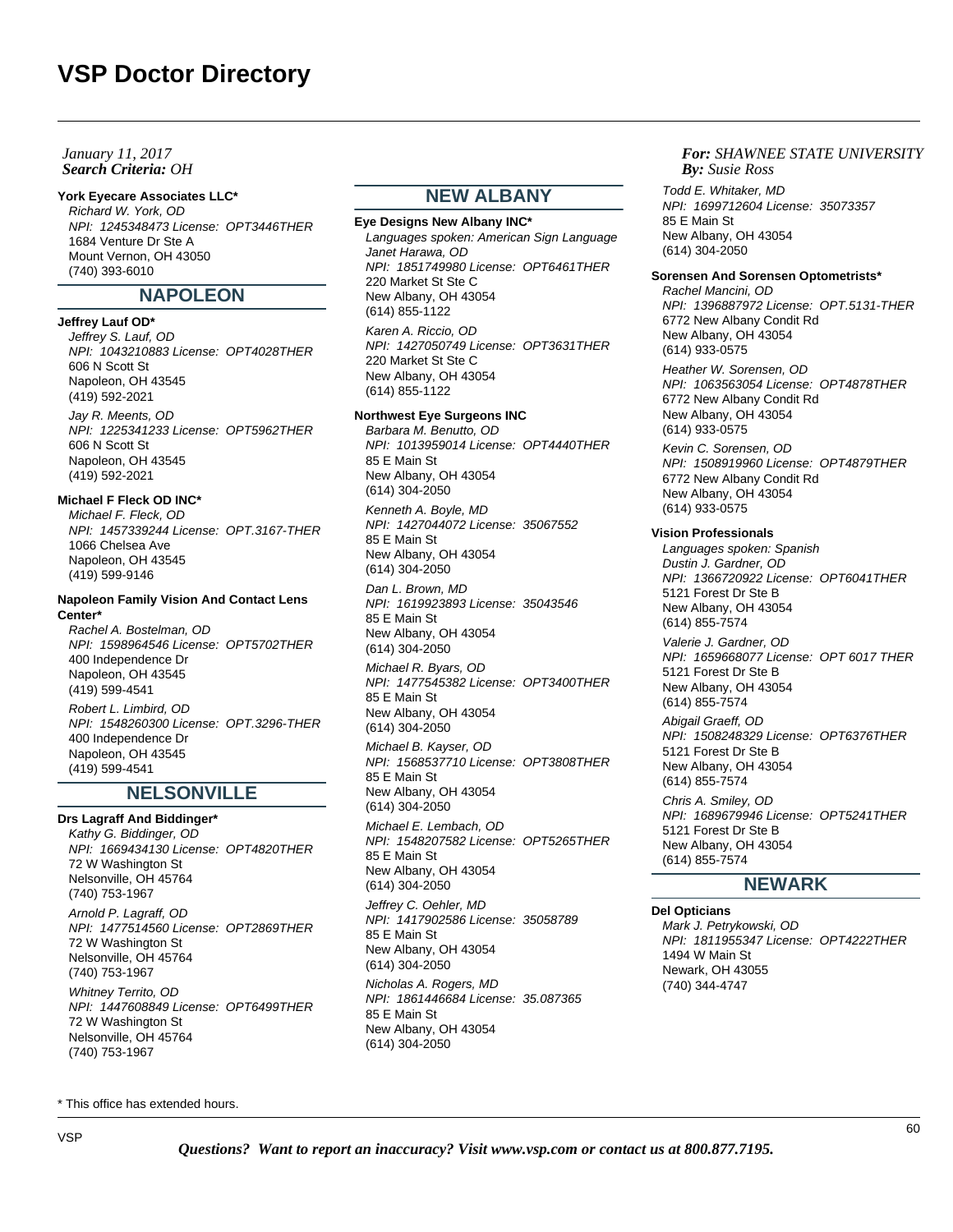## *Search Criteria: By: OHJanuary 11, 2017*

#### **Neely And Hanbaum Optical LLC\***

Holly L. Hanbaum, OD NPI: 1225009913 License: OPT.3537-THER 1010 N 21st St Newark, OH 43055 (740) 366-5050

Jack L. Neely, OD NPI: 1548232945 License: OPT3191THER 1010 N 21st St Newark, OH 43055 (740) 366-5050

Nicholas T. Perichak, OD NPI: 1053792424 License: OPT6400THER 1010 N 21st St Newark, OH 43055 (740) 366-5050

Joshua Wolf, OD NPI: 1548641400 License: OPT6419THER 1010 N 21st St Newark, OH 43055 (740) 366-5050

## **Newark Optometry LLC\***

Languages spoken: Spanish Kathryn S. Sovine, OD NPI: 1487797213 License: OPT5165THER 603 Country Club Dr Newark, OH 43055 (740) 344-1312 Cheryl A. Wood, OD NPI: 1306989157 License: OPT5167THER 603 Country Club Dr Newark, OH 43055 (740) 344-1312

#### **Primary Vision Care**

Languages spoken: Spanish Courtney I. Hammond, OD NPI: 1760863047 License: OPT6378THER 926 N 21st St Newark, OH 43055 (740) 366-7341 Mark D. Henry, OD NPI: 1275527467 License: OPT.4713-THER 926 N 21st St Newark, OH 43055 (740) 366-7341 Yukiko Oda, OD NPI: 1588929863 License: OPT.6151-THER 926 N 21st St

Newark, OH 43055 (740) 366-7341

Rebecca A. Olding, OD NPI: 1164688602 License: OPT.5800-THER 926 N 21st St Newark, OH 43055 (740) 366-7341

\* This office has extended hours.

# **NEW BOSTON**

**Robin E Hamm Lavalley OD\*** Languages spoken: Spanish Robin E. Hamm Lavalley, OD NPI: 1124087929 License: 4257/T312 4248 Gallia St New Boston, OH 45662 (740) 456-4024 Cindy L. Smith Turner, OD NPI: 1386732840 License: OPT5072THER 4248 Gallia St New Boston, OH 45662 (740) 456-4024

#### **The New Boston Vision Center\***

David L. Depugh, OD NPI: 1801947395 License: 3664 3955 Rhodes Ave New Boston, OH 45662 (740) 456-4143

Jeremy Depugh, OD NPI: 1104275999 License: OPT6450THER 3955 Rhodes Ave New Boston, OH 45662 (740) 456-4143

# **NEW BREMEN**

**New Bremen Eyecare LLC\*** Amanda Eilerman, OD NPI: 1467803213 License: OPT6452THER 431 S Washington St New Bremen, OH 45869 (419) 629-3241

Gene F. Knapke, OD NPI: 1346235009 License: OPT3616THER 431 S Washington St New Bremen, OH 45869 (419) 629-3241

Karla R. Larger, OD NPI: 1750326237 License: OPT.5065-THER 431 S Washington St New Bremen, OH 45869 (419) 629-3241

# **NEW CARLISLE**

**Pflaumer And Gehm Optometrists INC\*** Noelle K. Gehm, OD NPI: 1861527939 License: OPT5116THER 201 N Church St New Carlisle, OH 45344 (937) 845-9444

Marvin Pflaumer, OD NPI: 1235274176 License: OPT.2835-THER 201 N Church St New Carlisle, OH 45344 (937) 845-9444

## *For: SHAWNEE STATE UNIVERSITY Susie Ross*

#### **Total Vision Centers INC**

Languages spoken: Spanish Allen G. Dubro, OD NPI: 1205815065 License: OPT2703THER 102 E Lake Ave New Carlisle, OH 45344 (937) 845-0751 Lizbeth J. Kuhn Hemmelgarn, OD NPI: 1710966585 License: OPT5397THER 102 E Lake Ave New Carlisle, OH 45344 (937) 845-0751 Joseph S. Palombi, OD NPI: 1912007774 License: OPT4671THER 102 E Lake Ave New Carlisle, OH 45344 (937) 845-0751

# **NEWCOMERSTOWN**

**Insight Vision Care INC\***

Languages spoken: German J Mark Kaufman, OD NPI: 1316902661 License: OPT3807THER 210 Cross St Newcomerstown, OH 43832 (740) 498-7181 Nathan S. Kaufman, OD NPI: 1811301179 License: 6289T

210 Cross St Newcomerstown, OH 43832 (740) 498-7181

Paul Schanz, OD NPI: 1275691420 License: OPT5571THER 210 Cross St Newcomerstown, OH 43832 (740) 498-7181

Ari Yoder, OD NPI: 1790031920 License: OPT.6171-THER 210 Cross St Newcomerstown, OH 43832 (740) 498-7181

# **NEW CONCORD**

# **Vision First**

Aaron B. Lawrence, OD NPI: 1427035930 License: OPT4948THER 33 E Main St New Concord, OH 43762 (740) 826-1111

# **NEW LEXINGTON**

**Robert J Dittoe OD INC\*** Robert J. Dittoe, OD NPI: 1184671174 License: OPT3465THER 391 Lincoln Park Dr New Lexington, OH 43764 (740) 342-1784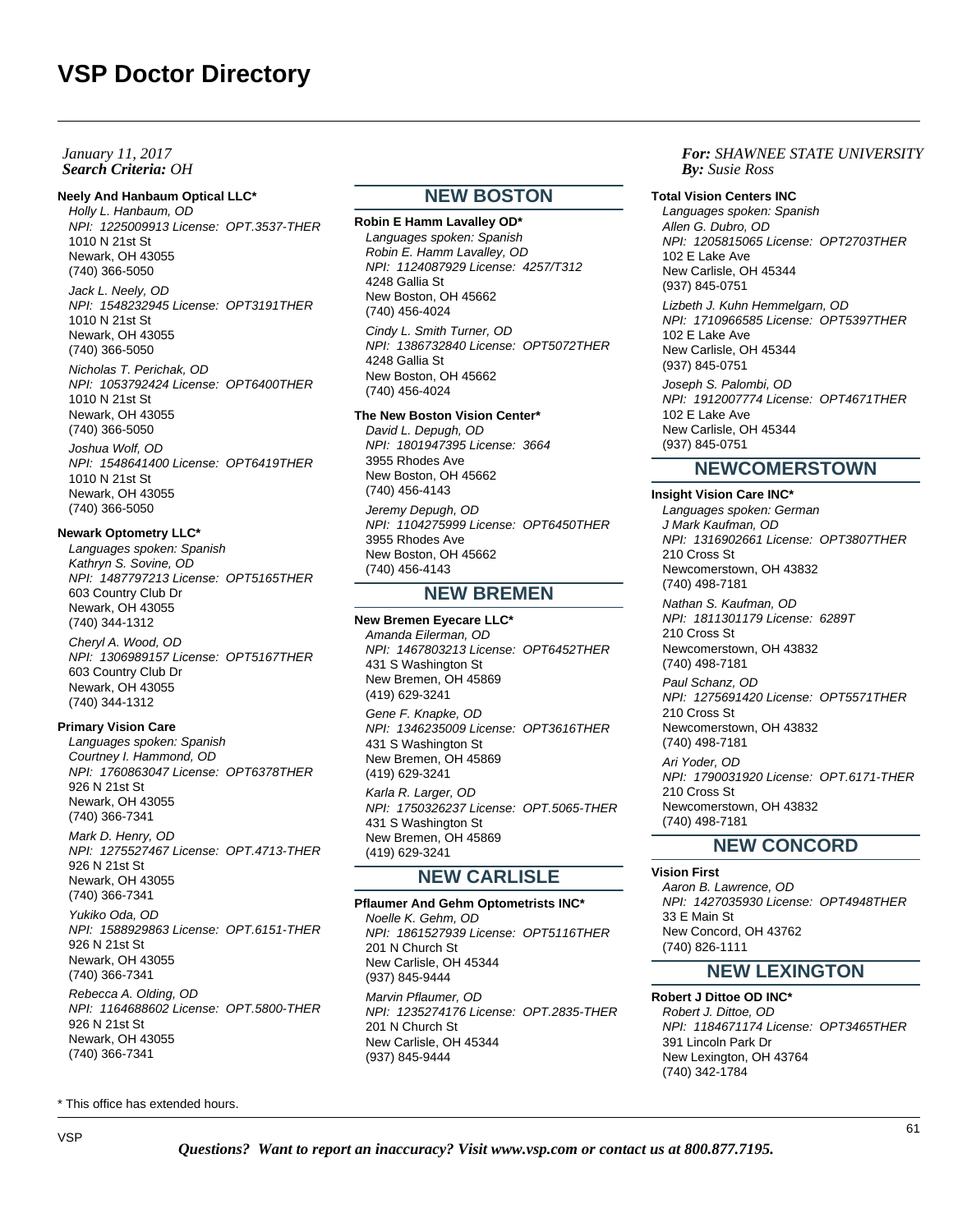## *Search Criteria: By: OHJanuary 11, 2017*

John A. Manard, OD NPI: 1154734788 License: OPT6298THER 391 Lincoln Park Dr New Lexington, OH 43764 (740) 342-1784

# **NEW MIDDLETOWN**

# **Bruce D Jeffries OD LLC\***

Bruce D. Jeffries, OD NPI: 1629073440 License: OPT5269THER 10231 Main St New Middletown, OH 44442 (330) 542-2381

# **NEW PHILADELPHIA**

#### **Darrell L Laughlin OD INC\***

Darrell L. Laughlin, OD NPI: 1922094010 License: OPT.3357-THER 217 N Broadway St New Philadelphia, OH 44663 (330) 343-8863

## **Dr Steins Optical Clinic INC**

Steve Manello, OD NPI: 1386613453 License: OPT.3036-THER 1249 Monroe St NW New Philadelphia, OH 44663 (330) 364-2512 Samuel L. Reiss, OD NPI: 1801865936 License: OPT3306THER 1249 Monroe St NW New Philadelphia, OH 44663 (330) 364-2512

## **James Cattarin OD**

James Cattarin, OD NPI: 1629169172 License: OPT.2724-THER 130 1/2 S Broadway St New Philadelphia, OH 44663 (330) 343-5717 Jeffrey M. Haught, OD NPI: 1154368546 License: OPT4287THER 130 1/2 S Broadway St New Philadelphia, OH 44663

## **Matthew J Hurst OD\***

(330) 343-5717

Matthew J. Hurst, OD NPI: 1235191198 License: OPT4748THER 163 W High New Philadelphia, OH 44663 (330) 343-0145

#### **Stephen V Maurer OD\***

Stephen V. Maurer, OD NPI: 1649235565 License: OPT3480THER 163 W High New Philadelphia, OH 44663 (330) 343-0145

# **NEWTON FALLS**

**Eyes 20/20 INC**

Ronald C. Wallie, OD NPI: 1891748067 License: OPT.3576-THER 115 W Broad St Ste A Newton Falls, OH 44444 (330) 872-1371

# **NORTH CANTON**

**Canton Optometry Located In Fisher Optical** Susan F. Blake, OD NPI: 1811963705 License: OPT5196THER 8100 Cleveland Ave NW North Canton, OH 44720 (330) 305-9999 William J. Skendelas, OD NPI: 1952370785 License: OPT3374THER 8100 Cleveland Ave NW North Canton, OH 44720 (330) 305-9999

#### **Eye Centers Of Ohio INC\***

Philip J. Dickey, OD NPI: 1457796310 License: OPT6193THER 6407 Frank Ave NW North Canton, OH 44720 (330) 966-1111 Gregory M. Gray, MD NPI: 1962401679 License: 35038696 6407 Frank Ave NW North Canton, OH 44720 (330) 966-1111

Laurence J. Karns, MD NPI: 1871592584 License: 35053803 6407 Frank Ave NW North Canton, OH 44720 (330) 966-1111

Jerry I. Macher, MD NPI: 1134128861 License: 35041094 6407 Frank Ave NW North Canton, OH 44720 (330) 966-1111

Elbert H. Magoon, MD NPI: 1588663223 License: 35047480 6407 Frank Ave NW North Canton, OH 44720 (330) 966-1111

Paul W. Turgeon, MD NPI: 1386643104 License: 35058263 6407 Frank Ave NW North Canton, OH 44720 (330) 966-1111

#### *For: SHAWNEE STATE UNIVERSITY Susie Ross*

#### **Gary J Guido OD**

Gary J. Guido, OD NPI: 1912021494 License: OPT3534THER 5399 Lauby Rd Ste 205 North Canton, OH 44720 (330) 494-8814

## **North Canton Vision Center\***

Randall H. Blevins, OD NPI: 1487760039 License: OPT3721THER 907 Schneider St SE North Canton, OH 44720 (330) 499-1494

#### **North Canton Vision Center\***

Mark L. Mason, OD NPI: 1770699340 License: OPT4574THER 907 Schneider St North Canton, OH 44720 (330) 499-1494

#### **The Eye Clinic INC\***

Steven E. Hansen, OD NPI: 1285628412 License: OPT4354THER 1605 Portage Rd NW North Canton, OH 44720 (330) 433-1350

Lawrence M. Ronning, MD NPI: 1609844612 License: 35.042042 1605 Portage Rd NW North Canton, OH 44720 (330) 433-1350

Brian E. Wind, DO NPI: 1164415147 License: 340050430 1605 Portage Rd NW North Canton, OH 44720 (330) 433-1350

Michael G. Wood, DO NPI: 1447215728 License: 34 009396 1605 Portage Rd NW North Canton, OH 44720 (330) 433-1350

#### **Todd D Werstler**

Todd D. Werstler, OD NPI: 1255354916 License: OPT.3506-THER 822 S Main St North Canton, OH 44720 (330) 494-0924

# **Washington Square Eye Care**

James P. Raymondi, OD NPI: 1548353550 License: OPT.3690-THER 1981 E Maple St NW Ste J North Canton, OH 44720 (330) 966-8201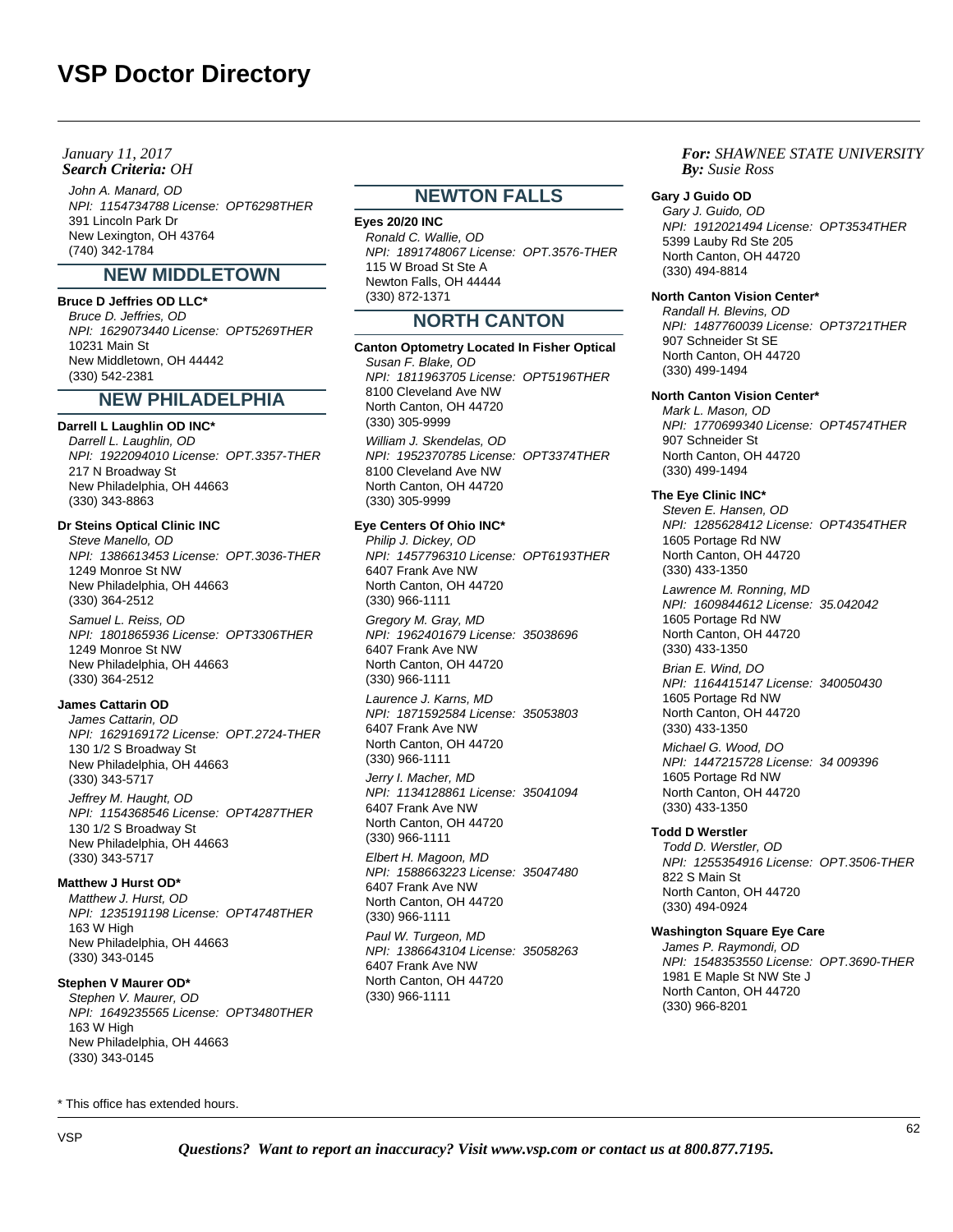*Search Criteria: By: OHJanuary 11, 2017*

# **NORTHFIELD**

# **Brandywine Vision Center**

Michael P. Good, OD NPI: 1497886402 License: OPT4281THER 9391 Olde 8 Rd Northfield, OH 44067 (330) 467-7600 William B. Keller, OD NPI: 1053495010 License: OPT4292THER 9391 Olde 8 Rd Northfield, OH 44067

#### **Buckeyecare Optometrists\***

(330) 467-7600

Kathy R. Gonzalez, OD NPI: 1174551543 License: OPT4383THER 8051 Vesta Ave Ste 2 Northfield, OH 44067 (330) 468-0585 Robert E. Woodruff II, OD NPI: 1194729533 License: OPT3445THER 8051 Vesta Ave Ste 2 Northfield, OH 44067 (330) 468-0585

# **NORTH LIMA**

#### **Joseph M Pederzolli OD\***

Joseph Pederzolli, OD NPI: 1306839527 License: OPT.3433-THER 11995 South Ave North Lima, OH 44452 (330) 549-9780

# **NORTH OLMSTED**

#### **Eyewear 20/20**

Languages spoken: Italian Les Rosenberg, OD NPI: 1770552143 License: OPT3265THER 26041 Lorain Rd North Olmsted, OH 44070 (440) 777-8686

## **James W Kershaw OD INC\***

Languages spoken: Hungarian James W. Kershaw, OD NPI: 1619991478 License: OPT.3130-THER 26777 Lorain Rd Ste 203 North Olmsted, OH 44070 (440) 734-4777 Alex J. Szabo, OD NPI: 1912925116 License: OPT.3573-THER 26777 Lorain Rd Ste 203 North Olmsted, OH 44070 (440) 734-4777

#### **Pearle Vision\***

Gretchen J. Brewer, OD NPI: 1235226671 License: OPT6316THER 25102 Brookpark Rd Ste 126 North Olmsted, OH 44070 (440) 734-1030

Harmin Chima, OD NPI: 1538542444 License: 6362 25102 Brookpark Rd Ste 126 North Olmsted, OH 44070 (440) 734-1030

Kirk N. Mahan, OD NPI: 1093868606 License: OPT3839THER 25102 Brookpark Rd Ste 126 North Olmsted, OH 44070 (440) 734-1030

Troy A. Pesek, OD NPI: 1659626794 License: OPT6154THER 25102 Brookpark Rd Ste 126 North Olmsted, OH 44070 (440) 734-1030

#### **Pearle Vision\***

Pearle Vision NPI: 1639583370 25102 Brookpark Rd Ste 126 North Olmsted, OH 44070 (440) 734-1030

#### **Union Eye Care**

Ernest B. Brazina, OD NPI: 1386608800 License: OPT3397THER 23150 Lorain Rd North Olmsted, OH 44070 (440) 716-1330

Ronnie J. Sluss, OD NPI: 1225041031 License: OPT3271THER 23150 Lorain Rd North Olmsted, OH 44070 (440) 716-1330

#### **Union Eye Care\***

Richard A. Kershaw, OD NPI: 1316093651 License: OPT.3744-THER 23150 Lorain Rd North Olmsted, OH 44070 (440) 779-8150

#### **Vision Source**

Thomas M. Bobst, OD NPI: 1346277126 License: OPT3651THER 23609 Lorain Rd North Olmsted, OH 44070 (440) 734-9920

## *For: SHAWNEE STATE UNIVERSITY Susie Ross*

# **NORTH RIDGEVILLE**

**Cleveland Clinic\*** Abby Fisher, OD NPI: 1255584926 License: OPT6086THER 35105 Center Ridge Rd North Ridgeville, OH 44039 (440) 327-1050

Gregory K. Kosunick, OD NPI: 1699865931 License: OPT5319THER 35105 Center Ridge Rd North Ridgeville, OH 44039 (440) 327-1050

#### **North Coast Eye Care LLC\***

Languages spoken: Spanish David A. Delprincipe, OD NPI: 1679514756 License: OPT4513THER 35888 Center Ridge Rd Ste 2 North Ridgeville, OH 44039 (440) 327-2747

Andrea L. Fisher, OD NPI: 1407085681 License: OPT5861THER 35888 Center Ridge Rd Ste 2 North Ridgeville, OH 44039 (440) 327-2747

Thomas M. Kelly, OD NPI: 1285730986 License: OPT3675THER 35888 Center Ridge Rd Ste 2 North Ridgeville, OH 44039 (440) 327-2747

Beth Yoder, OD NPI: 1689771255 License: OPT5108THER 35888 Center Ridge Rd Ste 2 North Ridgeville, OH 44039 (440) 327-2747

## **North Ridgeville Eye Care INC**

Carol A. Novak, OD NPI: 1225096696 License: OPT.3430-THER 7079 Avon Belden Rd North Ridgeville, OH 44039 (440) 327-2020

# **NORTH ROYALTON**

# **Distinctive Eyewear INC\***

Jennifer L. Mentessi, OD NPI: 1376645952 License: OPT5054THER 5690 Wallings Rd North Royalton, OH 44133 (440) 877-2020 Jean M. Orehek Dreyer, OD NPI: 1376598656 License: OPT4376THER 5690 Wallings Rd North Royalton, OH 44133

(440) 877-2020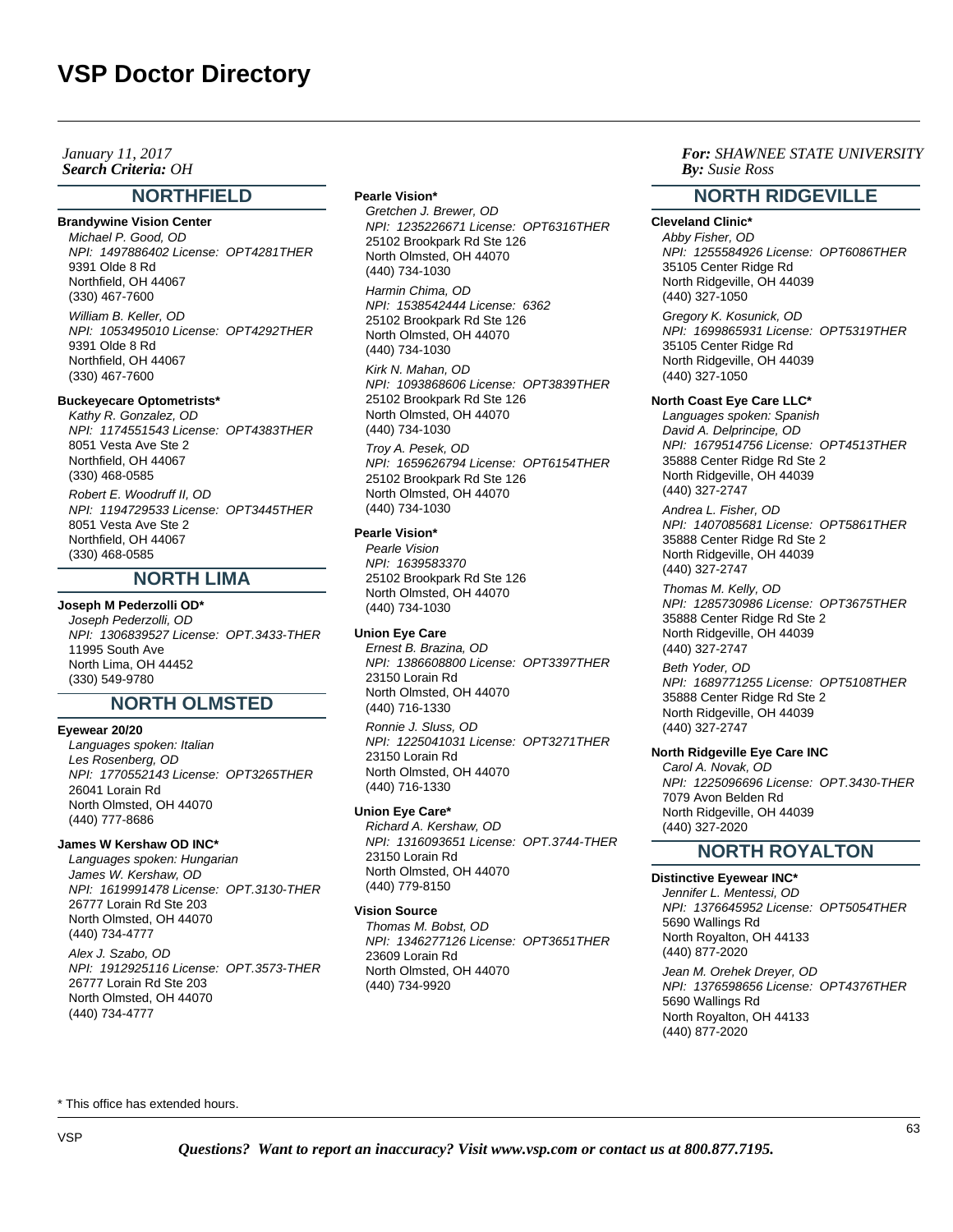#### **Dr Anita M Soto OD INC\***

Joyce M. Cater, OD NPI: 1730560095 License: OPT6358THER 6785 Wallings Rd North Royalton, OH 44133 (440) 237-9120 Nicholas C. King Smith, OD

NPI: 1710391487 License: OPT6291THER 6785 Wallings Rd North Royalton, OH 44133 (440) 237-9120

Anita M. Soto, OD NPI: 1629105531 License: OPT4850 6785 Wallings Rd North Royalton, OH 44133 (440) 237-9120

Sandra K. Travaglianti, OD

NPI: 1417203944 License: OPT.6164-THER 6785 Wallings Rd North Royalton, OH 44133 (440) 237-9120

# **Premier Eye Care INC**

Languages spoken: Spanish John M. Porter, OD NPI: 1295794279 License: OPT.4675-THER 12794 Royalton Rd North Royalton, OH 44133 (440) 230-4362

# **NORTHWOOD**

# **Michael J Crawford OD**

Michael J. Crawford, OD NPI: 1689609851 License: OPT3406THER 2540 Woodville Rd Northwood, OH 43619 (419) 693-0484

# **NORWALK**

## **Firelands Eyecare Center INC\***

James R. Maul, OD NPI: 1992747414 License: OPT3624THER 112 Benedict Ave Norwalk, OH 44857 (419) 668-6067 Peggy H. Maul, OD NPI: 1467494989 License: OPT.3512-THER 112 Benedict Ave

Norwalk, OH 44857 (419) 668-6067

# **NORWOOD**

# **David N Lasse OD**

David N. Lasse, OD NPI: 1427057124 License: OPT.3034-THER 4600 Smith Rd Norwood, OH 45212 (513) 631-8889

\* This office has extended hours.

# **OAK HARBOR**

**Oak Harbor Family Eyecare** Russell A. Maringer, OD NPI: 1306926068 License: OPT5494THER 142 W Water St Ste L Oak Harbor, OH 43449 (419) 898-1918

# **OAKWOOD**

**Oakwood Family Eye Care** Paul Wilken, OD

NPI: 1376541714 License: OPT.3317-THER 113 S 1st St Oakwood, OH 45873 (419) 594-3340

# **OBERLIN**

**Cleveland Clinic\***

Diane L. Sutton, OD NPI: 1821055435 License: OPT5532THER 309 W Lorain St Oberlin, OH 44074 (440) 775-1015

## **Ottica Eyecare**

Paul J. Alton, OD NPI: 1164401113 License: OPT3997THER 32 S Main St Oberlin, OH 44074 (440) 775-2010

# **OLMSTED FALLS**

#### **The Eye Place**

Scott L. Sedlacek, OD NPI: 1497855084 License: OPT4990THER 8099 Columbia Rd Olmsted Falls, OH 44138 (440) 235-8099

# **ONTARIO**

**Advanced Optical Company INC\*** Harold A. Ballitch II, MD NPI: 1275523896 License: 35.063411 1991 Park Ave W Ontario, OH 44906 (419) 521-3937 Michael J. Finn, OD NPI: 1922489947 License: OPT6374THER 1991 Park Ave W

Ontario, OH 44906 (419) 521-3937

# *For: SHAWNEE STATE UNIVERSITY Susie Ross*

# **OREGON**

**Associated Eye Care\*** Languages spoken: Tagalog Carol German, OD NPI: 1093710337 License: OPT3713THER 2702 Navarre Ave Ste 205 Oregon, OH 43616 (419) 696-7780

James A. Knupp, MD NPI: 1548211774 License: 35042466 2702 Navarre Ave Ste 205 Oregon, OH 43616 (419) 696-7780

Khalil A. Raffoul, MD NPI: 1407851736 License: 35070799 2702 Navarre Ave Ste 205 Oregon, OH 43616 (419) 696-7780

Richard C N. Tam, MD NPI: 1104853753 License: 35084258 2702 Navarre Ave Ste 205 Oregon, OH 43616 (419) 696-7780

# **Maumee Bay Vision Center**

Rick A. Cherry, OD NPI: 1760578454 License: OPT3930THER 3017 Navarre Ave Oregon, OH 43616 (419) 693-4488 Janel E. Elamin, OD

NPI: 1033590443 License: OPT6371THER 3017 Navarre Ave Oregon, OH 43616 (419) 693-4488 Victoria R. Louis, OD

NPI: 1912187220 License: OPT4473THER 3017 Navarre Ave Oregon, OH 43616 (419) 693-4488

#### **Midwest Eye Consultants\***

Laura S. Bzdafka, OD NPI: 1467682914 License: OPT5851THER 2740 Navarre Ave Oregon, OH 43616 (419) 693-4444

Jeffrey H. Doty, OD NPI: 1730158080 License: OPT4188THER 2740 Navarre Ave Oregon, OH 43616 (419) 693-4444

Jodi L. Kessinger, OD NPI: 1013997170 License: OPT4655THER 2740 Navarre Ave Oregon, OH 43616 (419) 693-4444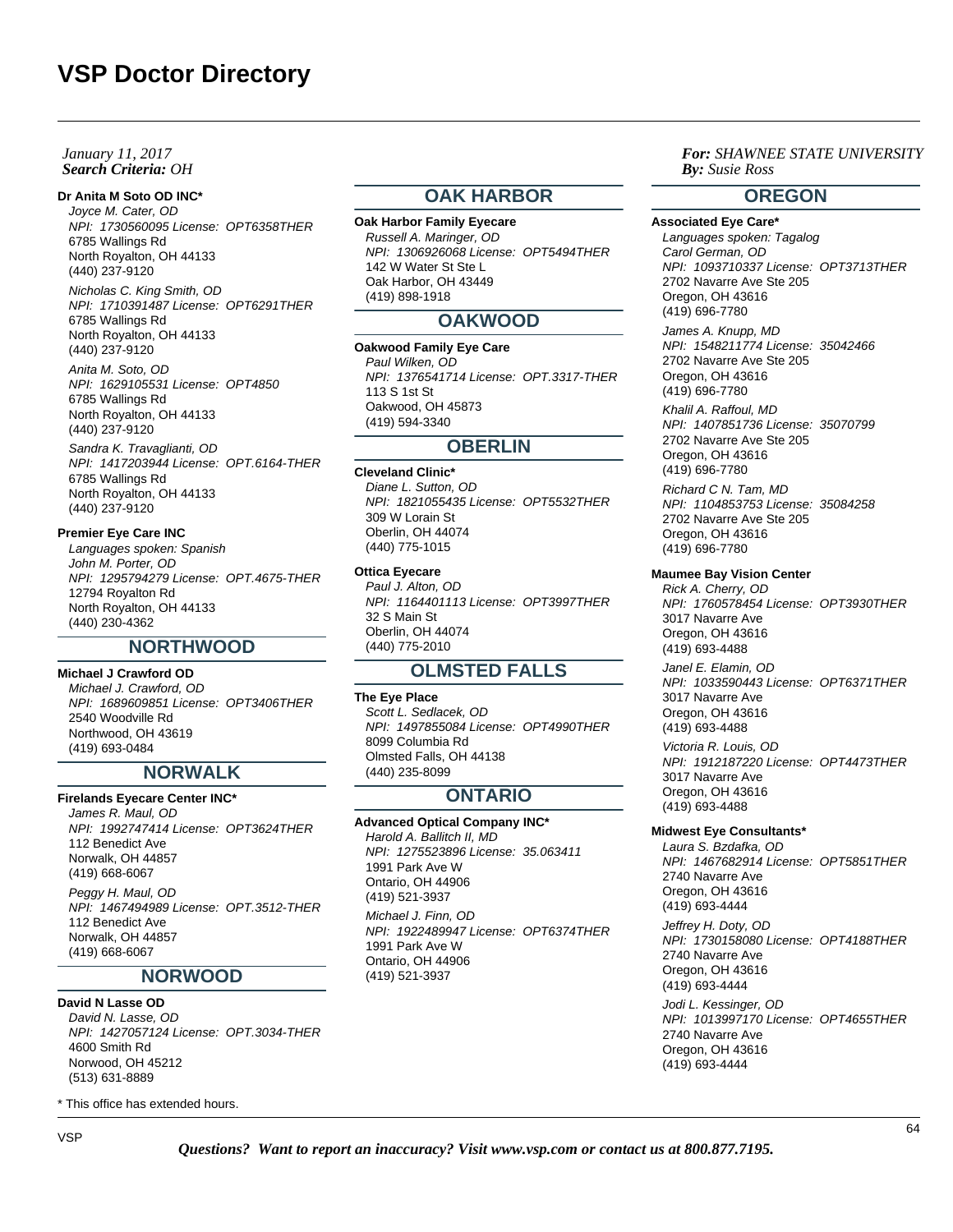## *Search Criteria: By: OHJanuary 11, 2017*

Daniel Lin, MD NPI: 1538158514 License: 35086457 2740 Navarre Ave Oregon, OH 43616 (419) 693-4444 Leighan R. Monroe, OD NPI: 1972525475 License: OPT5638THER 2740 Navarre Ave Oregon, OH 43616

#### **Powell Vision Clinic LLC**

(419) 693-4444

Blake G. Powell, OD NPI: 1174937619 License: 6309T3225 3975 Navarre Ave Oregon, OH 43616 (419) 698-4949

#### Kim G. Powell, OD

NPI: 1124034020 License: OPT.3262-THER 3975 Navarre Ave Oregon, OH 43616 (419) 698-4949 Lynette S. Powell, OD NPI: 1730195637 License: OPT3487THER 3975 Navarre Ave Oregon, OH 43616 (419) 698-4949

## **ORRVILLE**

**Dr William H Bennett\*** Languages spoken: American Sign Language William H. Bennett, OD

NPI: 1124038823 License: OPT3278THER 417 W Market St Orrville, OH 44667 (330) 683-3963

# **P Michael Guster OD\***

Peter M. Guster, OD NPI: 1548263924 License: OPT3290THER 341 W Church St Orrville, OH 44667 (330) 682-1276

# **OTTAWA**

#### **Ottawa Eyecare\***

Diane S. Dible, OD NPI: 1235209610 License: OPT4552THER 1518 N Perry St Ottawa, OH 45875 (419) 523-5670 Shane M. Maag, OD NPI: 1609003763 License: OPT.5882-THER 1518 N Perry St Ottawa, OH 45875 (419) 523-5670

#### **Putnam Parkway Eyecare\***

Languages spoken: German Darcie L. Jerwers, OD NPI: 1972868271 License: OPT.6131-THER 102 Putnam Pkwy # B Ottawa, OH 45875 (419) 523-3937

Teresa M. Rohrs, OD NPI: 1437291945 License: 5066 102 Putnam Pkwy # B Ottawa, OH 45875 (419) 523-3937

# **OXFORD**

**Familly Vision Care\***

Jeffrey W. Collins, OD NPI: 1295731156 License: OPT4090THER 127 Lynn Ave Oxford, OH 45056 (513) 523-6339

#### **Jack Bridge OD**

Jack Bridge, OD NPI: 1447254099 License: OPT3062THER 5225 Morning Sun Rd Oxford, OH 45056 (513) 523-2020

# **PAINESVILLE**

**Family Eye Care INC** Languages spoken: Spanish, French Todd M. Dalessandro, OD NPI: 1841490406 License: OPT.5710-THER 77 Normandy Dr Painesville, OH 44077 (440) 352-0616 Stephen A. Figler, OD NPI: 1295717981 License: OPT4280THER 77 Normandy Dr Painesville, OH 44077 (440) 352-0616 Ryan E. Hooper, OD NPI: 1104231265 License: OPT6285THER 77 Normandy Dr Painesville, OH 44077 (440) 352-0616 Brian J. Kane, OD NPI: 1689657702 License: OPT4751THER 77 Normandy Dr Painesville, OH 44077 (440) 352-0616 Jocelyn R. Pettitt, OD NPI: 1093971533 License: OPT5814THER 77 Normandy Dr Painesville, OH 44077 (440) 352-0616

#### *For: SHAWNEE STATE UNIVERSITY Susie Ross*

Lauren Tedesco, OD NPI: 1568814309 License: OPT6467THER 77 Normandy Dr Painesville, OH 44077 (440) 352-0616

#### **Gail A Fedak OD INC**

Gail A. Fedak, OD NPI: 1912037664 License: OPT3466THER 70 N Saint Clair St Ste 200B Painesville, OH 44077 (440) 352-3339

# **PARMA**

## **Capital Eyes Ophthalmology**

Languages spoken: Russian, French Mirfee Ungier, MD NPI: 1073544631 License: 35.045261 6820 Ridge Rd Ste 102 Parma, OH 44129 (440) 743-7456

## **Clearsight Eye Care**

Sayed I. Hasan, OD NPI: 1245386291 License: OPT4699THER 5500 Ridge Rd Ste 211 Parma, OH 44129 (440) 842-2020

# **Doctors Of Optometry INC**

Languages spoken: Greek Paul Dowd, OD NPI: 1033154653 License: OPT3284THER 7448 Ridge Rd Parma, OH 44129 (440) 885-0822

Emmanuel Zanoudakis, OD NPI: 1316982077 License: OPT3903THER 7448 Ridge Rd Parma, OH 44129 (440) 885-0822

#### **Eye Care Plus**

Nick Zunich, OD NPI: 1164591319 License: OPT3700THER 12000 Snow Rd Unit 1A Parma, OH 44130 (440) 885-1060

#### **Pearle Vision\***

Gretchen J. Brewer, OD NPI: 1235226671 License: OPT6316THER 7855 W Ridgewood Dr Ste 823 Parma, OH 44129 (440) 482-5772

Kirk N. Mahan, OD NPI: 1093868606 License: OPT3839THER 7855 W Ridgewood Dr Ste 823 Parma, OH 44129 (440) 482-5772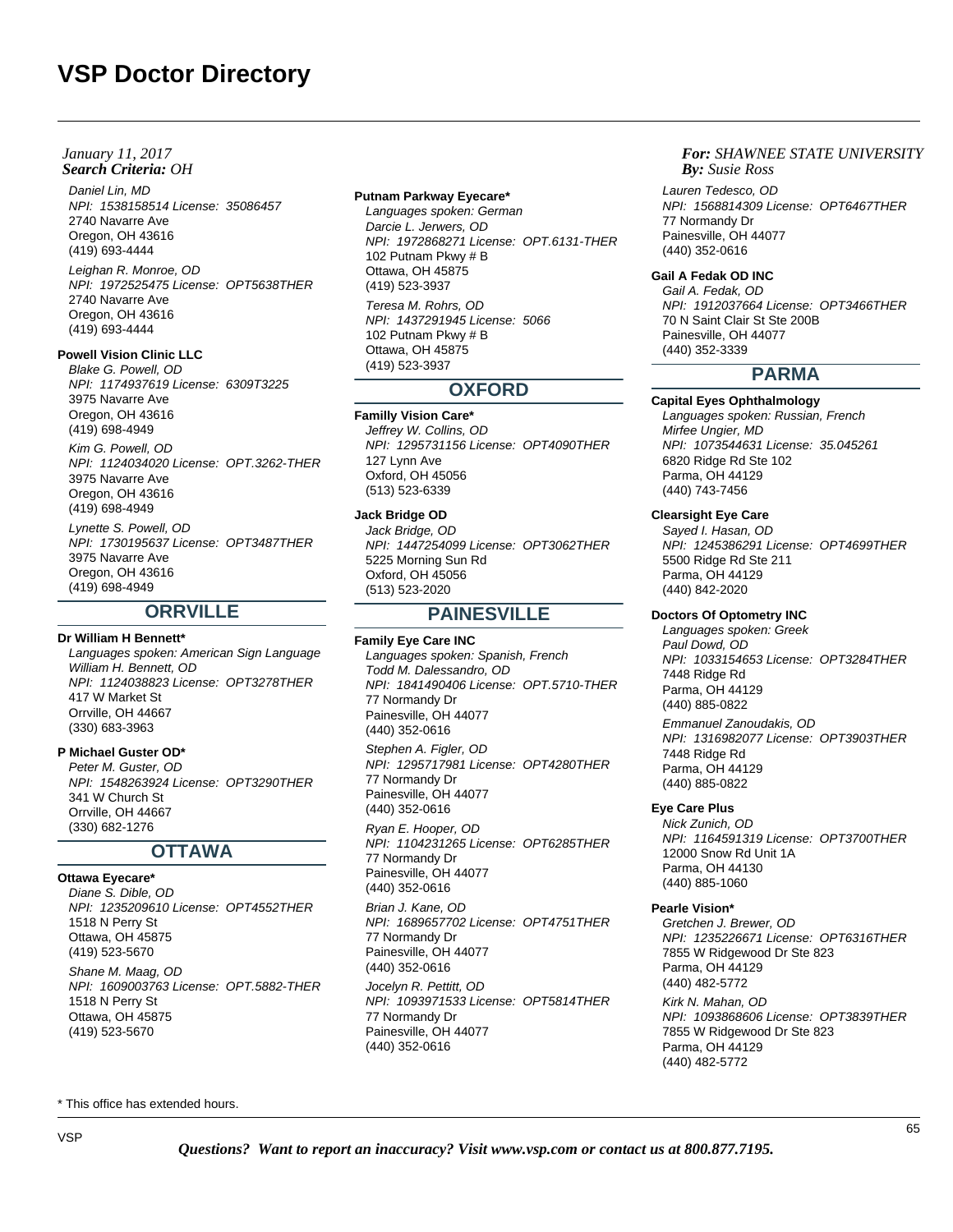## *Search Criteria: By: OHJanuary 11, 2017*

## **Pearle Vision**

Pearle Vision NPI: 1831548890 7855 W Ridgewood Dr Ste 823 Parma, OH 44129 (440) 482-5772

## **Pleasant Valley Eye Care INC**

Gary J. Crapanzano, OD NPI: 1013909894 License: OPT.3529-THER 7630 Broadview Rd Parma, OH 44134 (216) 642-5500

#### **Union Eye Care**

Kenneth J. Guzik, OD NPI: 1114094992 License: OPT3239THER 5370 Pearl Rd Parma, OH 44129 (440) 842-6998

#### **Union Eye Care**

Mark A. Hassinger, OD NPI: 1174691513 License: OPT3611THER 5370 Pearl Rd Parma, OH 44129 (440) 842-6997

#### **Vision World INC\***

Daniel S. Kretch, OD NPI: 1609918028 License: OPT.3617-THER 7631 W Ridgewood Dr Parma, OH 44129 (440) 888-3937 Karen M. Malaski, OD NPI: 1639242480 License: OPT5493THER 7631 W Ridgewood Dr Parma, OH 44129 (440) 888-3937

# **PARMA HEIGHTS**

## **Laszlo S Tomaschek MD\***

Languages spoken: Hungarian Laszlo S. Tomaschek, MD NPI: 1962435693 License: 35044458 6390 Pearl Rd Parma Heights, OH 44130 (440) 843-2301

# **PATASKALA**

#### **The Pataskala Vision Center**

Thomas A. Jarome, OD NPI: 1285921387 License: OPT6044 180 E Broad St Ste A Pataskala, OH 43062 (740) 927-3061

James W. Mason, OD NPI: 1841385549 License: OPT3134THER 180 E Broad St Ste A Pataskala, OH 43062 (740) 927-3061 Steven D. Walsh, OD NPI: 1013032572 License: OPT4500THER 180 E Broad St Ste A Pataskala, OH 43062 (740) 927-3061

# **PAULDING**

**Larry E Tope OD\*** Larry E. Tope, OD NPI: 1265498554 License: OPT3575THER 701 W Wayne St Paulding, OH 45879 (419) 399-2255

# **PERRYSBURG**

# **Associated Eye Care INC\***

Languages spoken: Tagalog Dino J. Costa, OD NPI: 1659376978 License: OPT3988THER 900 W South Boundary St Ste A Perrysburg, OH 43551 (419) 872-3631 Carol German, OD

NPI: 1093710337 License: OPT3713THER 900 W South Boundary St Ste A Perrysburg, OH 43551 (419) 872-3631

James A. Knupp, MD NPI: 1548211774 License: 35042466 900 W South Boundary St Ste A Perrysburg, OH 43551 (419) 872-3631

Richard C N. Tam, MD NPI: 1104853753 License: 35084258 900 W South Boundary St Ste A Perrysburg, OH 43551 (419) 872-3631

## **Brodie Optometry**

Kyle A. Brodie, OD NPI: 1962580217 License: OPT4547THER 840 W Boundary St Ste 1 Perrysburg, OH 43551 (419) 931-2020

# **J Scott Stewart OD**

Lisa L. Nirode, OD NPI: 1528012077 License: OPT3684THER 122 W Front St Perrysburg, OH 43551 (419) 874-8164

## *For: SHAWNEE STATE UNIVERSITY Susie Ross*

#### **Perrysburg Eye Center INC\***

Stephen E. Clark, MD NPI: 1134122948 License: 35063695 28370 Kensington Ln Ste A Perrysburg, OH 43551 (419) 874-3125

Jay R. Meents, OD NPI: 1225341233 License: OPT5962THER 28370 Kensington Ln Ste A Perrysburg, OH 43551 (419) 874-3125

Lisa L. Nirode, OD NPI: 1528012077 License: OPT3684THER 28370 Kensington Ln Ste A Perrysburg, OH 43551 (419) 874-3125

Reed T. Roth, OD NPI: 1679576474 License: OPT4965THER 28370 Kensington Ln Ste A Perrysburg, OH 43551 (419) 874-3125

## **Perrysburg Family Eyecare\***

Michael L. Recker, OD NPI: 1891770434 License: OPT4870THER 410 Louisiana Ave Perrysburg, OH 43551 (419) 872-2020

#### **Pinnacle Eye Group**

Languages spoken: Korean Julie Y. Zysik, OD NPI: 1619961208 License: OPT4998THER 850 Commerce Dr Perrysburg, OH 43551 (419) 872-4477 Michael J. Zysik, OD NPI: 1619961208 License: OPT4999THER 850 Commerce Dr

Perrysburg, OH 43551 (419) 872-4477

## **Pure Vision Center**

Austin L. Saneholtz, OD NPI: 1275781841 License: OPT.5820-THER 152 W South Boundary Perrysburg, OH 43551 (419) 874-3661

# **PICKERINGTON**

**Columbus Vision Associates INC\*** Stephen G. Hirt, OD NPI: 1912083452 License: OPT4563THER 1029 Refugee Rd Pickerington, OH 43147 (614) 575-2020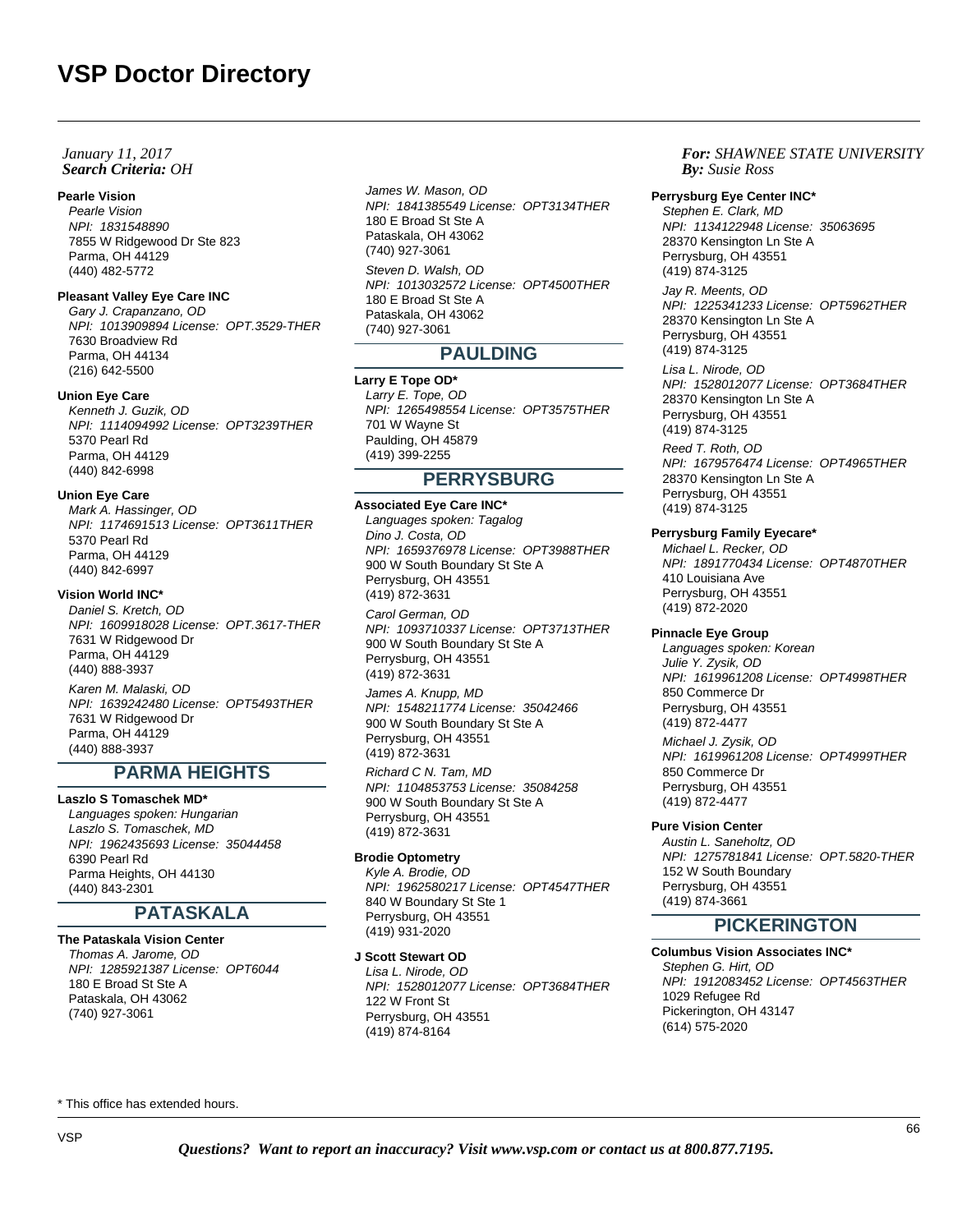## *Search Criteria: By: OHJanuary 11, 2017*

# **Hermann And Henry Eyecare INC\***

Jay W. Henry, OD NPI: 1437154044 License: OPT4937THER 650 Hill Rd N Pickerington, OH 43147 (614) 833-2400

Bridget T. Hermann, OD NPI: 1528068095 License: OPT5476THER 650 Hill Rd N Pickerington, OH 43147 (614) 833-2400

Morgan Murphy, OD NPI: 1275974644 License: 6223T3138 650 Hill Rd N Pickerington, OH 43147 (614) 833-2400

## **Pickerington Eyecare\***

Todd E. Chontos, OD NPI: 1619076247 License: OPT3931THER 141 Clint Drive Pickerington, OH 43147 (614) 575-0111

Jaclyn M. Paskiet, OD NPI: 1245469154 License: OPT5887THER 141 Clint Drive Pickerington, OH 43147 (614) 575-0111

Douglas J. Ryen, OD NPI: 1174698245 License: OPT5153THER 141 Clint Drive Pickerington, OH 43147 (614) 575-0111 Travis W. Storm, OD

NPI: 1578792685 License: OPT.5899-THER 141 Clint Drive Pickerington, OH 43147 (614) 575-0111 Brian D. Tracy, OD NPI: 1891878690 License: OPT4686THER 141 Clint Drive Pickerington, OH 43147

#### **PIKETON**

(614) 575-0111

**Chester Eye Center\*** Brandon M. Chester, OD NPI: 1386844348 License: OPT5707THER 225 E 2nd St Piketon, OH 45661 (740) 289-3200

# **PIQUA**

# **C Stephen Koon OD**

C Stephen Koon, OD NPI: 1437290590 License: OPT2849THER 615 N Wayne St Piqua, OH 45356 (937) 773-8905

#### **David Littlejohn OD**

David L. Littlejohn, OD NPI: 1568530780 License: OPT4367THER 8090 Looney Rd Ste B Piqua, OH 45356 (937) 606-2772

#### **Midwest Vision Care**

Dustin J. Gardner, OD NPI: 1366720922 License: OPT6041THER 1800 W High St Piqua, OH 45356 (937) 773-4441 Valerie J. Gardner, OD

NPI: 1659668077 License: OPT 6017 THER 1800 W High St Piqua, OH 45356 (937) 773-4441

# **PLAIN CITY**

**Advanced Eyecare Of Plain City\*** Languages spoken: German Kevin L. Cain, OD NPI: 1659468502 License: OPT5199THER 302 W Main St Ste 100 Plain City, OH 43064 (614) 873-1003

# **PLYMOUTH**

**Winbigler And Zitko Optometrists\*** Edwin C. Winbigler, OD NPI: 1124135256 License: OPT2844THER 38 Sandusky St Plymouth, OH 44865 (419) 687-6791

Patricia M. Zitko, OD NPI: 1184733016 License: OPT4369THER 38 Sandusky St Plymouth, OH 44865 (419) 687-6791 Philip R. Zitko, OD NPI: 1801903968 License: OPT4329THER 38 Sandusky St Plymouth, OH 44865 (419) 687-6791

*For: SHAWNEE STATE UNIVERSITY Susie Ross*

# **POLAND**

**Eye Care Associates INC\***

Languages spoken: Turkish, Chinese John Patrick Aey, MD NPI: 1316949803 License: 35.074588 1075 W Western Reserve Rd Poland, OH 44514 (330) 746-7691 Guy C. Barrett, OD NPI: 1760476238 License: OPT.4266-THER 1075 W Western Reserve Rd Poland, OH 44514 (330) 746-7691 William G. Bartolovich, OD NPI: 1184607137 License: 2683/T17 1075 W Western Reserve Rd Poland, OH 44514 (330) 746-7691 Sergul Ayse Erzurum, MD NPI: 1235131913 License: 35.058517

1075 W Western Reserve Rd Poland, OH 44514 (330) 746-7691 Robert J. Gerberry, OD

NPI: 1083616676 License: OPT2943 1075 W Western Reserve Rd Poland, OH 44514 (330) 746-7691

Thomas M. Grischow, OD NPI: 1932132818 License: OPT.4457-THER 1075 W Western Reserve Rd Poland, OH 44514 (330) 746-7691

Chad A. Shultz, OD NPI: 1003909094 License: OPT5575THER 1075 W Western Reserve Rd Poland, OH 44514 (330) 746-7691

Sarah B. Smith, MD NPI: 1053639161 License: 35122907 1075 W Western Reserve Rd Poland, OH 44514 (330) 746-7691

Hai Shiuh Wang, MD NPI: 1053313551 License: 35.039639 1075 W Western Reserve Rd Poland, OH 44514 (330) 746-7691

Keith Alan Wilson, MD NPI: 1164424743 License: 35.052784 1075 W Western Reserve Rd Poland, OH 44514 (330) 746-7691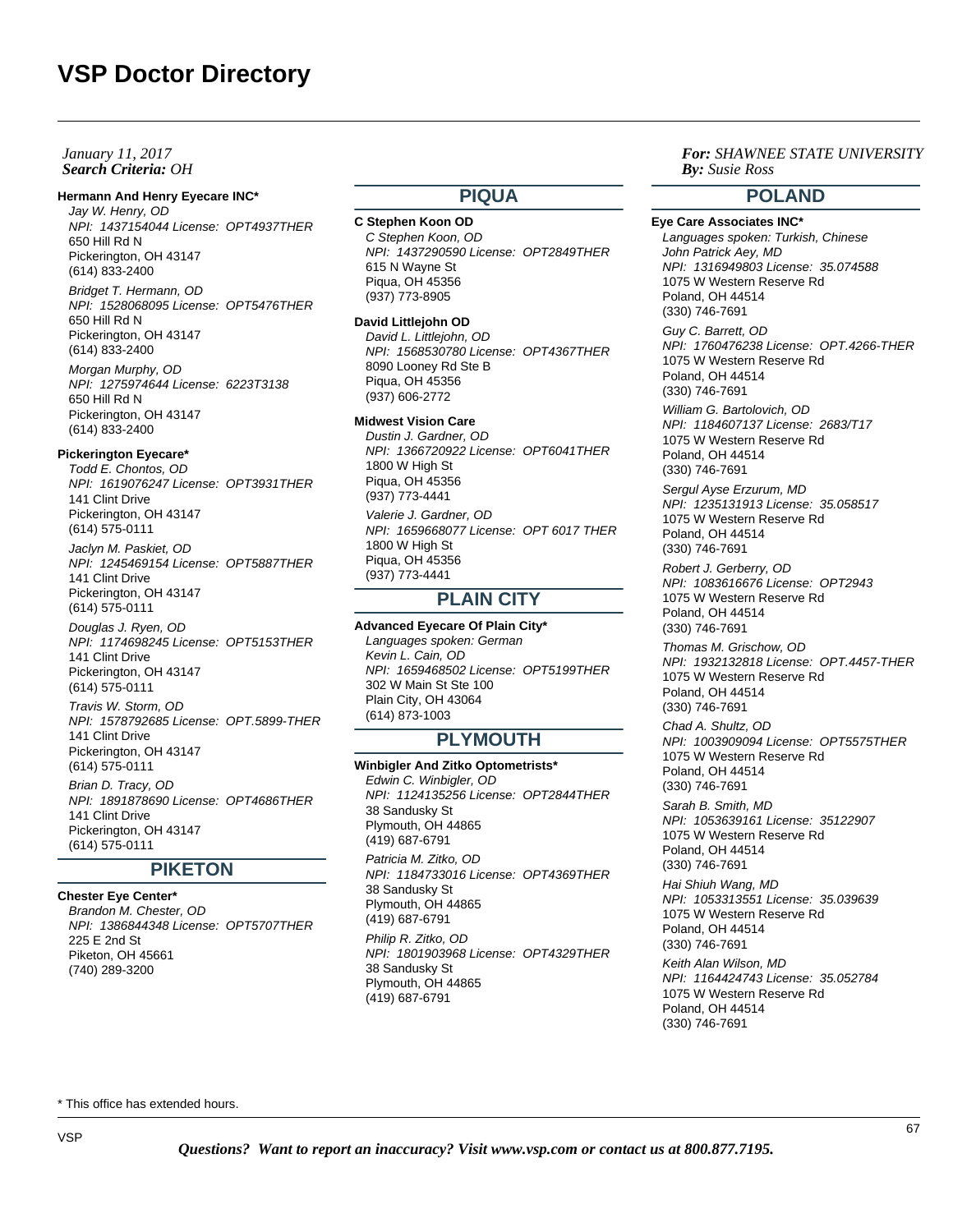## *Search Criteria: By: OHJanuary 11, 2017*

Lyn Ellen Yakubov, MD NPI: 1144222746 License: 35.055476 1075 W Western Reserve Rd Poland, OH 44514 (330) 746-7691

## **Poland Eye Center**

David B. Stebelton, OD NPI: 1447336524 License: OPT3827THER 14 S Main St Poland, OH 44514 (330) 757-1519

# **PORT CLINTON**

# **Lake Erie Family Eyecare LLC**

Jennifer S. Felbinger, OD NPI: 1629072244 License: OPT5207THER 222 Jefferson St Port Clinton, OH 43452 (419) 734-2106 David H. George, OD NPI: 1114926334 License: OPT3027THER 222 Jefferson St Port Clinton, OH 43452

# (419) 734-2106

**Sue Van Dootingh OD\*** Sue Van Dootingh, OD NPI: 1366518045 License: OPT.3643-THER 820 Jefferson St Port Clinton, OH 43452 (419) 732-2828

# **PORTSMOUTH**

## **Clyde M Fenton OD\***

Clyde M. Fenton, OD NPI: 1104987007 License: OPT.3023-THER 2002 Robinson Ave Portsmouth, OH 45662 (740) 353-5351 Aaron T. Kallner, OD NPI: 1225199607 License: OPT4988THER 2002 Robinson Ave Portsmouth, OH 45662 (740) 353-5351

## **Jonathan D Lucas OD**

Jonathan D. Lucas, OD NPI: 1831291459 License: OPT3621THER 1805 Waller St Portsmouth, OH 45662 (740) 353-4511

## **Joseph Wm Babcock OD\***

Languages spoken: Spanish Joseph W. Babcock, OD NPI: 1306804471 License: OPT3520THER 721 7th St Portsmouth, OH 45662 (740) 353-2191

\* This office has extended hours.

Taylor D. Babcock, OD NPI: 1891102661 License: OPT6264THER 721 7th St Portsmouth, OH 45662 (740) 353-2191

# **Portsmouth Vision Center\***

Julia M. Douthat, OD NPI: 1518005412 License: 4449/T1105 1915 Scioto TRL Portsmouth, OH 45662 (740) 354-2821

Michael L. Miller, OD NPI: 1629482724 License: OPT6300THER 1915 Scioto TRL Portsmouth, OH 45662 (740) 354-2821 Kelly L. Raies, OD NPI: 1831237882 License: 4011/T208 1915 Scioto TRL

Portsmouth, OH 45662 (740) 354-2821 Michael W. Raies, OD NPI: 1871673475 License: OPT.4139-THER 1915 Scioto TRL Portsmouth, OH 45662 (740) 354-2821

## **Practice Of Optometry INC**

Languages spoken: American Sign Language Steven Binns, OD NPI: 1225066590 License: 3845/T768 2808 Scioto Trail Portsmouth, OH 45662 (740) 353-2020

# **POWELL**

# **Central Ohio Eyecare Powell**

David M. Zigler, OD NPI: 1598179129 License: OPT6330THER 71 Clairedan Dr Powell, OH 43065 (614) 438-0100 Lamar G. Zigler, OD NPI: 1447257852 License: OPT3580THER 71 Clairedan Dr Powell, OH 43065 (614) 438-0100

## **Complete Family Eyecare LLC**

Toni L. Reed, OD NPI: 1649319229 License: OPT.5064-THER 9755 Fairway Blvd Powell, OH 43065 (614) 336-2020

## *For: SHAWNEE STATE UNIVERSITY Susie Ross*

#### **Dr D Michael Dopkiss And Associates INC\***

Dennis M. Dopkiss, OD NPI: 1871543934 License: OPT3341THER 10250 Sawmill Pkwy Powell, OH 43065 (614) 789-6789

Jessica M. Dopkiss, OD NPI: 1295116663 License: OPT6367THER 10250 Sawmill Pkwy Powell, OH 43065 (614) 789-6789

## **Eyecare Professionals Of Powell\***

San San L. Cooley, OD NPI: 1033340468 License: OPT5854THER 9711 Sawmill Pkwy Unit C Powell, OH 43065 (614) 793-0700

Marcia Hoepf, OD NPI: 1942513064 License: OPT5951THER 9711 Sawmill Pkwy Unit C Powell, OH 43065 (614) 793-0700

Tamara M. Kuhlmann, OD NPI: 1942229083 License: OPT.3677-THER 9711 Sawmill Pkwy Unit C Powell, OH 43065 (614) 793-0700

Jason R. Miller, OD NPI: 1265536403 License: OPT5055THER 9711 Sawmill Pkwy Unit C Powell, OH 43065 (614) 793-0700

## **Powell Vision Center INC**

Kimberly S. Theis, OD NPI: 1871512731 License: OPT5660THER 3998 W Powell Rd Powell, OH 43065 (614) 336-3727

David M. Webster, OD NPI: 1164459731 License: OPT.4391-THER 3998 W Powell Rd Powell, OH 43065 (614) 336-3727

# **PROSPECT**

# **Prospect Vision Care INC**

Languages spoken: Russian Virginia M. Chetverikov, OD NPI: 1093745861 License: OPT4919THER 100 E Water St Prospect, OH 43342 (740) 494-2999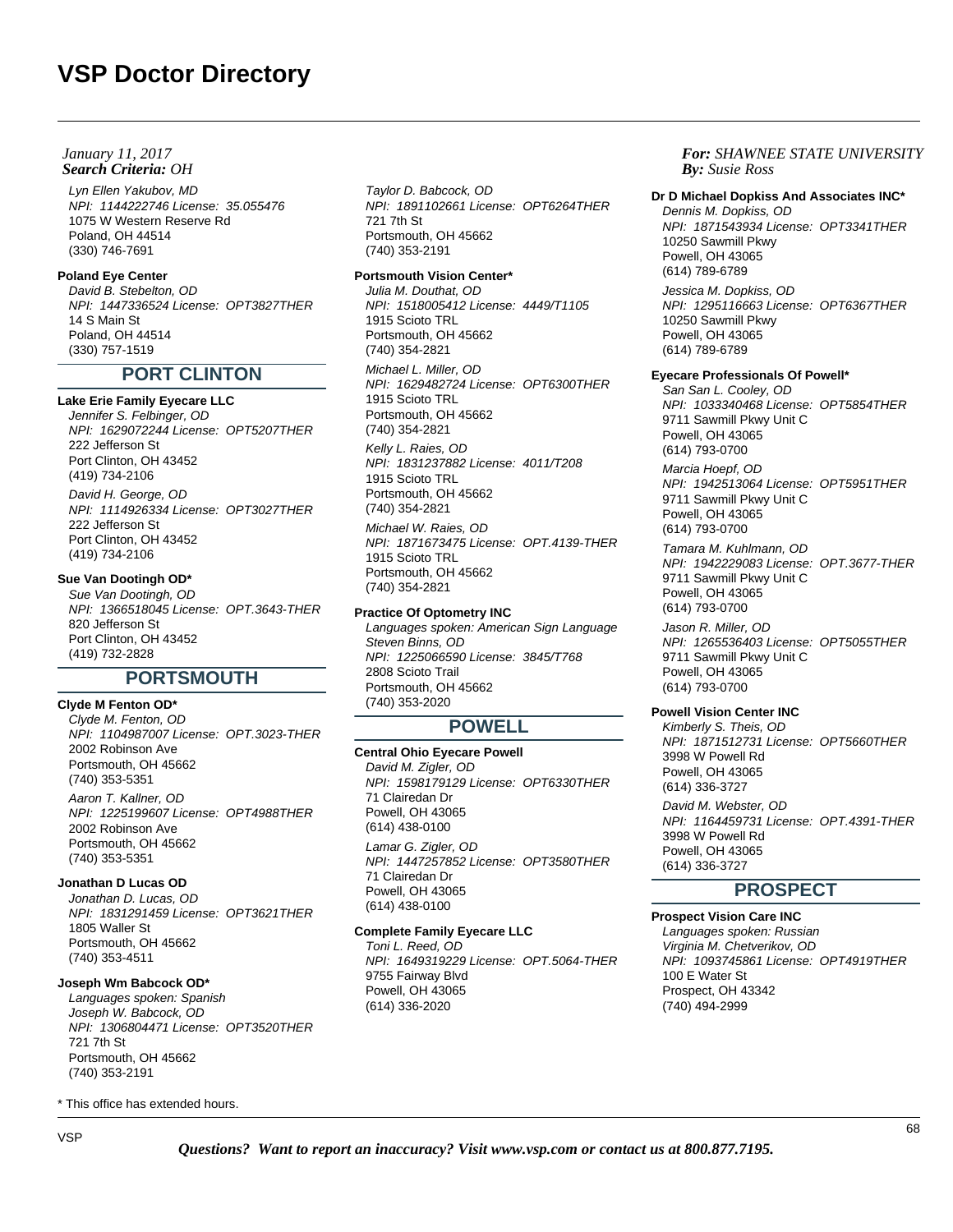*Search Criteria: By: OHJanuary 11, 2017*

# **RACINE**

**Racine Optometric Clinic\***

Melanie Weese, OD NPI: 1740254267 License: OPT.4242-THER 109 N 3rd St Racine, OH 45771 (740) 949-2078

# **RAVENNA**

## **Moats And Martin\***

Daniel R. Martin, OD NPI: 1740344043 License: OPT3950THER 159 E Main St Ravenna, OH 44266 (330) 297-7733

Aaron Moats, OD NPI: 1033148945 License: OPT3555THER 159 E Main St Ravenna, OH 44266 (330) 297-7733

## **Portage Vision Care**

Gregory A. Marchand, OD NPI: 1386698264 License: OPT4573THER 950 E Main St Ravenna, OH 44266 (330) 296-0100

# **REYNOLDSBURG**

## **Eyecare Associates\***

Stephen Baldwin, OD NPI: 1881680064 License: OPT4542THER 7721 E Main St Reynoldsburg, OH 43068 (614) 861-0950 Joseph E. Pasquinelli Jr, OD NPI: 1124439179 License: 6307T3223 7721 E Main St Reynoldsburg, OH 43068 (614) 861-0950 Roger L. Wilson, OD NPI: 1851475297 License: OPT3318THER 7721 E Main St Reynoldsburg, OH 43068 (614) 861-0950

#### **Pearle Vision**

Gretchen J. Brewer, OD NPI: 1235226671 License: OPT6316THER 8121 E Broad St Reynoldsburg, OH 43068 (614) 655-8448 Laurence Rahardjanoto, OD NPI: 1689030413 License: 6429 8121 E Broad St Reynoldsburg, OH 43068 (614) 655-8448

\* This office has extended hours.

Candace L. Seagraves, OD NPI: 1427357763 License: 5830/T2744 8121 E Broad St Reynoldsburg, OH 43068 (614) 655-8448 Ellen Segerstrom, OD NPI: 1922413608 License: 6272 8121 E Broad St Reynoldsburg, OH 43068 (614) 655-8448 James Wolfe, OD NPI: 1235198268 License: 5516T2428 8121 E Broad St Reynoldsburg, OH 43068 (614) 655-8448

# **Pearle Vision**

Pearle Vision NPI: 1831548890 8121 E Broad St Reynoldsburg, OH 43068 (614) 655-8448

#### **Premier Vision\***

Cynthia J. Premeaux, OD NPI: 1497902779 License: OPT.5816-THER 6400 E Main St Ste 101 Reynoldsburg, OH 43068 (614) 759-9420

#### **Reynoldsburg Eye Care LLC**

Melissa T. Berry, OD NPI: 1215184544 License: OPT4235THER 7509 E Main St Reynoldsburg, OH 43068 (614) 866-6040 James Pipo, OD NPI: 1639193675 License: 4381T287 7509 E Main St

Reynoldsburg, OH 43068 (614) 866-6040

# **Rinkov Eyecare Center**

Languages spoken: Spanish, French Jordan T. Bierman, OD NPI: 1184039646 License: OPT6266THER 1725 Brice Rd Reynoldsburg, OH 43068 (614) 861-7771

Tricia M. Burroughs, OD NPI: 1851314108 License: OPT.5716-THER 1725 Brice Rd Reynoldsburg, OH 43068 (614) 861-7771

Gregory L. Coburn, OD NPI: 1790704849 License: OPT3597THER 1725 Brice Rd Reynoldsburg, OH 43068 (614) 861-7771

## *For: SHAWNEE STATE UNIVERSITY Susie Ross*

Jeffrey S. Gardner, OD NPI: 1407901556 License: OPT.5115-THER 1725 Brice Rd Reynoldsburg, OH 43068 (614) 861-7771 Christopher P. Jordan, OD

NPI: 1104848951 License: OPT.4464-THER 1725 Brice Rd Reynoldsburg, OH 43068 (614) 861-7771

Allyson M. Kowaleski, OD NPI: 1811221518 License: OPT.5978-THER 1725 Brice Rd Reynoldsburg, OH 43068 (614) 861-7771

Michael J. Rader, OD NPI: 1134299704 License: OPT3303THER 1725 Brice Rd Reynoldsburg, OH 43068 (614) 861-7771

Jana L. Rhodes, OD NPI: 1013116581 License: OPT5749THER 1725 Brice Rd Reynoldsburg, OH 43068 (614) 861-7771

Mark H. Rinkov, OD NPI: 1720007875 License: OPT3085THER 1725 Brice Rd Reynoldsburg, OH 43068 (614) 861-7771 Richard F. Rosenthal, OD NPI: 1952468605 License: OPT4309THER 1725 Brice Rd Reynoldsburg, OH 43068 (614) 861-7771

# **RICHMOND HEIGHTS**

#### **Eyewear 20/20**

Languages spoken: Lithuanian Cynthia J. Jemiola, OD NPI: 1689623217 License: OPT3452THER 5194 Wilson Mills Rd Richmond Heights, OH 44143 (440) 461-2500

Halley M. Lamier, OD NPI: 1730527615 License: OPT6211THER 5194 Wilson Mills Rd Richmond Heights, OH 44143 (440) 461-2500

# **RICHWOOD**

# **Daniel J Niederkohr OD**

Daniel Niederkohr, OD NPI: 1376592618 License: OPT3083THER 8 S Franklin St Richwood, OH 43344 (740) 943-2148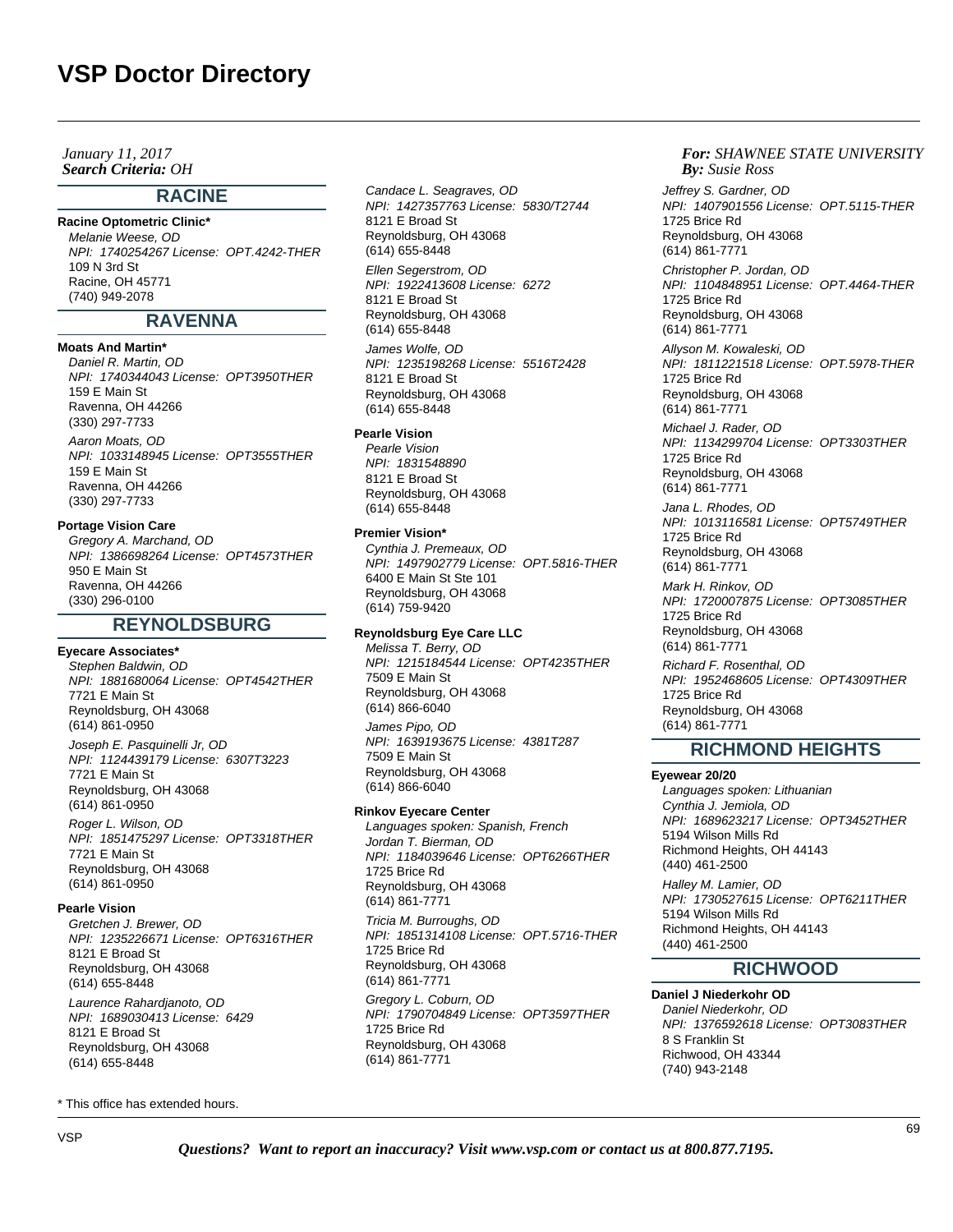*Search Criteria: By: OHJanuary 11, 2017*

# **RITTMAN**

# **Curtis D Ferriman OD**

Languages spoken: Spanish Curtis D. Ferriman, OD NPI: 1083696108 License: OPT4350THER 89 E Ohio Ave Rittman, OH 44270 (330) 925-4901

# **ROCKY RIVER**

## **Denise M Kuder OD**

Denise M. Kuder, OD NPI: 1609959436 License: 4760 19649 Center Ridge Rd Rocky River, OH 44116 (440) 333-8855

#### **Europtical INC**

Languages spoken: Romanian Mark A. Davis, OD NPI: 1841268034 License: OPT.4346-THER 2932 Wooster Rd Rocky River, OH 44116 (440) 895-3030

#### **Pearle Vision**

Pearle Vision NPI: 1306398102 19649 Center Ridge Rd Rocky River, OH 44116 (440) 333-9575

#### **Pearle Vision**

Kathy R. Gonzalez, OD NPI: 1174551543 License: OPT4383THER 19649 Center Ridge Rd Rocky River, OH 44116 (440) 333-9575

## **Rocky River Berris Optical Corp**

Kathleen R. Fleming, OD NPI: 1730229576 License: OPT3855THER 21631 Center Ridge Rd Rocky River, OH 44116 (440) 333-3138 Mary C. Gerhart, OD NPI: 1568483972 License: OPT4107THER 21631 Center Ridge Rd

Rocky River, OH 44116 (440) 333-3138

#### **Thoma And Sutton**

Dana Griesmer, OD NPI: 1417308388 License: OPT6458-THER 21014 Center Ridge Rd Rocky River, OH 44116 (440) 331-4644

Sandy D. Kraft, OD NPI: 1346538386 License: OPT6027THER 21014 Center Ridge Rd Rocky River, OH 44116 (440) 331-4644 Scott Seidel, OD NPI: 1083675664 License: OPT5528THER 21014 Center Ridge Rd Rocky River, OH 44116 (440) 331-4644 Ryan S. Zimmerman, OD NPI: 1760520191 License: OPT5169THER 21014 Center Ridge Rd Rocky River, OH 44116 (440) 331-4644

# **ROSSFORD**

**Quality Family Eyecare INC** Angela K. Jackson, OD NPI: 1366435471 License: OPT.4846-THER 647 Lime City Rd Rossford, OH 43460 (419) 666-0700 Tracey G. Needham, OD NPI: 1245305754 License: OPT5330THER 647 Lime City Rd Rossford, OH 43460 (419) 666-0700

# **SAINT CLAIRSVILLE**

# **Douglas D Hocking OD\***

Douglas D. Hocking, OD NPI: 1659363406 License: OPT.3416-THER 107 Plaza Dr Ste L Saint Clairsville, OH 43950 (740) 695-0444

#### **John C Heiby OD\***

Languages spoken: Spanish, German John C. Heiby, OD NPI: 1790778074 License: OPT.2873-THER 156 Woodrow Ave Ste 1 Saint Clairsville, OH 43950 (740) 695-2860

# **SAINT HENRY**

**Michael A Fishbaugh Jr OD INC\*** Amy L. Bankey, OD NPI: 1740410422 License: OPT5840THER 570A W Kremer Hoying Rd Saint Henry, OH 45883 (419) 678-8800 Andrea K. Dietz, OD NPI: 1649568577 License: OPT6031THER 570A W Kremer Hoying Rd

*For: SHAWNEE STATE UNIVERSITY Susie Ross*

Michael A. Fishbaugh Jr, OD NPI: 1225036197 License: OPT.4643-THER 570A W Kremer Hoying Rd Saint Henry, OH 45883 (419) 678-8800 Darcie L. Jerwers, OD NPI: 1972868271 License: OPT.6131-THER 570A W Kremer Hoying Rd Saint Henry, OH 45883 (419) 678-8800

# **SAINT MARYS**

**Drs Dickman Kettler And Bruner INC** Jillynn F. Bruner, OD NPI: 1780791681 License: 4175 250 W Greenville Rd Saint Marys, OH 45885 (419) 394-5184 James K. Dickman, OD NPI: 1063529964 License: OPT4640THER 250 W Greenville Rd

Saint Marys, OH 45885 (419) 394-5184 Tyler J. Speelman, OD NPI: 1780023978 License: OPT6234THER 250 W Greenville Rd

Saint Marys, OH 45885 (419) 394-5184

Alicia W. Tobe, OD NPI: 1013220433 License: OPT5984THER 250 W Greenville Rd Saint Marys, OH 45885 (419) 394-5184

## **St Marys Family Eyecare**

John M. Price, OD NPI: 1841393709 License: OPT5062THER 140 W Spring St Saint Marys, OH 45885 (419) 394-2397

# **SAINT PARIS**

**Primary Eye Care** Lindsey A. King, OD

NPI: 1790191203 License: OPT6290THER 114 S Springfield St Saint Paris, OH 43072 (937) 663-5779 Denise L. Welker, OD NPI: 1952363897 License: OPT3943THER 114 S Springfield St Saint Paris, OH 43072 (937) 663-5779

\* This office has extended hours.

Saint Henry, OH 45883 (419) 678-8800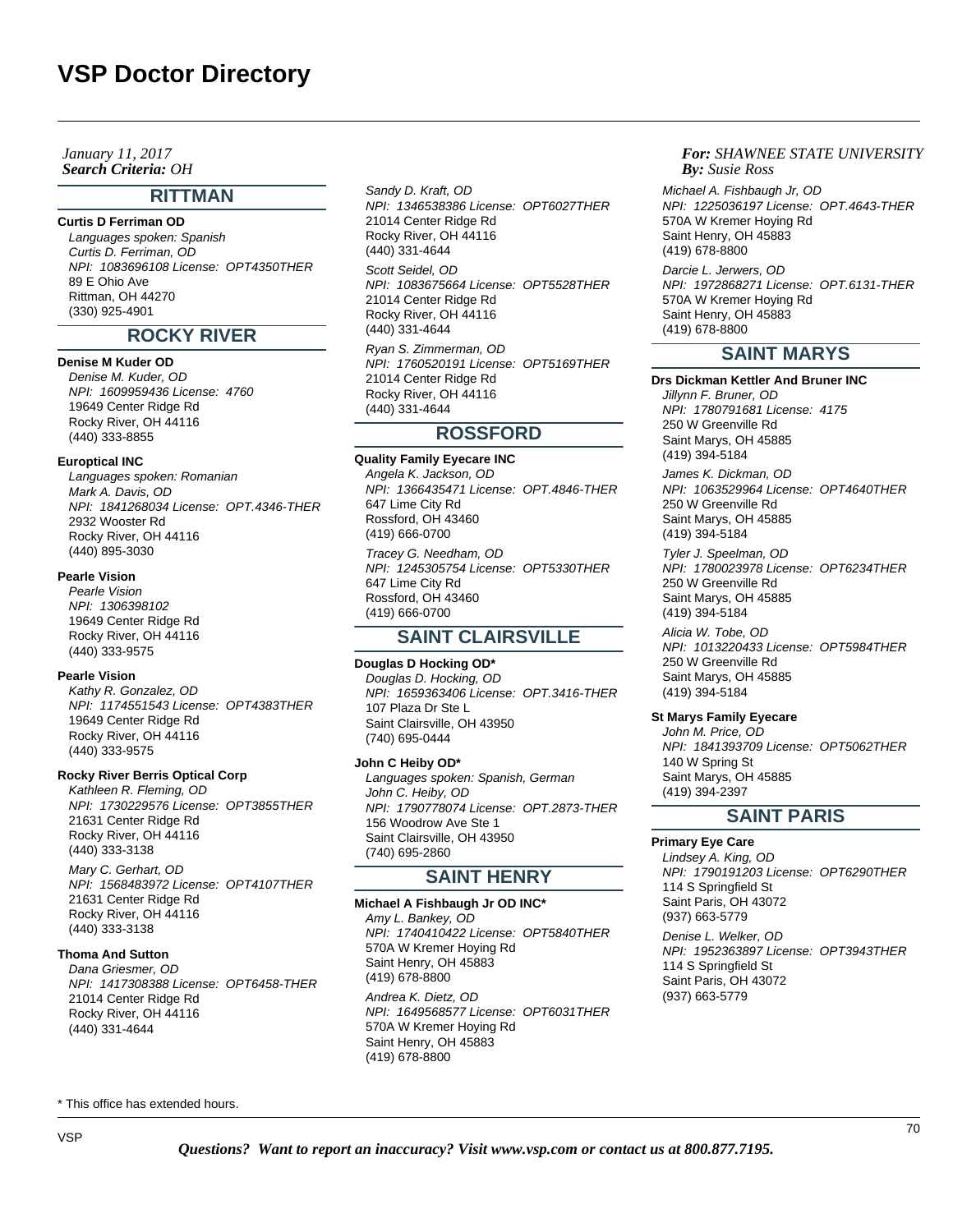## *Search Criteria: By: OHJanuary 11, 2017*

## **SALEM**

## **Dr Rebecca Jw Brown LLC\***

Rebecca J. Williamson Brown, OD NPI: 1528021763 License: 5423T2334 389 N Ellsworth Ave Salem, OH 44460 (330) 332-1200

## **Julie A Mackall OD LLC\***

Julie A. Mackall, OD NPI: 1659446698 License: OPT5492THER 2400 Southeast Blvd Salem, OH 44460 (330) 332-4501

## **Salem Eyecare Center INC**

Languages spoken: Italian Carmela Abraham, OD NPI: 1942365291 License: OPT4169THER 616 E State St Salem, OH 44460 (330) 332-2080 Lorie L. Lippiatt, OD NPI: 1205990272 License: OPT4031THER 616 E State St Salem, OH 44460 (330) 332-2080

# **SANDUSKY**

**Blink Optical**

Languages spoken: German Carl P. Olson, OD NPI: 1912094715 License: OPT5137THER 178 E Market St Sandusky, OH 44870 (419) 502-3239

#### **Drs Pfahl And Schild INC\***

Harris S. Schild, MD NPI: 1619947892 License: 35066277 1200 Prospect St Ste 120 Sandusky, OH 44870 (419) 626-8181

## **Family Eye Care Centers\***

Janel E. Elamin, OD NPI: 1033590443 License: OPT6371THER 2331 Columbus Ave Sandusky, OH 44870 (419) 625-2733 Gregory W. Hicks, OD

NPI: 1538200498 License: OPT3742THER 2331 Columbus Ave Sandusky, OH 44870 (419) 625-2733

Tiffany L. Procaccini, OD NPI: 1912136755 License: OPT.5906-THER 2331 Columbus Ave Sandusky, OH 44870 (419) 625-2733

#### **Parschauer Eye Center\***

Languages spoken: Spanish, German Jeffrey M. Augustine, OD NPI: 1538343561 License: OPT4170THER 2600 Hayes Ave Sandusky, OH 44870 (419) 625-6181 Theresa K. Beals, OD NPI: 1972564185 License: OPT3780THER 2600 Hayes Ave Sandusky, OH 44870 (419) 625-6181 Amy F. Drossman, OD NPI: 1639555873 License: OPT6368THER 2600 Hayes Ave Sandusky, OH 44870 (419) 625-6181 Eric J. Dudenhoefer, MD NPI: 1679511935 License: 35087842 2600 Hayes Ave Sandusky, OH 44870 (419) 625-6181 Patricia C. Heilman, OD NPI: 1770630782 License: OPT.3966-THER 2600 Hayes Ave Sandusky, OH 44870 (419) 625-6181 Kenneth E. Parschauer, DO NPI: 1225097884 License: 34003201 2600 Hayes Ave Sandusky, OH 44870 (419) 625-6181 Tammy L. Ruch, OD NPI: 1932160710 License: OPT4583THER 2600 Hayes Ave Sandusky, OH 44870 (419) 625-6181 James M. Walker, OD

NPI: 1356303978 License: OPT4783THER 2600 Hayes Ave Sandusky, OH 44870 (419) 625-6181

# **Performance Vision Care INC**

Karen A. Coates, OD NPI: 1558417840 License: OPTH4091THER 5005 Milan Rd Sandusky, OH 44870 (419) 625-7904

## *For: SHAWNEE STATE UNIVERSITY Susie Ross*

Daniel J. Uzl, OD NPI: 1275684557 License: OPT5161THER 5005 Milan Rd Sandusky, OH 44870 (419) 625-7904 Ryan S. Zimmerman, OD NPI: 1760520191 License: OPT5169THER 5005 Milan Rd Sandusky, OH 44870 (419) 625-7904

#### **Pro Vision INC**

Languages spoken: American Sign Language Terence Templeton, OD NPI: 1205841962 License: OPT3390THER 1206 Hull Rd Sandusky, OH 44870 (419) 625-6300

**Svs Vision INC**

Carrie A. Balthaser, OD NPI: 1568413409 License: OPT.5369-THER 4315 Milan Rd Sandusky, OH 44870 (419) 624-0456

Eric L. Balthaser, OD NPI: 1184770281 License: OPT.5370-THER 4315 Milan Rd Sandusky, OH 44870 (419) 624-0456 Mark Barron, OD NPI: 1730169772 License: 3393/T1875

4315 Milan Rd Sandusky, OH 44870 (419) 624-0456

Shelia A. Fuller, OD NPI: 1134124555 License: OPT4901THER 4315 Milan Rd Sandusky, OH 44870 (419) 624-0456

Patricia C. Heilman, OD NPI: 1770630782 License: OPT.3966-THER 4315 Milan Rd Sandusky, OH 44870 (419) 624-0456

Jennifer H. Pesek, OD NPI: 1124258991 License: OPT.5905-THER 4315 Milan Rd Sandusky, OH 44870 (419) 624-0456

# **SEBRING**

# **Bruce D Jeffries OD\***

Bruce D. Jeffries, OD NPI: 1629073440 License: OPT5269THER 331 S 15th St Sebring, OH 44672 (330) 938-2647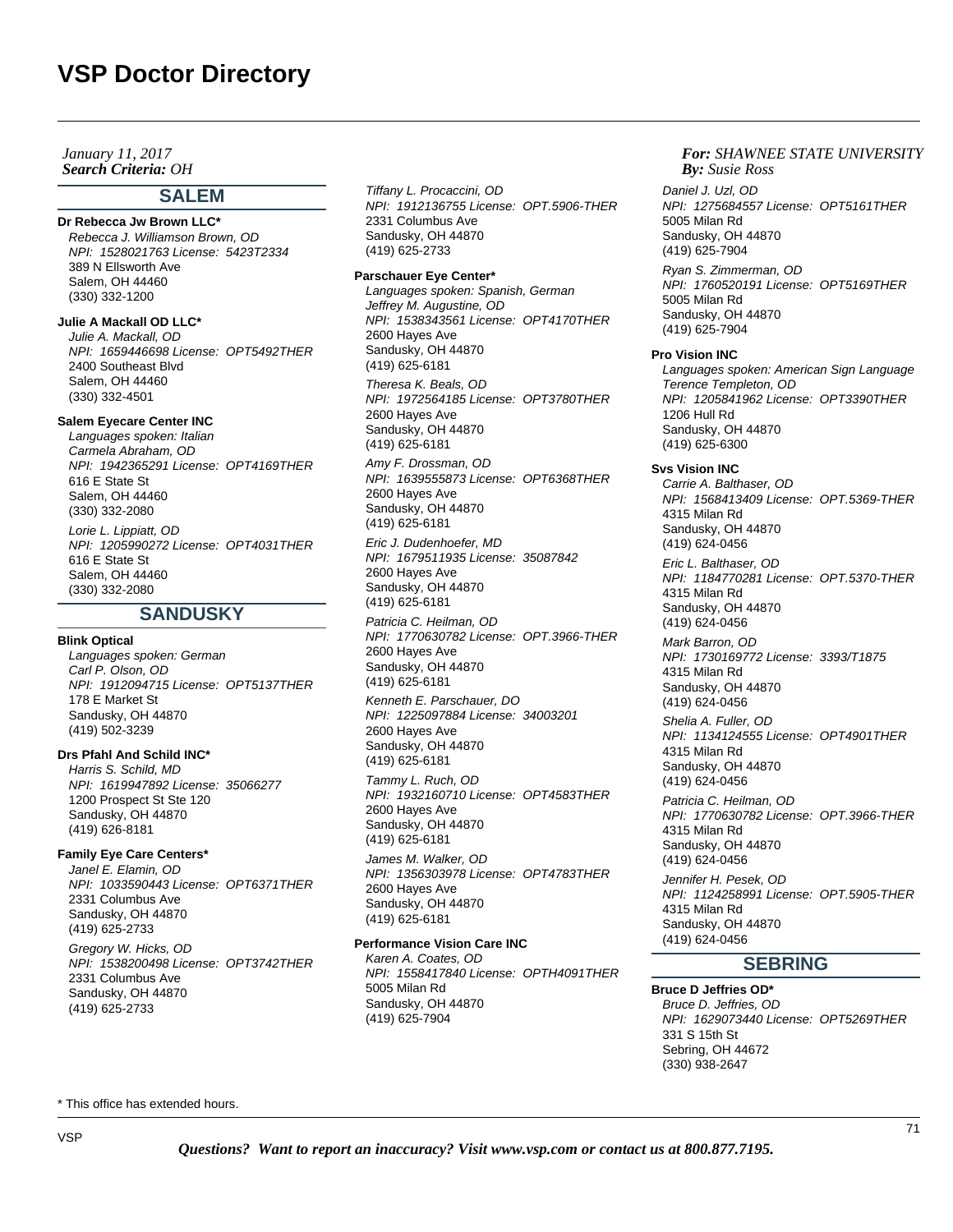# **SEVEN HILLS**

## **Optometric Associates**

George N. Glosik, OD NPI: 1457359036 License: OPT.3653-THER 7305 Broadview Rd Ste F Seven Hills, OH 44131 (216) 642-7373 Robert J. Glosik, OD NPI: 1912905514 License: OPT3606THER 7305 Broadview Rd Ste F Seven Hills, OH 44131 (216) 642-7373

#### **SHEFFIELD LAKE**

#### **Svs Vision INC**

Carrie A. Balthaser, OD NPI: 1568413409 License: OPT.5369-THER 5249 Detroit Rd Unit 111 Sheffield Lake, OH 44054 (440) 934-3267 Eric L. Balthaser, OD NPI: 1184770281 License: OPT.5370-THER 5249 Detroit Rd Unit 111 Sheffield Lake, OH 44054

(440) 934-3267 Mark Barron, OD NPI: 1730169772 License: 3393/T1875 5249 Detroit Rd Unit 111 Sheffield Lake, OH 44054 (440) 934-3267

Cassie Bremke, OD NPI: 1235587601 License: OPT6444THER 5249 Detroit Rd Unit 111 Sheffield Lake, OH 44054 (440) 934-3267

Jennifer H. Pesek, OD NPI: 1124258991 License: OPT.5905-THER 5249 Detroit Rd Unit 111 Sheffield Lake, OH 44054 (440) 934-3267

Troy A. Pesek, OD NPI: 1659626794 License: OPT6154THER 5249 Detroit Rd Unit 111 Sheffield Lake, OH 44054 (440) 934-3267

# **SHELBY**

**Winbigler And Zitco Optometrists\*** Edwin C. Winbigler, OD NPI: 1124135256 License: OPT2844THER 76 W Main St Shelby, OH 44875 (419) 347-1445

Patricia M. Zitko, OD NPI: 1184733016 License: OPT4369THER 76 W Main St Shelby, OH 44875 (419) 347-1445 Philip R. Zitko, OD NPI: 1801903968 License: OPT4329THER 76 W Main St Shelby, OH 44875 (419) 347-1445

## **SIDNEY**

#### **Primary Eye Care\***

Jeffrey Ahrns, OD NPI: 1659334704 License: OPT3518THER 1086 Fairington Dr Sidney, OH 45365 (937) 492-9197 John E. Beigel, OD NPI: 1275595621 License: 4082/T28 1086 Fairington Dr Sidney, OH 45365 (937) 492-9197 Karen L. Fortman, OD

NPI: 1205898145 License: OPT4599THER 1086 Fairington Dr Sidney, OH 45365 (937) 492-9197

Lauren Grillot, OD NPI: 1669786992 License: OPT5945THER 1086 Fairington Dr Sidney, OH 45365 (937) 492-9197

Lindsey A. King, OD NPI: 1790191203 License: OPT6290THER 1086 Fairington Dr Sidney, OH 45365 (937) 492-9197

Scott M. Schwartz, OD NPI: 1992767842 License: OPT5155THER 1086 Fairington Dr Sidney, OH 45365 (937) 492-9197

Janessa M. Simon, OD NPI: 1053644575 License: OPT5889THER 1086 Fairington Dr Sidney, OH 45365 (937) 492-9197

Denise L. Welker, OD NPI: 1952363897 License: OPT3943THER 1086 Fairington Dr Sidney, OH 45365 (937) 492-9197

*For: SHAWNEE STATE UNIVERSITY Susie Ross*

#### **Sidney Family Eye Care\***

Chad A. Otte, OD NPI: 1336437417 License: OPT6060THER 739 Spruce Ave Sidney, OH 45365 (937) 492-1990

Megan Rutledge, OD NPI: 1174918734 License: OPT6404THER 739 Spruce Ave Sidney, OH 45365 (937) 492-1990

Philip Valentine, OD NPI: 1487646816 License: OPT.2815-THER 739 Spruce Ave Sidney, OH 45365 (937) 492-1990 Joshua J. Werling, OD NPI: 1962816199 License: OPT6327THER 739 Spruce Ave Sidney, OH 45365 (937) 492-1990

# **SOLON**

# **Dr Karen Murray**

Languages spoken: Spanish Karen B. Murray, OD NPI: 1679605406 License: 3924/T873 6175 Som Center Rd Ste 100 Solon, OH 44139 (440) 248-3900

# **Gales Vision Source**

David J. Gale, OD NPI: 1336249705 License: OPT3026THER 33541 Aurora Rd Solon, OH 44139 (440) 248-2020

## **Shawna L Franey OD INC**

Shawna L. Franey, OD NPI: 1457509648 License: OPT.5796-THER 33775 Aurora Rd Solon, OH 44139 (440) 248-5691

## **Solon Berris Optical Corp**

Joy A. Stoler, OD NPI: 1457481640 License: OPT.4377-THER 33532 Aurora Rd Solon, OH 44139 (440) 349-2225

#### **Thoma And Sutton** Scott Seidel, OD

NPI: 1083675664 License: OPT5528THER 33790 Bainbridge Rd Solon, OH 44139 (440) 349-1390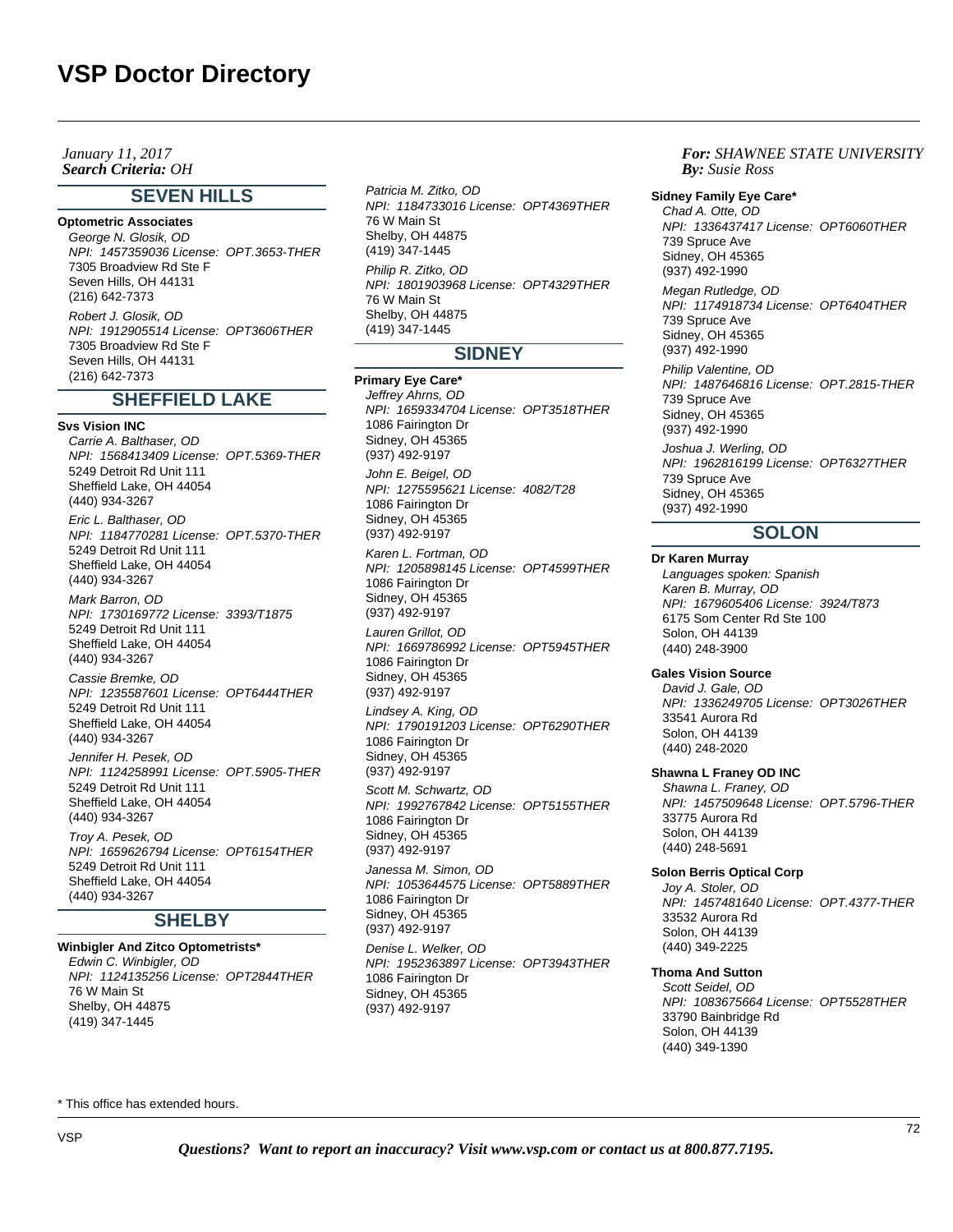### *Search Criteria: By: OHJanuary 11, 2017*

Ryan S. Zimmerman, OD NPI: 1760520191 License: OPT5169THER 33790 Bainbridge Rd Solon, OH 44139 (440) 349-1390

# **SOUTH BLOOMFIELD**

## **Kline Vision INC North**

Kris A. Kline, OD NPI: 1124098744 License: OPT4025THER 5003 S Walnut St South Bloomfield, OH 43103 (740) 983-0003

# **SOUTH EUCLID**

#### **I Care Vision Center**

Languages spoken: Spanish, American Sign Language Arlogia Bradshaw, OD NPI: 1124182753 License: OPT.3776-THER 4141 Mayfield Rd South Euclid, OH 44121 (216) 321-9630

### **Michael D Schloss OD INC**

Michael D. Schloss, OD NPI: 1013190867 License: OPT3145THER 14433 Cedar Rd South Euclid, OH 44121 (216) 291-1255

# **SOUTH VIENNA**

**Cross Roads Eye Care LLC** Kristen M. Thompson, OD NPI: 1225053762 License: OPT5107THER 26 S Urbana St South Vienna, OH 45369 (937) 568-7200

# **SPRINGBORO**

**Settlers Walk Eye Care\*** Nathan R. Bjork, OD NPI: 1558328617 License: OPT5104THER 22 Remick Blvd Springboro, OH 45066 (937) 885-1126 Cara S. Frasco, OD NPI: 1699731612 License: OPT5387THER 22 Remick Blvd Springboro, OH 45066 (937) 885-1126 Brian T. Landrum, OD NPI: 1801024047 License: OPT5876THER 22 Remick Blvd

Springboro, OH 45066 (937) 885-1126

#### **Springboro Eye Care**

Keith A. Huelsman, OD NPI: 1942382098 License: OPT4200THER 564 N Main Street Ste A Springboro, OH 45066 (937) 748-3937

### **Springboro Vision Center**

Kara S. Hampton, OD NPI: 1285639930 License: OPT4678THER 245 N Main St Ste 300 Springboro, OH 45066 (937) 748-2955

Wanda L. Parham Bruce, OD NPI: 1285931527 License: OPT6177THER 245 N Main St Ste 300 Springboro, OH 45066 (937) 748-2955

### **Total Vision Centers INC\***

Languages spoken: Spanish Allen G. Dubro, OD NPI: 1205815065 License: OPT2703THER 851 W Central Ave Springboro, OH 45066 (937) 746-6189 Lizbeth J. Kuhn Hemmelgarn, OD NPI: 1710966585 License: OPT5397THER 851 W Central Ave Springboro, OH 45066 (937) 746-6189

# **SPRINGFIELD**

#### **Associates In Optometry**

John R. Collins, OD NPI: 1316916968 License: OPT2788THER 4907 Security Dr Springfield, OH 45503 (937) 399-3223 James D. Grove, OD NPI: 1013092428 License: OPT.5180-THER 4907 Security Dr Springfield, OH 45503

(937) 399-3223

### **Brian E Weber OD LLC\***

Brian Weber, OD NPI: 1568563484 License: OPT4151THER 21 E Ward Street Springfield, OH 45504 (937) 325-5045

# **Comprehensive Eye Care\***

John P. Downer, OD NPI: 1922062769 License: OPT.5025-THER 1024 N Plum St Springfield, OH 45504 (937) 342-1988

### *For: SHAWNEE STATE UNIVERSITY Susie Ross*

Bridget I. Fath, OD NPI: 1245224476 License: OPT6182THER 1024 N Plum St Springfield, OH 45504 (937) 342-1988 Molly J. Smith, OD NPI: 1336553940 License: OPT6321THER 1024 N Plum St Springfield, OH 45504 (937) 342-1988

### **Dr Julie Mercer Optometrist\***

Julie L. Mercer Dasher, OD NPI: 1528117249 License: OPT.5406-THER 900 N Bechtle Ave Springfield, OH 45504 (937) 324-5523 Robert D. Wells, OD NPI: 1750468302 License: OPT2805THER 900 N Bechtle Ave Springfield, OH 45504 (937) 324-5523

### **Eye-mart\***

Languages spoken: Spanish Deirdre E. Holmes, OD NPI: 1699890186 License: OPT4610THER 2051 N Bechtle Ave Springfield, OH 45504 (937) 399-8000 Iain M. Kelly, OD NPI: 1366475014 License: OPT4207THER 2051 N Bechtle Ave Springfield, OH 45504 (937) 399-8000 Weston R. Mangold, OD

NPI: 1083751390 License: OPT4122THER 2051 N Bechtle Ave Springfield, OH 45504 (937) 399-8000

Stephen K. Wheeler, OD NPI: 1104832112 License: 3006/T774 2051 N Bechtle Ave Springfield, OH 45504 (937) 399-8000

### **Kearfott Eye Group INC\***

David R. Erhard, OD NPI: 1417909904 License: OPT3068THER 20 S Burnett Rd Springfield, OH 45505 (937) 325-6363 Jeffrey L. Kearfott, MD NPI: 1952368250 License: 350555570 20 S Burnett Rd Springfield, OH 45505 (937) 325-6363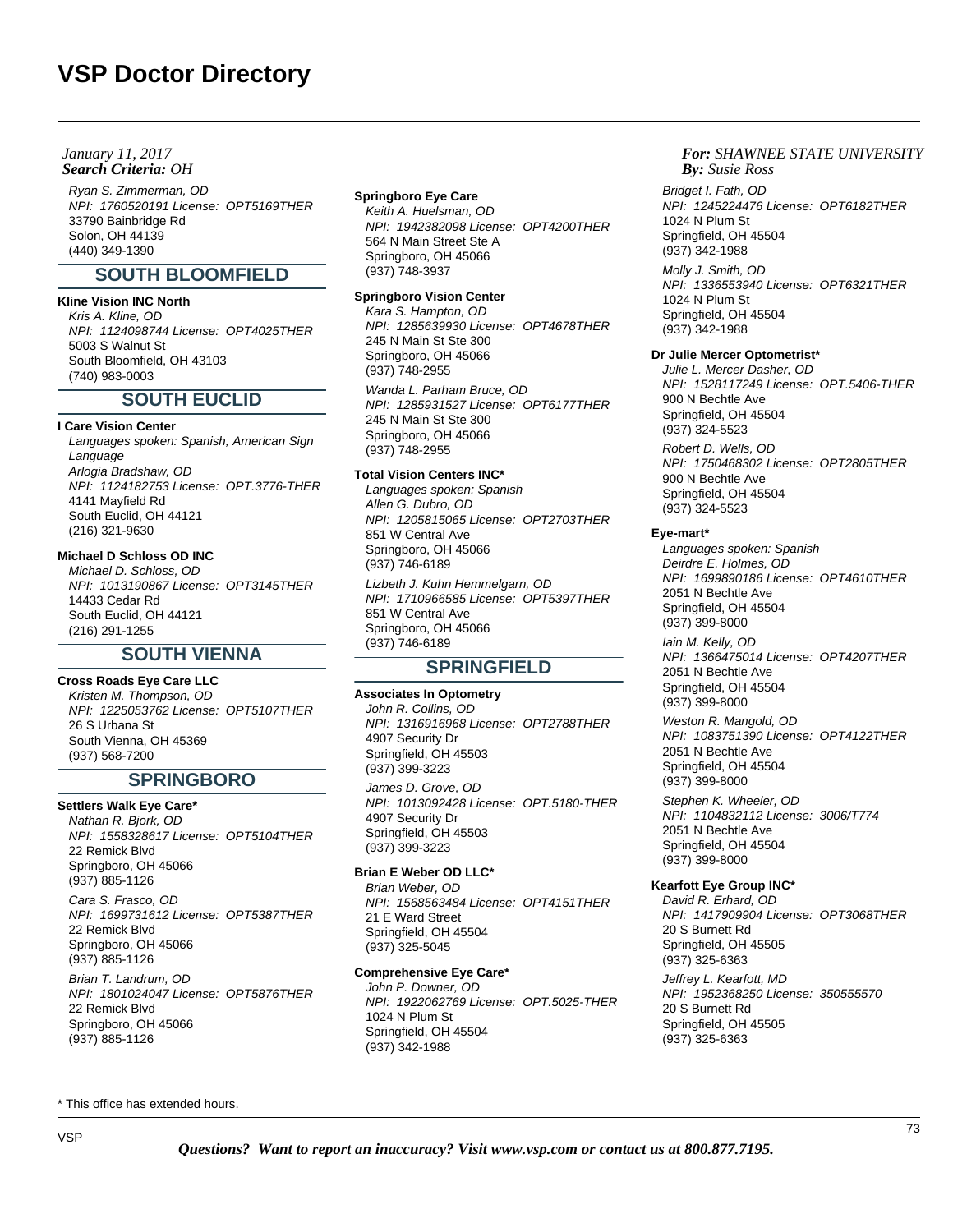## *Search Criteria: By: OHJanuary 11, 2017*

#### **New Image Eye Center\***

Languages spoken: Spanish Christopher W. Colvin, OD NPI: 1528063963 License: OPT.4550-THER 1674 N Limestone St Springfield, OH 45503 (937) 399-4101

Patrick Dawson, OD NPI: 1437153814 License: OPT.4861-THER 1674 N Limestone St Springfield, OH 45503 (937) 399-4101

Lisa M. Loftis, OD NPI: 1396162491 License: OPT6257THER 1674 N Limestone St Springfield, OH 45503 (937) 399-4101

Bruce W. Pratte, OD NPI: 1730108283 License: OPT2836THER 1674 N Limestone St Springfield, OH 45503 (937) 399-4101

Dennis O. Roark, OD NPI: 1588668081 License: OPT.2961-THER 1674 N Limestone St Springfield, OH 45503 (937) 399-4101

#### **Optical Options\***

Languages spoken: Afghan Farsi Richard P. Barteldt, OD NPI: 1982627543 License: OPT3386THER 1018 Cheyenne Ave Springfield, OH 45503 (937) 399-0282

Bethany Bloemhard, OD NPI: 1457700882 License: OPT6442THER 1018 Cheyenne Ave Springfield, OH 45503 (937) 399-0282

Dustin J. Gardner, OD NPI: 1366720922 License: OPT6041THER 1018 Cheyenne Ave Springfield, OH 45503 (937) 399-0282

Aimee R. Gump, OD NPI: 1720013394 License: OPT.5310-THER 1018 Cheyenne Ave Springfield, OH 45503 (937) 399-0282 John A. Manard, OD

NPI: 1154734788 License: OPT6298THER 1018 Cheyenne Ave Springfield, OH 45503 (937) 399-0282

#### **R Michael Kabbes OD**

R Michael Kabbes, OD NPI: 1972505824 License: OPT3473THER 2315 Derr Rd Springfield, OH 45503 (937) 399-3700

#### **R Scott Penny OD**

R Scott Penny, OD NPI: 1831194612 License: OPT3687THER 1689 N Bechtle Ave Springfield, OH 45504 (937) 323-1233

#### **Union Eye Care**

Barbara A. Wells, OD NPI: 1407966831 License: OPT4392THER 932 W Columbia St Springfield, OH 45504 (937) 322-5461

# **STEUBENVILLE**

#### **Fort Steuben Ophthalmologists INC**

Ronald C. Agresta, MD NPI: 1740289628 License: 35 028197 2315 Sunset Blvd Ste B Steubenville, OH 43952 (740) 264-7148

Christopher C. Long, OD NPI: 1245230119 License: OPT4763THER 2315 Sunset Blvd Ste B Steubenville, OH 43952 (740) 264-7148

#### **Hollywood Family Eye Care INC**

David J. Sullivan, OD NPI: 1073648671 License: 4521 276 S Hollywood Blvd Steubenville, OH 43952 (740) 264-1220

#### **James E Volk INC**

James E. Volk, OD NPI: 1043297963 License: OPT4058THER 510 N 4th St Steubenville, OH 43952 (740) 282-3461

### **Ohio Valley Vision Center\***

Eli Dragisich, OD NPI: 1831281856 License: OPT6277THER 4100 Johnson Rd Ste 204 Steubenville, OH 43952 (740) 283-3937

Edward J. Jagela, OD NPI: 1710972005 License: OPT4201THER 4100 Johnson Rd Ste 204 Steubenville, OH 43952 (740) 283-3937

*For: SHAWNEE STATE UNIVERSITY Susie Ross*

# **STOW**

#### **Bella Eyecare**

Linda M. Sedlacek, OD NPI: 1265572549 License: OPT3787THER 4153 Bridgewater Pkwy Stow, OH 44224 (330) 922-4393

Laura L. Seigal, OD NPI: 1124037791 License: OPT4429THER 4153 Bridgewater Pkwy Stow, OH 44224 (330) 922-4393

### **Glanville And Hussing OD INC\***

Nikolaus W. Fath, OD NPI: 1568740678 License: OPT.6036-THER 4466 Darrow Rd Ste 11 Stow, OH 44224 (330) 686-3300

Jennifer L. Glanville, OD NPI: 1548345309 License: OPT4741THER 4466 Darrow Rd Ste 11 Stow, OH 44224 (330) 686-3300

Scott Hussing, OD NPI: 1437234432 License: OPT4111THER 4466 Darrow Rd Ste 11 Stow, OH 44224 (330) 686-3300

## **Northeast Ohio Eye Surgeons\***

Katie L. Greiner, OD NPI: 1972732436 License: OPT5944THER 4277 Allen Rd Stow, OH 44224 (330) 928-0201 Katherine R. Hastings, OD NPI: 1215370143 License: 6200T3115 4277 Allen Rd

Stow, OH 44224 (330) 928-0201 Marc Jones, MD NPI: 1790785772 License: 35081056 4277 Allen Rd Stow, OH 44224 (330) 928-0201 Lawrence E. Lohman, MD

NPI: 1154321859 License: 35039785 4277 Allen Rd Stow, OH 44224 (330) 928-0201 Elizabeth D. Muckley, OD NPI: 1568462174 License: OPT.4833-THER 4277 Allen Rd Stow, OH 44224 (330) 928-0201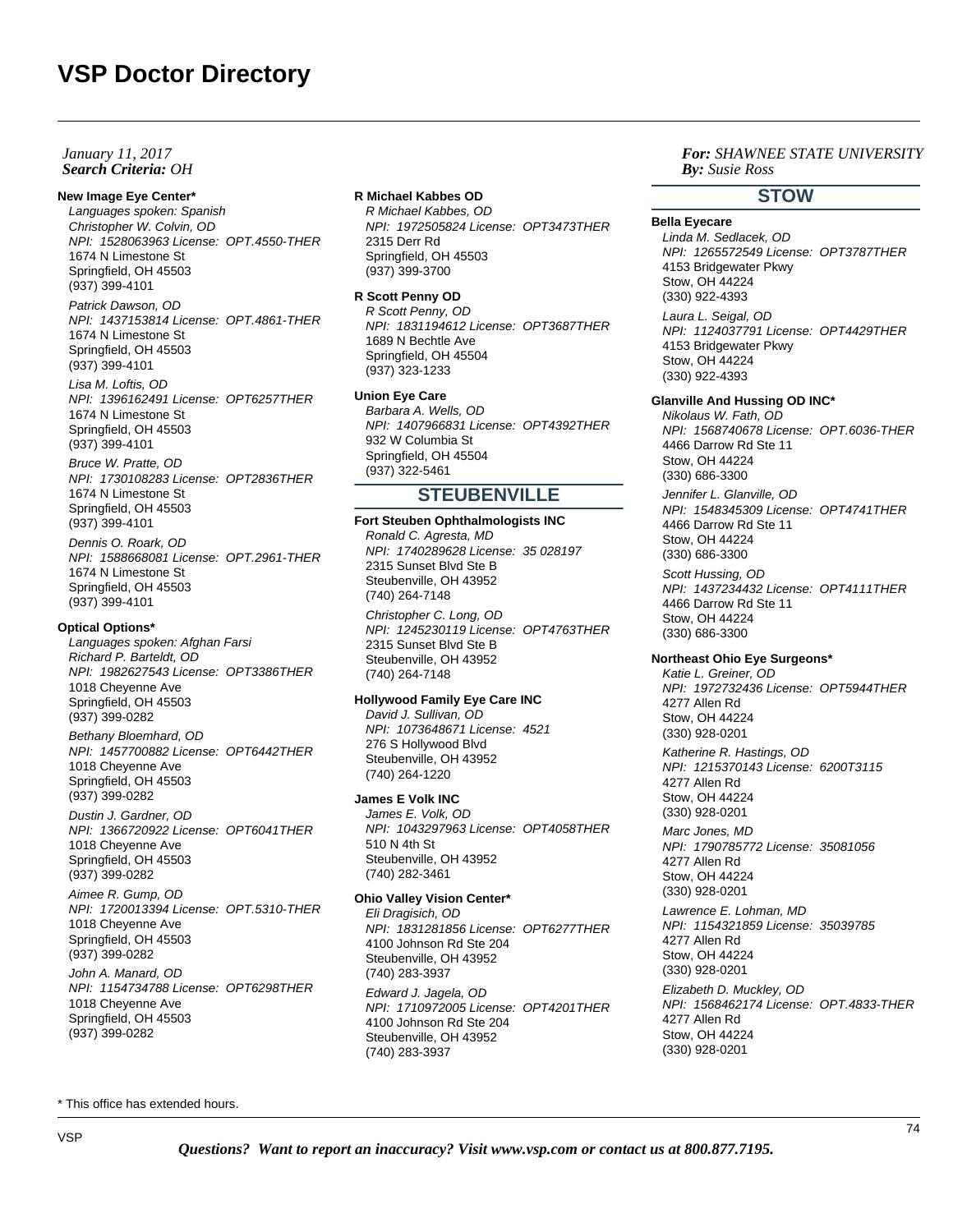William R. Rudy, OD NPI: 1972563047 License: OPT4310THER 4277 Allen Rd Stow, OH 44224 (330) 928-0201 Scott R. Steiner, MD NPI: 1437354727 License: 35094815 4277 Allen Rd Stow, OH 44224 (330) 928-0201 Matthew C. Willett, MD NPI: 1457541104 License: 35095181 4277 Allen Rd Stow, OH 44224 (330) 928-0201

# **STREETSBORO**

# **Clearvision Centers\***

William W. Mcgann, OD NPI: 1558454728 License: OPT4524THER 1155 St Rte 303 Streetsboro, OH 44241 (330) 422-2020 Cari Nealon, OD NPI: 1528440393 License: OPT6396THER 1155 St Rte 303 Streetsboro, OH 44241 (330) 422-2020

Peter M. Schmid, OD NPI: 1508807165 License: OPT4678THER 1155 St Rte 303 Streetsboro, OH 44241 (330) 422-2020

### **Specs Eyecare\***

Languages spoken: Greek Halley M. Lamier, OD NPI: 1730527615 License: OPT6211THER 9424 State Route 14 Streetsboro, OH 44241 (330) 422-1488 Cathy Pappas, OD NPI: 1801931175 License: OPT5058THER 9424 State Route 14

Streetsboro, OH 44241 (330) 422-1488

# **STRONGSVILLE**

**Alessio Eye MD**

Reno Alessio, MD NPI: 1255390712 License: 35085164 17534 Royalton Rd Strongsville, OH 44136 (440) 238-5030

Chelsey L. Clemans, OD NPI: 1154561082 License: OPT.5852-THER 17534 Royalton Rd Strongsville, OH 44136 (440) 238-5030

### **Andros Gagliani Eye Center**

Languages spoken: Polish Paula M. Andros Andrzejewska, OD NPI: 1740272582 License: 4819/T1684 18891 Pearl Rd Strongsville, OH 44136 (440) 268-0808

#### **Drs Kosunick And Scott INC**

Andrea M. Martin, OD NPI: 1356505879 License: OH5804 18054 Royalton Rd Strongsville, OH 44136 (440) 268-0765

Douglas S. Wiersma, OD NPI: 1518212539 License: OPT.6168-THER 18054 Royalton Rd Strongsville, OH 44136 (440) 268-0765

### **Eye And Vision Center**

Languages spoken: Spanish George E. Atanasoff, OD NPI: 1659590685 License: OPT4264THER 11925 Pearl Rd Strongsville, OH 44136 (440) 238-7865

Paul D. Simmons, OD NPI: 1669413217 License: OPT5340THER 11925 Pearl Rd Strongsville, OH 44136 (440) 238-7865

#### **Eye Doctors INC**

Jon G. Engle, OD NPI: 1043389505 License: OPT5548THER 18054 Royalton Rd Strongsville, OH 44136 (440) 268-0765

Gwen G. Miller, OD NPI: 1770500274 License: OPT5258THER 18054 Royalton Rd Strongsville, OH 44136 (440) 268-0765

Nada Zivkovic, OD NPI: 1063421113 License: OPT4880THER 18054 Royalton Rd Strongsville, OH 44136 (440) 268-0765

### *For: SHAWNEE STATE UNIVERSITY Susie Ross*

#### **Neil Sika OD\***

Neil F. Sika, OD NPI: 1295751287 License: OPT.3309-THER 14365 Pearl Rd Strongsville, OH 44136 (440) 238-1966

#### **Pearle Vision**

Languages spoken: Spanish Michael E. Lockhart Jr, OD NPI: 1073572806 License: OPT5601THER 18054 Royalton Rd Strongsville, OH 44136 (440) 268-0765

### **Pearle Vision\***

Pearle Vision NPI: 1578794475 18054 Royalton Rd Strongsville, OH 44136 (440) 268-0765

### **Trepke Vision Care**

Lauren M. Rowland, OD NPI: 1790072189 License: OPT6078THER 20914 Drake Rd Strongsville, OH 44149 (440) 878-0122

Ronald J. Trepke, OD NPI: 1164512513 License: OPT4323THER 20914 Drake Rd Strongsville, OH 44149 (440) 878-0122

# **SUGARCREEK**

**Insight Vision Care INC\*** Languages spoken: German J Mark Kaufman, OD NPI: 1316902661 License: OPT3807THER 232 N Factory St Sugarcreek, OH 44681 (330) 852-2512 Nathan S. Kaufman, OD NPI: 1811301179 License: 6289T 232 N Factory St Sugarcreek, OH 44681 (330) 852-2512 Paul Schanz, OD NPI: 1275691420 License: OPT5571THER 232 N Factory St Sugarcreek, OH 44681 (330) 852-2512 Ari Yoder, OD NPI: 1790031920 License: OPT.6171-THER 232 N Factory St Sugarcreek, OH 44681 (330) 852-2512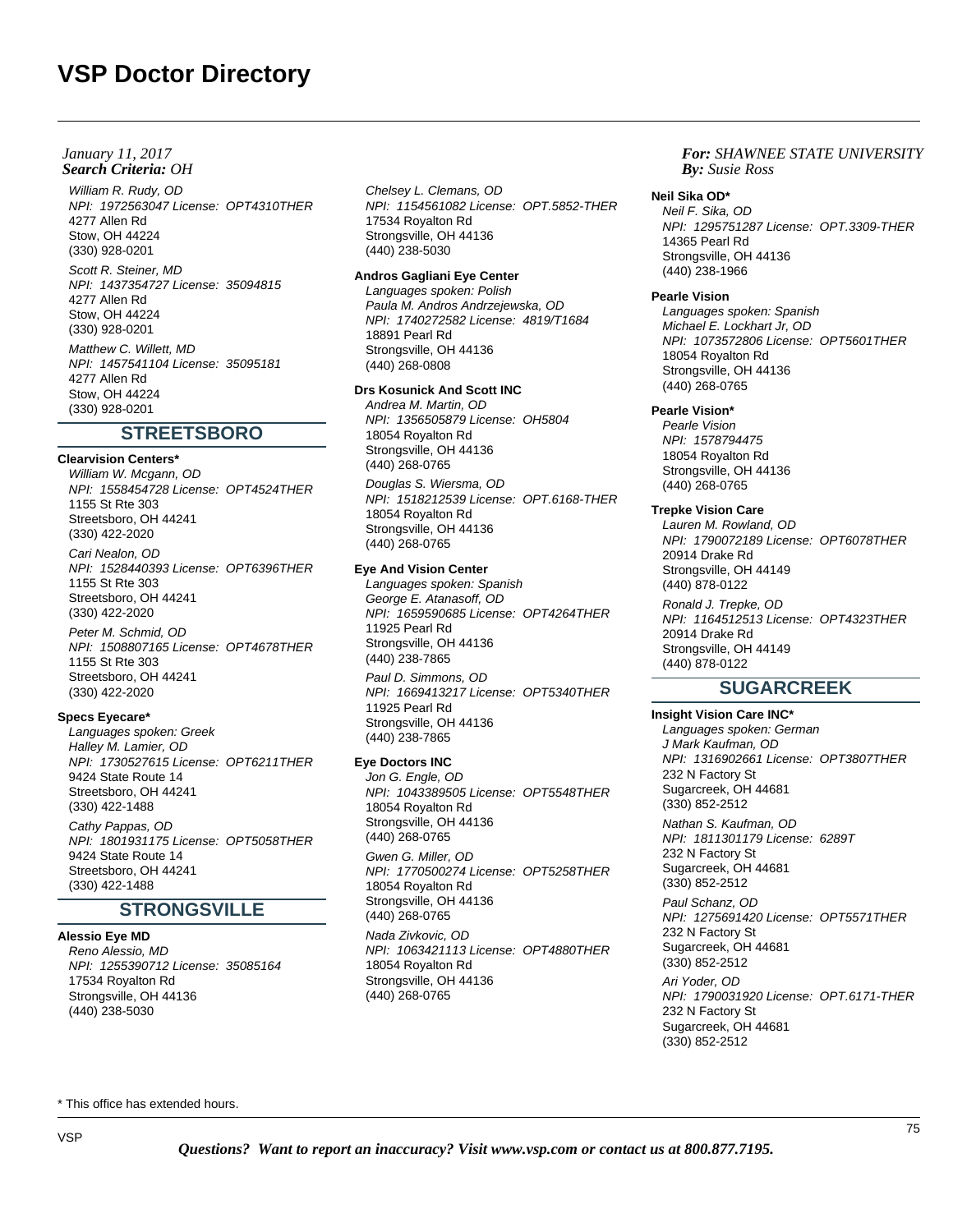### *Search Criteria: By: OHJanuary 11, 2017*

# **SUNBURY**

# **Sunbury Family Eyecare LLC**

Deborah L. Wright, OD NPI: 1033291299 License: OPT.4786-THER 257 W Granville St Ste 100 Sunbury, OH 43074 (740) 965-1165

### **Vision Professionals Sunbury LLC**

Languages spoken: Spanish Brian A. Dittenber, OD NPI: 1982761482 License: OPT3226THER 690 W Cherry St Sunbury, OH 43074 (740) 965-4671

Abigail Graeff, OD NPI: 1508248329 License: OPT6376THER 690 W Cherry St Sunbury, OH 43074 (740) 965-4671

Sarah R. Scalley, OD NPI: 1063709202 License: OPT.6069-THER 690 W Cherry St Sunbury, OH 43074 (740) 965-4671

Chris A. Smiley, OD NPI: 1689679946 License: OPT5241THER 690 W Cherry St Sunbury, OH 43074 (740) 965-4671

# **SWANTON**

**Drs Jones And Jones Optometrists LLC** Mark J. Jones, OD NPI: 1780723593 License: OPT.4203-THER 107 E Airport Highway Swanton, OH 43558 (419) 826-3937 Penny Jones, OD NPI: 1528112414 License: OPT.4204-THER 107 E Airport Highway Swanton, OH 43558 (419) 826-3937

# **SYLVANIA**

**Bennett S Romanoff MD\***

Languages spoken: Russian, Spanish, German, Hebrew Bennett S. Romanoff, MD NPI: 1790784155 License: 35037662 5300 Harroun Rd Ste 112 Sylvania, OH 43560 (419) 885-5556

#### **Franklin Park Vision**

Languages spoken: Spanish Andrea C. Prinstein, OD NPI: 1053359463 License: OPT4166THER 5577 Monroe St Ste J Sylvania, OH 43560 (419) 472-2020

#### **Personal Eyecare**

Roxanna T. Potter, OD NPI: 1790797579 License: OPT5738THER 8254 Mayberry Sq N Sylvania, OH 43560 (419) 885-5300

#### **Rick A Cherry INC**

Rick A. Cherry, OD NPI: 1760578454 License: OPT3930THER 6600 Sylvania Ave Ste 1A Sylvania, OH 43560 (419) 517-7106 Jill P. Holler, OD NPI: 1437295508 License: 5480 6600 Sylvania Ave Ste 1A Sylvania, OH 43560 (419) 517-7106 Victoria R. Louis, OD NPI: 1912187220 License: OPT4473THER 6600 Sylvania Ave Ste 1A Sylvania, OH 43560 (419) 517-7106

#### **Sylvania Vision Center**

Cindy A. Pezo, OD NPI: 1558367599 License: OPT.4076-THER 6433 Monroe St Sylvania, OH 43560 (419) 885-5373

# **TALLMADGE**

**Novus Clinic Total Eye Care** Todd L. Beyer, DO NPI: 1407859275 License: 34004290 518 West Ave Tallmadge, OH 44278 (330) 630-9699

James L. Johnston Jr, DO NPI: 1316940174 License: 34004938 518 West Ave Tallmadge, OH 44278 (330) 630-9699 Joseph J. Pirman, OD NPI: 1578566303 License: OPT3649THER 518 West Ave Tallmadge, OH 44278 (330) 630-9699

### *For: SHAWNEE STATE UNIVERSITY Susie Ross*

Sommer Sheikh, OD NPI: 1558701268 License: OPT6232 518 West Ave Tallmadge, OH 44278 (330) 630-9699

Jerome Sude, OD NPI: 1982607727 License: OPT3046THER 518 West Ave Tallmadge, OH 44278 (330) 630-9699 David P. Yaniglos, OD

NPI: 1972520450 License: OPT3319THER 518 West Ave Tallmadge, OH 44278 (330) 630-9699

#### **Tallmadge Family Eye Care\***

David J. Dawson, OD NPI: 1023005170 License: OPT4830THER 137 East Ave Ste 100 Tallmadge, OH 44278 (330) 630-2580 Michelle E. Dawson, OD NPI: 1063515864 License: 5652T2566

137 East Ave Ste 100 Tallmadge, OH 44278 (330) 630-2580

# **Tallmadge Vision Clinic\***

Lawrence J. Roth, OD NPI: 1215916887 License: OPT3750THER 384 Northeast Ave Tallmadge, OH 44278 (330) 633-9190

### **TIFFIN**

#### **Paulus Eyecare Associates INC\***

Bennett J. Paulus, OD NPI: 1750580163 License: OPT5736THER 478 W Market St Tiffin, OH 44883 (419) 447-5616 Frederic W. Skulina Jr, OD NPI: 1083701593 License: OPT 4314 THER

478 W Market St Tiffin, OH 44883 (419) 447-5616

# **Robert G Shreiner OD\***

Robert G. Shreiner, OD NPI: 1518035492 License: OPT2923THER 190 S Washington St Tiffin, OH 44883 (419) 447-6154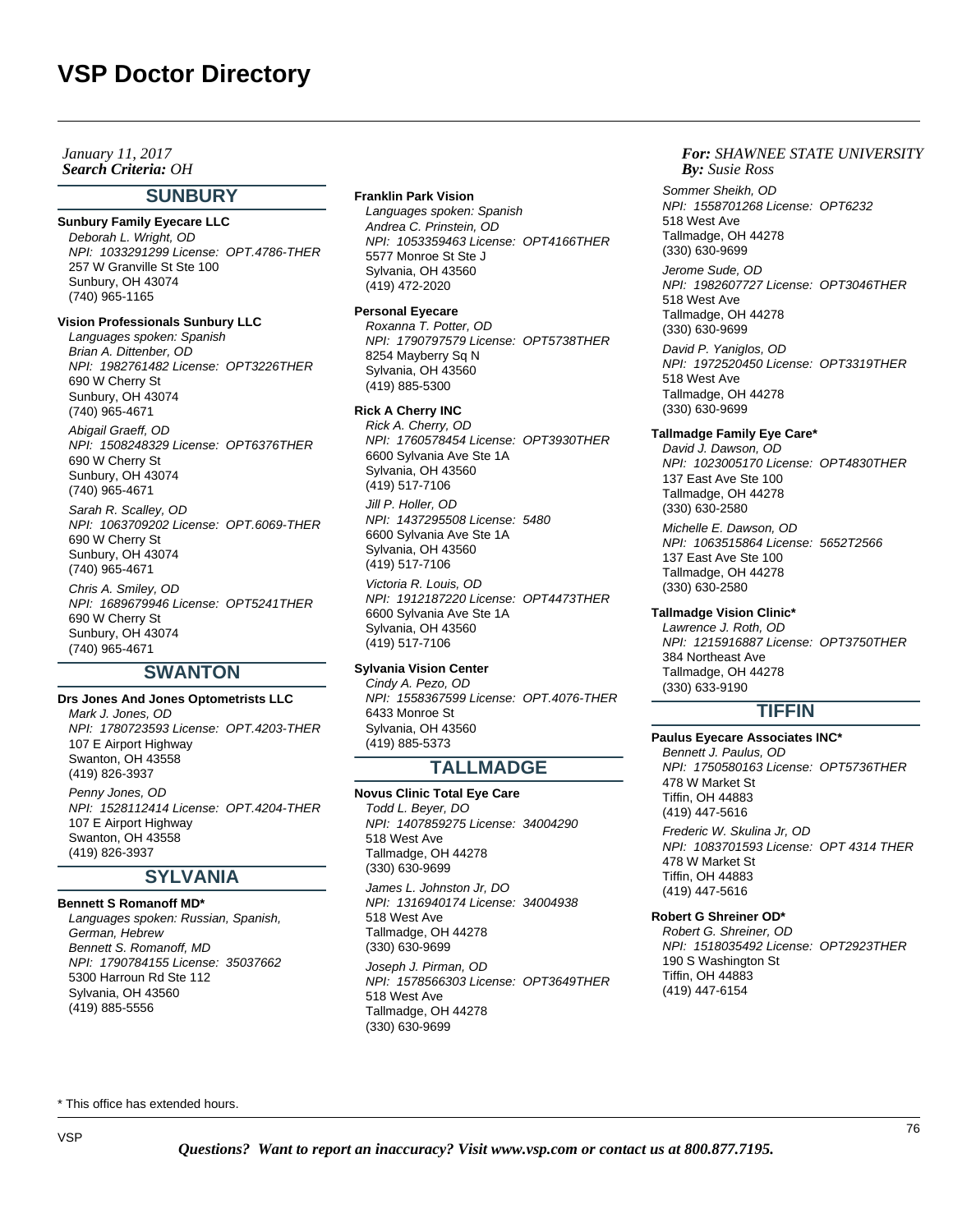### *Search Criteria: By: OHJanuary 11, 2017*

### **Thomas J Chambers\***

Languages spoken: Spanish Thomas J. Chambers, OD NPI: 1306991997 License: OPT3764THER 2845 S State Route 100 Tiffin, OH 44883 (419) 447-2143

#### **Tiffin Eye Center\***

Languages spoken: Spanish Thomas W. Meade, OD NPI: 1962586040 License: OPT4955THER 60 Ashwood Rd Tiffin, OH 44883 (419) 448-8811 Wade E. Young, MD NPI: 1699759159 License: 35050815 60 Ashwood Rd Tiffin, OH 44883

(419) 448-8811

# **TIPP CITY**

### **David A Koch OD INC\***

David A. Koch, OD NPI: 1649204058 License: OPT3544THER 410 N Hyatt St Tipp City, OH 45371 (937) 667-6914

### **Tipp Eye Center INC**

Andrew Davidson, OD NPI: 1902854714 License: 3282 115 S Tippecanoe Dr Tipp City, OH 45371 (937) 667-1270 James Ranft, OD NPI: 1578530259 License: OPT4140THER 115 S Tippecanoe Dr Tipp City, OH 45371 (937) 667-1270

# **TOLEDO**

**Associated Eye Care INC\*** Languages spoken: Tagalog Dino J. Costa, OD NPI: 1659376978 License: OPT3988THER 1000 Regency Ct Ste 100 Toledo, OH 43623 (419) 882-0588 Carol German, OD NPI: 1093710337 License: OPT3713THER 1000 Regency Ct Ste 100 Toledo, OH 43623 (419) 882-0588 James A. Knupp, MD

NPI: 1548211774 License: 35042466 1000 Regency Ct Ste 100 Toledo, OH 43623 (419) 882-0588

\* This office has extended hours.

Khalil A. Raffoul, MD NPI: 1407851736 License: 35070799 1000 Regency Ct Ste 100 Toledo, OH 43623 (419) 882-0588 Richard C N. Tam, MD

NPI: 1104853753 License: 35084258 1000 Regency Ct Ste 100 Toledo, OH 43623 (419) 882-0588

#### **Cleveland Eye Clinic\***

Languages spoken: Chinese Jeffrey M. Augustine, OD NPI: 1538343561 License: OPT4170THER 6975 W Central Ave Ste 103 Toledo, OH 43617 (877) 644-6393

Shamik Bafna, MD NPI: 1740259829 License: 35090378 6975 W Central Ave Ste 103 Toledo, OH 43617 (877) 644-6393

Troy D. Bornhorst, OD NPI: 1316950876 License: OPT5460THER 6975 W Central Ave Ste 103 Toledo, OH 43617 (877) 644-6393

Thomas M. Chester, OD NPI: 1598778052 License: OPT4731THER 6975 W Central Ave Ste 103 Toledo, OH 43617 (877) 644-6393

Douglas R. Cox, OD NPI: 1497712004 License: OPT3336THER 6975 W Central Ave Ste 103 Toledo, OH 43617 (877) 644-6393

Jeffrey J. Genos, OD NPI: 1679784292 License: OPT4195THER 6975 W Central Ave Ste 103 Toledo, OH 43617 (877) 644-6393

Jennifer D. Killian, OD NPI: 1508846072 License: OPT5584THER 6975 W Central Ave Ste 103 Toledo, OH 43617 (877) 644-6393

Tai Hung Matthew M. Mak, MD NPI: 1679599450 License: 35044839 6975 W Central Ave Ste 103 Toledo, OH 43617 (877) 644-6393

Ryan O. Mckinnis, OD NPI: 1134432230 License: 5960 6975 W Central Ave Ste 103 Toledo, OH 43617 (877) 644-6393

### *For: SHAWNEE STATE UNIVERSITY Susie Ross*

Daniel J. Pierre, MD NPI: 1659545051 License: 35098592 6975 W Central Ave Ste 103 Toledo, OH 43617 (877) 644-6393

Stanley Warn, OD NPI: 1912004391 License: OPT.3577-THER 6975 W Central Ave Ste 103 Toledo, OH 43617 (877) 644-6393

William F. Wiley, MD NPI: 1689687147 License: 35081257 6975 W Central Ave Ste 103 Toledo, OH 43617 (877) 644-6393

## **Dr's Cooper And Levine Westgat**

Michael A. Cooper, OD NPI: 1558370429 License: OPT3662THER 4011 Secor Rd Toledo, OH 43623 (419) 474-8833 Eric L. Hohenberger, OD NPI: 1407055643 License: OPT.5723-THER

4011 Secor Rd Toledo, OH 43623 (419) 474-8833 David B. Levine, OD

NPI: 1093724577 License: OPT2971THER 4011 Secor Rd Toledo, OH 43623 (419) 474-8833

Mikasa Sampat, OD NPI: 1326415746 License: OPT6494THER 4011 Secor Rd Toledo, OH 43623 (419) 474-8833

### **Dr Marra Optometrist LLC\***

Joseph Marra, OD NPI: 1831194869 License: OPT.4212-THER 4240 Secor Rd Toledo, OH 43623 (419) 475-6605

# **Drs Kime Kopan And Associates\***

Languages spoken: Greek Timothy Q. Kime, OD NPI: 1851472740 License: OPT.2690-THER 4021 W Sylvania Ave Toledo, OH 43623 (419) 475-6181 Dean C. Kopan, OD NPI: 1952487514 License: OPT4117THER 4021 W Sylvania Ave Toledo, OH 43623 (419) 475-6181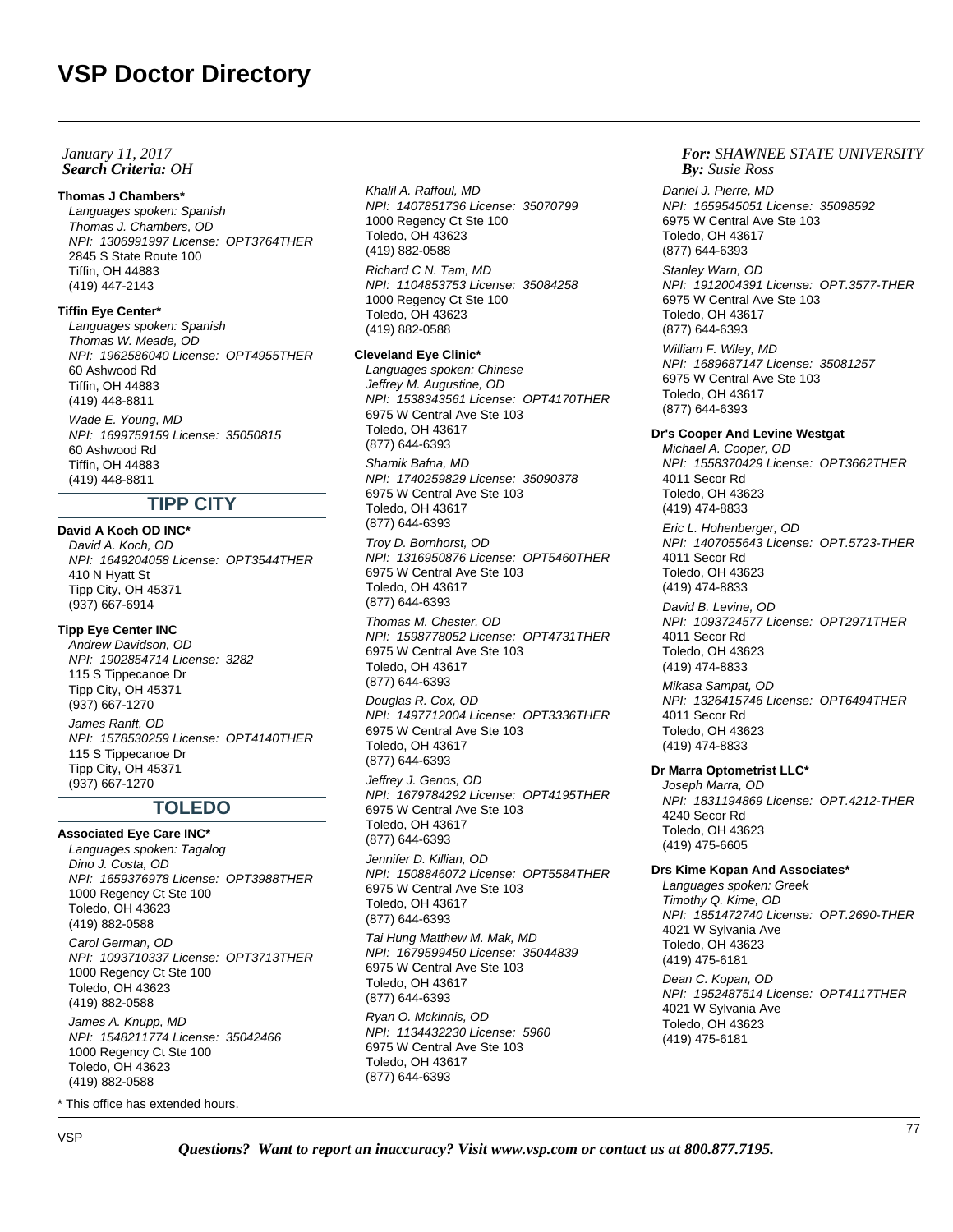**Luketic Eye Center LLC\*** Karl J. Luketic, MD NPI: 1669477998 License: 35064065 3915 Sunforest Ct Toledo, OH 43623 (419) 450-3337

### **Midwest Eye Consultants\***

Laura S. Bzdafka, OD NPI: 1467682914 License: OPT5851THER 5733 Lewis Ave Toledo, OH 43612 (419) 476-5333 Jeffrey H. Doty, OD

NPI: 1730158080 License: OPT4188THER 5733 Lewis Ave Toledo, OH 43612 (419) 476-5333

Jodi L. Kessinger, OD NPI: 1013997170 License: OPT4655THER 5733 Lewis Ave Toledo, OH 43612 (419) 476-5333

Daniel Lin, MD NPI: 1538158514 License: 35086457 5733 Lewis Ave Toledo, OH 43612 (419) 476-5333

Leighan R. Monroe, OD NPI: 1972525475 License: OPT5638THER 5733 Lewis Ave Toledo, OH 43612 (419) 476-5333

### **Northwest Ohio Eye Care**

Languages spoken: Spanish, French Donna M. Mahaffey, OD NPI: 1134166465 License: OPT.4566-THER 5550 W Central Ave Ste C Toledo, OH 43615 (419) 539-6989

### **Pinnacle Eye Group\***

Kylee K. Kleppinger, OD NPI: 1598052896 License: OPT6050THER 3723 King Rd Ste 100 Toledo, OH 43617 (419) 843-2020 John A. Kruszewski, OD

NPI: 1497757967 License: OPT3869THER 3723 King Rd Ste 100 Toledo, OH 43617 (419) 843-2020

### **Summit Family Eye Care LLC\***

Jason C. Rasor, OD NPI: 1023046315 License: 5503T2415 5426 N Summit St Toledo, OH 43611 (419) 726-1541

\* This office has extended hours.

Gail L. Sanderson, OD NPI: 1386641264 License: OPT.5414-THER 5426 N Summit St Toledo, OH 43611 (419) 726-1541

**Svs Vision INC** Mark Barron, OD NPI: 1730169772 License: 3393/T1875 821 Alexis Rd Ste E25 Toledo, OH 43612 (419) 476-7321

Ralph Gentile, OD NPI: 1306982517 License: OPT5624THER 821 Alexis Rd Ste E25 Toledo, OH 43612 (419) 476-7321

Patricia C. Heilman, OD NPI: 1770630782 License: OPT.3966-THER 821 Alexis Rd Ste E25 Toledo, OH 43612 (419) 476-7321 Jennifer H. Pesek, OD

NPI: 1124258991 License: OPT.5905-THER 821 Alexis Rd Ste E25 Toledo, OH 43612 (419) 476-7321

Randy L. Peters, OD NPI: 1902866130 License: OPT4624THER 821 Alexis Rd Ste E25 Toledo, OH 43612 (419) 476-7321

Dean Walther, OD NPI: 1124101860 License: OPT4420THER 821 Alexis Rd Ste E25 Toledo, OH 43612 (419) 476-7321

### **Theresa M Nemeth INC\***

Languages spoken: Hungarian Theresa M. Nemeth, OD NPI: 1093899759 License: OPT3816THER 3539 Glendale Ave Toledo, OH 43614 (419) 385-7575

#### **Vision Associates INC\***

Languages spoken: Spanish, French Michael C. Abowd, MD NPI: 1972575371 License: 35.085967 2865 N Reynolds Rd Toledo, OH 43615 (419) 578-2020

John C. Burchfield, MD NPI: 1144292566 License: 35078778 2865 N Reynolds Rd Toledo, OH 43615 (419) 578-2020

### *For: SHAWNEE STATE UNIVERSITY Susie Ross*

Matthew S. Currie, MD NPI: 1821309360 License: 35120844 2865 N Reynolds Rd Toledo, OH 43615 (419) 578-2020

Hooman Harooni, MD NPI: 1609097369 License: 35093493 2865 N Reynolds Rd Toledo, OH 43615 (419) 578-2020

Rodney W. Mccarthy, MD NPI: 1578535738 License: 35.043486 2865 N Reynolds Rd Toledo, OH 43615 (419) 578-2020

Melisa Nika, MD NPI: 1932408515 License: 35128939 2865 N Reynolds Rd Toledo, OH 43615 (419) 578-2020

Jason Ofori, MD NPI: 1760454086 License: 35046031 2865 N Reynolds Rd Toledo, OH 43615 (419) 578-2020 Michele A. Schlagheck, OD NPI: 1881666295 License: OPT.4456-THER 2865 N Reynolds Rd Toledo, OH 43615 (419) 578-2020 Nahrainn M. Shasteen, OD NPI: 1972732980 License: OPT.5895-THER 2865 N Reynolds Rd Toledo, OH 43615 (419) 578-2020

Gerald Striph, MD NPI: 1275505315 License: 35058083 2865 N Reynolds Rd Toledo, OH 43615 (419) 578-2020

# **TORONTO**

**James E Volk INC** James E. Volk, OD NPI: 1043297963 License: OPT4058THER 317 Main St Toronto, OH 43964 (740) 537-1351

# **TROTWOOD**

### **Eye-mart\***

Elizabeth Hardin, OD NPI: 1831255207 License: OPT.5041-THER 5274 Salem Ave Trotwood, OH 45426 (937) 837-3937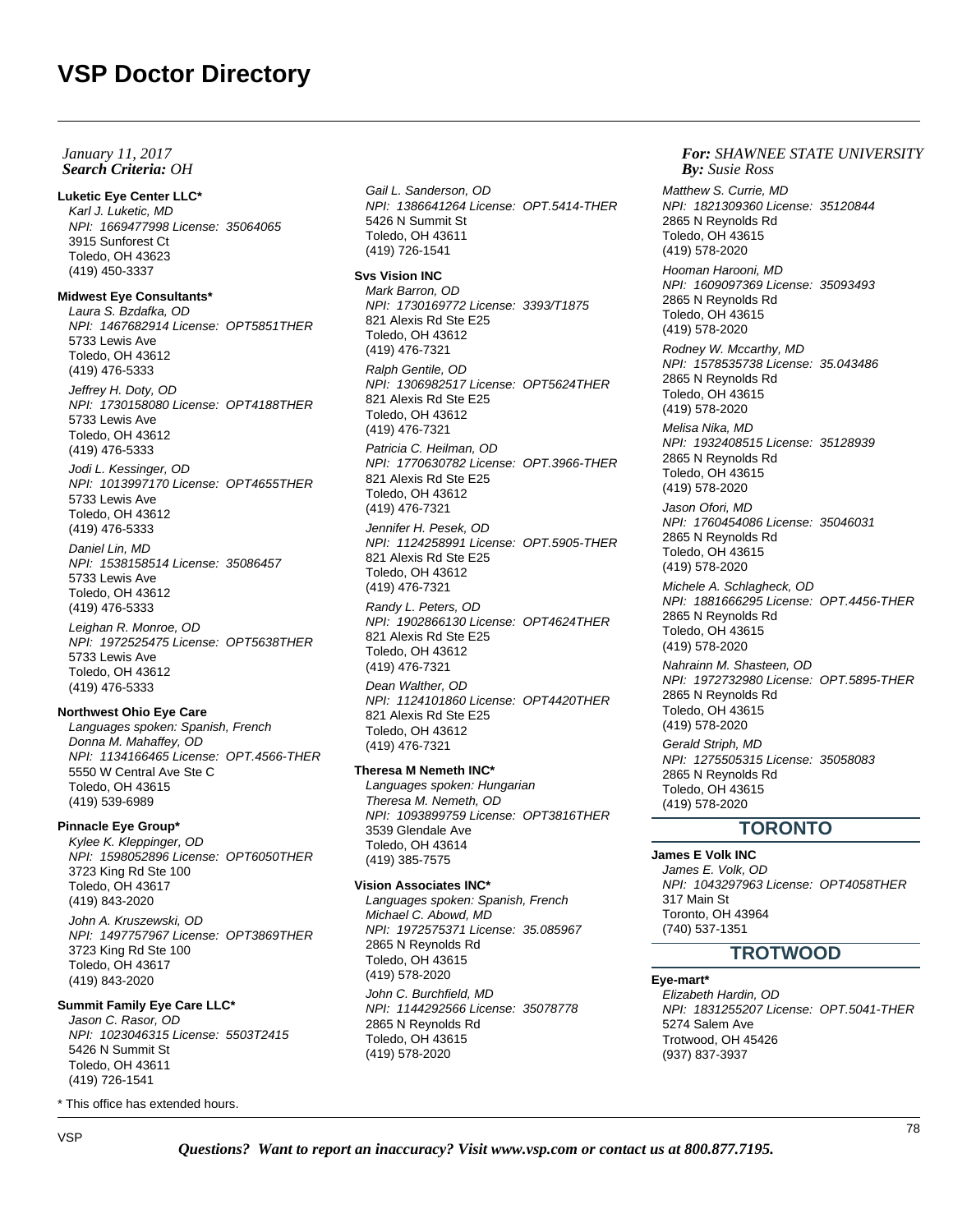Deirdre E. Holmes, OD NPI: 1699890186 License: OPT4610THER 5274 Salem Ave Trotwood, OH 45426 (937) 837-3937 Iain M. Kelly, OD NPI: 1366475014 License: OPT4207THER 5274 Salem Ave Trotwood, OH 45426 (937) 837-3937

# **TROY**

#### **D Douglas Friend OD**

Languages spoken: German D Douglas Friend, OD NPI: 1346321205 License: OPT3602THER 1354 W Main St Troy, OH 45373 (937) 335-6453

### **Insightful Eyewear\***

Matthew D. Ruzicka, OD NPI: 1285724443 License: OPT5090THER 4 S Market St Troy, OH 45373 (937) 339-2020

#### **Primary Eye Care Associates**

Lindsey A. King, OD NPI: 1790191203 License: OPT6290THER 93 Robinhood Ln Troy, OH 45373 (937) 339-2115 Scott M. Schwartz, OD NPI: 1992767842 License: OPT5155THER

93 Robinhood Ln Troy, OH 45373 (937) 339-2115

## **Procare Vision Center\***

Carolyn J. Davis, OD NPI: 1821173097 License: OPT4494THER 1861 Towne Park Dr Ste A Troy, OH 45373 (937) 339-7956

Jennifer S. Hoying, OD NPI: 1598949471 License: OPT6466THER 1861 Towne Park Dr Ste A Troy, OH 45373 (937) 339-7956 Renee S. Rambeau, OD

NPI: 1093070401 License: 6155 1861 Towne Park Dr Ste A Troy, OH 45373 (937) 339-7956

Faith O. Salyer, OD NPI: 1013092279 License: OPT4311THER 1861 Towne Park Dr Ste A Troy, OH 45373 (937) 339-7956

#### **Subler Eyecare\***

Ryan M. Subler, OD NPI: 1568556132 License: OH5663T2577 1001 S Dorset Rd Troy, OH 45373 (937) 339-7446

# **TWINSBURG**

# **Twinsburg Eye Associates\***

David J. Hunyady, OD NPI: 1265467765 License: OPT5044THER 9224 Darrow Rd Twinsburg, OH 44087 (330) 425-2020

Megan Leyda, OD NPI: 1306232590 License: OPT6380THER 9224 Darrow Rd Twinsburg, OH 44087 (330) 425-2020

# **UHRICHSVILLE**

#### **Scott Keating OD\***

Scott Keating, OD NPI: 1144287830 License: OPT.4114-THER 210 N Main St Uhrichsville, OH 44683 (740) 922-1534

# **UNIONTOWN**

#### **Kaster Eye Clinic**

Languages spoken: Spanish, German Brad Kaster, OD NPI: 1003887928 License: OPT5557THER 3705 Massillon Rd Uniontown, OH 44685 (330) 899-7161

Paul Schanz, OD NPI: 1275691420 License: OPT5571THER 3705 Massillon Rd Uniontown, OH 44685 (330) 899-7161

#### **System Optics INC**

Languages spoken: Italian, Spanish Carl T. Cefalu, OD NPI: 1851371439 License: OPT3851THER 1790 Town Park Blvd Ste D Uniontown, OH 44685 (330) 896-3937

### *For: SHAWNEE STATE UNIVERSITY Susie Ross*

Andrew J. Gunn, OD NPI: 1730196577 License: OPT3174THER 1790 Town Park Blvd Ste D Uniontown, OH 44685 (330) 896-3937

# **Uniontown Vision Center**

Matthew J. Allen, OD NPI: 1811091200 License: OPT5010THER 12033 Cleveland Ave NW Uniontown, OH 44685 (330) 699-2934

# **UNIVERSITY HEIGHTS**

### **Dr Ernest J Robinson**

Languages spoken: Spanish Ernest J. Robinson, OD NPI: 1871682617 License: OPT3369THER 2259 Warrensville Center Rd University Heights, OH 44118 (216) 371-5520

#### **University Shaker Optical INC**

Scott D. Fuldauer, OD NPI: 1497745335 License: OPT3733THER 20670 John Carroll Blvd University Heights, OH 44118 (216) 371-3242

# **UPPER ARLINGTON**

### **Eric D Ostrem OD**

Eric D. Ostrem, OD NPI: 1043245566 License: OPT4578THER 3220 Riverside Dr Ste B1 Upper Arlington, OH 43221 (614) 459-7980

# **Riverside Eye Center\***

Darrell D. Dye, OD NPI: 1336303155 License: OPT5788THER 3434 Riverside Dr Upper Arlington, OH 43221 (614) 273-0393

# **Vision One Optical**

Lori Beals, OD NPI: 1215978465 License: OPT4221THER 2118 Arlington Ave Upper Arlington, OH 43221 (614) 487-1022 Melissa R. Vetter, OD NPI: 1205997178 License: 4045/T105

2118 Arlington Ave Upper Arlington, OH 43221 (614) 487-1022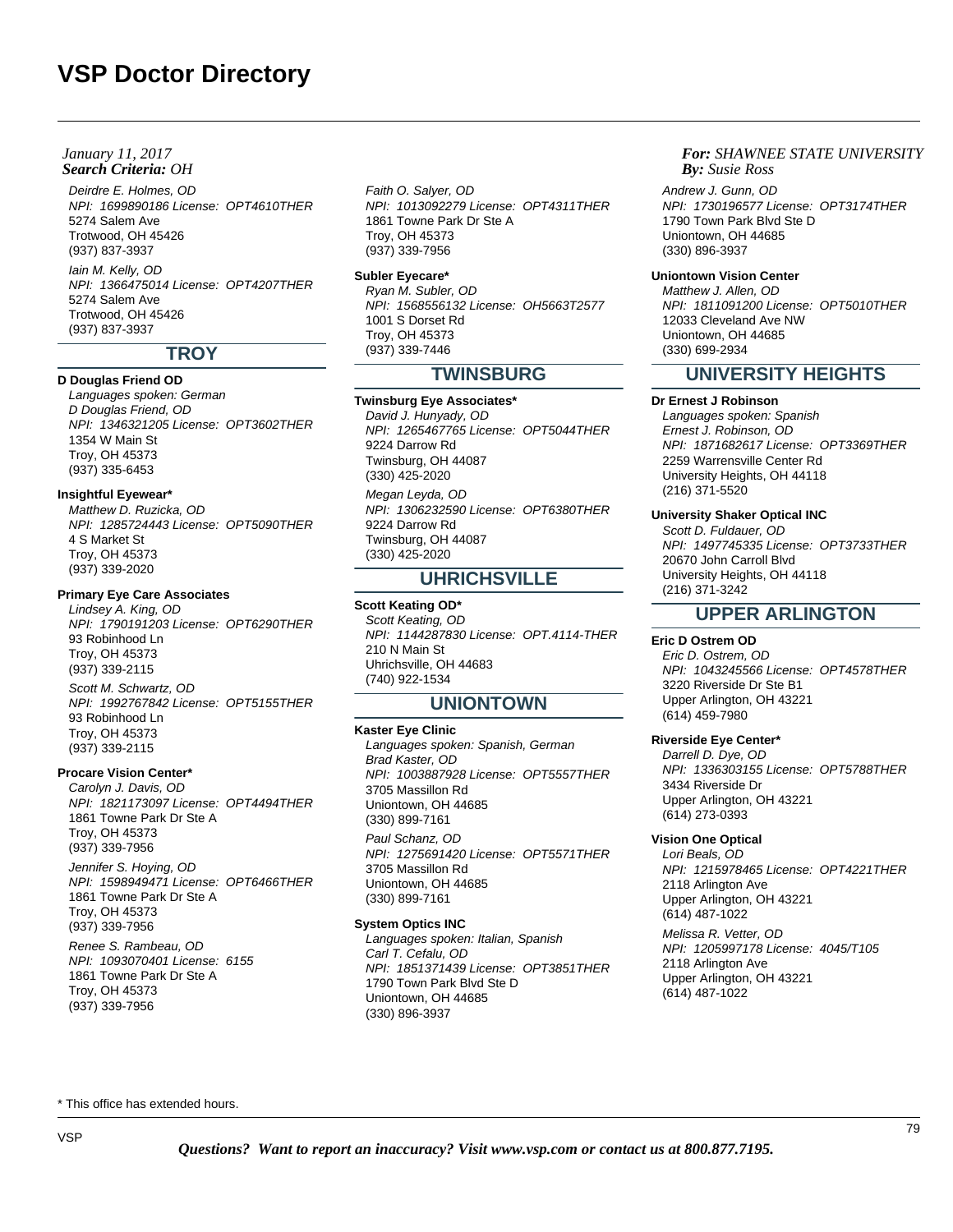# **UPPER SANDUSKY**

### **Anthony J Arnold OD LLC\***

Anthony J. Arnold, OD NPI: 1083722755 License: OPT4263THER 97 Houpt Dr Ste C Upper Sandusky, OH 43351 (419) 294-3243

## **Kip Newell OD LLC**

Kip L. Newell, OD NPI: 1225017148 License: OPT4617THER 131 W Wyandot Ave Upper Sandusky, OH 43351 (419) 209-0540

#### **Knapp Eyecare Center INC\***

Languages spoken: Spanish Wallace J. Knapp, OD NPI: 1477535383 License: OPT2913THER 212 E Wyandot Ave Upper Sandusky, OH 43351 (419) 294-2421 William R. Knapp, OD NPI: 1437131927 License: OPT4759THER 212 E Wyandot Ave Upper Sandusky, OH 43351 (419) 294-2421

# **URBANA**

**Associates In Optometry\***

Languages spoken: Afghan Farsi Bethany Bloemhard, OD NPI: 1457700882 License: OPT6442THER 303 N Main St Urbana, OH 43078 (937) 653-5228 John R. Collins, OD NPI: 1316916968 License: OPT2788THER 303 N Main St Urbana, OH 43078 (937) 653-5228 James D. Grove, OD

NPI: 1013092428 License: OPT.5180-THER 303 N Main St Urbana, OH 43078 (937) 653-5228

# **Cindy F Ahern OD INC**

Languages spoken: Spanish Cindy F. Ahern, OD NPI: 1710040704 License: OPT3587THER 128 Miami St Urbana, OH 43078 (937) 652-1807

\* This office has extended hours.

# **Professional Vision Services**

Harry B. Davis, OD NPI: 1700855111 License: OPT5021THER 888 East Court St Urbana, OH 43078 (937) 653-5005

# **VALLEY CITY**

**Valley City Vision Center**

Norma J. Jesse, OD NPI: 1982786604 License: OPT.4202-THER 6621 Center Rd Valley City, OH 44280 (330) 483-4035

# **VANDALIA**

**Ross W Collins OD LLC** Languages spoken: American Sign Language Ross W. Collins, OD NPI: 1760673271 License: OPT5709THER 59 N Dixie Dr Vandalia, OH 45377 (937) 898-9333

# **Vandalia Optometry LLC**

Angela E. Davis, OD NPI: 1326075953 License: OPT4635THER 33 Elva Ct Vandalia, OH 45377 (937) 898-3641 Jeffrey A. Davisson, OD NPI: 1316974942 License: OPT4920THER

33 Elva Ct Vandalia, OH 45377 (937) 898-3641 Janet Harawa, OD NPI: 1851749980 License: OPT6461THER 33 Elva Ct Vandalia, OH 45377 (937) 898-3641

# **VAN WERT**

**Van Wert Family Eye Care\*** Chad A. Otte, OD NPI: 1336437417 License: OPT6060THER 321 W Main St Van Wert, OH 45891 (419) 238-5503 Megan Rutledge, OD NPI: 1174918734 License: OPT6404THER 321 W Main St Van Wert, OH 45891 (419) 238-5503 Joshua J. Werling, OD NPI: 1962816199 License: OPT6327THER 321 W Main St Van Wert, OH 45891 (419) 238-5503

### *For: SHAWNEE STATE UNIVERSITY Susie Ross*

#### **Van Wert Vision Ltd\***

Mark A. Bidlack, OD NPI: 1356312888 License: 3921 1183 Westwood Dr Van Wert, OH 45891 (419) 238-9244

Darrin J. Karcher, OD NPI: 1235100652 License: OPT.4944-THER 1183 Westwood Dr Van Wert, OH 45891 (419) 238-9244

# **VERMILION**

### **Dr Burley And Associates**

Michael R. Burley, OD NPI: 1952376006 License: OPT3594THER 5012 Liberty Ave Vermilion, OH 44089 (440) 967-3937

#### **North Coast Eye Care Vermilion\***

Languages spoken: Spanish David A. Delprincipe, OD NPI: 1679514756 License: OPT4513THER 4680 Liberty Ave Vermilion, OH 44089 (440) 967-2020 Andrea L. Fisher, OD NPI: 1407085681 License: OPT5861THER 4680 Liberty Ave Vermilion, OH 44089

(440) 967-2020

# **VERSAILLES**

### **Steven E Ruhenkamp OD**

Steven E. Ruhenkamp, OD NPI: 1649229196 License: 4676 10484 Kley Rd Ste D Versailles, OH 45380 (937) 526-3206

# **WADSWORTH**

**Dr Bruce Manning And Associates\*** Christopher M. Brendel, OD NPI: 1629482278 License: 6270T3186 665 Briarthorn Crescent Dr Wadsworth, OH 44281 (330) 336-9177 Bruce L. Manning, OD NPI: 1861561136 License: 3551/T547 665 Briarthorn Crescent Dr Wadsworth, OH 44281 (330) 336-9177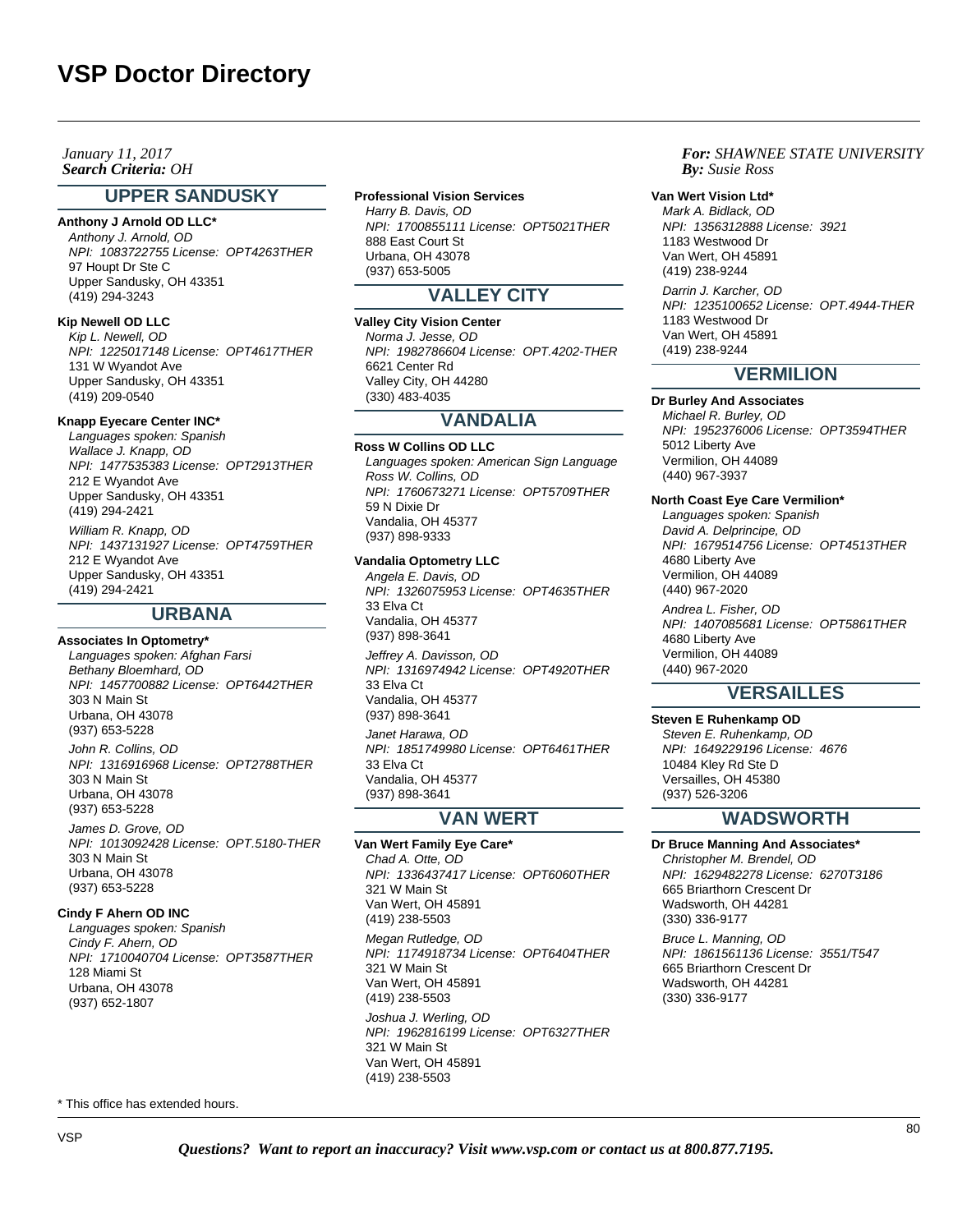### *Search Criteria: By: OHJanuary 11, 2017*

#### **Ohio Eye Consultants\***

Languages spoken: Chinese Cassie Bremke, OD NPI: 1235587601 License: OPT6444THER 1 Park Center Dr Ste 106 Wadsworth, OH 44281 (330) 334-1300

Thomas S. Chi, MD NPI: 1851341846 License: 35066729 1 Park Center Dr Ste 106 Wadsworth, OH 44281 (330) 334-1300

Amy M. Fernandez, OD NPI: 1952352015 License: OPT.5312-THER 1 Park Center Dr Ste 106 Wadsworth, OH 44281 (330) 334-1300 Sara M. Prusinski, OD

NPI: 1629147566 License: OPT4979THER 1 Park Center Dr Ste 106 Wadsworth, OH 44281 (330) 334-1300

### **Wadsworth Eye Clinic INC\***

Rachel Alice Biedenbach, MD NPI: 1225112279 License: 35.058999 195 Wadsworth Rd Ste 304 Wadsworth, OH 44281 (330) 247-2480 Michelle E. Dawson, OD NPI: 1063515864 License: 5652T2566

195 Wadsworth Rd Ste 304 Wadsworth, OH 44281 (330) 247-2480

# **WAPAKONETA**

## **Auglaize Family Eye Care INC\***

Cheryl S. Archer, OD NPI: 1447353917 License: OPT3762THER 1201 Defiance St Ste A Wapakoneta, OH 45895 (419) 738-2715 John M. Price, OD NPI: 1841393709 License: OPT5062THER 1201 Defiance St Ste A Wapakoneta, OH 45895 (419) 738-2715 Kelli W. Price, OD NPI: 1477656338 License: 5147/T2046 1201 Defiance St Ste A Wapakoneta, OH 45895 (419) 738-2715

#### **Wapak Vision Center**

Stephen S. Fleck, OD NPI: 1700822129 License: OPT4102THER 5 W Auglaize St Wapakoneta, OH 45895 (419) 738-3800

# **WARREN**

#### **Advanced Family Eyecare Of Trumbull County LLC**

Languages spoken: Spanish James M. Kover, OD NPI: 1871504829 License: OPT4851THER 8252 High St NE Warren, OH 44484 (330) 856-6113

### **Douglas Family Eyecare INC\***

Languages spoken: Spanish Chad J. Douglas, OD NPI: 1609858240 License: OPT5523THER 5000 E Market St Ste 5 Warren, OH 44484 (330) 394-2020

Diana M. Douglas, OD NPI: 1144452459 License: OPT5534THER 5000 E Market St Ste 5 Warren, OH 44484 (330) 394-2020

### **Dr Bloombergs Eye Clinic**

Brad E. Bloomberg, OD NPI: 1962596478 License: OPT.4008-THER 2200 Niles Cortland Rd SE Warren, OH 44484 (330) 372-6676

# **Dr Gregory M Yuricek & Associates INC\***

Gregory Yuricek, OD NPI: 1710299656 License: OPT5985THER 8528 E Market St Warren, OH 44484 (330) 856-2020

# **Eye Care Associates INC\***

Warren, OH 44484 (330) 746-7691

Languages spoken: Turkish John Patrick Aey, MD NPI: 1316949803 License: 35.074588 4060 N River Rd NE Warren, OH 44484 (330) 746-7691 Guy C. Barrett, OD NPI: 1760476238 License: OPT.4266-THER 4060 N River Rd NE

*For: SHAWNEE STATE UNIVERSITY Susie Ross*

William G. Bartolovich, OD NPI: 1184607137 License: 2683/T17 4060 N River Rd NE Warren, OH 44484 (330) 746-7691

Sergul Ayse Erzurum, MD NPI: 1235131913 License: 35.058517 4060 N River Rd NE Warren, OH 44484 (330) 746-7691

Robert J. Gerberry, OD NPI: 1083616676 License: OPT2943 4060 N River Rd NE Warren, OH 44484 (330) 746-7691

Thomas M. Grischow, OD NPI: 1932132818 License: OPT.4457-THER 4060 N River Rd NE Warren, OH 44484 (330) 746-7691

Chad A. Shultz, OD NPI: 1003909094 License: OPT5575THER 4060 N River Rd NE Warren, OH 44484 (330) 746-7691

Sarah B. Smith, MD NPI: 1053639161 License: 35122907 4060 N River Rd NE Warren, OH 44484 (330) 746-7691

Hai Shiuh Wang, MD NPI: 1053313551 License: 35.039639 4060 N River Rd NE Warren, OH 44484 (330) 746-7691

Keith Alan Wilson, MD NPI: 1164424743 License: 35.052784 4060 N River Rd NE Warren, OH 44484 (330) 746-7691

Lyn Ellen Yakubov, MD NPI: 1144222746 License: 35.055476 4060 N River Rd NE Warren, OH 44484 (330) 746-7691

## **John W Barnhart OD INC**

John W. Barnhart, OD NPI: 1407975113 License: OPT4265THER 4620 Mahoning Ave NW Warren, OH 44483 (330) 847-9093

#### **Optical Solutions\***

Daniel A. Detwiler, OD NPI: 1548540107 License: OPT.6029-THER 2658 Niles Cortland Rd SE Warren, OH 44484 (330) 349-4690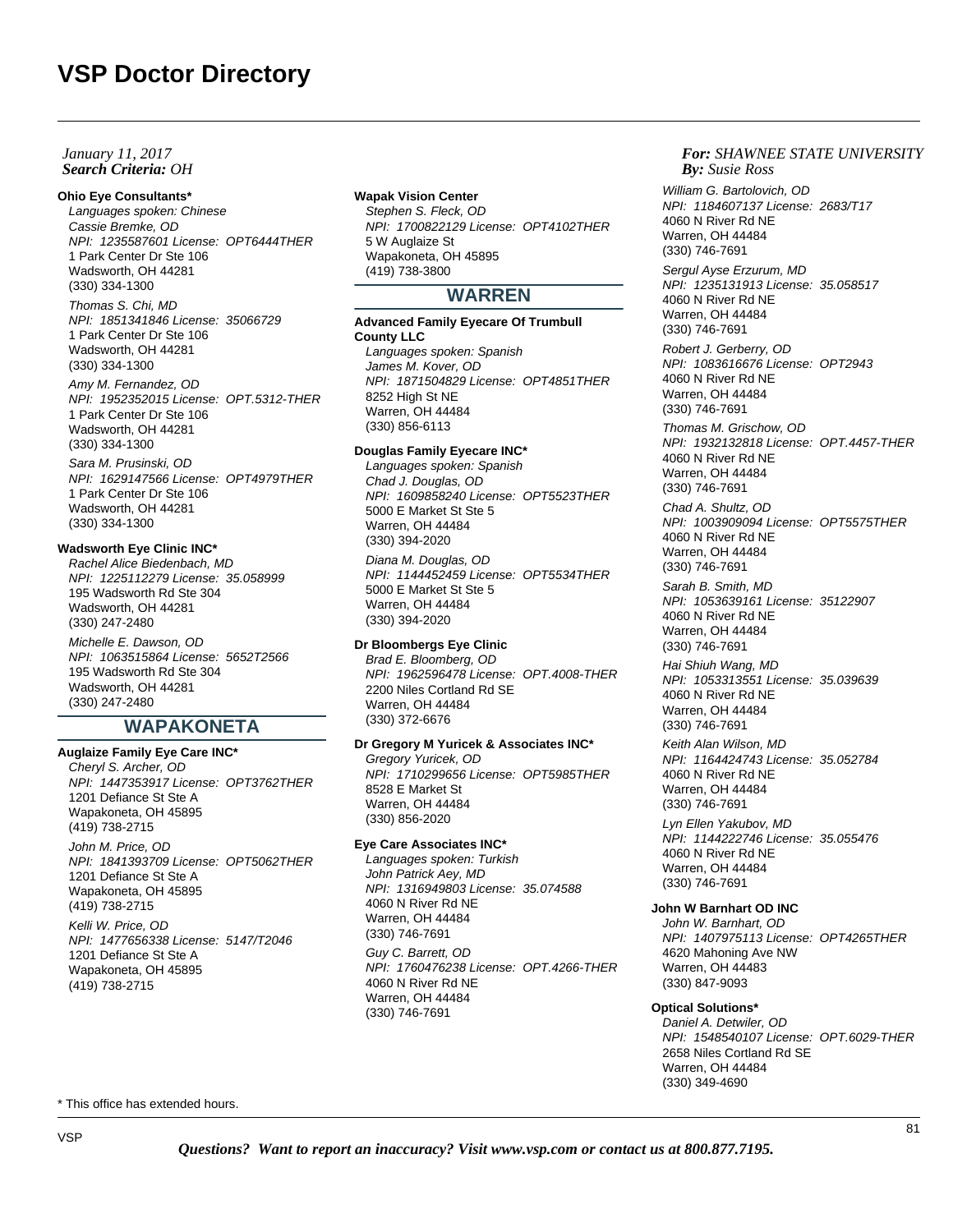Ronald L. Detwiler, OD NPI: 1609956655 License: OPT3166THER 2658 Niles Cortland Rd SE Warren, OH 44484 (330) 349-4690 Mark Mcmurray, OD

NPI: 1508946542 License: OPT4766THER 2658 Niles Cortland Rd SE Warren, OH 44484 (330) 349-4690

### **Robert C Fleischer OD INC**

Robert C. Fleischer, OD NPI: 1245333871 License: OPT2790THER 8252 High St NE Warren, OH 44484 (330) 394-8862

### **Thomas M Abruzzi OD**

Thomas M. Abruzzi, OD NPI: 1588669790 License: OPT.3657-THER 1606 E Market St Warren, OH 44483 (330) 392-4191

# **Warren Ophthalmology Associates\***

Frank A. D Apolito, OD NPI: 1801898606 License: OPT35999THER 3921 E Market St Warren, OH 44484 (330) 856-3300 Carla M. Darak Bolino, OD NPI: 1467454405 License: OPT4982THER 3921 E Market St Warren, OH 44484 (330) 856-3300 Zafar Ahamed Shah A. Sheik, MD NPI: 1790787711 License: 35079785

3921 E Market St Warren, OH 44484 (330) 856-3300

# **WARRENSVILLE HEIGHTS**

### **Dr Ernest J Robinson\***

Languages spoken: Spanish Ernest J. Robinson, OD NPI: 1871682617 License: OPT3369THER 4625 Richmond Rd Warrensville Heights, OH 44128 (216) 765-0532

# **WASHINGTON CH**

**Allen D Griffiths** Allen D. Griffiths, OD NPI: 1891703880 License: OPT3122 239 E Court St Washington Ch, OH 43160 (740) 335-2771

### **Optique Family Vision Care**

Languages spoken: American Sign Language Timothy D. Fries, OD NPI: 1538168943 License: OPT5472THER 207 Glenn Ave Washington Ch, OH 43160 (740) 335-2020

Aaron B. Zimmerman, OD NPI: 1891716536 License: OPT5672THER 207 Glenn Ave Washington Ch, OH 43160 (740) 335-2020

# **WASHINGTON COURT HOU**

#### **Fayette Eyecare**

Stephanie M. Mcdonald, OD NPI: 1932148012 License: OPT.4859-THER 7 Commercial Ave Washington Court Hou, OH 43160 (740) 335-1181

Jason L. Pittser, OD NPI: 1265471551 License: OPT5143THER 7 Commercial Ave Washington Court Hou, OH 43160 (740) 335-1181

# **WATERVILLE**

**Anthony Wayne Vision Serv\*** Daniel J. Robinson, OD NPI: 1558673509 License: OPT5975THER 8245A Farnsworth Rd Waterville, OH 43566

(419) 878-3937 James C. Robinson, OD NPI: 1215931076 License: OPT3632THER 8245A Farnsworth Rd Waterville, OH 43566 (419) 878-3937

# **WAUSEON**

### **Fulton County Vision Services**

Languages spoken: Spanish Kenneth H. Kling, OD NPI: 1649276528 License: OPT2987THER 1162 N Shoop Ave Wauseon, OH 43567 (419) 335-3055

### **Northwest Eyecare**

Stanley L. Darnell, OD NPI: 1710982590 License: OPT3714THER 132 N Fulton St Wauseon, OH 43567 (419) 337-6371

### *For: SHAWNEE STATE UNIVERSITY Susie Ross*

#### **Wauseon Eye Care\***

Languages spoken: German Stanley L. Darnell, OD NPI: 1710982590 License: OPT3714THER 474 Airport Hwy Wauseon, OH 43567 (419) 337-6371 John C. Stehulak, OD

NPI: 1740480524 License: 5751 474 Airport Hwy Wauseon, OH 43567 (419) 337-6371

# **WAVERLY**

**Family Vision Care Of Waverly INC\*** Greg G. Montavon, OD NPI: 1154383883 License: OPT.3556-THER 414 W Emmitt Ave Waverly, OH 45690 (740) 947-8191 Cindy L. Smith Turner, OD NPI: 1386732840 License: OPT5072THER 414 W Emmitt Ave Waverly, OH 45690 (740) 947-8191

# **WAYNESBURG**

**Waynesburg Vision Care Ltd\*** Braden E. Kail, OD NPI: 1538175617 License: OPT4749THER 8163 Waynesburg Dr SE Waynesburg, OH 44688 (330) 866-7732

# **WAYNESVILLE**

**Waynesville Family Vision LLC\*** Danny R. Smart, OD NPI: 1790876654 License: OPT4492THER 4353 E State Route 73 Ste 170 Waynesville, OH 45068 (513) 897-2211

# **WELLINGTON**

**Cleveland Clinic\***

Languages spoken: Afghan Farsi Teresa T. Cooperrider, OD NPI: 1790771160 License: OPT.4055-THER 805 Patriot Dr Ste E Wellington, OH 44090 (440) 647-0004

Abby Fisher, OD NPI: 1255584926 License: OPT6086THER 805 Patriot Dr Ste E Wellington, OH 44090 (440) 647-0004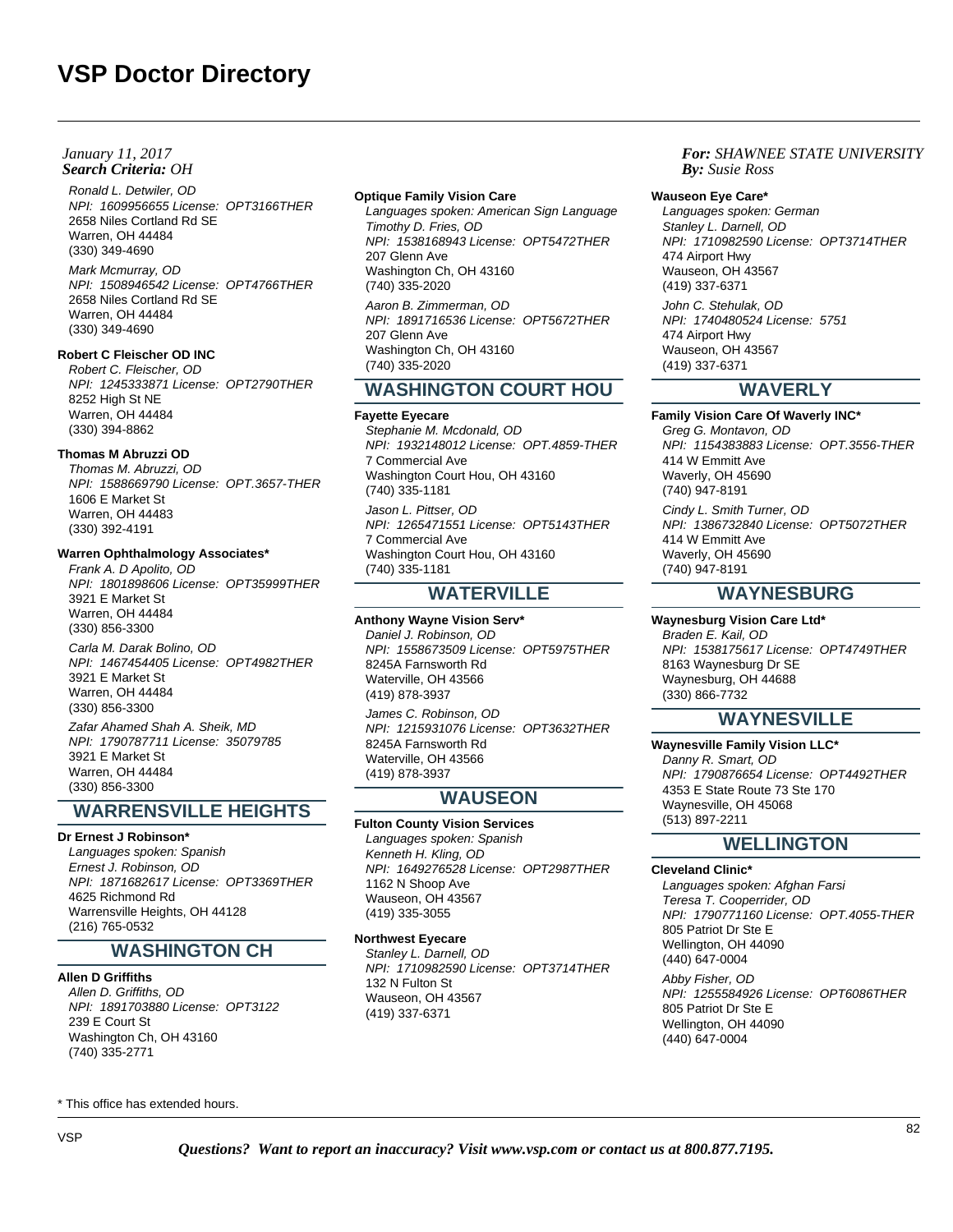### *Search Criteria: By: OHJanuary 11, 2017*

Julie E. Hill, OD NPI: 1699865329 License: OPT5477THER 805 Patriot Dr Ste E Wellington, OH 44090 (440) 647-0004

### **Curtis D Ferriman OD**

Languages spoken: Spanish Curtis D. Ferriman, OD NPI: 1083696108 License: OPT4350THER 602 W Herrick Ave Wellington, OH 44090 (440) 647-2112

# **WEST CHESTER**

## **Cincinnati Eyecare Team\***

Richard S. Deutch, OD NPI: 1780612051 License: OPT.3712-THER 8629 N Pavilion Dr West Chester, OH 45069 (513) 860-0400

Alyssa B. Donahue, OD NPI: 1497136873 License: OPT6366THER 8629 N Pavilion Dr West Chester, OH 45069 (513) 860-0400

Diana W. Gilbert, OD NPI: 1003816950 License: OPT4887THER 8629 N Pavilion Dr West Chester, OH 45069 (513) 860-0400 Santosh Nuchikat, OD

NPI: 1346270030 License: OPT5234THER 8629 N Pavilion Dr West Chester, OH 45069 (513) 860-0400

### **Daniel Kroger OD**

Languages spoken: Spanish Daniel Kroger, OD NPI: 1730242207 License: OPT.3868-THER 7322 Kingsgate Way West Chester, OH 45069 (513) 777-3936

## **D M Moczek Optometrist LLC**

Dawn M. Moczek, OD NPI: 1104961457 License: 4576/T1319 7675 Voice of America Ctr Dr West Chester, OH 45069 (513) 777-4857

### **Dr Lawrence Schneider Optometrist INC**

Lawrence Schneider, OD NPI: 1154454429 License: OPT3001THER 6834 Tylersville Rd West Chester, OH 45069 (513) 779-3933

#### \* This office has extended hours.

#### **Dr Steven Glassmann**

Languages spoken: American Sign Language Steven Glassmann, OD NPI: 1154595163 License: OPT3737THER 9309 Cincinnati Columbus Rd West Chester, OH 45069 (513) 777-6138

#### **Eye Care One**

Kenneth M. Crawford, OD NPI: 1295731552 License: OPT.4333-THER 7793 Joan Dr West Chester, OH 45069 (513) 755-7775

# **Focal Pointe Eye Care INC\***

Shana B. Brafman, OD NPI: 1427258458 License: OPT6242THER 7760 W Voa Park Dr Ste B West Chester, OH 45069 (513) 779-3937 Michael J. Lyons, OD NPI: 1336177419 License: OPT5222THER 7760 W Voa Park Dr Ste B West Chester, OH 45069 (513) 779-3937

#### **Liberty Eyecare**

Adam J. Wood, OD NPI: 1558626788 License: OPT6170THER 7604 Cox Ln West Chester, OH 45069 (513) 759-5100

Jessica D. Wood, OD NPI: 1760770077 License: OPT6032THER 7604 Cox Ln West Chester, OH 45069 (513) 759-5100

# **Pearle Vision Voice Of America**

Pearle Vision NPI: 1801993126 7675 Voice of America Ctr Dr West Chester, OH 45069 (513) 779-5444

#### **Thoma And Sutton**

Jason K. Winterbottom, OD NPI: 1114901568 License: OPT5515THER 7849 Tylersville Rd West Chester, OH 45069 (513) 298-5170

### **West Chester Eyecare**

Deborah R. Bereda, OD NPI: 1275523029 License: OPT4342THER 8179 Princeton Glendale Rd E West Chester, OH 45069 (513) 860-5525

# *For: SHAWNEE STATE UNIVERSITY Susie Ross*

# **WESTERVILLE**

**Columbus Vision Associates INC\*** Stephen G. Hirt, OD NPI: 1912083452 License: OPT4563THER 487 Lazelle Rd Westerville, OH 43081 (614) 431-2099

Ronald Mannarino, OD NPI: 1720432776 License: OPT6436THER 487 Lazelle Rd Westerville, OH 43081 (614) 431-2099

### **Comprehensive Eyecare Of Central Ohio\***

Languages spoken: Spanish, Filipino Kenneth A. Beckman, MD NPI: 1699731018 License: 35064674 450 Alkyre Run Ste 100 Westerville, OH 43082 (614) 890-5692

George M. Chioran, MD NPI: 1609879055 License: 35-065200 450 Alkyre Run Ste 100 Westerville, OH 43082 (614) 890-5692

Andria N. Demosthenous, OD NPI: 1558629923 License: OPT.6028-THER 450 Alkyre Run Ste 100 Westerville, OH 43082 (614) 890-5692

Julia R. Geldis, OD NPI: 1487631172 License: OPT5539THER 450 Alkyre Run Ste 100 Westerville, OH 43082 (614) 890-5692

Michael P. Gilliland, OD NPI: 1528038825 License: OPT3605THER 450 Alkyre Run Ste 100 Westerville, OH 43082 (614) 890-5692

Steven H. Suh, MD NPI: 1023011475 License: 35077633 450 Alkyre Run Ste 100 Westerville, OH 43082 (614) 890-5692

Katie M. Wulff, OD NPI: 1396853743 License: OPT5670THER 450 Alkyre Run Ste 100 Westerville, OH 43082 (614) 890-5692

#### **Eye Surgical And Medical Care\***

Languages spoken: Spanish, German, French Tatiana C. Hammond, OD NPI: 1164652244 License: OPT 5865 THER 550 S Cleveland Ave Westerville, OH 43081 (614) 899-2020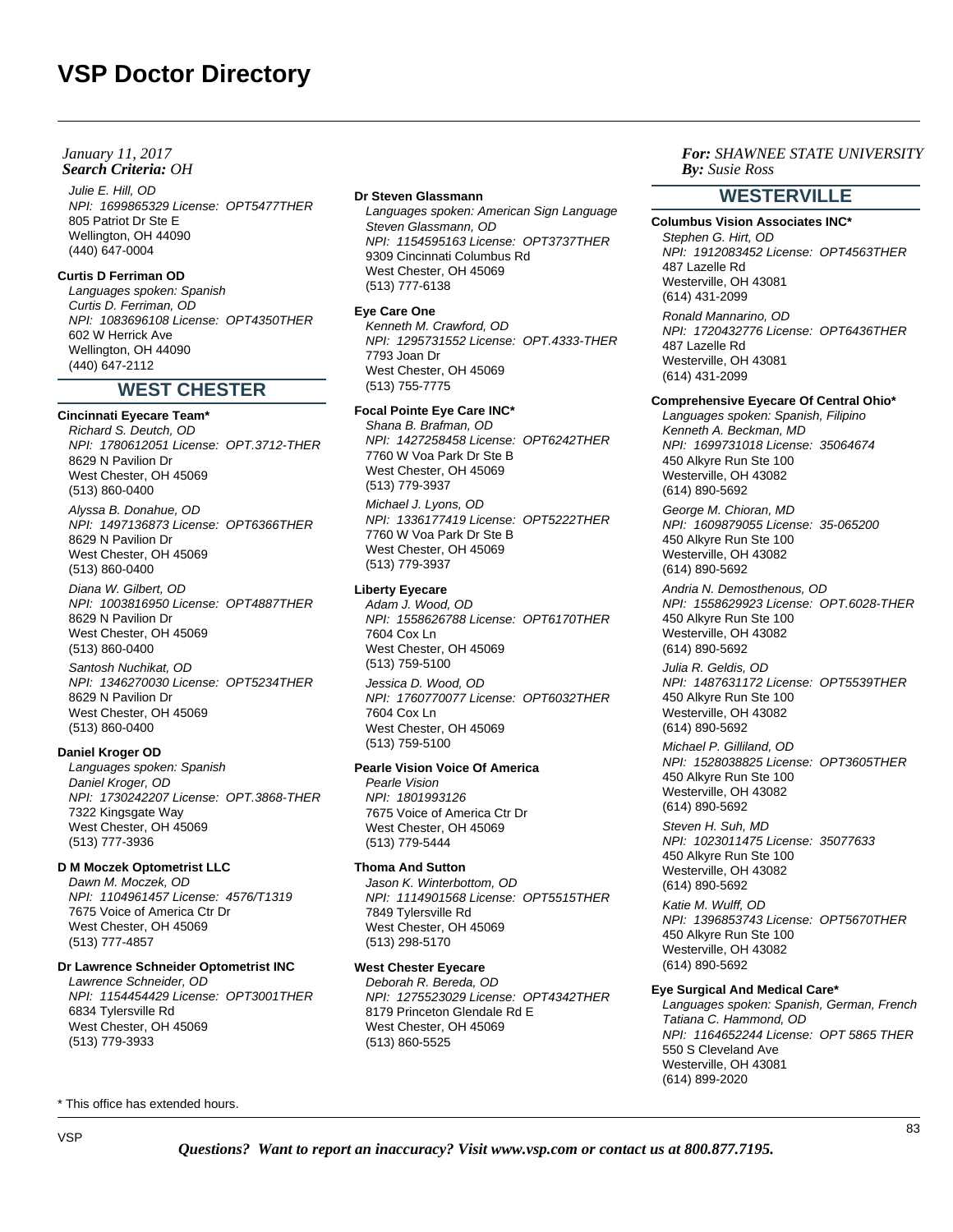Wesley J. Harnish, MD NPI: 1619979911 License: 350532940 550 S Cleveland Ave Westerville, OH 43081 (614) 899-2020

## **Image Optical\***

Todd M. Clark, OD NPI: 1831214196 License: OPT.4992-THER 395 N West St Westerville, OH 43082 (614) 839-2733

# **Med West Eyecare**

Christina P. Kesslar, OD NPI: 1710070560 License: OPT.5629-THER 555 W Schrock Rd Ste B Westerville, OH 43081 (614) 891-0350

# Holly E. Moose, OD

NPI: 1992133219 License: OPT6221THER 555 W Schrock Rd Ste B Westerville, OH 43081 (614) 891-0350

Michael J. Weber, OD NPI: 1316967433 License: OPT3384THER 555 W Schrock Rd Ste B Westerville, OH 43081 (614) 891-0350

# **Mikhail Petrov OD INC**

Languages spoken: Russian Mikhail Petrov, OD NPI: 1770627804 License: OPT4909THER 440 Polaris Pkwy Ste 325 Westerville, OH 43082 (614) 436-9600

# **Northeast Vision Services\***

Melanie J. Ballard, OD NPI: 1700018520 License: OPT.5781-THER 113 Commerce Park Dr Ste A Westerville, OH 43082 (614) 882-9131 Jennifer L. Weaver, OD

NPI: 1336185172 License: OPT.5348-THER 113 Commerce Park Dr Ste A Westerville, OH 43082 (614) 882-9131

# **Pediatric Ophthalmology Assoc\***

Cybil M. Bean, MD NPI: 1073513016 License: 35084036 433 N Cleveland Ave Ste 2B Westerville, OH 43081 (614) 241-5240 Don L. Bremer, MD NPI: 1821082413 License: 35040584 433 N Cleveland Ave Ste 2B Westerville, OH 43081 (614) 241-5240

\* This office has extended hours.

Richard P. Golden, MD NPI: 1437159571 License: 35084085 433 N Cleveland Ave Ste 2B Westerville, OH 43081 (614) 241-5240

Catherine O. Jordan, MD NPI: 1932356540 License: 35.097231 433 N Cleveland Ave Ste 2B Westerville, OH 43081 (614) 241-5240

Julie Myers Lange, MD NPI: 1356422133 License: 35.092753 433 N Cleveland Ave Ste 2B Westerville, OH 43081 (614) 241-5240

David L. Rogers, MD NPI: 1326076647 License: 035089227 433 N Cleveland Ave Ste 2B Westerville, OH 43081 (614) 241-5240

# **Professional Eye Care At Westar\***

Andrew D. Feltz, OD NPI: 1225037393 License: OPT4642THER 484 County Line Rd W Ste 120 Westerville, OH 43082 (614) 895-9955

Jacob A. Olding, OD NPI: 1801051206 License: OPT.5811 484 County Line Rd W Ste 120 Westerville, OH 43082 (614) 895-9955

# **Professional Visioncare\***

Languages spoken: Spanish Carole R. Burns, OD NPI: 1891811014 License: OPT3723THER 185 S State St Westerville, OH 43081 (614) 898-9989 Kyla S. Cologgi, OD NPI: 1760501399 License: OPT4271THER 185 S State St

Westerville, OH 43081 (614) 898-9989 Kristyne E. Edwards, OD NPI: 1144346719 License: OPT.4738-THER 185 S State St Westerville, OH 43081 (614) 898-9989

Nancy A. Evans, OD NPI: 1093831638 License: OPT.3938-THER 185 S State St Westerville, OH 43081 (614) 898-9989

### *For: SHAWNEE STATE UNIVERSITY Susie Ross*

Bradley J. Johnson, OD NPI: 1821254194 License: OPT5797THER 185 S State St Westerville, OH 43081 (614) 898-9989 Amy R. Lay, OD

NPI: 1427174606 License: OPT.4470-THER 185 S State St Westerville, OH 43081 (614) 898-9989

William G. Lay, OD NPI: 1902922560 License: OPT4365THER 185 S State St Westerville, OH 43081 (614) 898-9989

Gregory J. Nixon, OD NPI: 1972629467 License: OPT.4773-THER 185 S State St Westerville, OH 43081 (614) 898-9989

Stacy L. Stutler, OD NPI: 1073512562 License: OPT.5509.THER 185 S State St Westerville, OH 43081 (614) 898-9989

### **Rinkov Eyecare Center**

Languages spoken: Spanish, French Jordan T. Bierman, OD NPI: 1184039646 License: OPT6266THER 636 W Schrock Rd Westerville, OH 43081 (614) 890-3577

Tricia M. Burroughs, OD NPI: 1851314108 License: OPT.5716-THER 636 W Schrock Rd Westerville, OH 43081 (614) 890-3577

Gregory L. Coburn, OD NPI: 1790704849 License: OPT3597THER 636 W Schrock Rd Westerville, OH 43081 (614) 890-3577

Jeffrey S. Gardner, OD NPI: 1407901556 License: OPT.5115-THER 636 W Schrock Rd Westerville, OH 43081 (614) 890-3577

Christopher P. Jordan, OD NPI: 1104848951 License: OPT.4464-THER 636 W Schrock Rd Westerville, OH 43081 (614) 890-3577

Allyson M. Kowaleski, OD NPI: 1811221518 License: OPT.5978-THER 636 W Schrock Rd Westerville, OH 43081 (614) 890-3577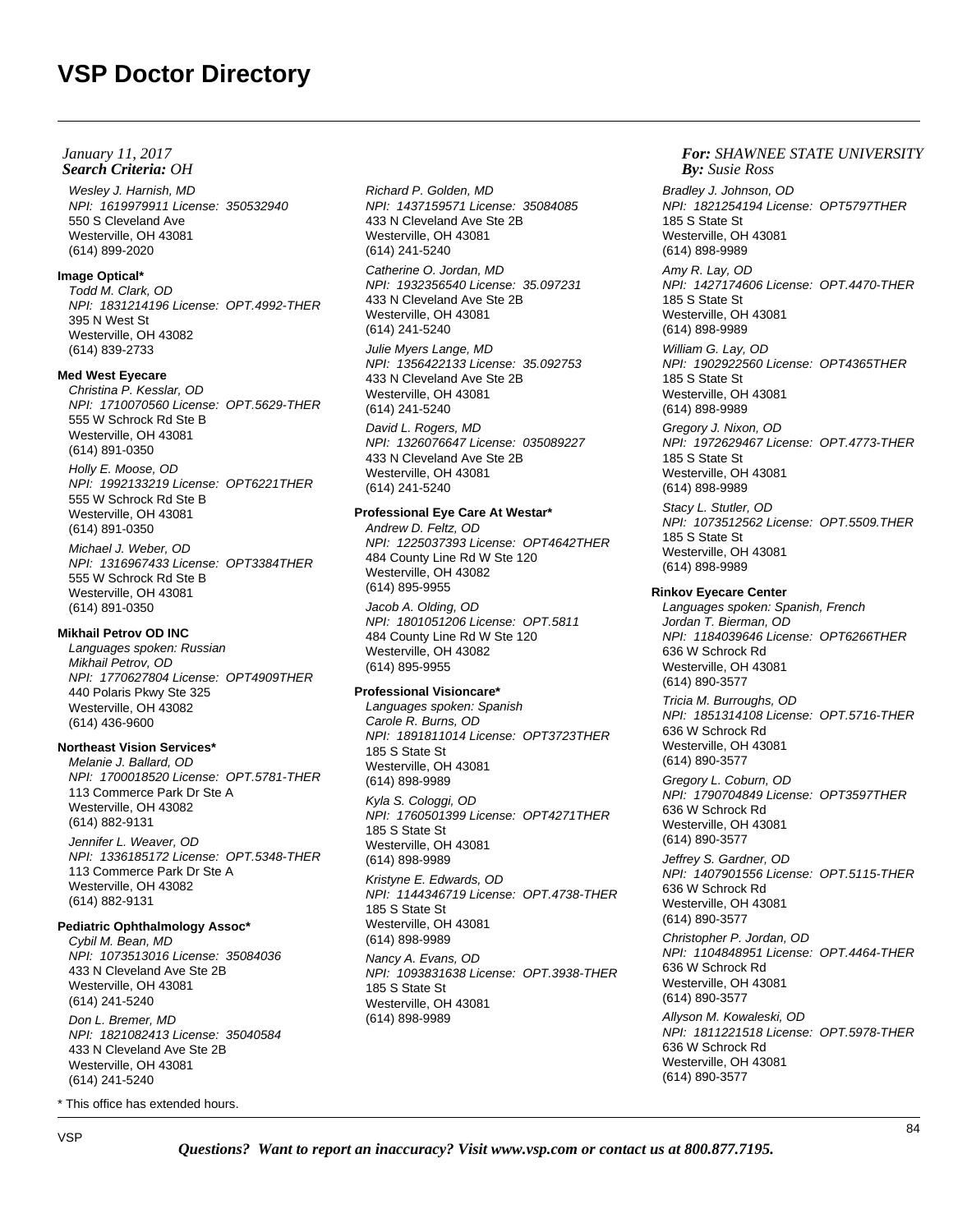Michael J. Rader, OD NPI: 1134299704 License: OPT3303THER 636 W Schrock Rd Westerville, OH 43081 (614) 890-3577

Jana L. Rhodes, OD NPI: 1013116581 License: OPT5749THER 636 W Schrock Rd Westerville, OH 43081 (614) 890-3577

Mark H. Rinkov, OD NPI: 1720007875 License: OPT3085THER 636 W Schrock Rd Westerville, OH 43081 (614) 890-3577

Richard F. Rosenthal, OD NPI: 1952468605 License: OPT4309THER 636 W Schrock Rd Westerville, OH 43081 (614) 890-3577

## **The Solution Center\***

Carole R. Burns, OD NPI: 1891811014 License: OPT3723THER 937 Polaris Woods Blvd Ste B Westerville, OH 43082 (614) 898-5285

Kyla S. Cologgi, OD NPI: 1760501399 License: OPT4271THER 937 Polaris Woods Blvd Ste B Westerville, OH 43082 (614) 898-5285

Kristyne E. Edwards, OD NPI: 1144346719 License: OPT.4738-THER 937 Polaris Woods Blvd Ste B Westerville, OH 43082 (614) 898-5285

Nancy A. Evans, OD NPI: 1093831638 License: OPT.3938-THER 937 Polaris Woods Blvd Ste B Westerville, OH 43082 (614) 898-5285

Amy R. Lay, OD NPI: 1427174606 License: OPT.4470-THER 937 Polaris Woods Blvd Ste B Westerville, OH 43082 (614) 898-5285

William G. Lay, OD NPI: 1902922560 License: OPT4365THER 937 Polaris Woods Blvd Ste B Westerville, OH 43082 (614) 898-5285

### **Uptown Eye Care LLC\***

Misty L. Bauder, OD NPI: 1598845364 License: OPT5662THER 114 N State St Westerville, OH 43081 (614) 882-0851

\* This office has extended hours.

John A. Parrish, OD NPI: 1801863360 License: OPT3010THER 114 N State St Westerville, OH 43081 (614) 882-0851

### **Westerville Eyecare INC**

Jeffrey J. Kiener, OD NPI: 1720131030 License: OPT4115THER 925 N State St Ste J Westerville, OH 43082 (614) 523-3949

# **WEST JEFFERSON**

### **Lifetime Vision Center**

Mary C. Furgerson, OD NPI: 1902123102 License: OPT.5927-THER 94 W Main St West Jefferson, OH 43162 (614) 879-7239 Scott A. Furgerson, OD NPI: 1346298270 License: 5388/T2299 94 W Main St West Jefferson, OH 43162 (614) 879-7239

# **WESTLAKE**

### **Charles B Kutina MD**

Charles Bruce Kutina, MD NPI: 1235106428 License: 35043393K 25200 Center Ridge Rd Ste 1200 Westlake, OH 44145 (440) 331-2060

### **Kovesdy Family Eyecare INC**

Languages spoken: Hungarian Jeffrey D. Kovesdy, OD NPI: 1932124559 License: OPT4293THER 25125 Detroit Rd Ste 100 Westlake, OH 44145 (440) 455-1160

### **Madison Eye Care Associates\***

Languages spoken: Lebanese, Spanish, Hungarian Gregory J. Kovats, OD NPI: 1538127550 License: OPT5485THER 26927 Detroit Rd Westlake, OH 44145 (440) 892-5367 Peter V. Mogyordy, OD NPI: 1043203078 License: OPT4481THER 26927 Detroit Rd

Westlake, OH 44145 (440) 892-5367

Sarah Munther, OD NPI: 1235512849 License: OPT6394THER 26927 Detroit Rd Westlake, OH 44145 (440) 892-5367

### *For: SHAWNEE STATE UNIVERSITY Susie Ross*

Leah N. Steele, OD NPI: 1518254572 License: OPT6259 26927 Detroit Rd Westlake, OH 44145 (440) 892-5367

#### **Robert M Stern MD INC\***

Languages spoken: Spanish, American Sign Language Beth E. Lin, OD NPI: 1457639239 License: 6053 29101 Health Campus Dr Ste 340 Westlake, OH 44145 (440) 835-6255

Robert M. Stern, MD NPI: 1750483343 License: 3505323 29101 Health Campus Dr Ste 340 Westlake, OH 44145 (440) 835-6255

Mansi Talati, MD NPI: 1164712147 License: 35126412 29101 Health Campus Dr Ste 340 Westlake, OH 44145 (440) 835-6255

Irene M. Zeller, OD NPI: 1801863980 License: OPT5305THER 29101 Health Campus Dr Ste 340 Westlake, OH 44145 (440) 835-6255

#### **Skyvision Centers\***

Gregory J. Kaye, OD NPI: 1023079126 License: OPT4752THER 2237 Crocker Rd Ste 100 Westlake, OH 44145 (440) 892-3931

Scott C. Schlegel, OD NPI: 1750342853 License: OPT3268THER 2237 Crocker Rd Ste 100 Westlake, OH 44145 (440) 892-3931

Darrell E. White, MD NPI: 1417918517 License: 35062375 2237 Crocker Rd Ste 100 Westlake, OH 44145 (440) 892-3931

#### **Westlake Eye Center INC\***

Kimberly A. Cingle, MD NPI: 1275567885 License: 35.075779 27059 Center Ridge Rd Westlake, OH 44145 (440) 871-8933

Mary Ann Lavery, MD NPI: 1720018070 License: 35041201 27059 Center Ridge Rd Westlake, OH 44145 (440) 871-8933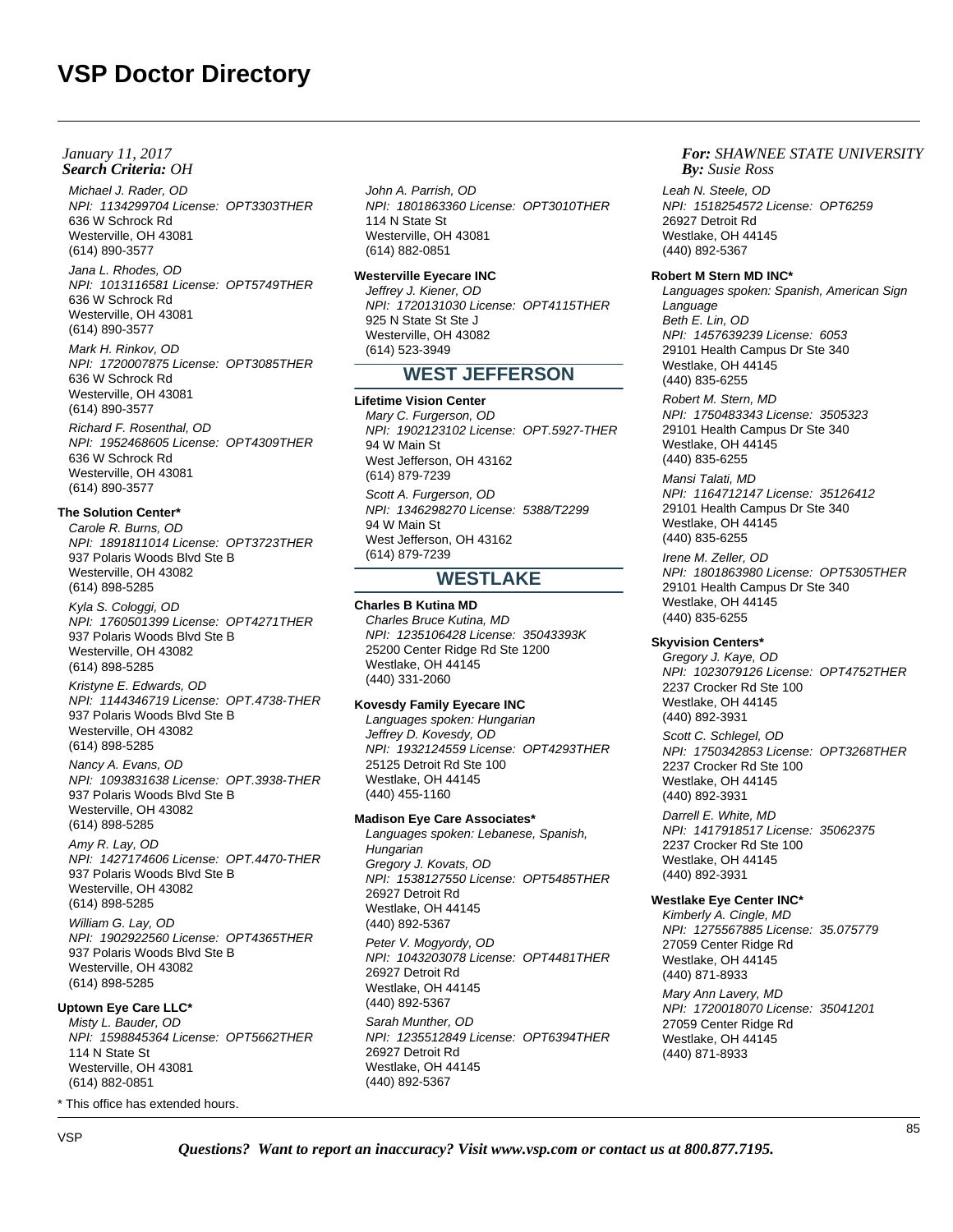*Search Criteria: By: OHJanuary 11, 2017*

### **WEST MILTON**

### **Clifton W Poling OD**

Clifton W. Poling, OD NPI: 1770560872 License: OPT.3302-THER 21 N Miami St West Milton, OH 45383 (937) 698-5171

# **WEST UNION**

### **Opticare Vision Centers LLC**

Adam J. Fannin, OD NPI: 1043567332 License: OPT6118THER 125 S Manchester St West Union, OH 45693 (937) 544-3325

Lora A. Ledford, OD NPI: 1538175450 License: OPT.5220-THER 125 S Manchester St West Union, OH 45693 (937) 544-3325

# **WHEELERSBURG**

**Timothy D Horner OD\*** Timothy D. Horner, OD NPI: 1194708511 License: OPT.3321-THER 536 Bulwer St Wheelersburg, OH 45694 (740) 574-4745

# **WICKLIFFE**

#### **Sid Savitt INC**

Sid E. Savitt, OD NPI: 1023028263 License: OPT3267THER 29610 Euclid Ave Wickliffe, OH 44092 (440) 943-1993 Amy D. Titus, OD NPI: 1073621264 License: OPT5246THER 29610 Euclid Ave Wickliffe, OH 44092 (440) 943-1993

# **WILLARD**

# **Hookway Eye Care INC**

Languages spoken: Spanish Larry A. Hookway, OD NPI: 1710988076 License: OPT3612THER 320 W Walton Willard, OH 44890 (419) 933-2741

#### **Willard Vision Center**

Philip D. Keysor, OD NPI: 1679585723 License: OPT.2984-THER 219 Crestwood Dr Willard, OH 44890 (419) 935-1505

\* This office has extended hours.

# **WILLOUGHBY**

**For Your Eyes Only\*** Robert A. Kriessler, OD NPI: 1619910700 License: 2663 5900 Som Center Rd Willoughby, OH 44094 (440) 585-2020

Scott C. Kriessler, OD NPI: 1902854136 License: OPT4657THER 5900 Som Center Rd Willoughby, OH 44094 (440) 585-2020

Michelle A. Lieb, OD NPI: 1629380514 License: OPT.5959-THER 5900 Som Center Rd Willoughby, OH 44094 (440) 585-2020

### **Mark F Kapusta OD INC\***

Languages spoken: Polish Mark F. Kapusta, OD NPI: 1558438580 License: OPT3511THER 30851 Euclid Ave Willoughby, OH 44094 (440) 944-5155

**Vance And Teknipp Eye Care LLC\*** Mimi P. Lai, OD

NPI: 1629434618 License: OPT5061THER 34302 Euclid Ave Unit 3 Willoughby, OH 44094 (440) 942-3677

Trisha B. Vance, OD NPI: 1922025402 License: OPT.5578-THER 34302 Euclid Ave Unit 3 Willoughby, OH 44094 (440) 942-3677

David P. Yaniglos, OD NPI: 1972520450 License: OPT3319THER 34302 Euclid Ave Unit 3 Willoughby, OH 44094 (440) 942-3677

# **WILLOUGHBY HILLS**

#### **Clearsight Eye Care**

Sayed I. Hasan, OD NPI: 1245386291 License: OPT4699THER 28112 Chardon Rd Willoughby Hills, OH 44092 (440) 585-1111

### **The Complete Eyecare Institute INC\***

Languages spoken: Italian, Spanish, Portuguese, French Victor M. Bello, MD NPI: 1326029554 License: 35041460 34950 Chardon Rd Ste 102 Willoughby Hills, OH 44094 (440) 975-8200

### *For: SHAWNEE STATE UNIVERSITY Susie Ross*

#### **Union Eyecare**

Beth Yoder, OD NPI: 1689771255 License: OPT5108THER 28112 Chardon Rd Willoughby Hills, OH 44092 (440) 944-6108

# **WILMINGTON**

**Opticare Vision Centers LLC**

John R. Dickinson, OD NPI: 1407817216 License: OPT3019THER 151 W Main St Wilmington, OH 45177 (937) 382-6643 Adam J. Fannin, OD NPI: 1043567332 License: OPT6118THER 151 W Main St Wilmington, OH 45177 (937) 382-6643 Lora A. Ledford, OD NPI: 1538175450 License: OPT.5220-THER 151 W Main St Wilmington, OH 45177

### **Pittser Family Eye Care**

(937) 382-6643

Jason L. Pittser, OD NPI: 1265471551 License: OPT5143THER 87 Fairway Dr Ste 125 Wilmington, OH 45177 (937) 382-2433

# **W Glenn Macdonald OD INC\***

David T. Brown, OD NPI: 1396719720 License: OPT.5376-THER 2079 Rombach Ave Wilmington, OH 45177 (937) 382-4933 William G. Macdonald, OD NPI: 1417006123 License: OPT3359THER 2079 Rombach Ave Wilmington, OH 45177 (937) 382-4933

# **WINTERSVILLE**

### **James E Volk INC**

James E. Volk, OD NPI: 1043297963 License: OPT4058THER 261 Main St Wintersville, OH 43953 (740) 264-2223

# **WOODMERE**

**Eyes On Chagrin** Daniel S. Kretch, OD NPI: 1609918028 License: OPT.3617-THER 28700 Chagrin Blvd Woodmere, OH 44122 (216) 292-3937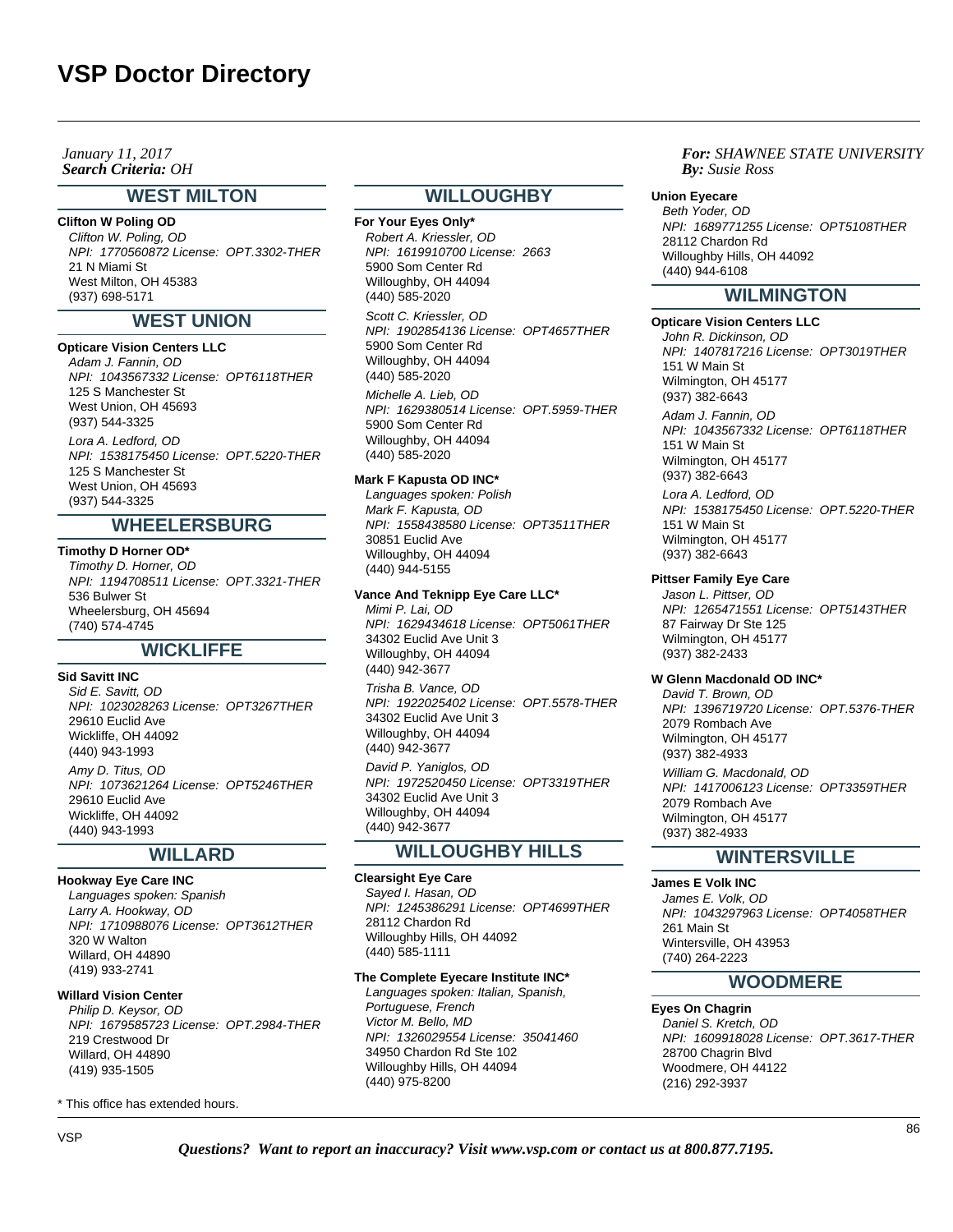### *Search Criteria: By: OHJanuary 11, 2017*

Karen M. Malaski, OD NPI: 1639242480 License: OPT5493THER 28700 Chagrin Blvd Woodmere, OH 44122 (216) 292-3937

# **WOODSFIELD**

# **Eye Care Associates Of Woodsfield**

Christopher D. Erwin, OD NPI: 1932580206 License: OPT6372THER 232 S Main St Woodsfield, OH 43793 (740) 472-0013 Gregory Ingram, OD NPI: 1194750646 License: OPT3244THER 232 S Main St Woodsfield, OH 43793 (740) 472-0013

Matthew R. Ingram, OD NPI: 1801832225 License: OPT5556THER 232 S Main St Woodsfield, OH 43793 (740) 472-0013 Mark M. Ruff, OD NPI: 1831120096 License: OPT3964THER

232 S Main St Woodsfield, OH 43793 (740) 472-0013

### **The Eye Care Center Of Monroe**

Robert N. Christen, OD NPI: 1215919188 License: OPT5378THER 166 S Main St Woodsfield, OH 43793 (740) 472-1119 Edward L. Mcdonald, OD NPI: 1043252893 License: OPT5915THER 166 S Main St Woodsfield, OH 43793 (740) 472-1119

Rachael Y. Miller, OD NPI: 1477709947 License: OPT5807THER 166 S Main St Woodsfield, OH 43793 (740) 472-1119

# **WOODVILLE**

# **Dennis R Laub OD**

Dennis R. Laub, OD NPI: 1124197868 License: OPT3075THER 107 S Walnut Woodville, OH 43469 (419) 849-3811

# **WOOSTER**

# **Bradley J Smith OD\***

Bradley J. Smith, OD NPI: 1689670846 License: OPT4806THER 370 E Milltown Rd Wooster, OH 44691 (330) 345-1551

### **Drs Milburn Wooster INC**

Annamarie W. Milburn, OD NPI: 1811032287 License: OPT5230THER 3880 Cleveland Rd Ste B Wooster, OH 44691 (330) 345-2020 Tim M. Milburn, OD NPI: 1306929641 License: OPT5133THER 3880 Cleveland Rd Ste B Wooster, OH 44691 (330) 345-2020

#### **Family Eye Care Of Wooster LLC**

Languages spoken: American Sign Language Rebecca J. Lauffenburger, OD NPI: 1881698694 License: OPT5487THER 961 Dover Rd Wooster, OH 44691 (330) 262-0028

# **Joel A Kennedy OD\***

Joel A. Kennedy, OD NPI: 1376655787 License: OPT.4024-THER 370 E Milltown Rd Wooster, OH 44691 (330) 345-3620

# **The Looking Glass\***

Jennifer L. Miller, OD NPI: 1285898619 License: OPT.5806-THER 1651 Beall Ave Wooster, OH 44691 (330) 345-8076

Scott D. Pycraft, OD NPI: 1689945602 License: OPT6096THER 1651 Beall Ave Wooster, OH 44691 (330) 345-8076

### **Timothy C Karg OD\***

Timothy C. Karg, OD NPI: 1114995255 License: OPT.3474-THER 370 E Milltown Rd Wooster, OH 44691 (330) 345-3871

### *For: SHAWNEE STATE UNIVERSITY Susie Ross*

# **WORTHINGTON**

### **Albright Albright And Schnulo\***

James B. Albright, OD NPI: 1326124199 License: OPT3210THER 89 E Wilson Bridge Rd Worthington, OH 43085 (614) 885-7464

Jonathan J. Lytle, OD NPI: 1831503630 License: 6296T3212 89 E Wilson Bridge Rd Worthington, OH 43085 (614) 885-7464

Stephen Schnulo, OD NPI: 1013093871 License: OPT4230THER 89 E Wilson Bridge Rd Worthington, OH 43085 (614) 885-7464

### **Buckeye Vision Aesthetic Ctr\***

Anand Ramachandran, MD NPI: 1972726180 License: 35.079339 200 W Wilson Bridge Rd Worthington, OH 43085 (614) 505-3535

### **Cardinal Family Eye Care LLC\***

Susan L. Robinson, OD NPI: 1730195579 License: OPT5257THER 885 High St Worthington, OH 43085 (614) 888-5058

### **Lume Family Eyecare**

Yukiko Oda, OD NPI: 1588929863 License: OPT.6151-THER 7227 N High St Ste 255 Worthington, OH 43085 (614) 431-5540 Erin M. Papp, OD NPI: 1811126154 License: OPT.5846-THER 7227 N High St Ste 255 Worthington, OH 43085 (614) 431-5540

#### **Rinkov Eyecare Center\***

Languages spoken: Spanish, French Jordan T. Bierman, OD NPI: 1184039646 License: OPT6266THER 6877 N High St Ste 100 Worthington, OH 43085 (614) 885-7997 Tricia M. Burroughs, OD

NPI: 1851314108 License: OPT.5716-THER 6877 N High St Ste 100 Worthington, OH 43085 (614) 885-7997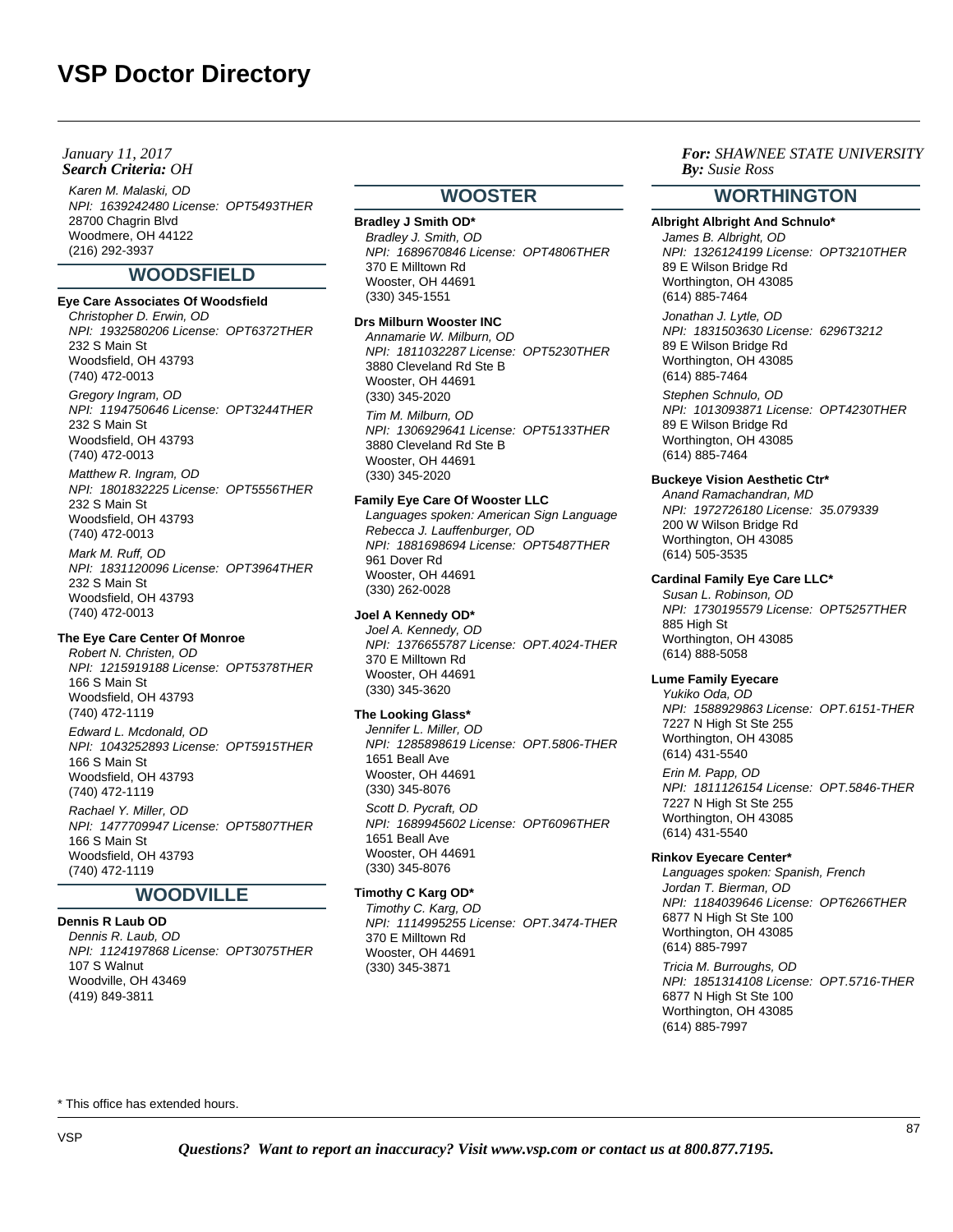Gregory L. Coburn, OD NPI: 1790704849 License: OPT3597THER 6877 N High St Ste 100 Worthington, OH 43085 (614) 885-7997

Jeffrey S. Gardner, OD NPI: 1407901556 License: OPT.5115-THER 6877 N High St Ste 100 Worthington, OH 43085 (614) 885-7997

Christopher P. Jordan, OD NPI: 1104848951 License: OPT.4464-THER 6877 N High St Ste 100 Worthington, OH 43085 (614) 885-7997

Allyson M. Kowaleski, OD NPI: 1811221518 License: OPT.5978-THER 6877 N High St Ste 100 Worthington, OH 43085 (614) 885-7997

Michael J. Rader, OD NPI: 1134299704 License: OPT3303THER 6877 N High St Ste 100 Worthington, OH 43085 (614) 885-7997

Jana L. Rhodes, OD NPI: 1013116581 License: OPT5749THER 6877 N High St Ste 100 Worthington, OH 43085 (614) 885-7997

Mark H. Rinkov, OD NPI: 1720007875 License: OPT3085THER 6877 N High St Ste 100 Worthington, OH 43085 (614) 885-7997

Richard F. Rosenthal, OD NPI: 1952468605 License: OPT4309THER 6877 N High St Ste 100 Worthington, OH 43085 (614) 885-7997

# **WYOMING**

# **Sight LLC**

Languages spoken: Spanish Emily R. Shull, OD NPI: 1003836412 License: OPT5574 500 Wyoming Ave Wyoming, OH 45215 (513) 821-1200

# **XENIA**

### **Greene County Eye Care INC\***

Lindsay N. Florkey, OD NPI: 1558365395 License: OPT5469THER 322 N Detroit St Xenia, OH 45385 (937) 376-4055

\* This office has extended hours.

# **Lowell C Eicher OD And Associates**

Lowell C. Eicher, OD NPI: 1588773642 License: OPT3022THER 180 S Allison Ave Xenia, OH 45385 (937) 376-9439

### **Todd Mcmanus OD And Assoc INC\***

Todd B. Mcmanus, OD NPI: 1265586416 License: 5225/T2129 302 N Detroit St Xenia, OH 45385 (937) 372-6986

# **YELLOW SPRINGS**

**Dr Todd Mcmanus OD And Assoc INC** Todd B. Mcmanus, OD NPI: 1265586416 License: 5225/T2129 1496 Southgate Ave Yellow Springs, OH 45387 (937) 319-6376

# **YOUNGSTOWN**

### **Belmont Eye Clinic**

Languages spoken: Arabic, Hebrew Sherif I. Hanna, MD NPI: 1023087806 License: 35060156 3020 Belmont Ave Youngstown, OH 44505 (330) 759-7672

James M. Kover, OD NPI: 1871504829 License: OPT4851THER 3020 Belmont Ave Youngstown, OH 44505 (330) 759-7672 Frank Siciliano, OD NPI: 1346219623 License: OPT3911THER 3020 Belmont Ave Youngstown, OH 44505 (330) 759-7672

# **Dr Bloombergs Eye Clinic**

Brad E. Bloomberg, OD NPI: 1962596478 License: OPT.4008-THER 5537 Mahoning Ave Youngstown, OH 44515 (330) 759-3151

### **Dr Jack Safier\***

Jack M. Safier, OD NPI: 1700854403 License: OPT3201THER 570 Gypsy Ln Youngstown, OH 44505 (330) 743-9816

### *For: SHAWNEE STATE UNIVERSITY Susie Ross*

#### **Eye Care Associates INC\***

Languages spoken: Turkish, Chinese John Patrick Aey, MD NPI: 1316949803 License: 35.074588 10 Dutton Dr Youngstown, OH 44502 (330) 746-7691 Guy C. Barrett, OD NPI: 1760476238 License: OPT.4266-THER 10 Dutton Dr Youngstown, OH 44502 (330) 746-7691 William G. Bartolovich, OD NPI: 1184607137 License: 2683/T17 10 Dutton Dr Youngstown, OH 44502 (330) 746-7691 Sergul Ayse Erzurum, MD NPI: 1235131913 License: 35.058517 10 Dutton Dr Youngstown, OH 44502 (330) 746-7691 Robert J. Gerberry, OD NPI: 1083616676 License: OPT2943 10 Dutton Dr Youngstown, OH 44502 (330) 746-7691 Thomas M. Grischow, OD NPI: 1932132818 License: OPT.4457-THER 10 Dutton Dr Youngstown, OH 44502 (330) 746-7691 Chad A. Shultz, OD NPI: 1003909094 License: OPT5575THER 10 Dutton Dr Youngstown, OH 44502 (330) 746-7691 Sarah B. Smith, MD NPI: 1053639161 License: 35122907 10 Dutton Dr Youngstown, OH 44502 (330) 746-7691 Hai Shiuh Wang, MD NPI: 1053313551 License: 35.039639 10 Dutton Dr Youngstown, OH 44502 (330) 746-7691 Lyn Ellen Yakubov, MD NPI: 1144222746 License: 35.055476 10 Dutton Dr Youngstown, OH 44502 (330) 746-7691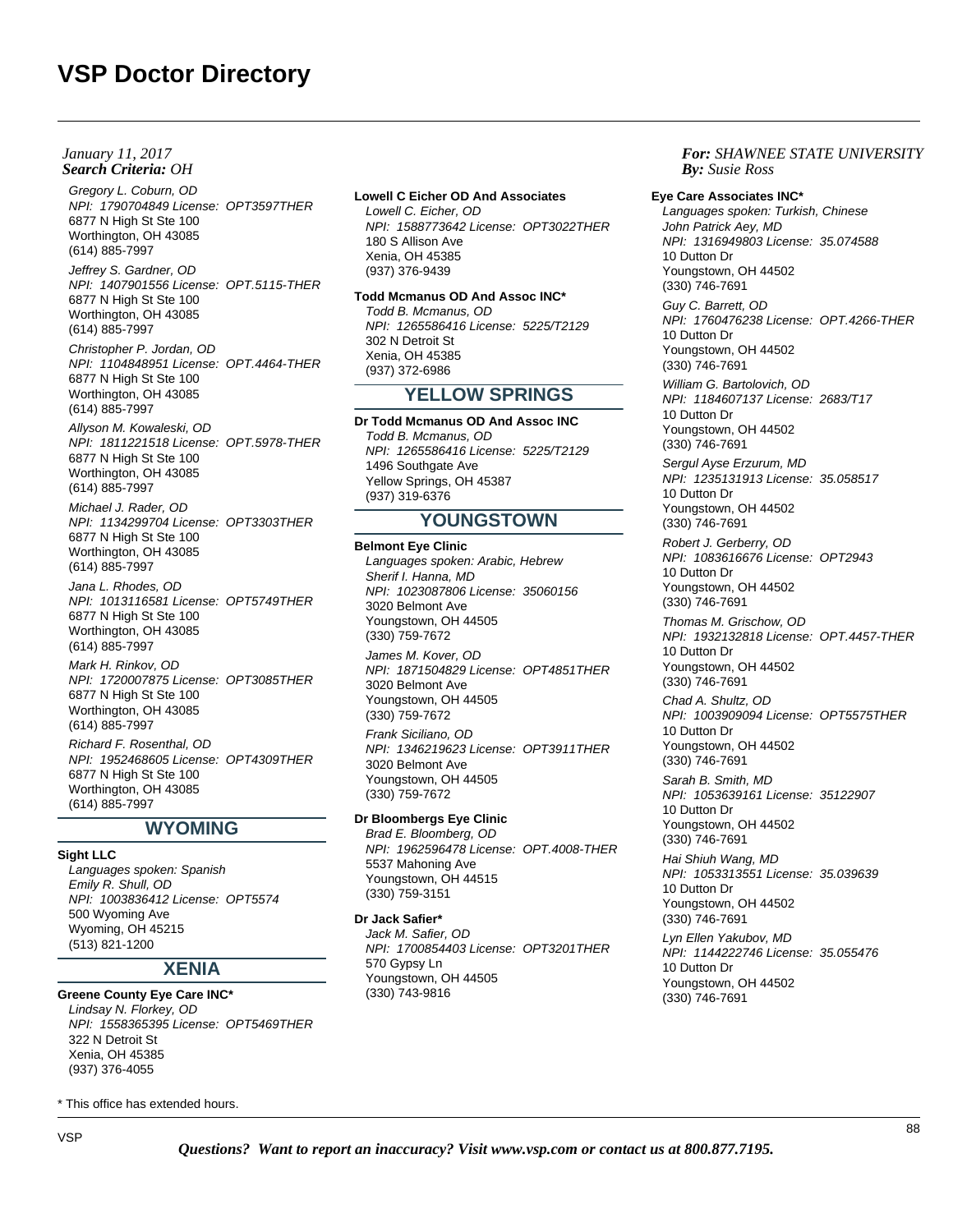### **Gerald S Sevachko MD INC\***

Gerald S. Sevachko, MD NPI: 1477551349 License: 35031136 7422 Southern Blvd Youngstown, OH 44512 (330) 758-3937

### **Lee Eye Center\***

Languages spoken: Chinese, Cambodian, Vietnamese Tac Z. Lee, MD NPI: 1790781722 License: 35085177 8135 Market St Youngstown, OH 44512 (330) 758-0900 Mandy L. Ward, OD

NPI: 1871775825 License: OPT5712THER 8135 Market St Youngstown, OH 44512 (330) 758-0900

### **Michael J Woloschak OD INC\***

Michael J. Woloschak, OD NPI: 1073659512 License: OPT.3579-THER 2670 S Raccoon Rd Ste 1 Youngstown, OH 44515 (330) 799-3937

### **Optical Solutions\***

Ronald L. Detwiler, OD NPI: 1609956655 License: OPT3166THER 6006 Mahoning Ave Youngstown, OH 44515 (330) 797-8780 Kim K. Moore, OD NPI: 1992885412 License: OPT4027THER 6006 Mahoning Ave Youngstown, OH 44515 (330) 797-8780

### **Paul J Mahar MD INC\***

Languages spoken: American Sign Language Paul J. Mahar, MD NPI: 1568434330 License: 35028269 7087 West Blvd Ste 3 Youngstown, OH 44512 (330) 758-8183 Maureen M. Mahar Matthews, MD NPI: 1699747162 License: 35064221 7087 West Blvd Ste 3 Youngstown, OH 44512

(330) 758-8183

### **Plaza Optometrists INC**

Languages spoken: German, American Sign Language Martin G. Ellis, OD NPI: 1871664391 License: OPT3343THER 20 Federal Plaza W Ste 4 Youngstown, OH 44503 (330) 743-5714

\* This office has extended hours.

Jeffrey R. Patterson, OD NPI: 1477606630 License: OPT4134THER 20 Federal Plaza W Ste 4 Youngstown, OH 44503 (330) 743-5714

### **Vision Care Associates\***

Robert Gaetano, OD NPI: 1235135807 License: OPT4106THER 3155 Canfield Rd Youngstown, OH 44511 (330) 792-4923

# **ZANESVILLE**

### **Alan J Patterson And Robert C England Optometrists\***

Languages spoken: German Robert C. England, OD NPI: 1124011648 License: OPT2824THER 1024 Military Rd Zanesville, OH 43701 (740) 452-4581

Michele L. Hager, OD NPI: 1730373929 License: OPT5719THER 1024 Military Rd Zanesville, OH 43701 (740) 452-4581

Alan J. Patterson, OD NPI: 1457344087 License: OPT.5236-THER 1024 Military Rd Zanesville, OH 43701 (740) 452-4581

### **Anthony V Adornetto OD\***

Languages spoken: German Anthony V. Adornetto, OD NPI: 1477537447 License: 2701/T138 1038 Maple Ave Zanesville, OH 43701 (740) 452-1364 Freidrich J. Heiby, OD NPI: 1962471458 License: OPT.4936-THER 1038 Maple Ave Zanesville, OH 43701 (740) 452-1364

# **Carl D Dodson OD\***

Carl D. Dodson, OD NPI: 1225122823 License: OPT.3066-THER 2008 Maple Ave Zanesville, OH 43701 (740) 454-8581 Kolby B. Knox, OD NPI: 1346680576 License: OPT6208THER 2008 Maple Ave Zanesville, OH 43701 (740) 454-8581

### *For: SHAWNEE STATE UNIVERSITY Susie Ross*

#### **Frederick Frost OD\***

Frederick A. Frost, OD NPI: 1609915578 License: OPT.4105-THER 975 Linden Ave Zanesville, OH 43701 (740) 453-3785

### **Jeffrey D Rice OD LLC\***

Slade S. Galloway, OD NPI: 1821010323 License: OPT.5389.THER 1180 Military Rd Zanesville, OH 43701 (740) 454-6283

Jeffrey D. Rice, OD NPI: 1841220340 License: 3489/T612 1180 Military Rd Zanesville, OH 43701 (740) 454-6283

### **Kevin L Colopy OD**

Kevin L. Colopy, OD NPI: 1447219514 License: OPT3598THER 2501 Maple Ave Zanesville, OH 43701 (740) 452-8711

### **Nicole Whitaker OD LLC**

Paul A. Hoffman, OD NPI: 1720150865 License: 3125/T1053 2540 Maysville Pike Zanesville, OH 43701 (740) 450-2733

Nicole S. Whitaker, OD NPI: 1760633424 License: OPT5826THER 2540 Maysville Pike Zanesville, OH 43701 (740) 450-2733

### **Zanesville Vision Care\***

Krista E. Cline, OD NPI: 1457695397 License: OPT6430THER 1805 Maple Ave Zanesville, OH 43701 (740) 453-4410

Kelly A. Ryen, OD NPI: 1588689780 License: OPT5413THER 1805 Maple Ave Zanesville, OH 43701 (740) 453-4410

Sarah R. Scalley, OD NPI: 1063709202 License: OPT.6069-THER 1805 Maple Ave Zanesville, OH 43701 (740) 453-4410

Ashley R. Shields, OD NPI: 1245585694 License: OPT6142THER 1805 Maple Ave Zanesville, OH 43701 (740) 453-4410